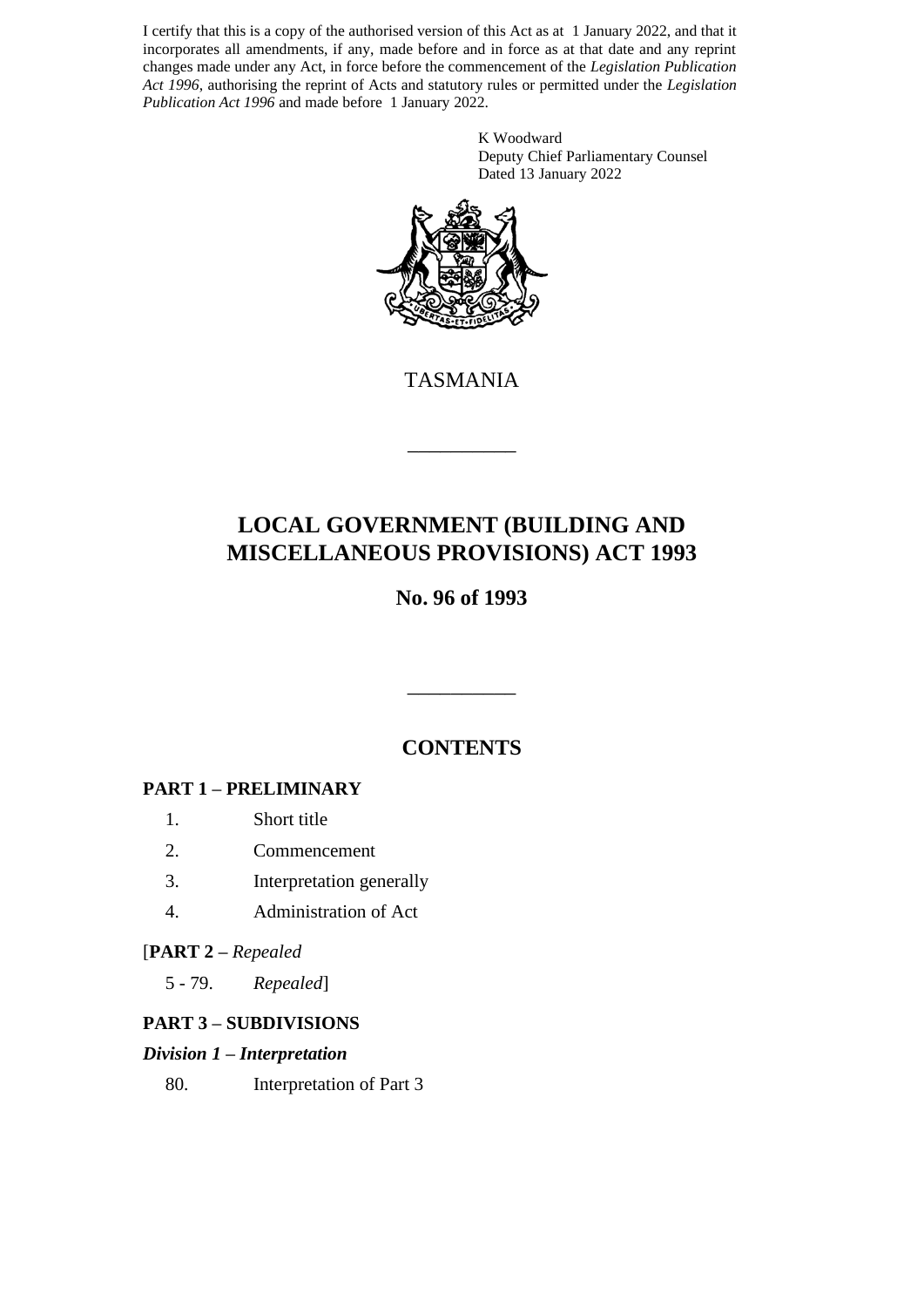### *Division 2 – Plans of subdivision*

| 81.  | Subdivision                                                     |
|------|-----------------------------------------------------------------|
| 82.  | Voluntary submissions of plans                                  |
| 83.  | Approval of plan of subdivision                                 |
| 84.  | Council not to approve subdivision                              |
| 85.  | Refusal of application for subdivision                          |
| 85A. | Acceptable solutions, or performance criteria, for subdivisions |
| 86.  | Security for payment                                            |
|      |                                                                 |

### *Division 3 – Final plans*

| 87.      | Final plans and schedule of easements          |
|----------|------------------------------------------------|
| 88.      | Lodgment of final plans                        |
| 89.      | Approval of final plans by council             |
| 90.      | Determination of applicability of provisions   |
| 91.      | Corrections to final plans                     |
| $\Omega$ | $\Lambda$ as an discorporate to fine $l$ where |

- 92. Amendments to final plans
- 93. Cancellation of final plans

### *Division 4 – Sealed plans*

- 95. Dedication of land
- 96. Dedication as highway
- 97. Acquisition of way by council
- 98. Surrender of reserves to Crown
- 99. Easements
- 100. Action for partition
- 101. Recovery of land
- 102. Non-application of provisions to certain sales

### *Division 5 – Amendments of sealed plans*

- 103. Amendment of sealed plans
- 104. Hearing in respect of amendment of plans
- 105. Compensation in respect of amendments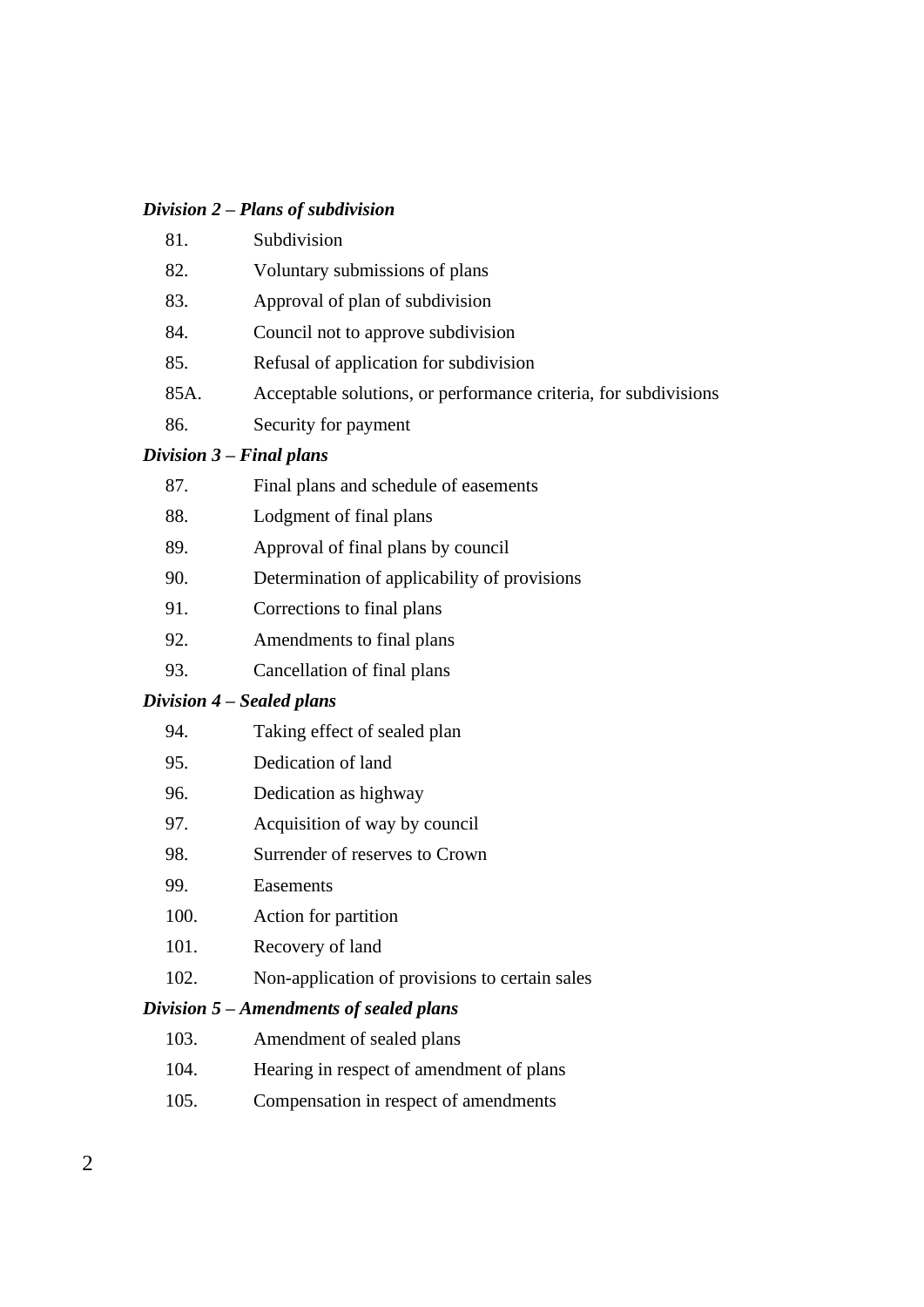- 105A. Amendments to sealed plans sealed under *Local Government Act 1962*
- 105B. Validation of amendments to certain sealed plans

#### *Division 6 – Miscellaneous provisions relating to plans*

- 106. Lack of frontage of highway
- 107. Access orders
- 108. Road widening

#### *Division 7 – Minimum and sub-minimum lots*

- 109. Minimum lots
- 110. Adhesion orders
- 111. Subdivision of sub-minimum lots
- 112. Purposes for which plan approved
- 113. Bringing land under *Land Titles Act 1980*
- 114. Achievement of purposes
- 115. Exemption

#### *Division 8 – Public open space*

- 116. Limitation on requirement for public open space
- 117. Payment instead of increasing public open space

#### *Division 9 – Miscellaneous matters*

- 118. Council schemes
- [119. *Repealed*]
- 120. Savings of contracts
- 121. Application to the Crown
- 122. Part prevails
- 123. Transitional matters arising under the *Land Use Planning and Approvals Amendment (Streamlining of Process) Act 2014*
- 124. Transitional matters arising under *Building and Construction (Regulatory Reform Amendments) Act (No. 2) 2020*

### [**PART 4 –** *Repealed*

125 - 160. *Repealed*]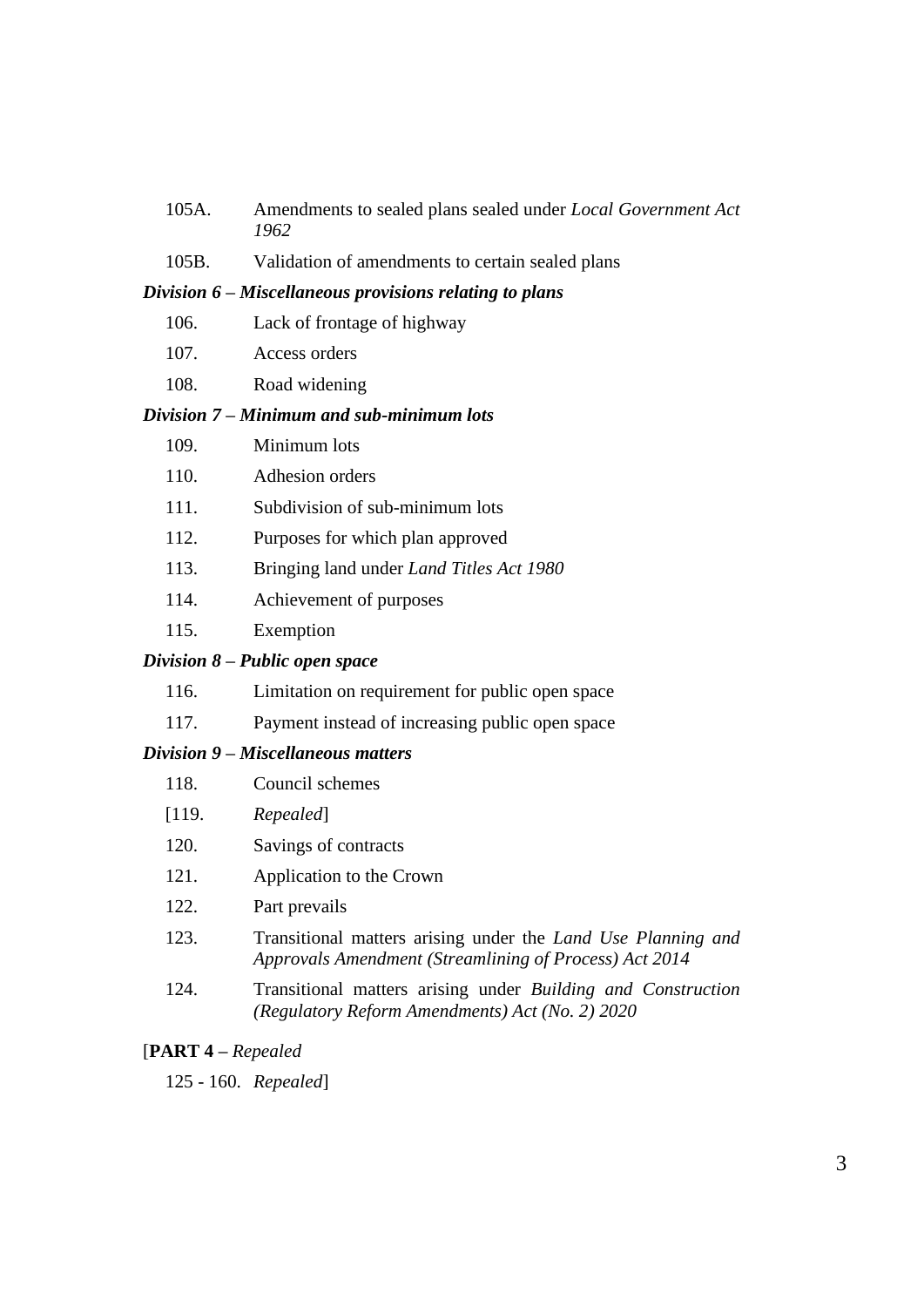## [**PART 5 –** *Repealed*

161 - 197. *Repealed*]

### [**PART 6 –** *Repealed*

198 - 224. *Repealed*]

### **PART 7 – LONG SERVICE LEAVE AND EMPLOYEES ASSURANCE SCHEME**

### *Division 1 – Long Service Leave*

|                                                                           | 225. | Interpretation of Division                |  |  |  |
|---------------------------------------------------------------------------|------|-------------------------------------------|--|--|--|
|                                                                           | 226. | Non-application of Part                   |  |  |  |
|                                                                           | 227. | Entitlement to long service leave         |  |  |  |
|                                                                           | 228. | Length of employment                      |  |  |  |
|                                                                           | 229. | Salary in advance                         |  |  |  |
|                                                                           | 230. | Retirement                                |  |  |  |
|                                                                           | 231. | Allowance                                 |  |  |  |
|                                                                           | 232. | Preservation of other rights              |  |  |  |
|                                                                           | 233. | Paid employment on leave prohibited       |  |  |  |
|                                                                           | 234. | Apportionment of expense between councils |  |  |  |
| [Division $2$ – Repealed                                                  |      |                                           |  |  |  |
|                                                                           |      | $235 - 240$ . Repealed                    |  |  |  |
| <b>PART 8 – MISCELLANEOUS MATTERS</b><br>Division 1 – Preservation orders |      |                                           |  |  |  |
|                                                                           |      |                                           |  |  |  |

| 241. | Preservation orders |  |
|------|---------------------|--|
|      |                     |  |

- 242. Compensation and subsidy
- 243. Preservation order is enforceable
- 244. Registering preservation order
- 245. Variation or revocation

### *Division 2 – Advertising hoardings*

- 246. Advertising hoardings
- 247. Removal of advertising hoardings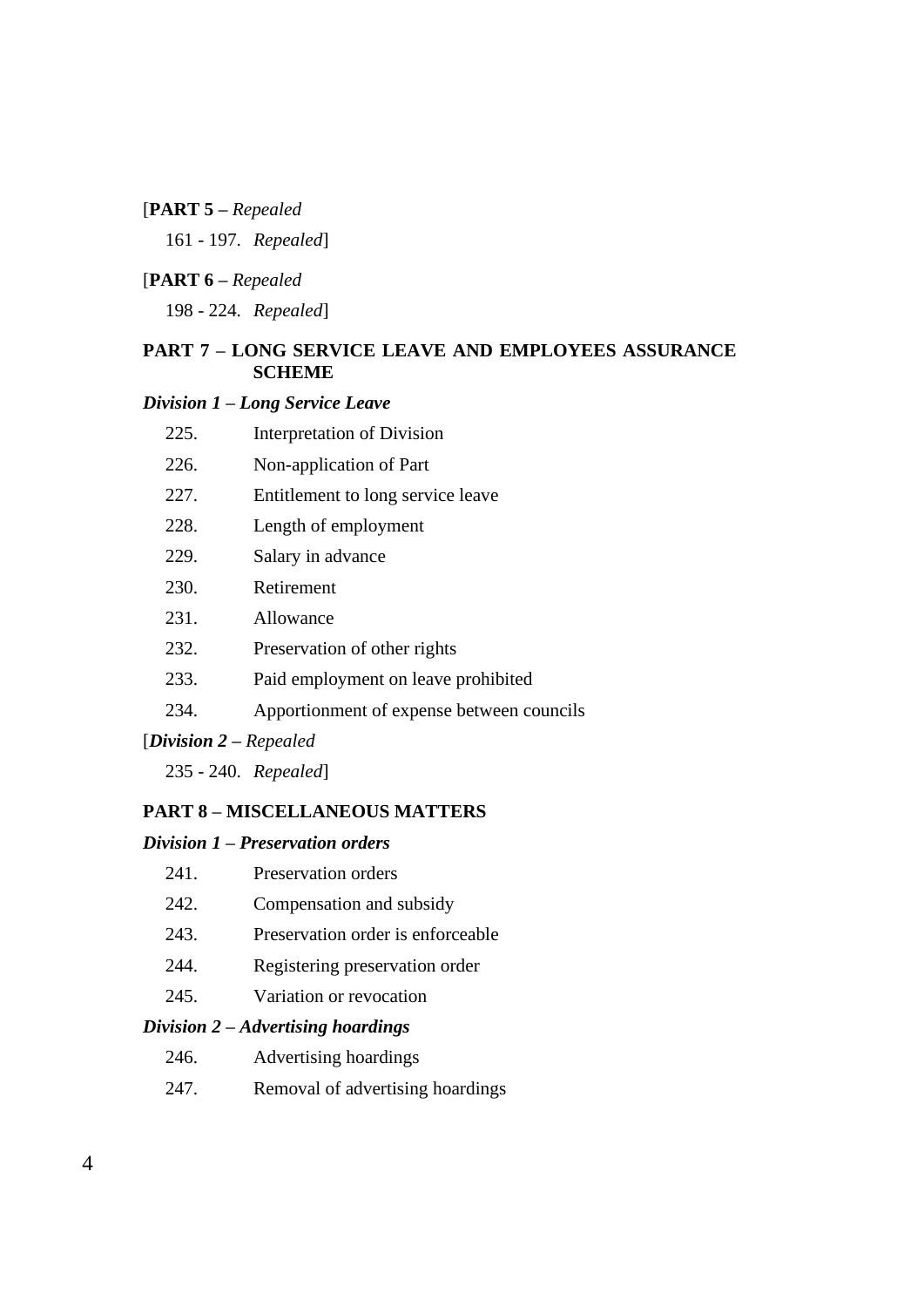[*Division 3 – Repealed*

248. *Repealed*]

[*Division 4 – Repealed*

249 - 251. *Repealed*]

## *Division 5 – Irrigation undertakings*

251A. Irrigation undertakings

## **PART 9 – AMENDMENTS TO OTHER ACTS IN RELATION TO BUILDING PROVISIONS**

252. . . . . . . . .

**SCHEDULE 1 –** . . . . . . . .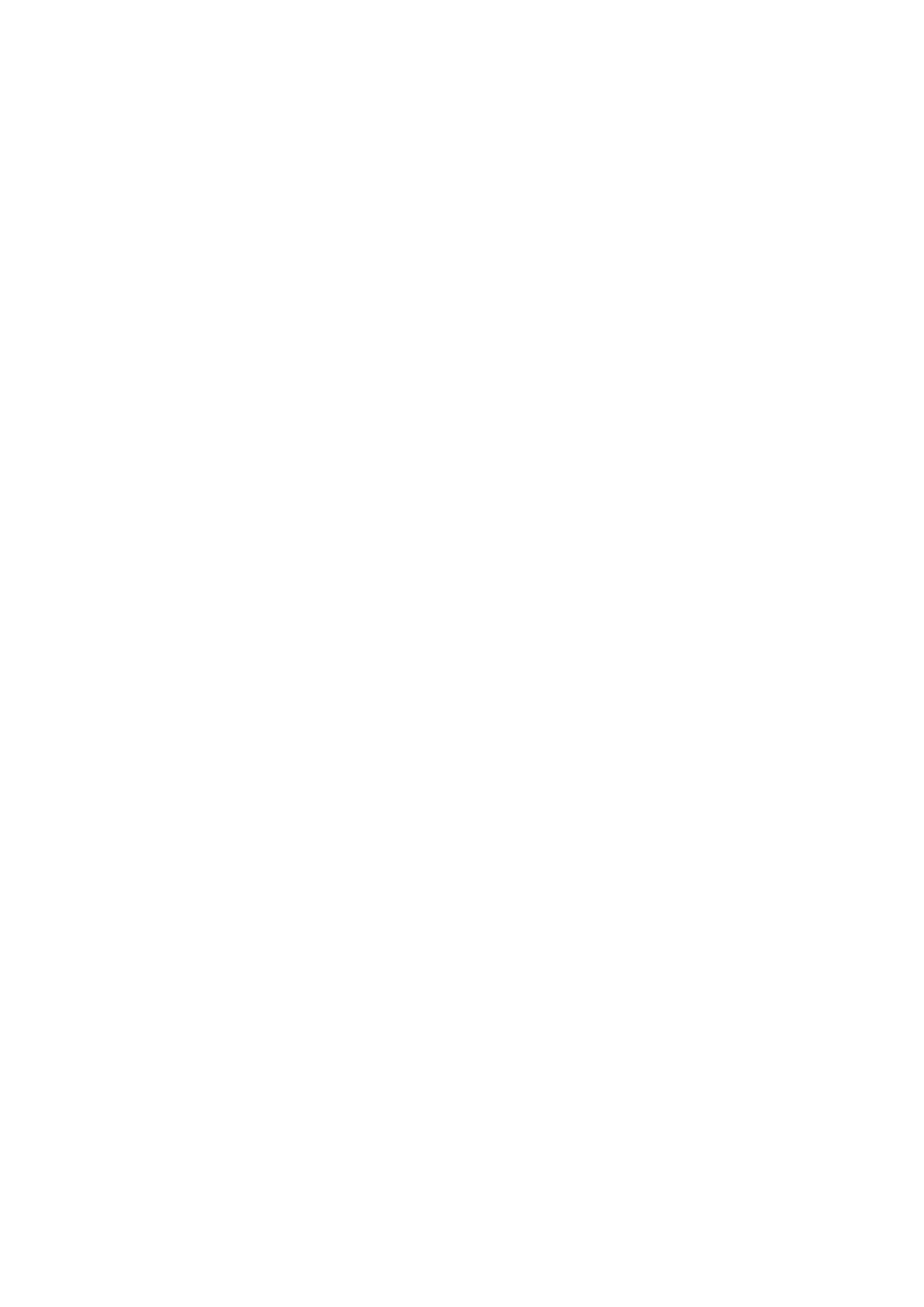

# **LOCAL GOVERNMENT (BUILDING AND MISCELLANEOUS PROVISIONS) ACT 1993**

**No. 96 of 1993**

## **An Act to provide for matters relating to building and for miscellaneous matters relating to local government**

**[Royal Assent 23 December 1993]**

Be it enacted by His Excellency the Governor of Tasmania, by and with the advice and consent of the Legislative Council and House of Assembly, in Parliament assembled, as follows:

## **PART 1 – PRELIMINARY**

## **1. Short title**

This Act may be cited as the *Local Government (Building and Miscellaneous Provisions) Act 1993*.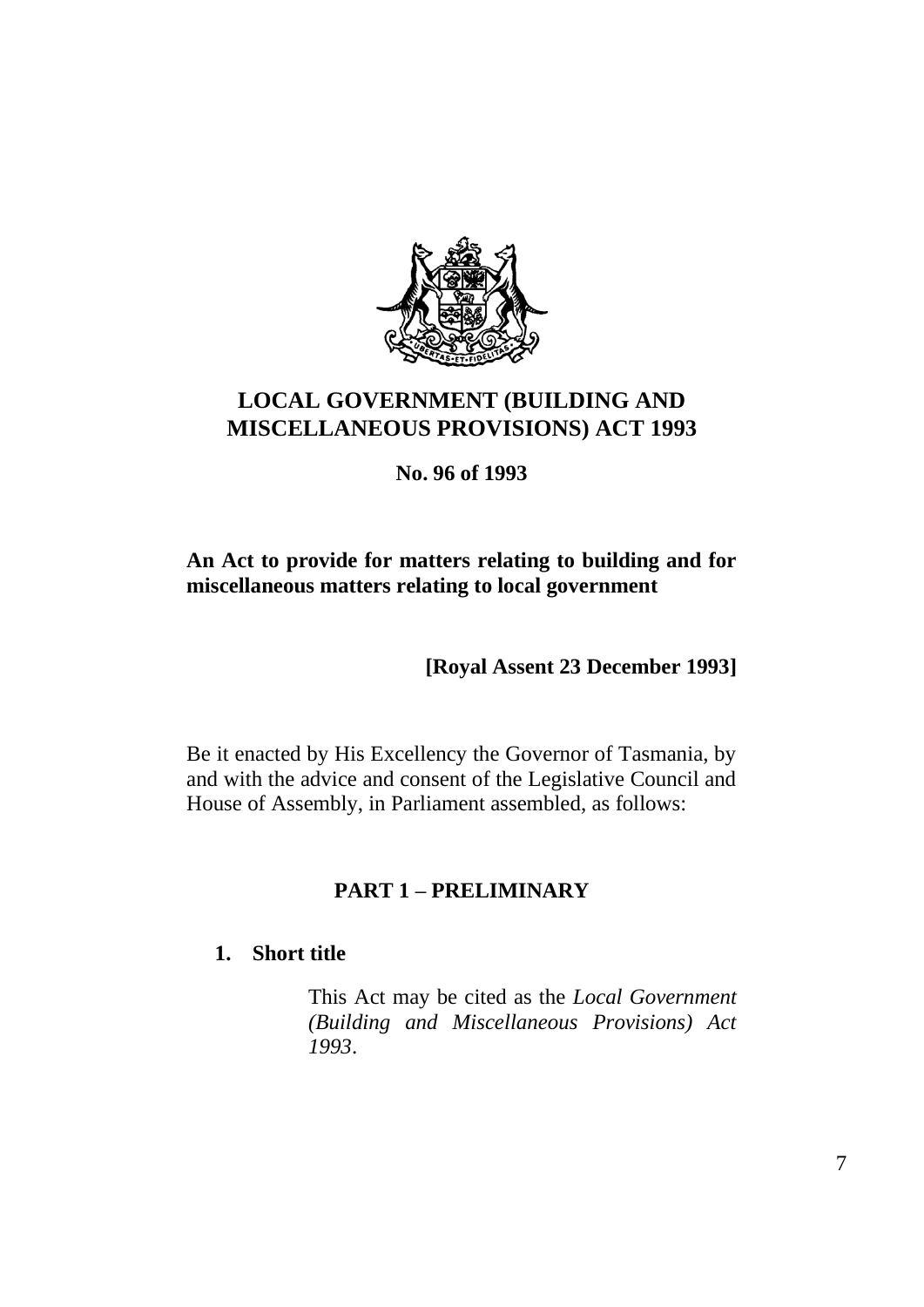## *Local Government (Building and Miscellaneous Provisions) Act 1993 Act No. 96 of 1993*

### **2. Commencement**

This Act commences on a day or days to be proclaimed.

### **3. Interpretation generally**

 $(1)$  In this Act –

*building area* means an area of land that, immediately before the commencement of section 5 of and Schedule 1 to the *Building (Consequential Amendments) Act 2003*, was –

- (a) an urban building area; or
- (b) a changing building area; or
- (c) a country building area –

within the meaning of section 43 of this Act as in force immediately before that commencement;

- *Commission* means the Tasmanian Planning Commission established under the *Tasmanian Planning Commission Act 1997*;
- *council* means a council within the meaning of the *Local Government Act 1993*;
- *councillor* means a councillor within the meaning of the *Local Government Act 1993*;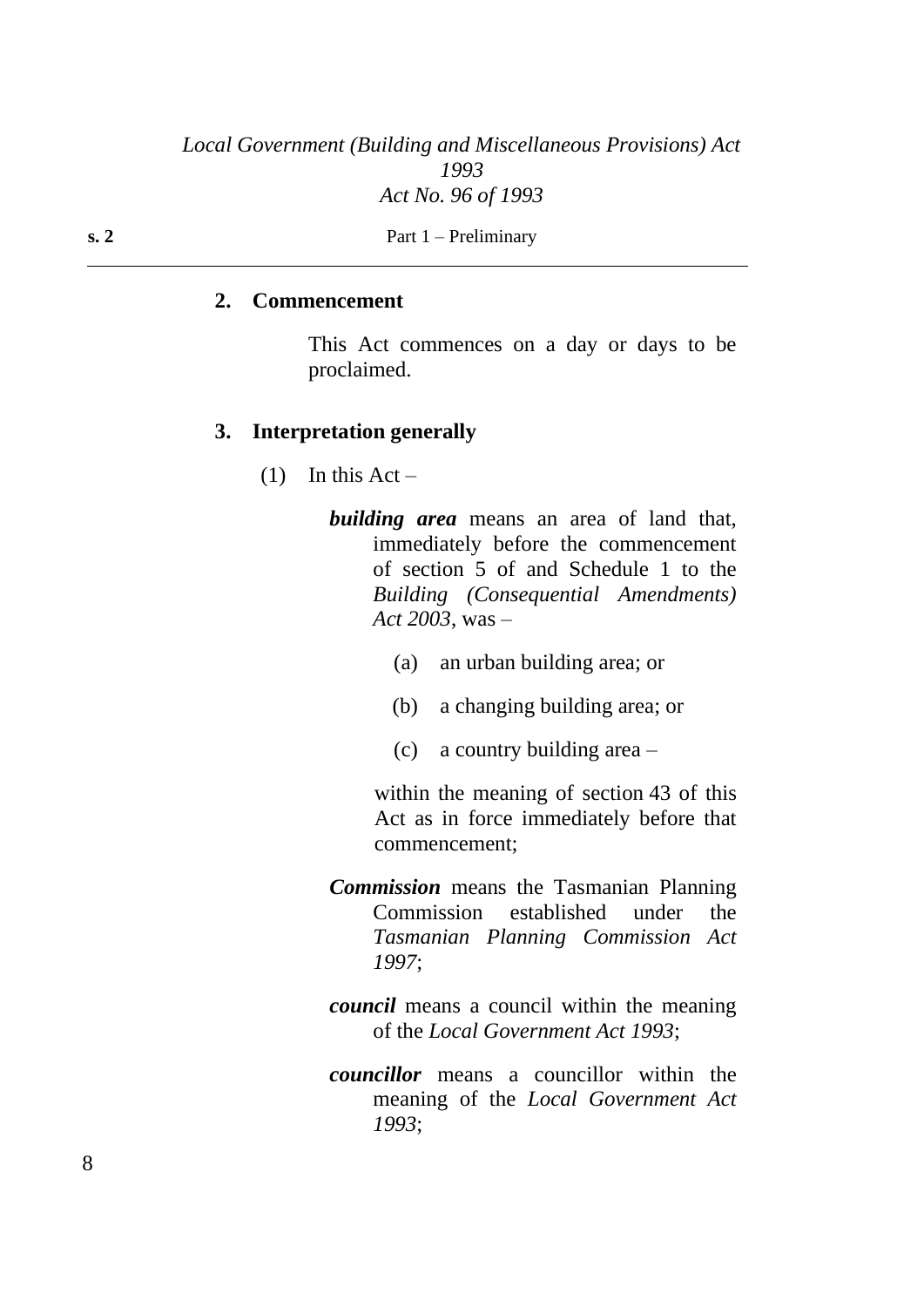Part 1 – Preliminary **s. 3** 

*Director* means the Director of Local Government appointed under the *Local Government Act 1993*;

- *elector* means a person entitled to vote under the *Local Government Act 1993*;
- *erect* includes construct and commence, carry on or complete;

*expenses* in relation to a council includes –

- (a) the salaries and wages of its employees; and
- (b) the compensation, purchase money or rent payable for land; and
- (c) the cost of materials used, and the consideration payable under any contract, in connection with any work, undertaking or duty which the council is empowered or required to undertake under this Act; and
- (d) the reasonable costs and outgoings incurred by the council in enforcing this Act or in suing for, or recovering, any charges or expenses;

*general manager* means a person appointed as such under the *Local Government Act 1993*;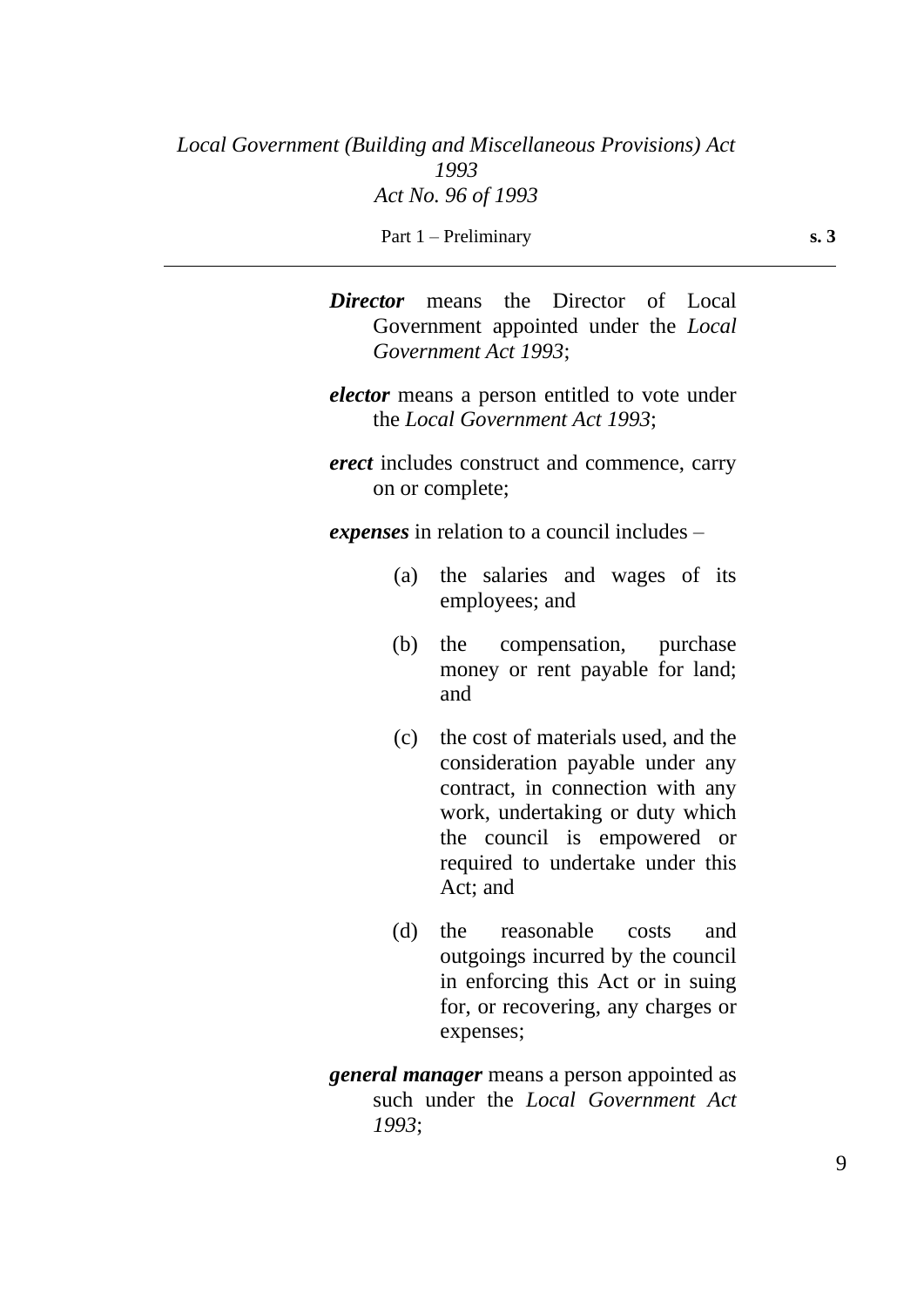| s.3 | Part $1$ – Preliminary                                                                                    |  |  |  |
|-----|-----------------------------------------------------------------------------------------------------------|--|--|--|
|     | <i>highway</i> does not include a highway over<br>water other than bridges and fords;                     |  |  |  |
|     | <i>inhabit</i> in relation to a building means to live,<br>work, sleep, eat or cook in the building;      |  |  |  |
|     | legal practitioner means an Australian legal<br>practitioner;                                             |  |  |  |
|     | <i>municipal area</i> means a municipal area within<br>the meaning of the Local Government<br>Act 1993;   |  |  |  |
|     | <i>private</i> in relation to a way, means not subject<br>to use by the public as of right;               |  |  |  |
|     | <i>public</i> in relation to a way, means subject to<br>use by the public as of right;                    |  |  |  |
|     | <i>public stormwater system</i> has the<br>same<br>meaning as in the Urban Drainage<br>Act 2013;          |  |  |  |
|     | <b>Recorder of Titles</b> means the person<br>appointed as such under the <i>Land Titles</i><br>Act 1980; |  |  |  |
|     | <b>Register</b> has the same meaning as it has in the<br>Land Titles Act 1980;                            |  |  |  |
|     | road means $-$                                                                                            |  |  |  |
|     | any land subject to a right of way<br>(a)                                                                 |  |  |  |

for wheeled vehicles; and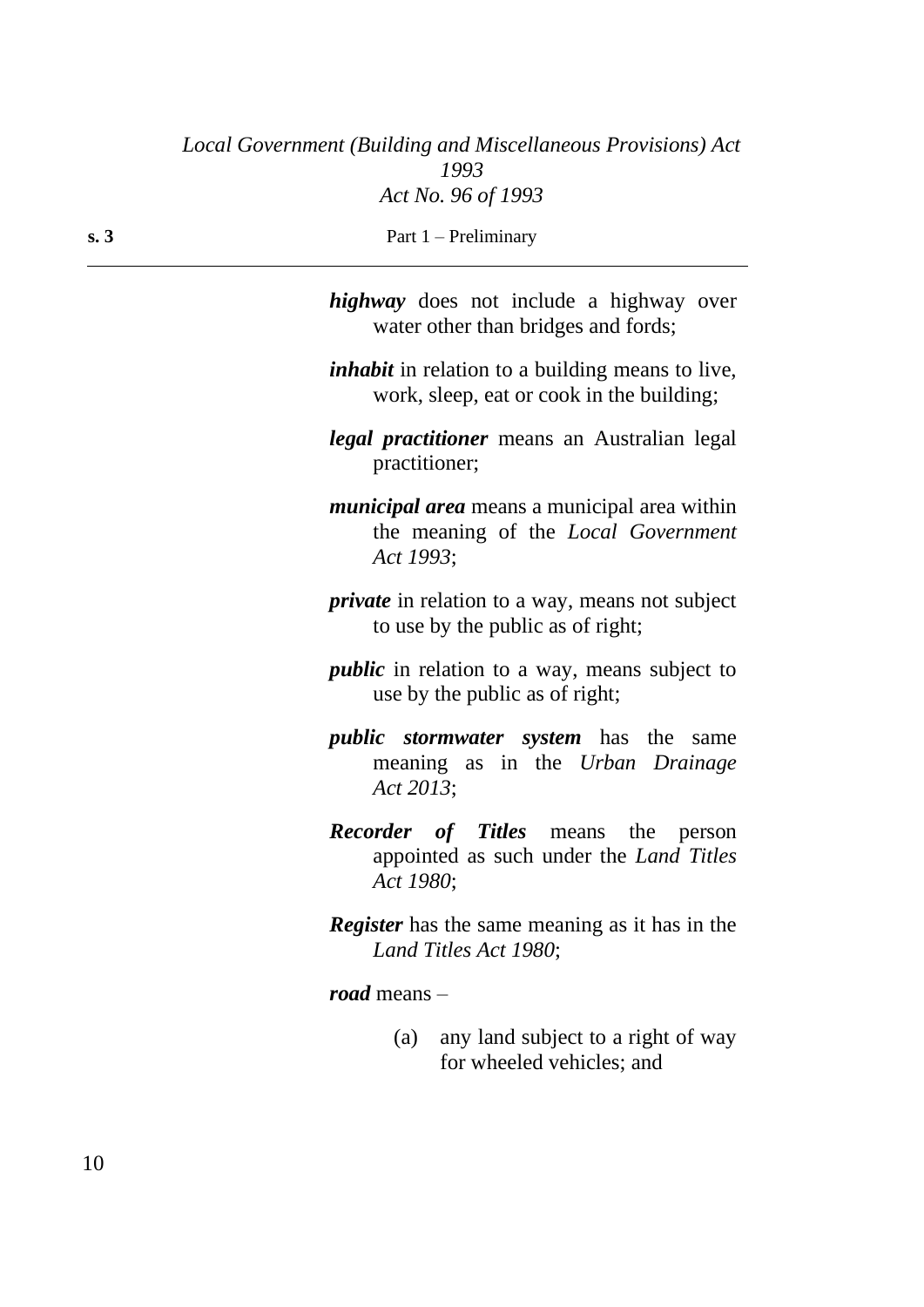### Part 1 – Preliminary **s. 3**

- (b) any land which obviously appears to be regularly used for the passage of wheeled vehicles; and
- (c) any land made ready to be regularly so used, together with any adjoining path;
- *State highway* means a State highway or subsidiary road within the meaning of the *Roads and Jetties Act 1935*;

### *street* means –

- (a) a road with building continuous or nearly continuous on both sides or with the adjoining lands laid out for that purpose; and
- (b) a terrace being a road with such building or land so laid out on only one side; and
- (c) a cul-de-sac being a rectangular, polygonal or rounded space containing a road and with the perimeter so built on or so laid out;

#### *way* means –

(a) any land over which anyone other than the person in possession, his or her family, servants, customers or callers, may of right pass and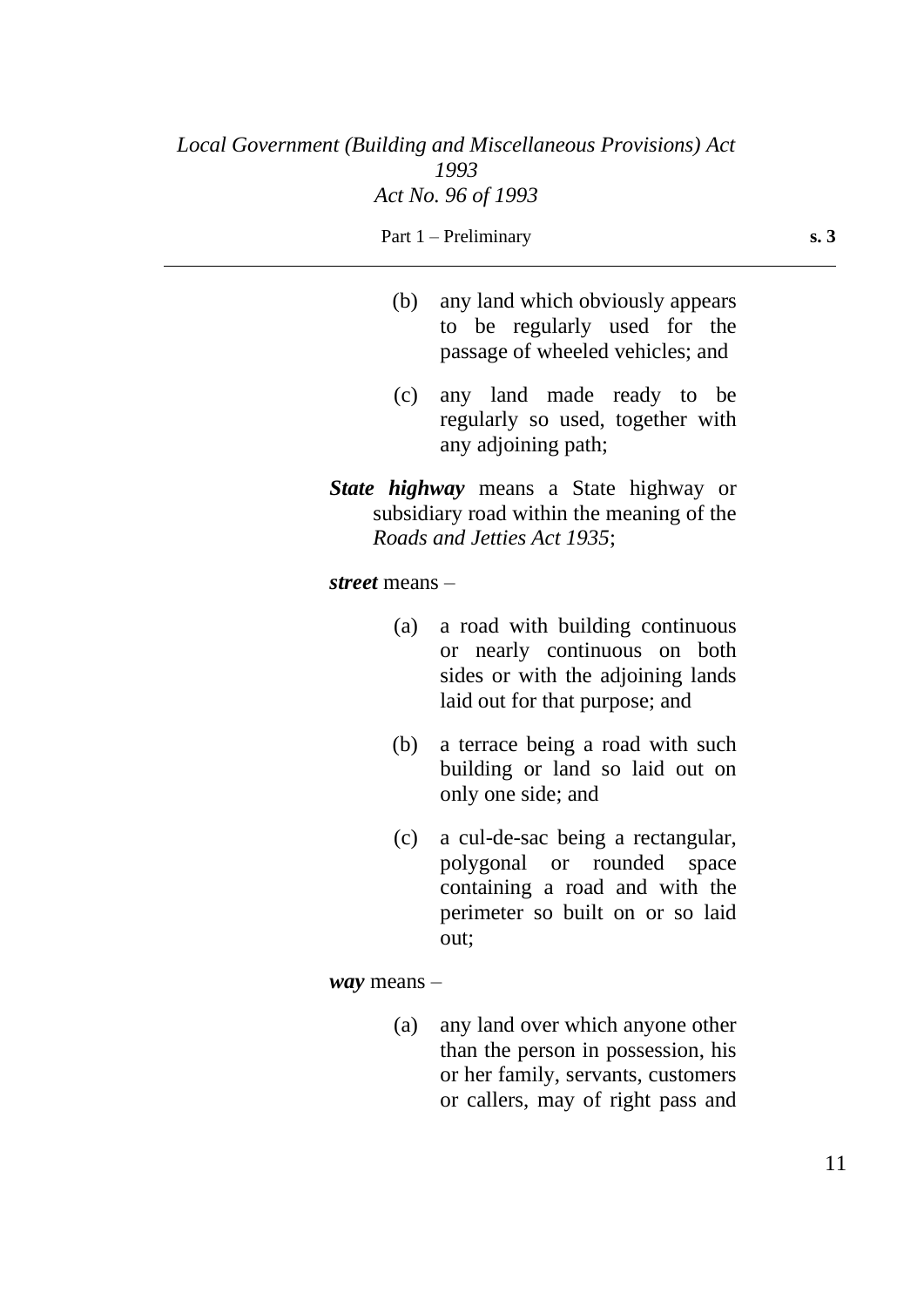| s. 4 | Part $1$ – Preliminary       |                                                                                                                                                                                                                                                |  |
|------|------------------------------|------------------------------------------------------------------------------------------------------------------------------------------------------------------------------------------------------------------------------------------------|--|
|      |                              | repass with or without animals<br>and vehicles; and                                                                                                                                                                                            |  |
|      | (b)                          | any land which obviously appears<br>to be regularly used for the<br>passage of persons with<br><b>or</b><br>without animals or vehicles; and                                                                                                   |  |
|      | (c)                          | any land made ready to be so<br>regularly used.                                                                                                                                                                                                |  |
|      | (2)                          | If a path would be adjoining but for a nature<br>strip, the path is taken to be adjoining and the<br>nature strip is taken to be part of the road.                                                                                             |  |
|      | (3)                          | A railway or tramway, other than a street<br>tramway, is not a road except where it crosses a<br>road on the same level or, in running along a<br>road, it is not separated from the road by any<br>fence, cattle-guard, hedge, ditch or wall. |  |
| 4.   | <b>Administration of Act</b> |                                                                                                                                                                                                                                                |  |
|      | Arrangements Act 1990 -      | Until provision is made in relation to this Act by<br>order under section 4 of the Administrative                                                                                                                                              |  |
|      | (a)                          | the administration of this Act is assigned<br>to the Minister for Local Government;                                                                                                                                                            |  |

and

(b) the Department responsible to the Minister for Local Government in relation to the administration of this Act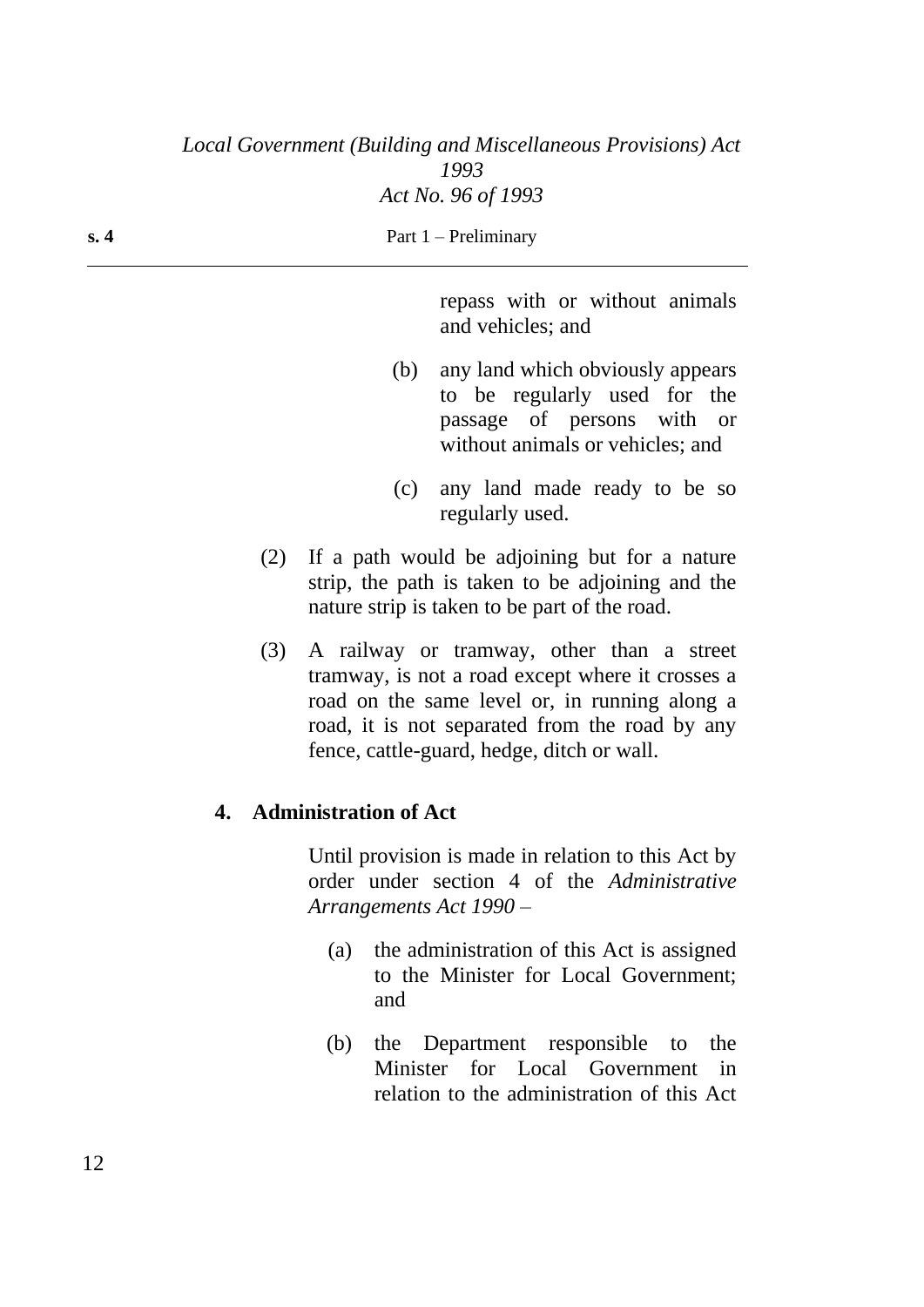# *Local Government (Building and Miscellaneous Provisions) Act 1993 Act No. 96 of 1993* Part 1 – Preliminary **s. 4**

is the Department of Environment and Land Management.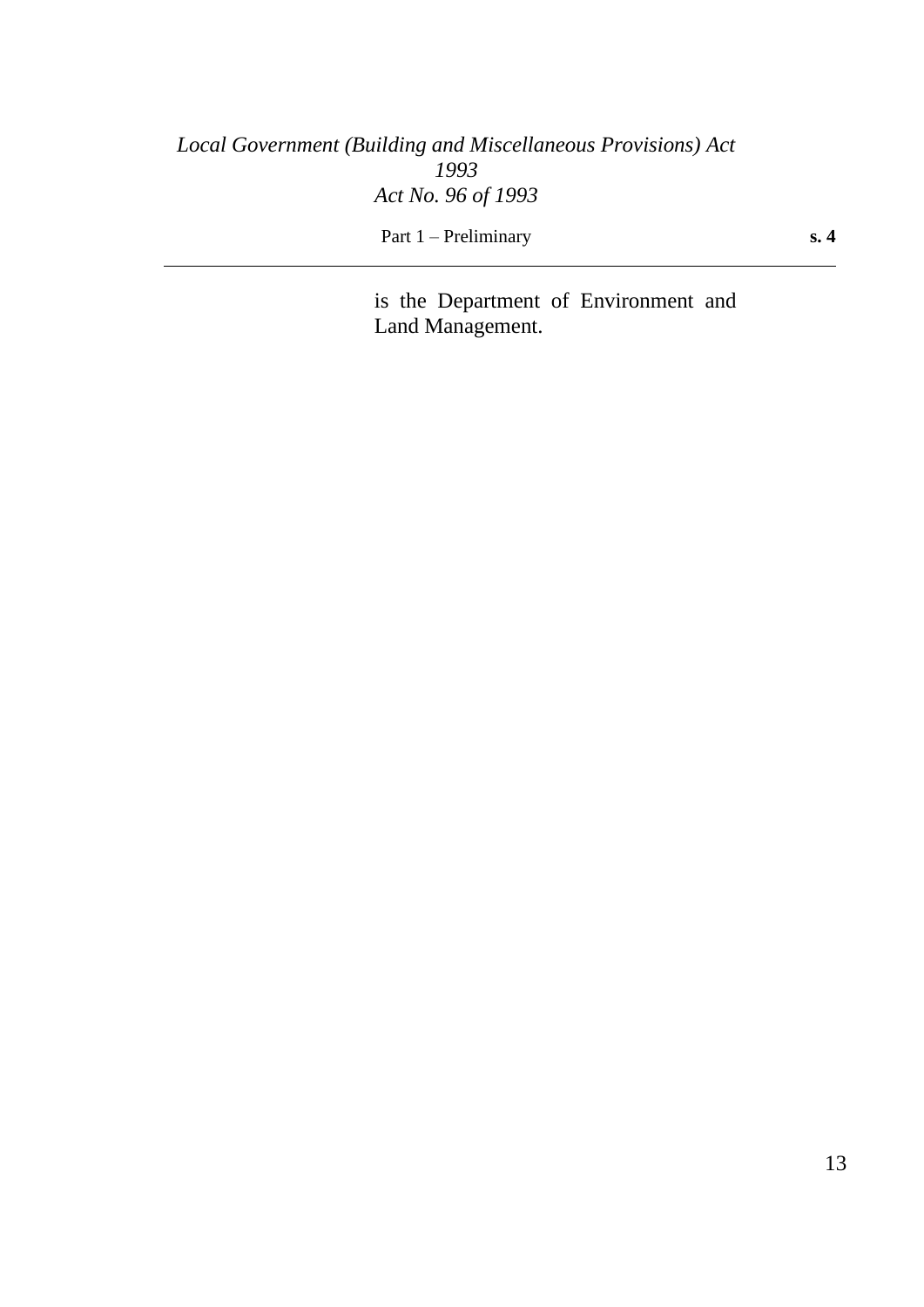# *Local Government (Building and Miscellaneous Provisions) Act 1993 Act No. 96 of 1993*

**s. 5** Part 2 – . . . . . . . .

**PART 2** – . . . . . . . .

5 - 79**.** . . . . . . . .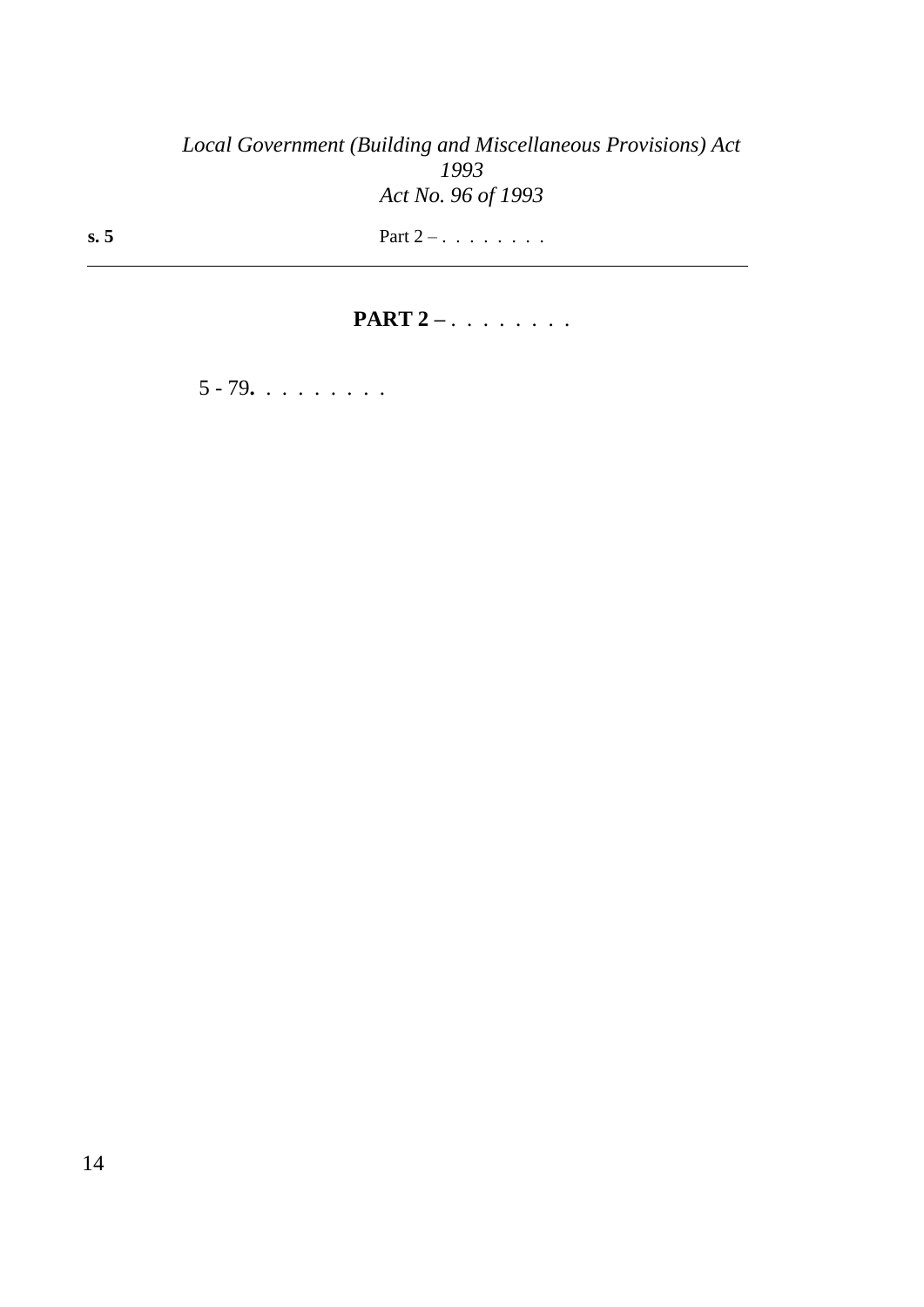Part 3 – Subdivisions **s. 80** 

## **PART 3 – SUBDIVISIONS**

### *Division 1 – Interpretation*

### **80. Interpretation of Part 3**

- $(1)$  In this Part
	- *acceptable solution* means a matter specified in a planning scheme to be an acceptable solution;
	- *alley* means a road or path less than 10 metres wide and bounded on one or both sides by land –
		- (a) on which the buildings are contiguous or continuous; or
		- (b) which is laid out to be built upon;
	- *block* means a piece of land all in one piece of the same owner;
	- *discretionary permit* has the same meaning as it has in the *Land Use Planning and Approvals Act 1993*;
	- *final plan* means a final plan referred to in section 87;
	- *highway authority* means a council or authority responsible for the management of a highway or part of a highway;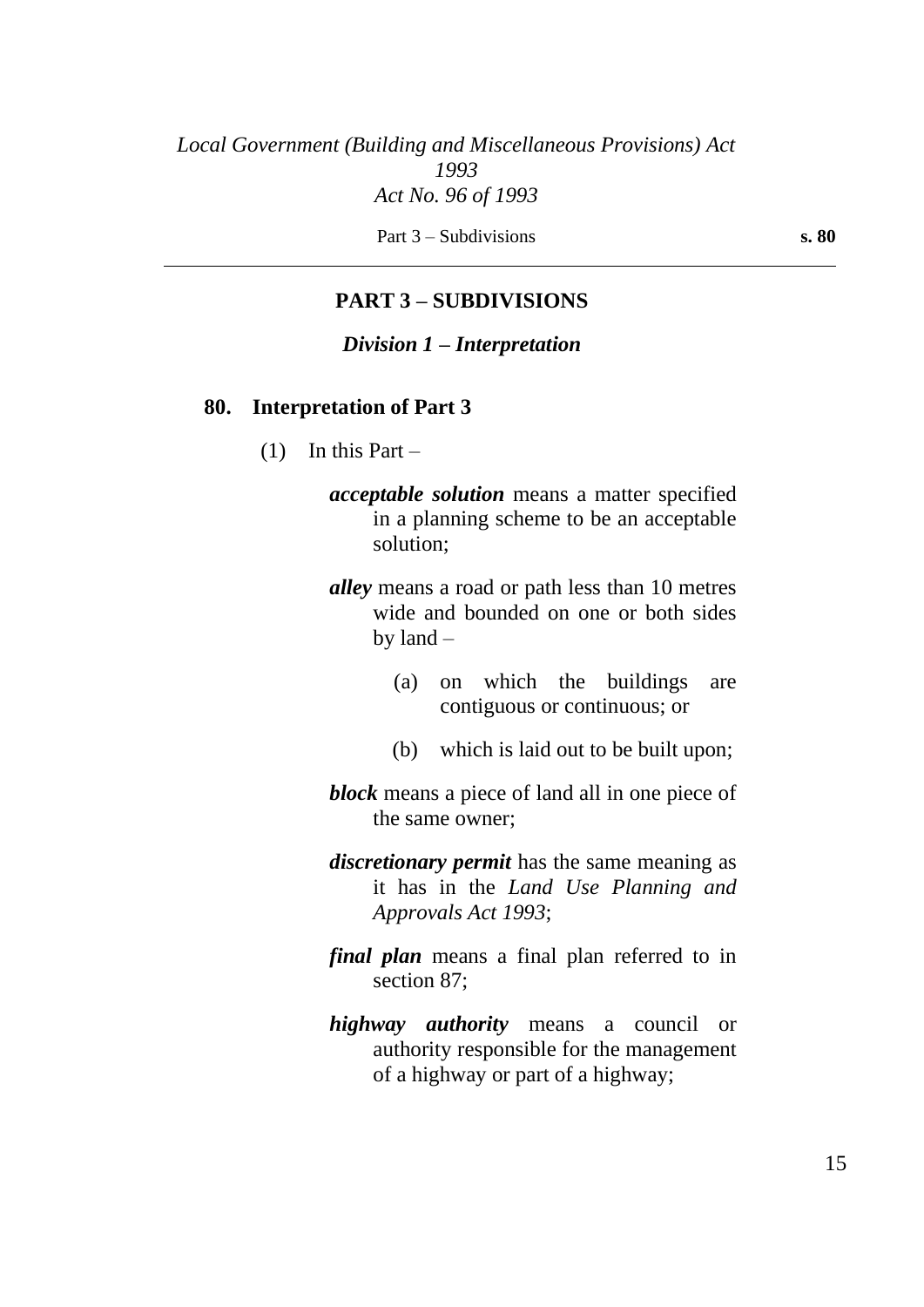|            | <i>improvement</i> includes landscaping, fencing<br>and the provision of playground<br>equipment, walking paths, car parking<br>areas and toilet facilities;                                  |
|------------|-----------------------------------------------------------------------------------------------------------------------------------------------------------------------------------------------|
| <i>lot</i> | means a block of land created by<br>subdivision of a larger block of which it<br>was part;                                                                                                    |
|            | <i>minimum lot</i> means the minimum lot for an<br>area as provided by section 109;                                                                                                           |
|            | <i>movable dwelling unit</i> means a movable<br>dwelling unit erected under Part VIA of<br>the <i>Homes Act 1935</i> ;                                                                        |
|            | <i>performance criteria</i> means matters specified<br>in a planning scheme to be performance<br>criteria;                                                                                    |
|            | <i>permitted development permit</i> means a<br>permit, within the meaning of the Land<br>Use Planning and Approvals Act 1993,<br>that is not a discretionary permit;                          |
|            | <i>plan of subdivision</i> means a plan submitted to<br>a council for the purpose of a permit<br>under the Land Use Planning and<br>Approvals Act 1993 in relation to<br>subdivision of land; |
|            | <i>planning scheme</i> has the same meaning as it<br>has in the Land Use Planning and<br>Approvals Act 1993 and includes a                                                                    |

*special planning order* within the

meaning of that Act;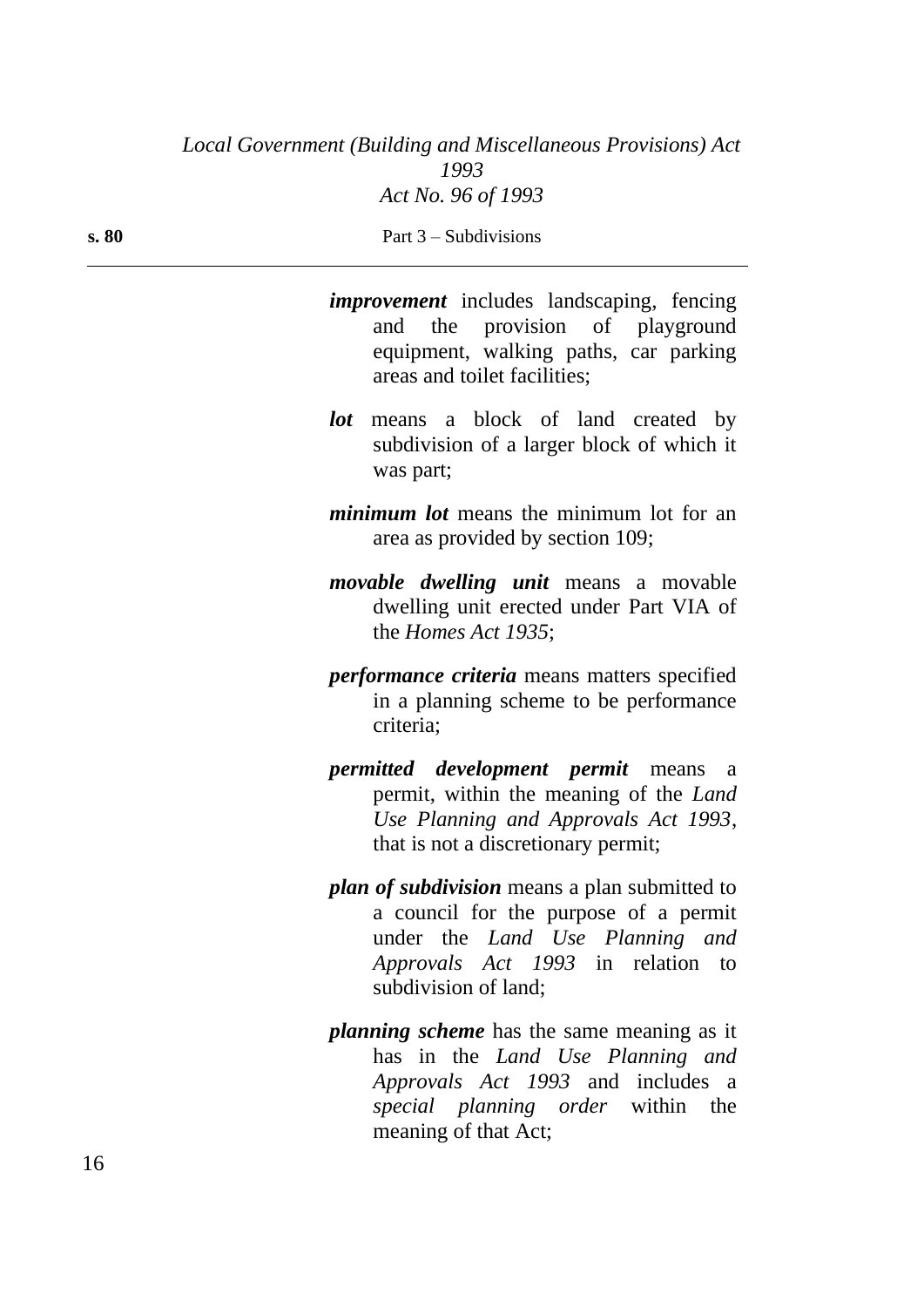*previously approved plan* means a plan of subdivision sealed by the relevant council under the *Local Government Act 1962*;

*public open space* means space for public recreation or public gardens or for similar purposes;

*sealed plan* means a plan which –

- (a) has been approved and sealed under this Part; and
- (b) has taken effect as provided in section 94;
- *subdivide* means to divide the surface of a block of land by creating estates or interests giving separate rights of occupation otherwise than by –
	- (a) a lease of a building or of the land belonging to and contiguous to a building between the occupiers of that building; or
	- (b) a lease of air space around or above a building; or
	- (c) a lease of a term not exceeding 10 years or for a term not capable of exceeding 10 years; or
	- (d) the creation of a lot on a strata scheme or a staged development

Part 3 – Subdivisions **s. 80**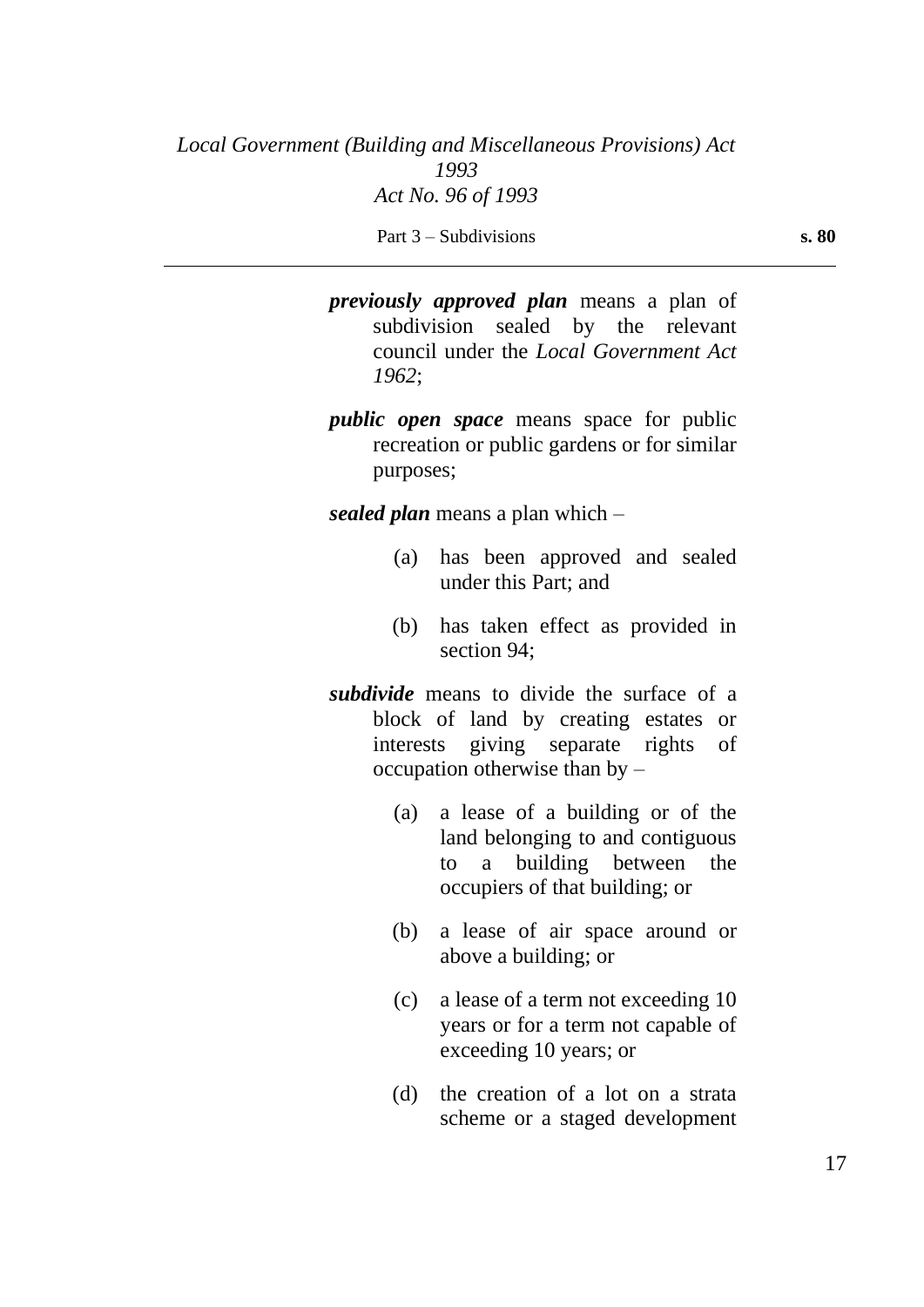| s. 80               |     |                                                                                                    |              | Part $3$ – Subdivisions                                                                                                                                                                                        |
|---------------------|-----|----------------------------------------------------------------------------------------------------|--------------|----------------------------------------------------------------------------------------------------------------------------------------------------------------------------------------------------------------|
|                     |     |                                                                                                    |              | scheme under the <i>Strata Titles</i><br>Act 1998; or                                                                                                                                                          |
|                     |     |                                                                                                    | (e)          | an order adhering existing parcels<br>of land;                                                                                                                                                                 |
|                     |     |                                                                                                    |              | subdivision means $-$                                                                                                                                                                                          |
|                     |     |                                                                                                    | (a)          | the act of subdividing; or                                                                                                                                                                                     |
|                     |     |                                                                                                    | (b)          | the block of land subject to an act<br>of subdividing;                                                                                                                                                         |
|                     |     |                                                                                                    |              | sub-minimum lot means a parcel of land that<br>has not the qualities of a minimum lot.                                                                                                                         |
|                     | (2) | block if it is $-$                                                                                 |              | For the purposes of this Part, land constitutes a                                                                                                                                                              |
|                     |     | (a)                                                                                                |              | likely to be used to build on; and                                                                                                                                                                             |
|                     |     | (b)                                                                                                |              | unlikely to be used by a farmer, grazier,<br>fruit grower or similar person as the sole<br>source of income.                                                                                                   |
| (3)<br>block is $-$ |     | For the purpose of determining whether any land<br>constitutes a block for subdivision purposes, a |              |                                                                                                                                                                                                                |
|                     |     | (a)                                                                                                | Act 1993; or | the whole of an existing lot on a plan<br>lodged with the Recorder of Titles or the<br>Registrar of Deeds not later than 12<br>months after the date of commencement<br>of the Land Use Planning and Approvals |
|                     |     | (b)                                                                                                |              | the whole of an original Crown grant; or                                                                                                                                                                       |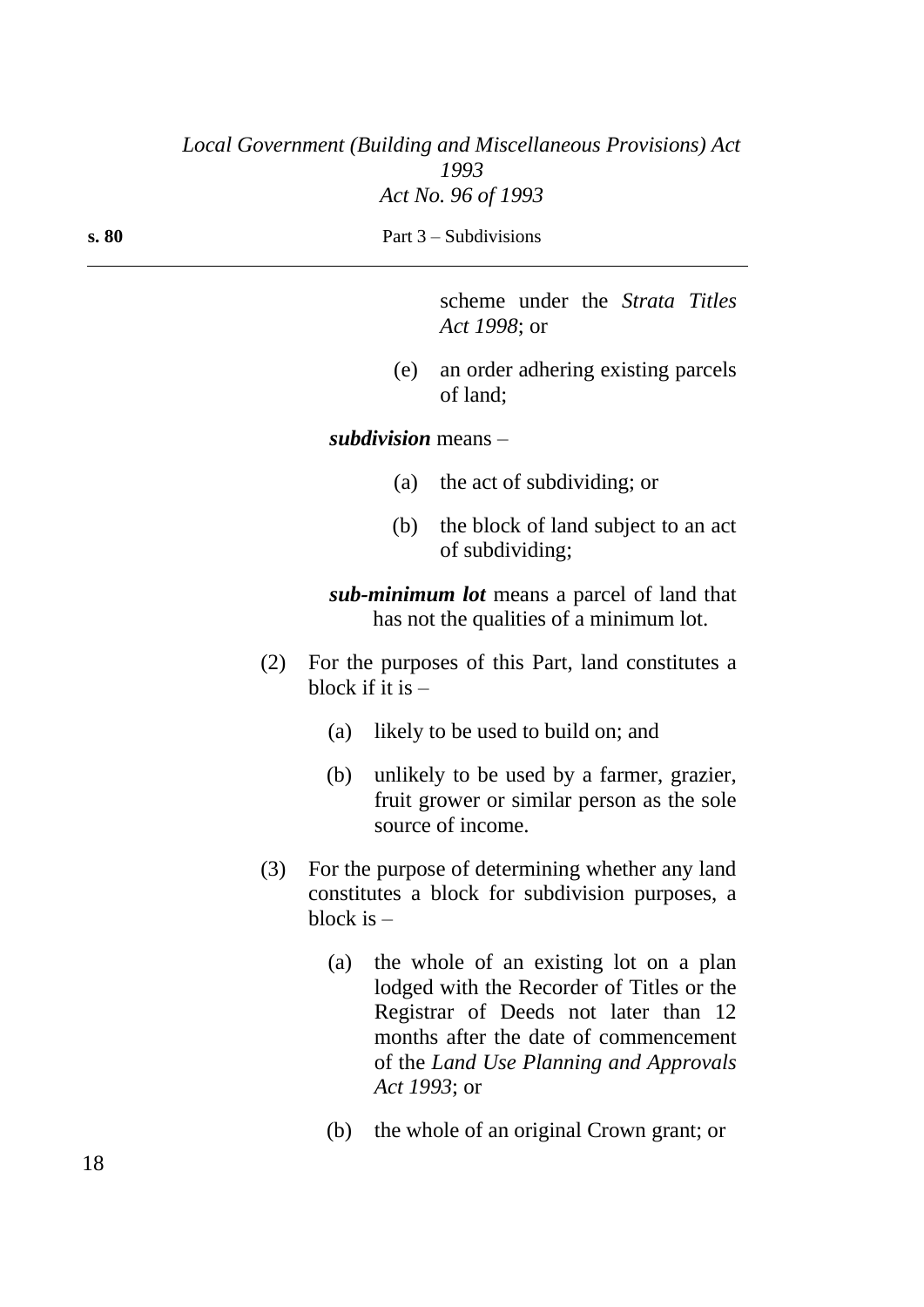| (c) | the whole of the land that is identified by<br>description in a folio of the Register kept<br>under the <i>Land Titles Act 1980</i> ; or |
|-----|------------------------------------------------------------------------------------------------------------------------------------------|
| (h) | the whole of the land that is identified by                                                                                              |

- (d) the whole of the land that is identified by description in a deed; or
- (e) a fragmented or subdivided portion of land referred to in this subsection that can be verbally identified for transfer, or retention in the folio of that Register, by description of any other blocks in that folio.
- (4) Land constitutes a block for subdivision purposes even if it is intersected by –
	- (a) a highway, railway, tramway or any other way; or
	- (b) any land of the Crown, the Commonwealth or another person.
- (4A) Land does not constitute a block for subdivision purposes if it is a fragmented or subdivided portion of land referred to in subsection (3)(a), (b), (c) or (d) that requires mathematical closure for description in being transferred or retained in the folio of the Register kept under the *Land Titles Act 1980*.
	- (5) The erection, use or occupation on a block of a movable dwelling unit does not of itself amount to a subdivision of the block so long as no separate rights of occupation are given to the unit or the part of the block on which it is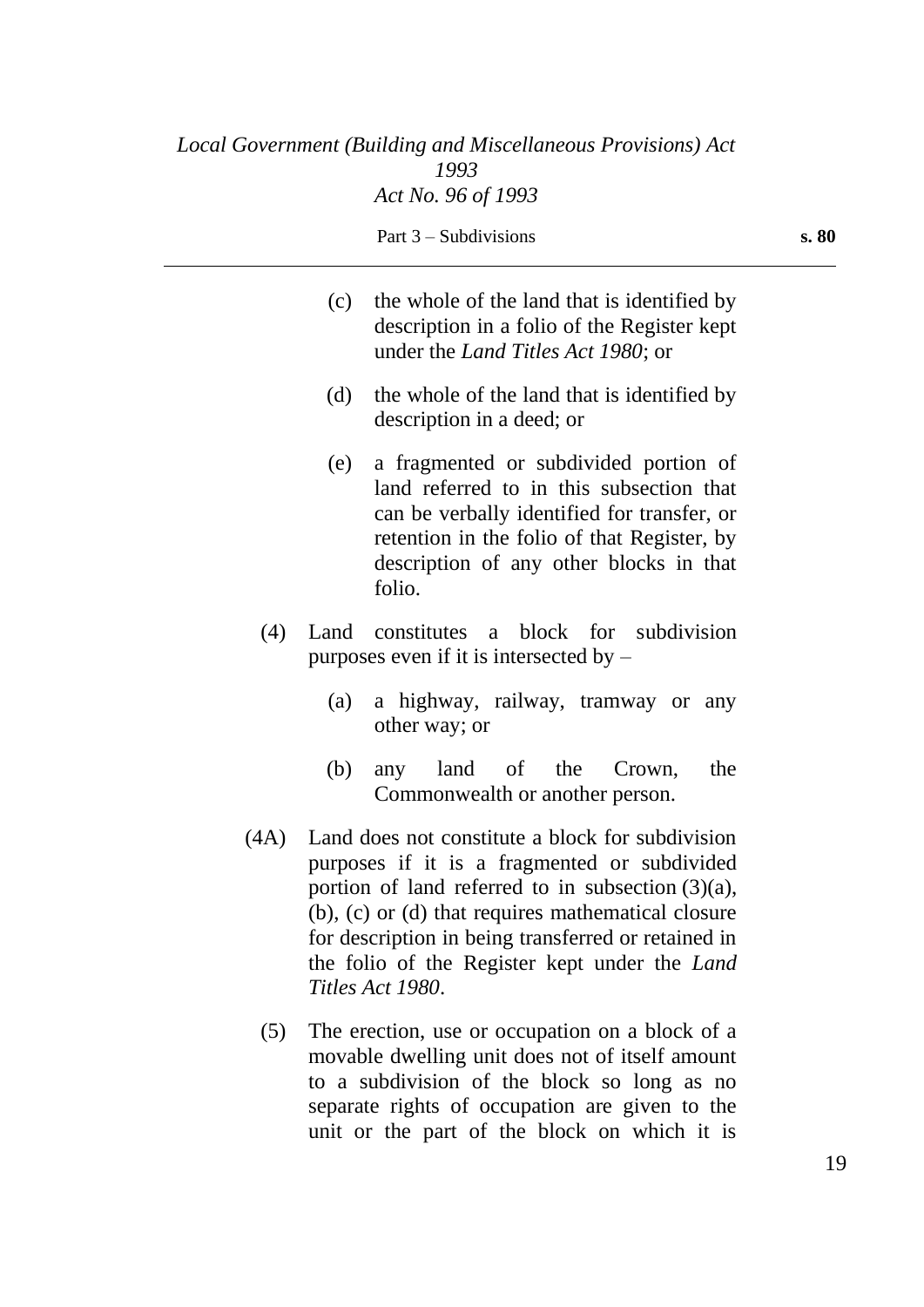**s. 81** Part 3 – Subdivisions

situated other than those arising from an estate at will or a licence revocable at will.

(6) Subsections (3) and (4) commence 12 months after the commencement of the *Land Use Planning and Approvals Act 1993*.

### *Division 2 – Plans of subdivision*

## **81. Subdivision**

- (1) An owner of land must not subdivide the land except in accordance with –
	- (a) a previously approved plan; or
	- (b) a plan of subdivision which has been approved by the granting of a permit under the *Land Use Planning and Approvals Act 1993*.

Penalty: Fine not exceeding 50 penalty units.

- (2) A planning scheme may provide that an application for approval of a subdivision plan is to be made as if it were an application for a discretionary permit or a permitted development permit.
- (3) In proceedings for an offence against this section, instead of imposing a fine, a court may order –
	- (a) the forfeiture of the value of the estate disposed of, in the case of giving, selling or letting the estate; or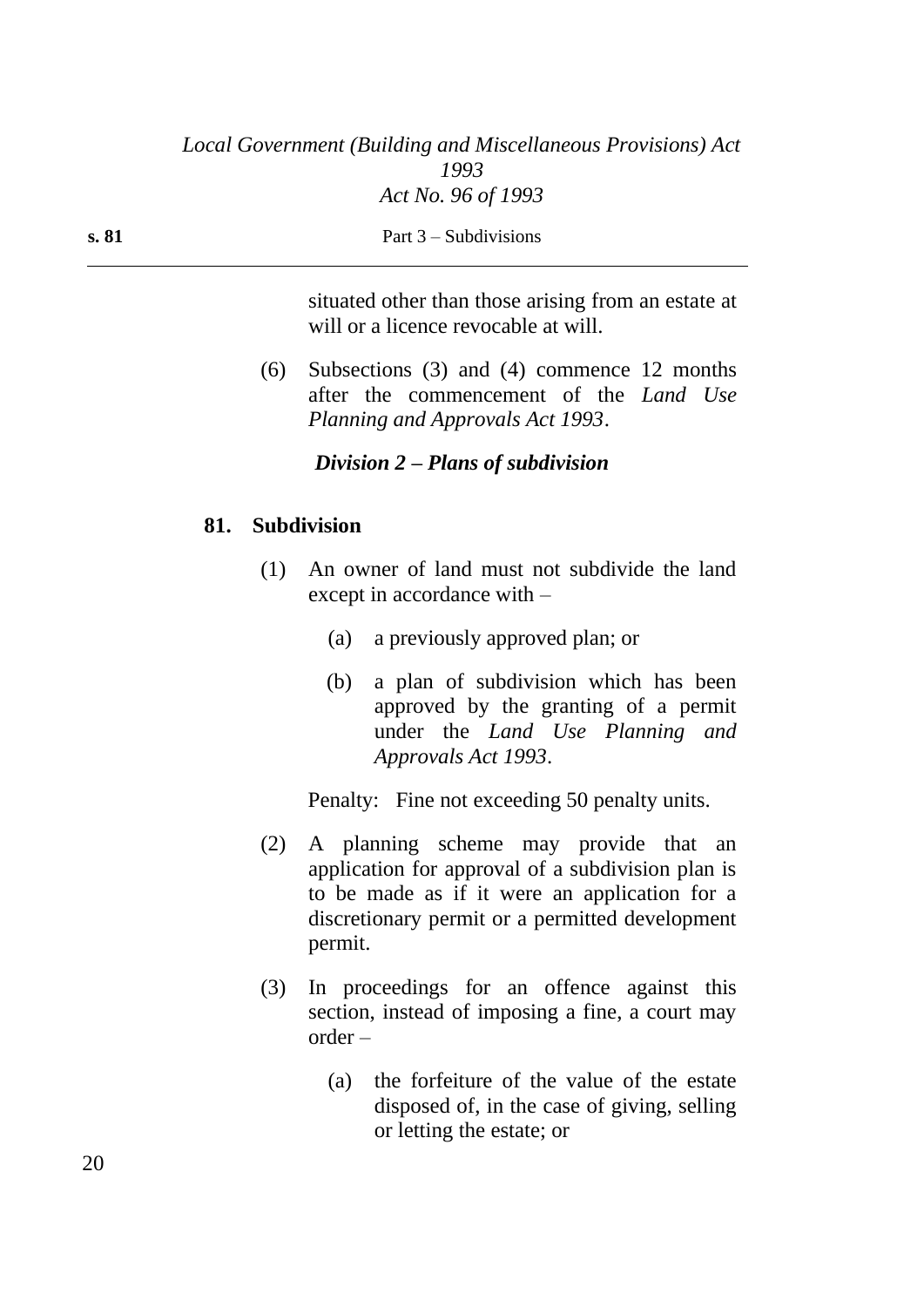(b) the forfeiture of the cost of building done up to the date of the trial, in the case of building.

## **82. Voluntary submissions of plans**

Any owner of land who may subdivide the land otherwise than in accordance with a previously approved plan or an approved plan of subdivision may proceed in accordance with the relevant sections to obtain the benefits of this Part.

## **83. Approval of plan of subdivision**

- (1) Subject to section 116, the council, before it approves a plan of subdivision, may–
	- (a) require the owner to sell to it for a nominal consideration any land shown on the plan as set apart for a public open space or for drainage purposes; or
	- (b) require the owner to mark on the plan in respect of any proposed way, the words "to be acquired by the highway authority".
- (1A) A planning scheme
	- (a) may specify that compliance with a requirement specified in this section is an acceptable solution in relation to subdivisions; and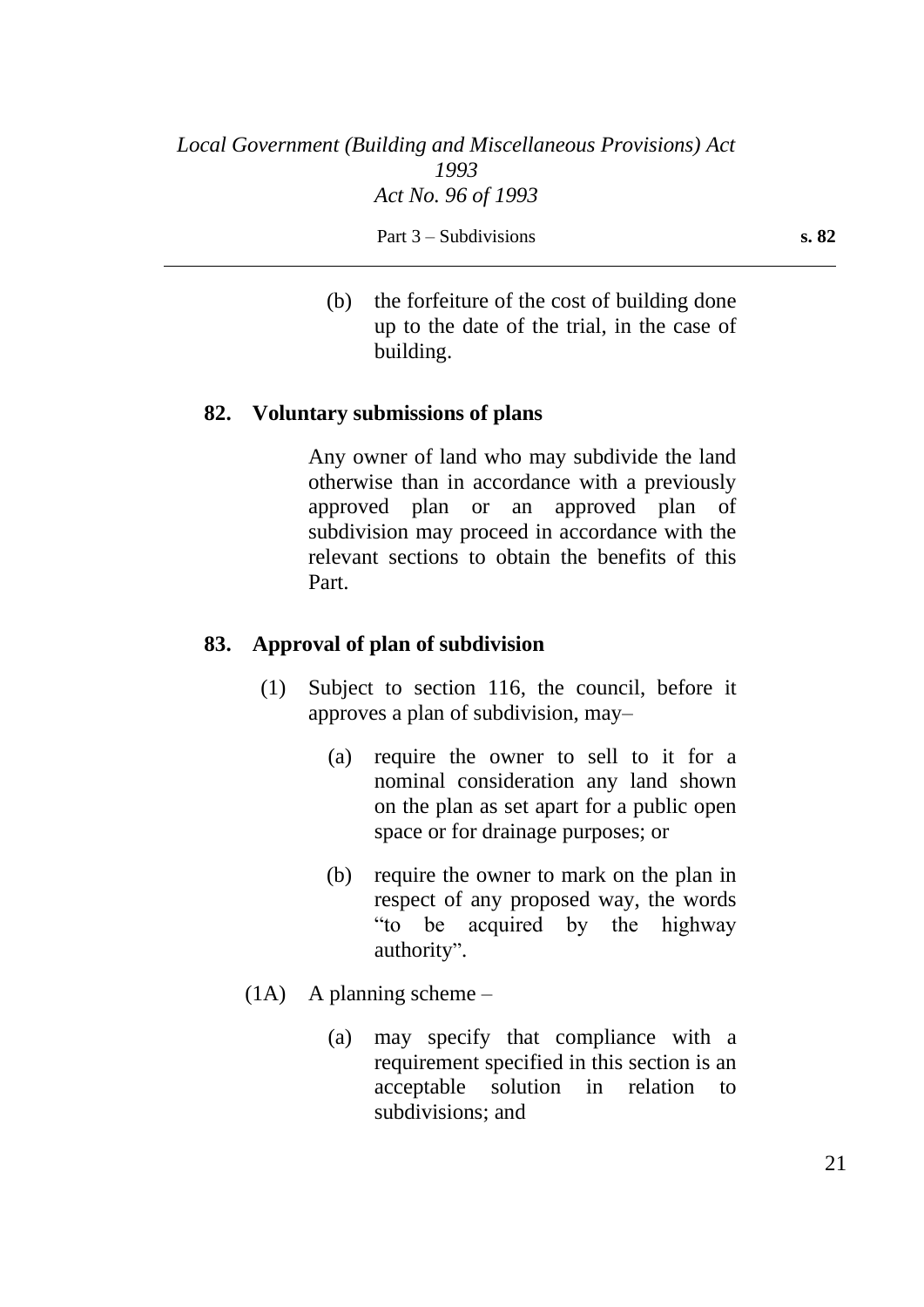|     | may enable a permitted development<br>(b)<br>permit to be issued if such an acceptable<br>solution is complied with in relation to a<br>plan of subdivision.                                                 |
|-----|--------------------------------------------------------------------------------------------------------------------------------------------------------------------------------------------------------------|
| (2) | If the owner claims a valuable interest in the<br>land over or under the proposed way, the owner<br>is entitled to a fair price as agreed with the<br>council in the conveyance or transfer of the way.      |
| (3) | If there is no agreement as to a fair price, the<br>compensation payable to the owner is to be<br>determined as a disputed claim for compensation<br>under the <i>Land Acquisition Act 1993</i> .            |
| (4) | The use of the words "to be acquired by a<br>highway authority" does not prevent<br><sub>a</sub><br>disposition of the land affected but the obligation<br>to convey or transfer the way runs with the land. |
| (5) | The council may require a final plan of<br>subdivision to note, in respect of a block -                                                                                                                      |
|     | (a) that the council cannot or will not $-$                                                                                                                                                                  |
|     | $(i)$                                                                                                                                                                                                        |
|     | (ii) provide means of drainage for all<br>or some specified kind of effluent<br>from the block; or                                                                                                           |
|     | permit a septic tank; or<br>(iii)                                                                                                                                                                            |
|     | that the council may permit $-$<br>(b)                                                                                                                                                                       |
|     | a septic tank; or<br>(i)                                                                                                                                                                                     |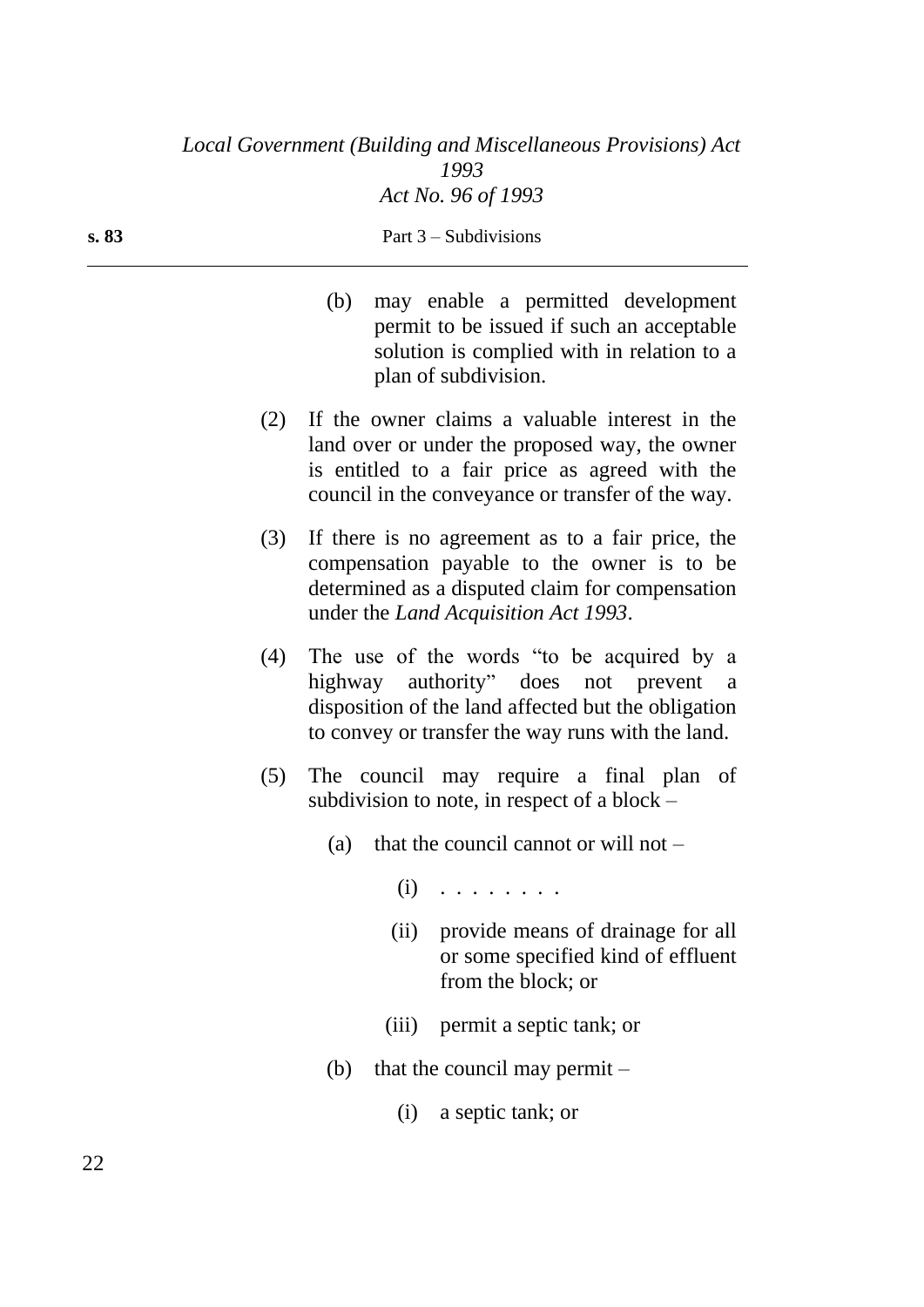(ii) a specific form of on site sewerage treatment.

- (6) A notification under subsection (5) is to be treated as if it created an easement for the benefit of the council and may be destroyed wholly or in part by an instrument in the nature of a release of the block by the council.
- (7) The council may require a final plan of subdivision to note, in respect of a block, that the council has been advised by a regulated entity, within the meaning of the *Water and Sewerage Industry Act 2008*, that the entity cannot or will not –
	- (a) provide a supply of water to the block; or
	- (b) provide means of sewerage for all or some specified kind of effluent from the block.
- (8) A notification under subsection (7) is to be treated as if it created an easement for the benefit of the regulated entity and may be destroyed wholly or in part by an instrument in the nature of a release of the block by the regulated entity.

### **84. Council not to approve subdivision**

- (1) The council is not to approve a plan of subdivision if  $-$ 
	- (a) any proposed lot has not the qualities of a minimum lot; or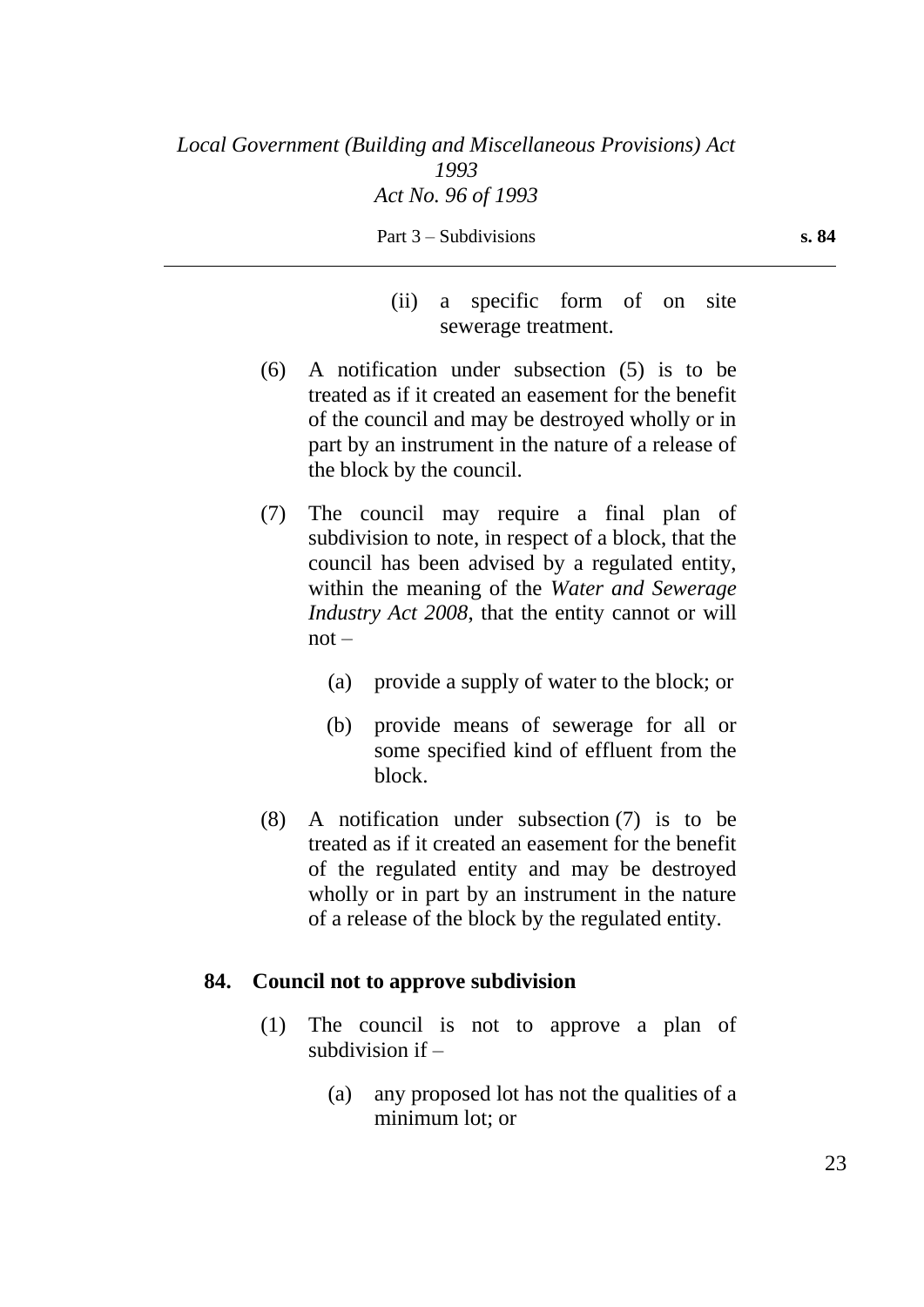|       |      |     | Local Government (Building and Miscellaneous Provisions) Act<br>1993                                                                                                                                                                                                                                                                 |
|-------|------|-----|--------------------------------------------------------------------------------------------------------------------------------------------------------------------------------------------------------------------------------------------------------------------------------------------------------------------------------------|
|       |      |     | Act No. 96 of 1993                                                                                                                                                                                                                                                                                                                   |
| s. 84 |      |     | Part $3$ – Subdivisions                                                                                                                                                                                                                                                                                                              |
|       |      | (b) | it includes any lot or other block of land<br>smaller than is required or permitted by a<br>finally approved planning scheme; or                                                                                                                                                                                                     |
|       |      | (c) | the subdivision includes any road or<br>other works whereby drainage will be<br>concentrated and discharged into any<br>drain or culvert on or under any State<br>Minister<br>highway,<br>unless<br>the<br>administering the Roads and Jetties Act<br>1935 has first approved so much of the<br>application as affects the drainage. |
|       |      |     | $(1A)$ A planning scheme –                                                                                                                                                                                                                                                                                                           |
|       |      | (a) | may specify $-$                                                                                                                                                                                                                                                                                                                      |
|       |      |     | an acceptable solution, in relation<br>(i)<br>to subdivisions, that relates to a<br>referred<br>matter<br>to<br>in<br>subsection $(1)(a)$ , $(b)$ or $(c)$ ; and                                                                                                                                                                     |
|       |      |     | performance criteria, in relation<br>(ii)<br>to subdivisions, that relate to a<br>referred<br>matter<br>to<br>in<br>subsection $(1)(a)$ or $(b)$ ; and                                                                                                                                                                               |
|       |      | (b) | may enable a permitted development<br>permit or a discretionary permit to be<br>issued if such an acceptable solution or<br>performance criteria are complied with in<br>relation to a plan of subdivision.                                                                                                                          |
|       | (1B) |     | If a planning scheme specifies an acceptable<br>solution, or performance criteria, in relation to<br>subdivisions, that relate to a matter referred to in                                                                                                                                                                            |

 $\overline{\phantom{0}}$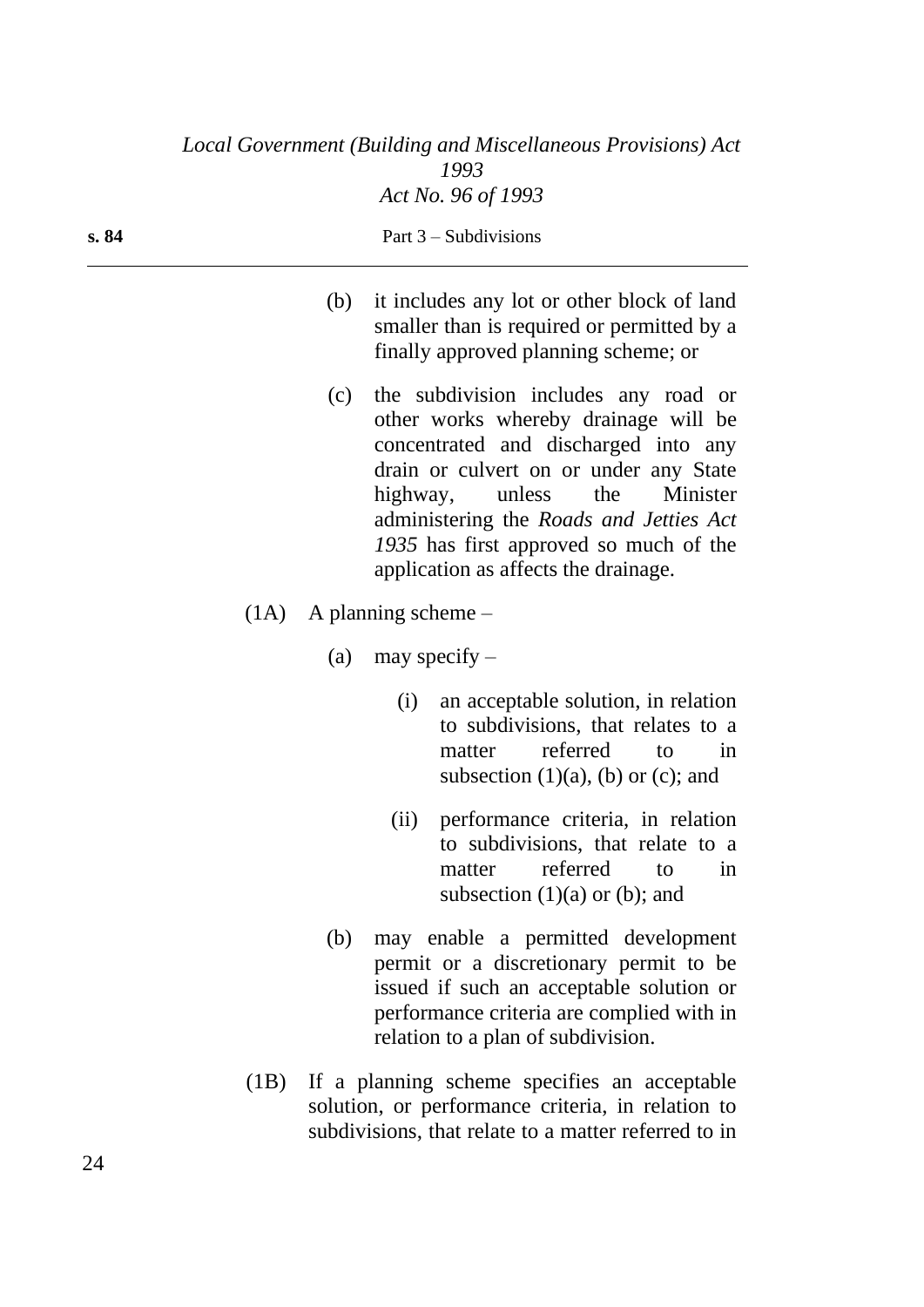subsection (1), that subsection does not apply in relation to the matter in respect of a development that complies with the acceptable solution.

- (2) For the purposes of subsection (1) or an acceptable solution, the Minister administering the *Roads and Jetties Act 1935*–
	- (a) is only bound to approve an application which does not materially increase the total amount of water coming into or under a State highway in any period of time and which provide for its discharge at a point or points accepted or reasonably required by the Minister; and
	- (b) may require as a condition of approval a covenant by the owner–
		- (i) to indemnify the Crown against any claim which may arise from an increase in the water flowing away from or under the State highway, or its rate of flow, by reason of the works approved; or
		- (ii) to pay for any specified works considered by that Minister necessary by reason of the works approved for clearing water from or under the State highway; or
		- (iii) to do both matters specified in subparagraphs (i) and (ii).

25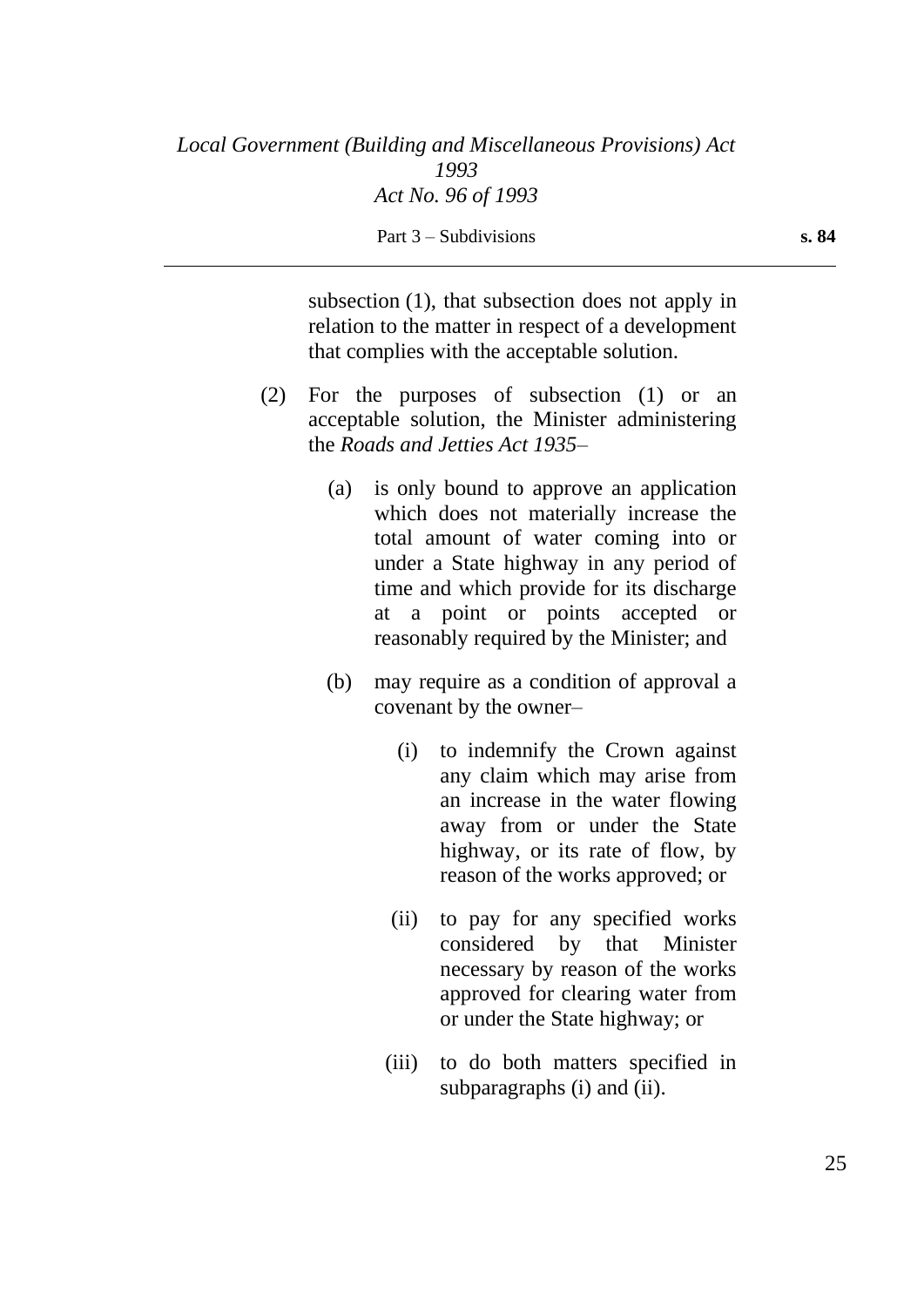| s. 85 | Part $3$ – Subdivisions                                                                                                                                        |  |  |  |
|-------|----------------------------------------------------------------------------------------------------------------------------------------------------------------|--|--|--|
|       | If the council approves an application contrary to<br>(3)<br>this section, its approval is effective in law and<br>the council $-$                             |  |  |  |
|       | is liable to the Crown to do anything<br>(a)<br>which, if this section had been complied<br>with, the owner could have been required<br>to covenant to do; and |  |  |  |
|       | is not punishable except upon indictment<br>(b)<br>with the consent in writing of the                                                                          |  |  |  |

Attorney-General.

## **85. Refusal of application for subdivision**

The council may refuse to approve a plan of subdivision if it is of the opinion –

- (a) that the roads will not suit the public convenience, or will not give satisfactory inter-communication to the inhabitants both of the subdivision and the municipal area in which it is; or
- (b) that the drainage both of roads and of other land will not be satisfactorily carried off and disposed of; or
- (ba) that the land is not suitable for an on-site effluent disposal system for all or specified kinds of effluent from each block; or
- (c) that the site or layout will make unduly expensive the arrangements for supply of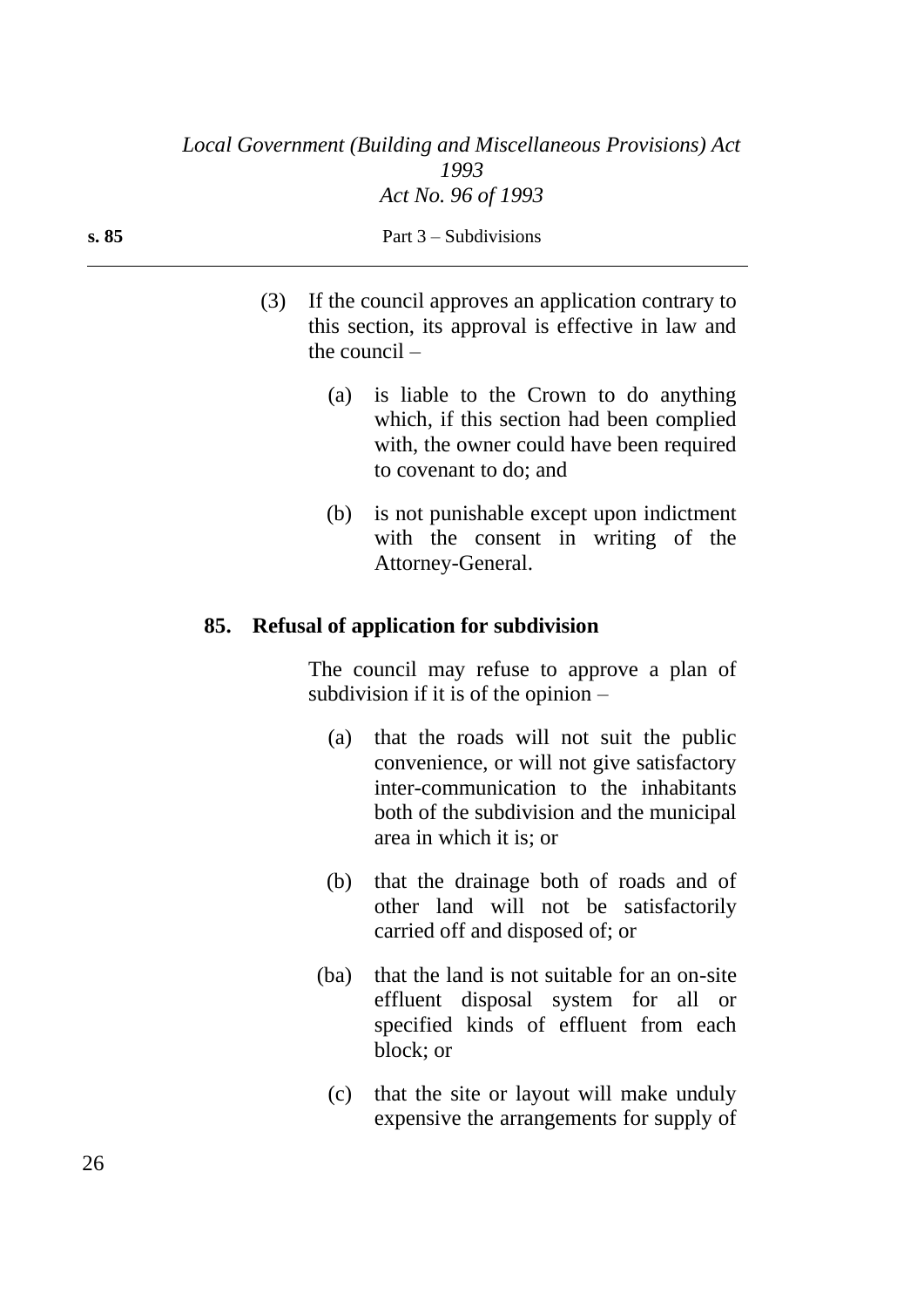water and electricity, connection to drains and sewers and the construction or maintenance of streets; or

- (d) that the layout should be altered to include or omit –
	- (i) blind roads; or
	- (ii) alleys or rights of way to give access to the rear of lots; or
	- (iii) public open space; or
	- (iv) littoral or riparian reserves of up to 30 metres in from the shore of the sea or the bank of a river, rivulet or lake; or
	- (v) private roads, ways or open spaces; or
	- (vi) where the ground on one side is higher than on the other, wider roads in order to give reasonable access to both sides; or
	- (vii) licences to embank highways under the *Highways Act 1951*; or
	- (viii) provision for widening or deviating ways on or adjoining land comprised in the subdivision; or
		- (ix) provision for the preservation of trees and shrubs; or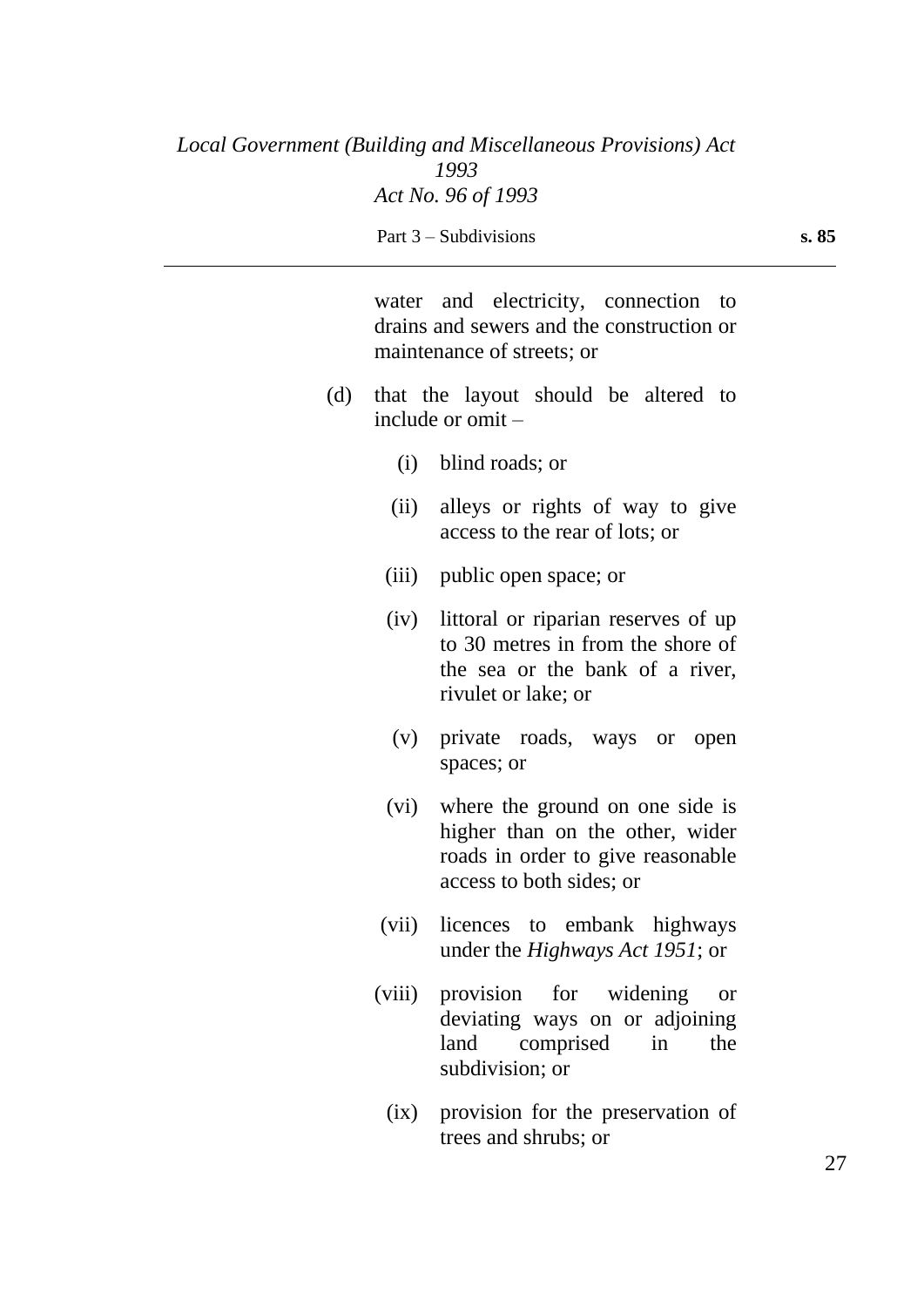|        |      |              |                           | Local Government (Building and Miscellaneous Provisions) Act<br>1993                                                                                      |
|--------|------|--------------|---------------------------|-----------------------------------------------------------------------------------------------------------------------------------------------------------|
|        |      |              |                           | Act No. 96 of 1993                                                                                                                                        |
| s. 85A |      |              |                           | Part $3$ – Subdivisions                                                                                                                                   |
|        |      | (e)          |                           | that adjacent land of the owner, including<br>land in which the owner has any estate or<br>interest, ought to be included in the<br>subdivision; or       |
|        |      | (f)          |                           | that one or more of the lots is by reason<br>of its shape in relation to its size or its<br>contours unsuitable for building on; or                       |
|        |      | (g)          |                           | that one or more of the lots ought not to<br>be sold because of $-$                                                                                       |
|        |      |              | (i)                       | easements to which it is subject;<br><b>or</b>                                                                                                            |
|        |      |              | (ii)                      | party-wall easements; or                                                                                                                                  |
|        |      |              | (iii)                     | the state of a party-wall on its<br>boundary.                                                                                                             |
|        | 85A. | subdivisions |                           | Acceptable solutions, or performance criteria, for                                                                                                        |
|        |      |              | $(1)$ A planning scheme – |                                                                                                                                                           |
|        |      | (a)          |                           | may specify an acceptable solution, or<br>performance criteria, in relation to<br>subdivisions, that relate to a matter<br>referred to in section 85; and |

(b) may enable a permitted development permit or a discretionary permit to be issued in relation to a plan of subdivision if such an acceptable solution, or performance criteria, are complied with in relation to the plan of subdivision.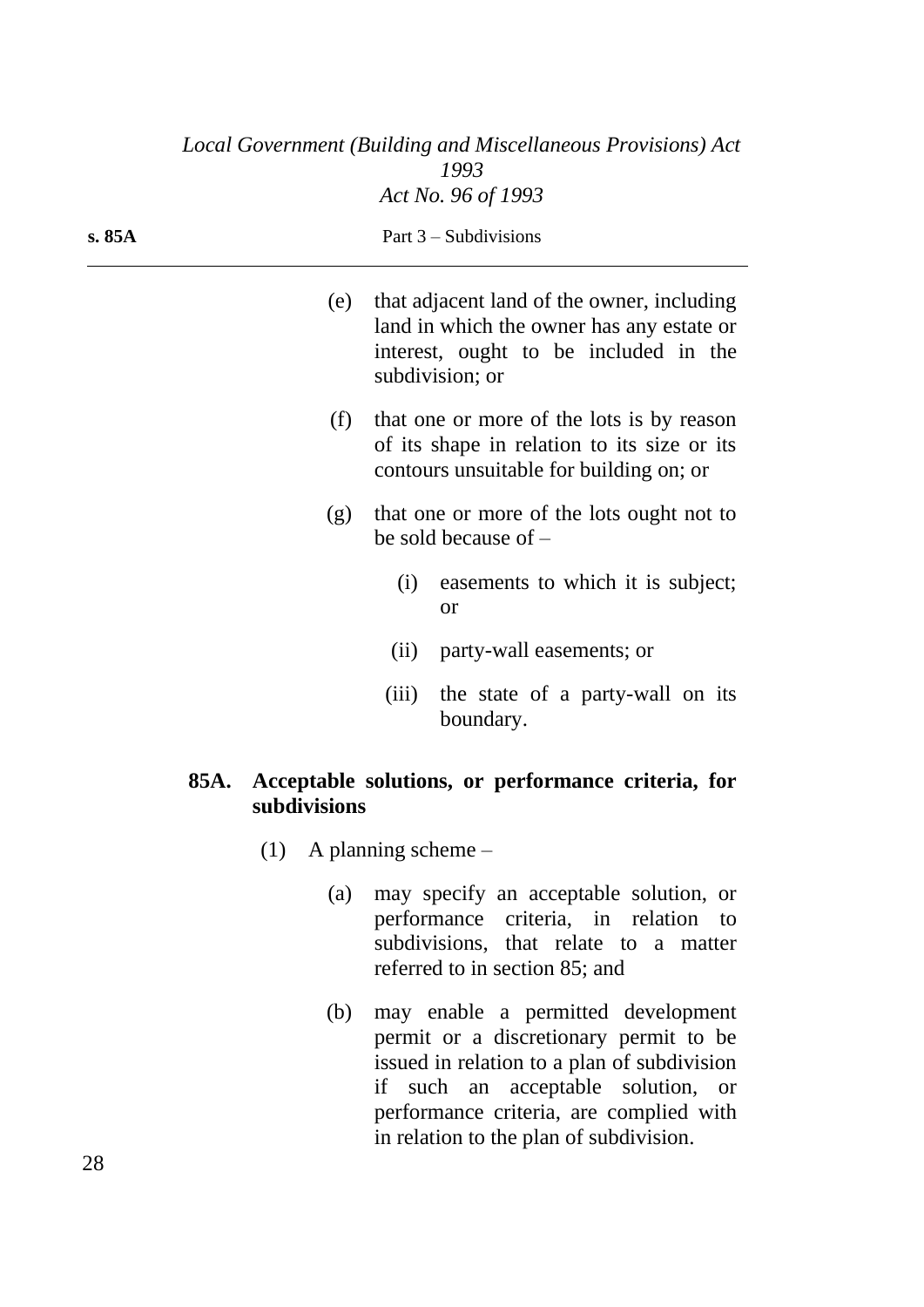(2) If a planning scheme specifies an acceptable solution, or performance criteria, in relation to subdivisions, that relate to a matter referred to in section 85, that section does not apply in relation to the matter in respect of a development that complies with the acceptable solution.

### **86. Security for payment**

- (1) Before approving a plan of subdivision, the council may –
	- (a) require security for payments and the execution of works; and
	- (b) refuse to approve the application until such security is given.
- (1A) A planning scheme
	- (a) may specify that compliance with a requirement specified in subsection (1) is an acceptable solution in relation to subdivisions; and
	- (b) may enable a permitted development permit to be issued if such an acceptable solution is complied with in relation to a plan of subdivision.
	- (2) The payments for which, and the works for the execution of which, security may be required are –

 $(a - b)$  . . . . . . . .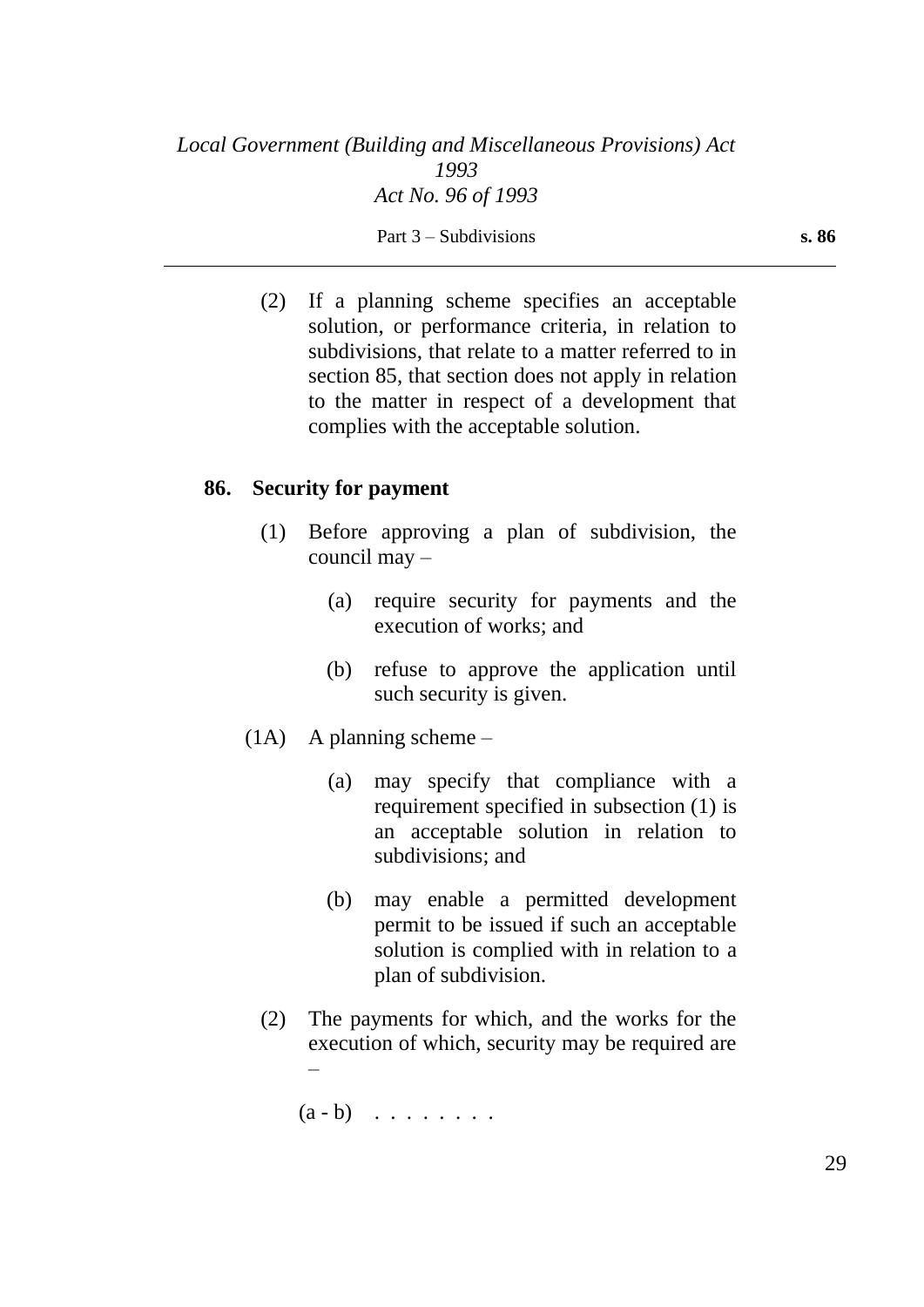| (c) | if the land is not located within 30 metres |
|-----|---------------------------------------------|
|     | of the existing public stormwater system    |
|     | as shown on the map made available          |
|     | under section 12 of the Urban Drainage      |
|     | Act 2013, payment for a public              |
|     | stormwater system by, from, or from         |
|     | within, the land as determined by the       |
|     | council so that all lots may have           |
|     | connecting drains and the concentrated      |
|     | natural water may be lawfully disposed      |
|     | of and for the laying of stormwater         |
|     | connections from a place on the             |
|     | boundary of each lot to the public          |
|     | stormwater system in accordance with        |
|     | the by-laws of the council and to the       |
|     | satisfaction of its engineer; and           |

- (d) the works required for the discharge of the owner's obligations under section 10 of the *Local Government (Highways) Act 1982* in respect of the highways opened or to be opened on the subdivision; and
- (e) the making and draining of footways that are not part of a road and of private roads and similar footways serving 3 lots or more; and
- (f) the filling in of ponds and gullies; and
- (g) the piping of watercourses.
- (3) The security which may be required is  $-$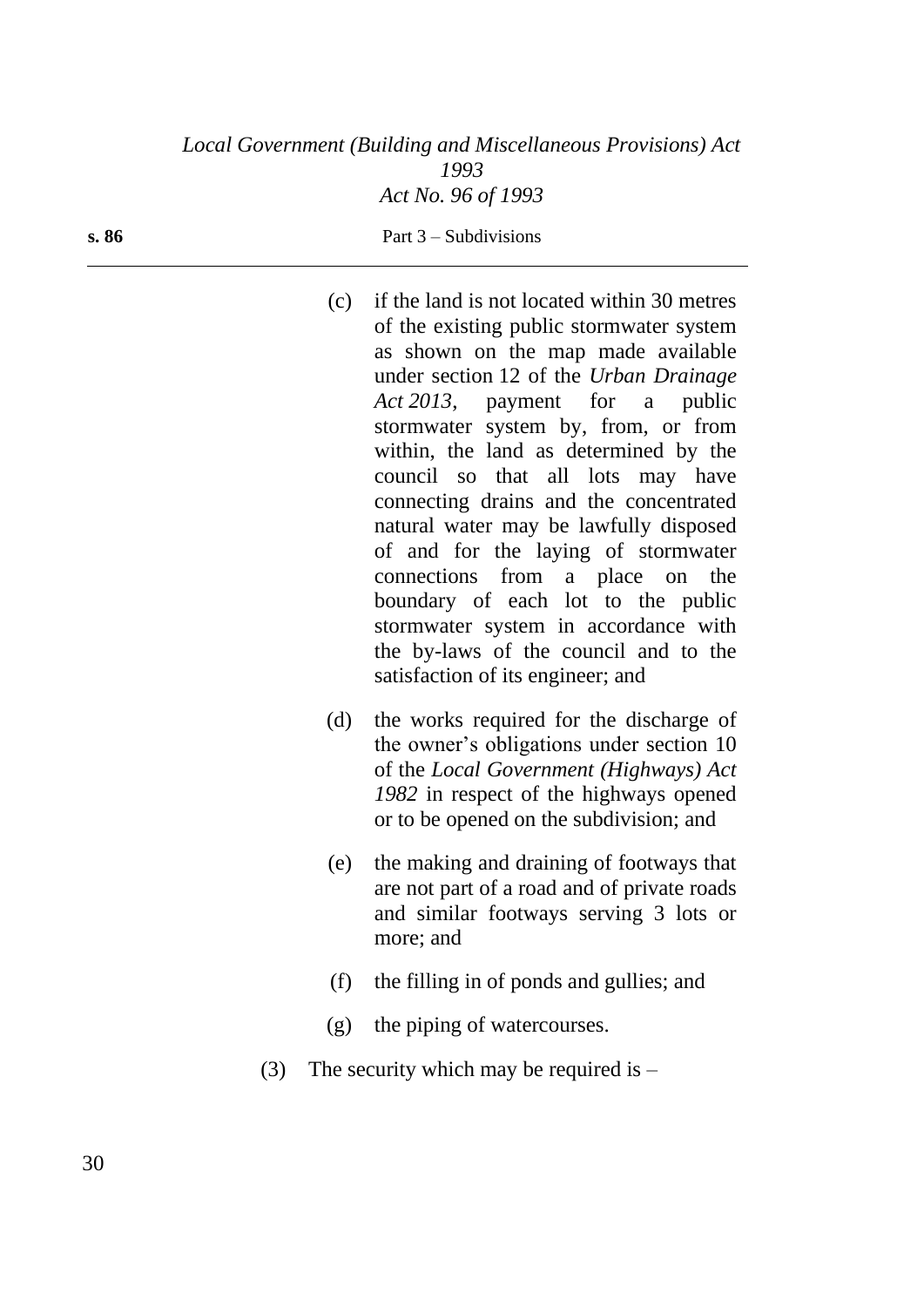–

- (a) a bond by the owner of an amount in excess of any possible demand to secure
	- (i) the required payments to be made within 30 days of demand; and
	- (ii) the required works to be executed within the periods referred to in subsection (4); and
- (b) a guarantee guaranteeing all money payable on the bond, including any amount the council's engineer certifies to have been expended by the council under subsection (6) by  $-$ 
	- (i) an authorised deposit-taking institution; or
	- (ii) a guarantee, money-lending, insurance or trading corporation approved by the council.
- (4) The required works are to be executed
	- (a) within 6 months of the completion of the public stormwater system, in the case of subsection  $(2)(c)$ ; or
	- (b) within the time prescribed under section 11 (2) of the *Local Government (Highways) Act 1982* in the case of subsection  $(2)(d)$  or (e); or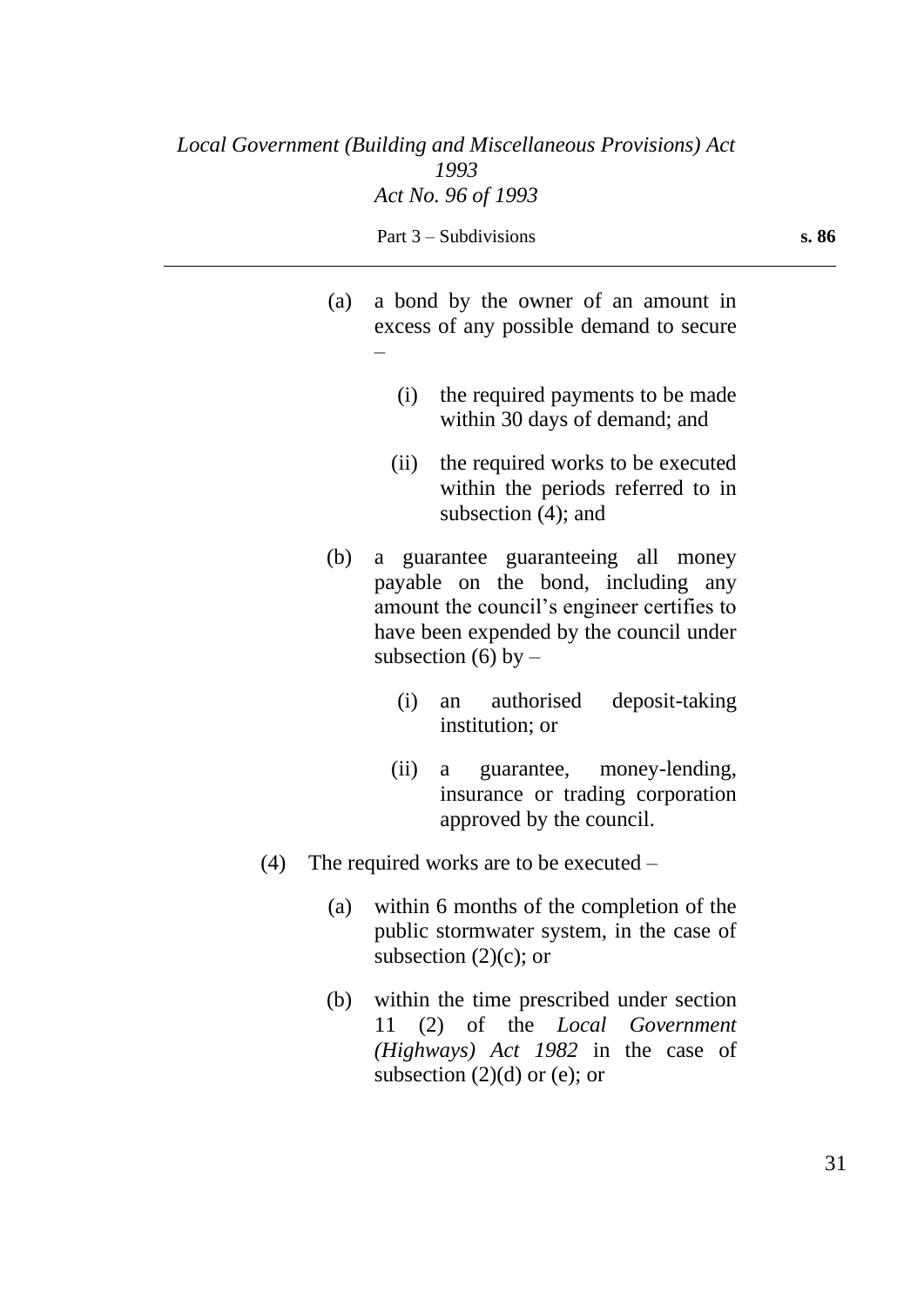|       |     |     |                                                                                                                             | Local Government (Building and Miscellaneous Provisions) Act<br>1993                                                                                                                             |
|-------|-----|-----|-----------------------------------------------------------------------------------------------------------------------------|--------------------------------------------------------------------------------------------------------------------------------------------------------------------------------------------------|
|       |     |     |                                                                                                                             | Act No. 96 of 1993                                                                                                                                                                               |
| s. 87 |     |     |                                                                                                                             | Part $3$ – Subdivisions                                                                                                                                                                          |
|       |     |     | (c)                                                                                                                         | within 6 months of the sealed plan taking<br>effect, in the case of subsection $(2)(f)$ or<br>$(g)$ ; or                                                                                         |
|       |     |     | (d)                                                                                                                         | within such further period as the council<br>may allow, in any other case.                                                                                                                       |
|       |     | (5) | The council and the owner, with the consent of<br>any guarantor, may agree to modify their<br>respective rights so that $-$ |                                                                                                                                                                                                  |
|       |     |     | (a)                                                                                                                         | the owner is to do works that the owner<br>would otherwise have paid for; or                                                                                                                     |
|       |     |     | (b)                                                                                                                         | the council is to do, and the owner is to<br>pay for, works that the owner would<br>otherwise have done.                                                                                         |
|       |     | (6) |                                                                                                                             | If the owner fails to do works in accordance with<br>a bond, the council may do them and recover its<br>expenses, as certified by its engineer, as if the<br>amount were payable under the bond. |
|       |     |     |                                                                                                                             | Division $3$ – Final plans                                                                                                                                                                       |
|       | 87. |     |                                                                                                                             | Final plans and schedule of easements                                                                                                                                                            |
|       |     | (1) |                                                                                                                             | On receipt of the council's approval of a plan of                                                                                                                                                |

- subdivision, the owner is to arrange for the preparation of a final plan by a registered surveyor in accordance with  $-$ 
	- (a) the requirements approved by the Recorder of Titles; and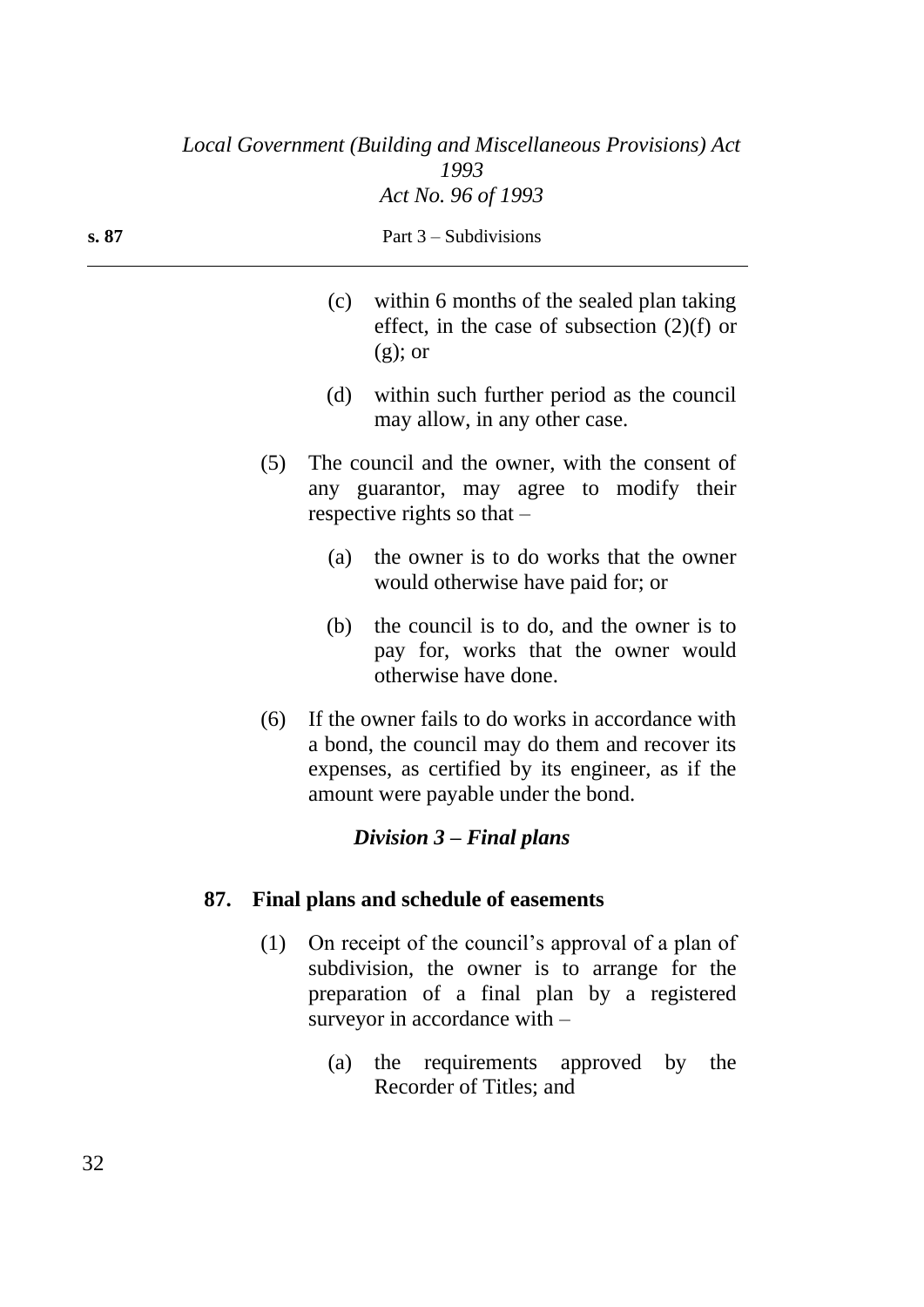- (b) any other requirement of a permit issued under the *Land Use Planning and Approvals Act 1993*.
- (2) The owner is to attach a schedule of easements to the final plan which is to be signed –
	- (a) if there are any easements, *profits a prendre* or covenants set out, by any person who is, or persons who between them are, able to create the estates and interests that the purchasers of land comprised in the plan are to acquire; or
	- (b) if there are no easements, *profits a prendre* or covenants set out, by all persons having any registered estate or interest in the land comprised in the plan, or by the legal practitioner acting for those persons.
- (3) If a schedule of easements is signed by a person as mortgagee, it is taken to include the person's consent to the creation of those estates or interests.
- (4) The easements, *profits a prendre* and covenants set out in the schedule of easements are taken to be shown on the final plan.

## **88. Lodgment of final plans**

(1) The owner is to lodge with the council –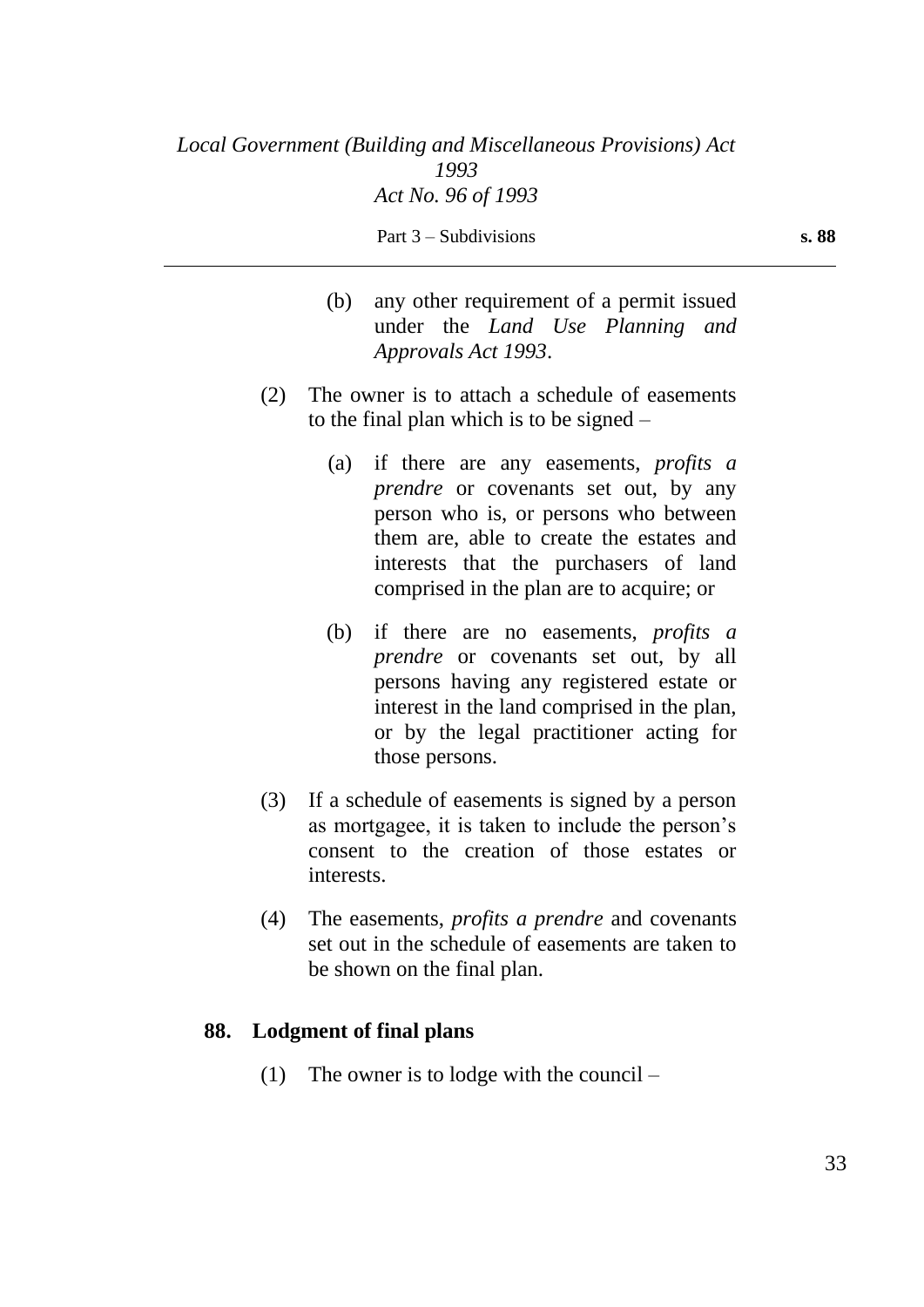| Local Government (Building and Miscellaneous Provisions) Act<br>1993 |      |                                                                                                                                                                                                                                                                                                                 |
|----------------------------------------------------------------------|------|-----------------------------------------------------------------------------------------------------------------------------------------------------------------------------------------------------------------------------------------------------------------------------------------------------------------|
|                                                                      |      | Act No. 96 of 1993                                                                                                                                                                                                                                                                                              |
| s. 88                                                                |      | Part $3$ – Subdivisions                                                                                                                                                                                                                                                                                         |
|                                                                      | (a)  | the final plan, together with the schedule<br>of easements; and                                                                                                                                                                                                                                                 |
|                                                                      | (b)  | if the schedule of easements sets out any<br>easements, <i>profits a prendre</i><br><b>or</b><br>covenants, a nomination of a legal<br>practitioner to act on behalf of the owner<br>in carrying the final plan through to its<br>taking effect; and                                                            |
|                                                                      | (c)  | if any lots on the plan are the result of<br>survey work carried out under the Land<br><i>Surveyors Act 1909</i> , a nomination of a<br>registered surveyor to do what is required<br>to have the plan take effect; and                                                                                         |
|                                                                      | (ca) | evidence, satisfactory to the council, of<br>the completion of each of the relevant<br>works that are required to be carried out<br>in relation to the proposed subdivision;<br>and                                                                                                                             |
|                                                                      |      | (cb) evidence, satisfactory to the council, that<br>each of the conditions of a permit, within<br>the meaning of the Land Use Planning<br>and Approvals Act 1993, that must be<br>complied with before the final plan in<br>relation to the proposed subdivision may<br>be sealed, have been complied with; and |
|                                                                      | (d)  | the amount of the fees payable to the<br>council and, unless the plan is marked<br>"Priority Final Plan", the prescribed fees<br>payable to the Recorder of Titles under<br>the Land Titles Act 1980.                                                                                                           |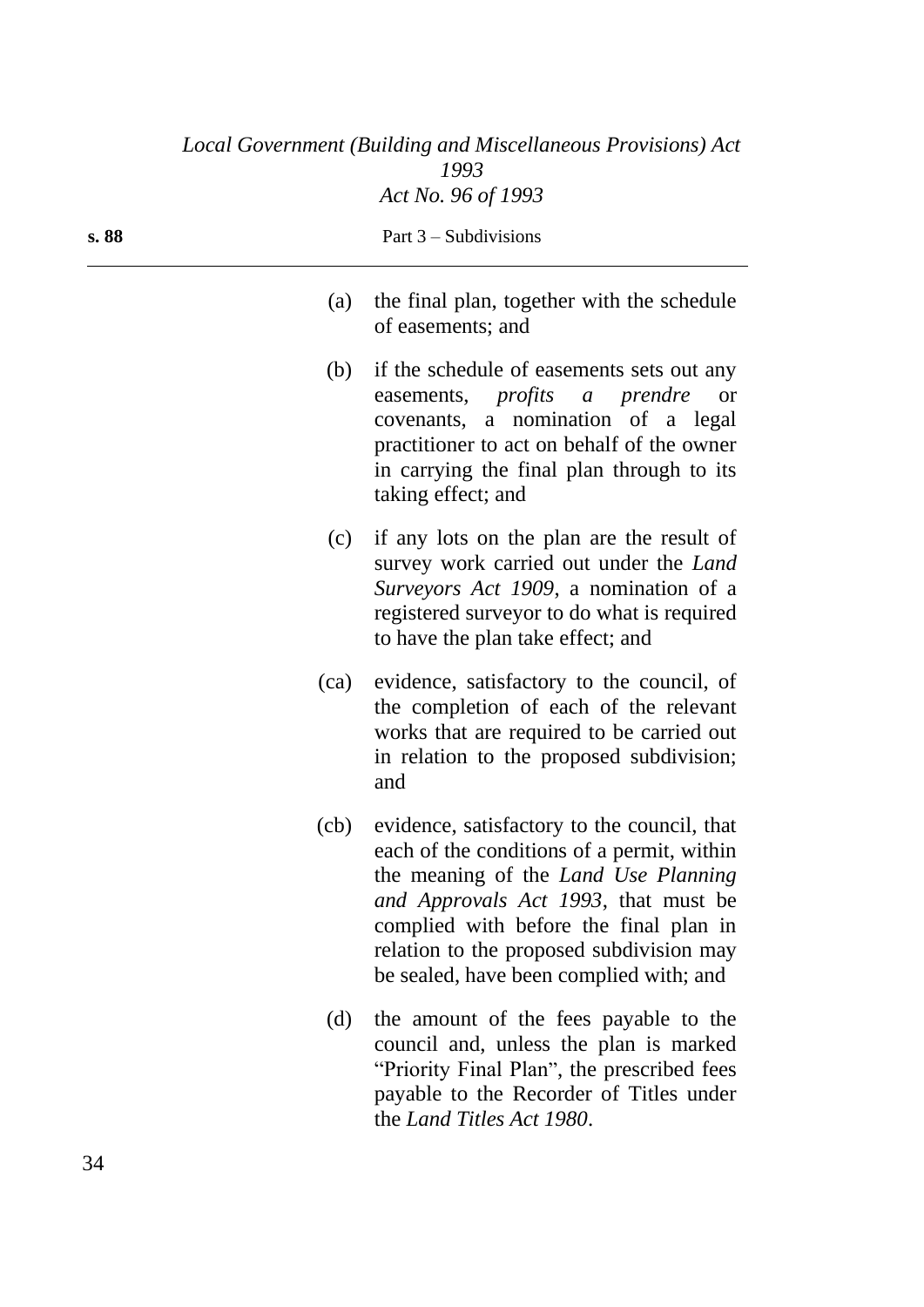- $(1A)$  For the purposes of subsection  $(1)(ca)$ , each of the following constitutes relevant works:
	- (a) works consisting of the provision of a road or footpath in accordance with the *Local Government (Highways) Act 1982*;
	- (b) works consisting of the provision of a connection to water infrastructure in accordance with the *Water and Sewerage Industry Act 2008*;
	- (c) works consisting of the provision of a connection to sewerage infrastructure in accordance with the *Water and Sewerage Industry Act 2008*;
	- (d) works consisting of the provision of a connection to a public stormwater system in accordance with the *Urban Drainage Act 2013*;
	- (e) works consisting of the provision of a connection to an electricity supply in accordance with the *Electricity Supply Industry Act 1995*;
	- (f) works consisting of arrangements for drainage of stormwater under a State road in accordance with the *Roads and Jetties Act 1935*.
	- (2) If an owner has lodged a final plan under subsection (1) and the plan has been marked "Priority Final Plan", that owner, within 5 business days after lodging that plan or within an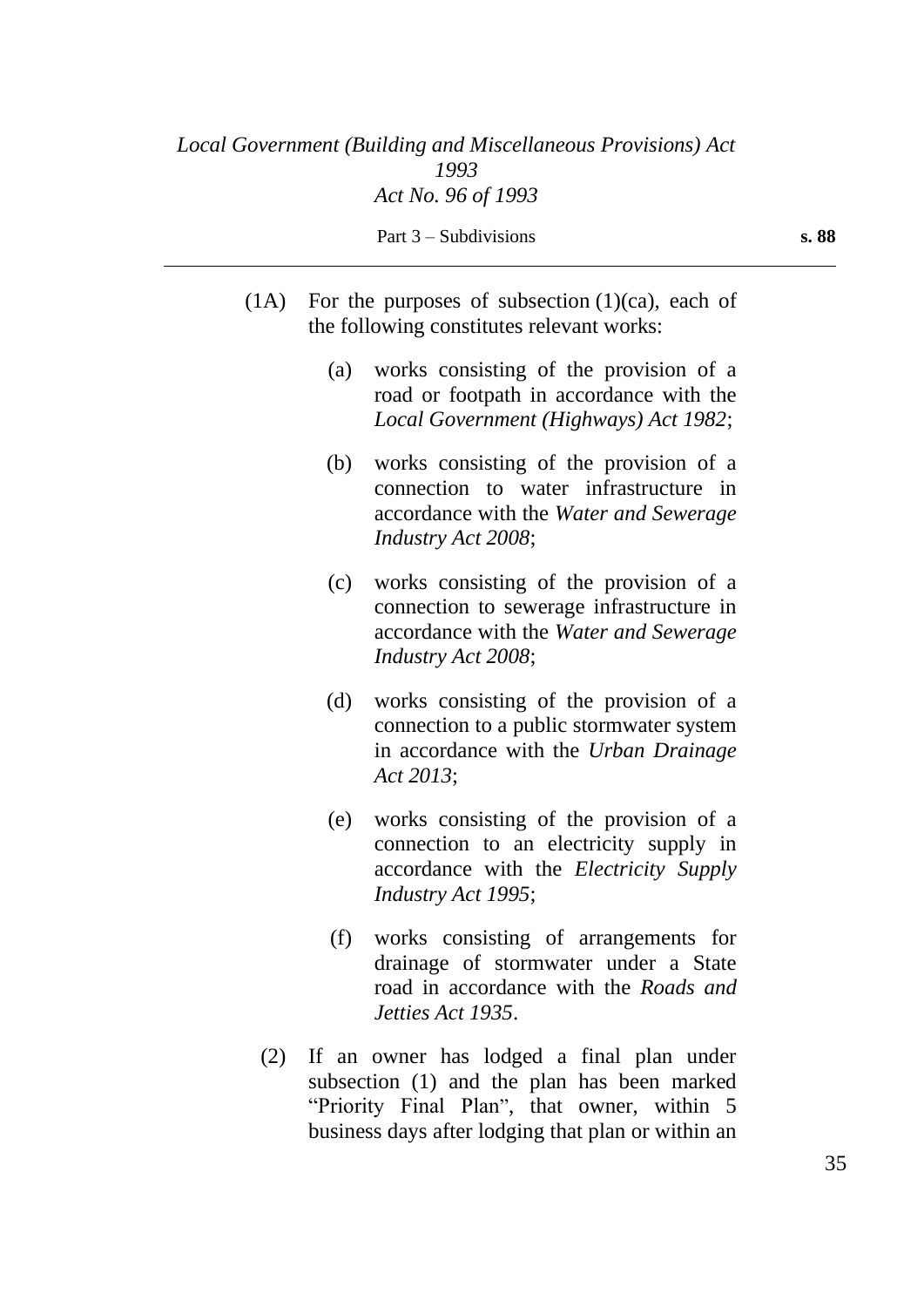extension of that period allowed by the Recorder of Titles, may lodge with the Recorder of Titles –

- (a) a copy of the final plan, marked" "Priority Final Plan", that has been lodged with the council under subsection  $(1)(a)$ ; and
- (b) a certification, or endorsement, by the owner, an agent of the owner or a legal practitioner acting on behalf of the owner, to the effect that all the copies of documents lodged under this subsection are identical to the original documents lodged with the council under subsection (1) and that the documents lodged with the council under subsection (1) were lodged not more than 5 business days before the documents are lodged under this subsection; and
- (c) a copy of the schedule of easements that has been lodged with the council under subsection (1); and
- (d) the original, or a copy, of the balance plan; and
- (e) the original, or a copy, of the survey notes; and
- (f) the prescribed fee payable under the *Land Titles Act 1980*; and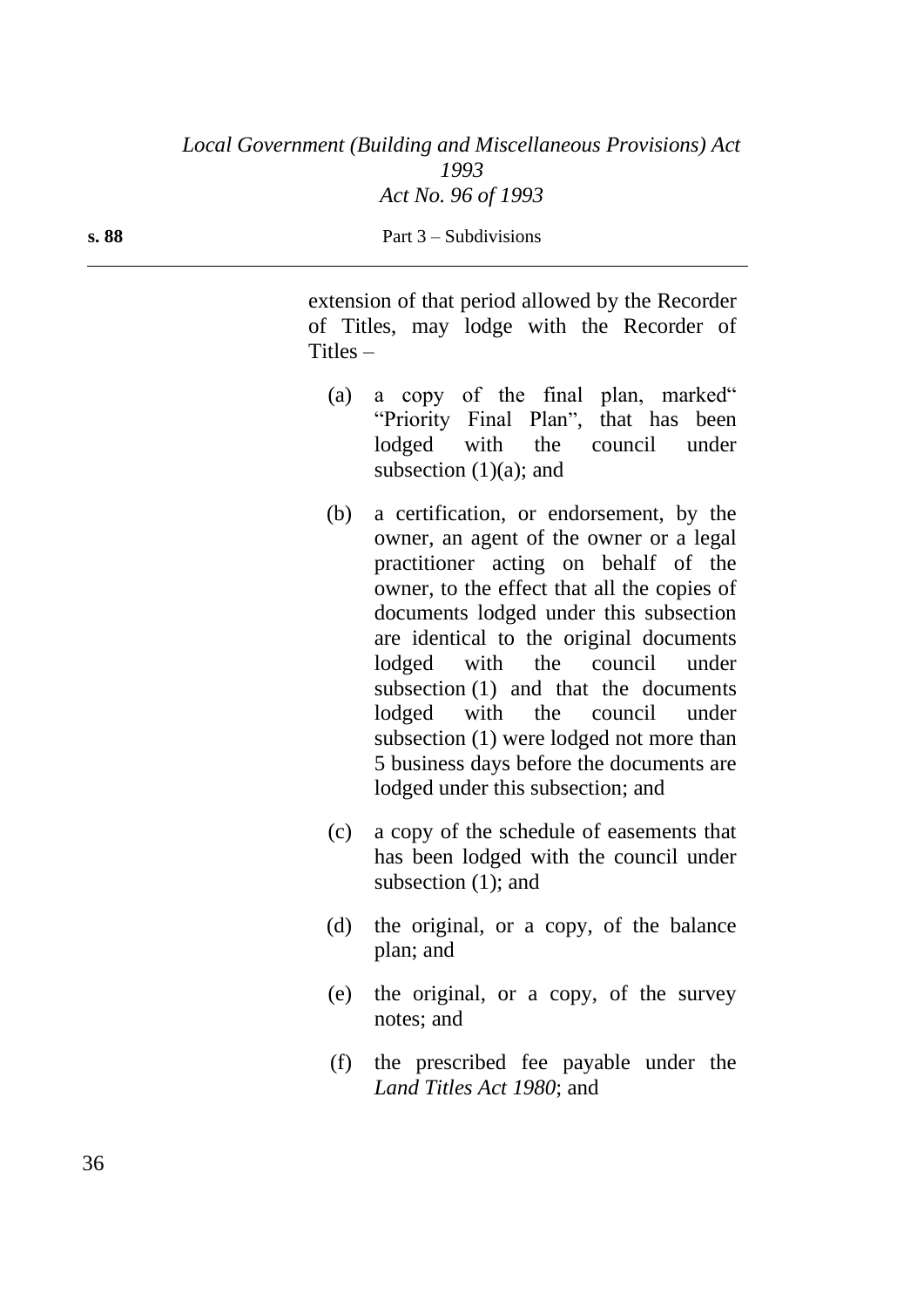- (g) any other documents that the Recorder of Titles may require for the purposes of the *Land Titles Act 1980*.
- (3) An owner may change the nomination of a legal practitioner or surveyor by notice in writing to the Recorder of Titles and the council.

### **89. Approval of final plans by council**

- (1AA) The council, within 20 business days after a final plan is lodged with the council under section  $88(1)$  –
	- (a) is to determine whether the final plan complies with this Part; and
	- (b) is to comply with subsection (1), if the council determines that the final plan complies with this Part; and
	- (c) is to comply with subsection (2), if the council determines that the final plan does not comply with this Part; and
	- (d) is to notify in writing the person who lodged the final plan with the council that the final plan does not comply with this Part, if the council determines that the final plan does not comply with this Part.
- (1AB) The council, within 10 business days after a final plan is lodged with the council under section 88(1), may, if it requires further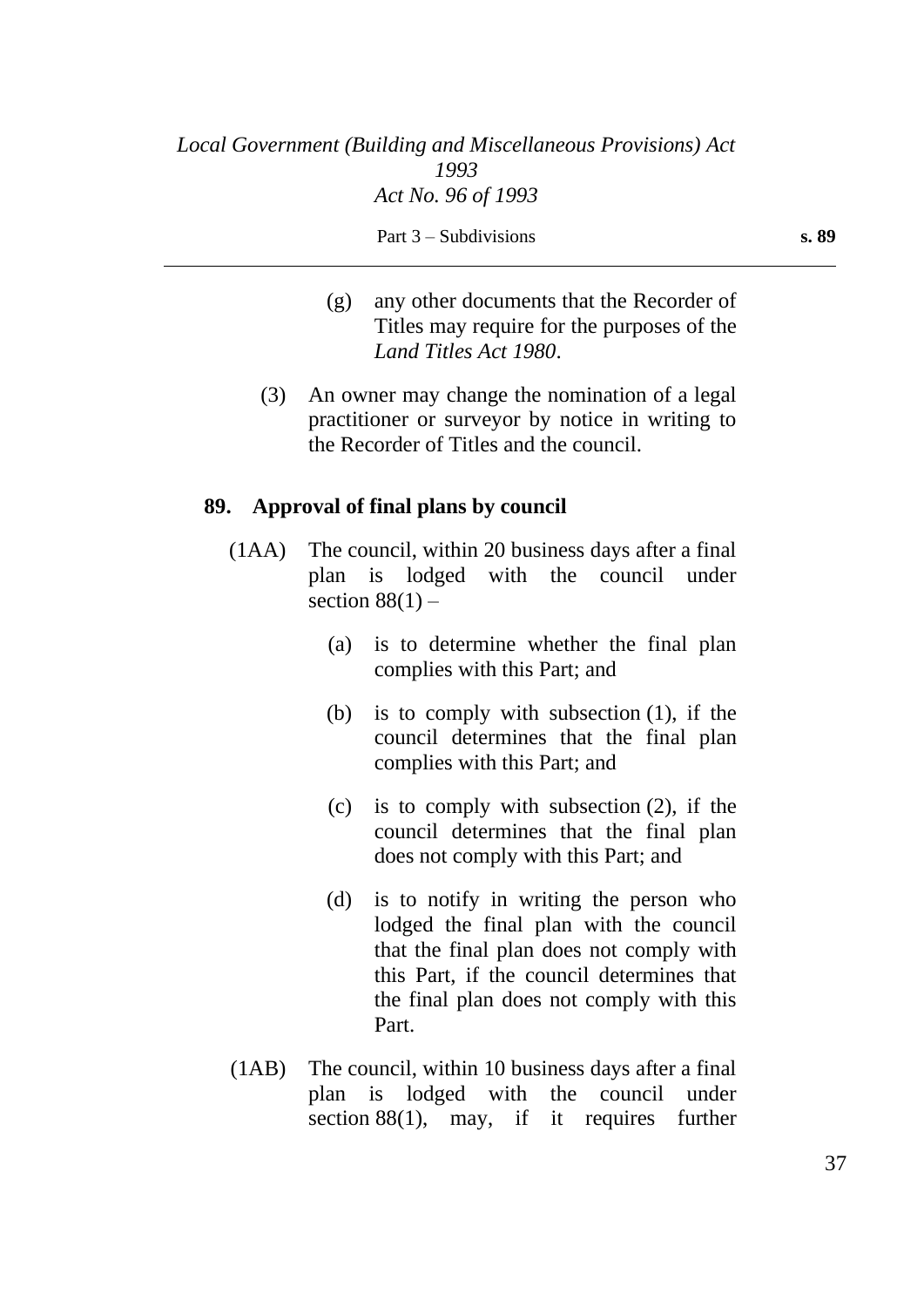| s. 89 | Part $3$ – Subdivisions                                                                                                                                                                                                                                                                                           |  |  |
|-------|-------------------------------------------------------------------------------------------------------------------------------------------------------------------------------------------------------------------------------------------------------------------------------------------------------------------|--|--|
|       | information or documents in relation to the final<br>plan, by notice in writing to the person who<br>lodged the plan $-$                                                                                                                                                                                          |  |  |
|       | advise the person that the council<br>(a)<br>further<br>information<br>requires<br><b>or</b><br>documents; and                                                                                                                                                                                                    |  |  |
|       | request the person to provide to the<br>(b)<br>council the further information<br><b>or</b><br>documents.                                                                                                                                                                                                         |  |  |
|       | (1AC) If the council gives to a person a notice under<br>subsection (1AB) or this subsection, the council,<br>if it is not satisfied with the information or<br>documents provided by the person pursuant to<br>the notice, is to, within 8 business days, give to<br>the person notice in writing specifying $-$ |  |  |
|       | that the council is not satisfied with the<br>(a)<br>information or documents provided; and                                                                                                                                                                                                                       |  |  |
|       | that the person is requested to provide to<br>(b)<br>further information<br>council<br>the<br><b>or</b><br>documents.                                                                                                                                                                                             |  |  |
|       |                                                                                                                                                                                                                                                                                                                   |  |  |

- (1AD) If the council gives to a person a notice under subsection (1AB) or subsection (1AC), the 20 day period referred to in subsection (1AA) does not continue to run, in relation to the final plan lodged with the council, during the period –
	- (a) beginning on the day on which the first such notice is given to the person; and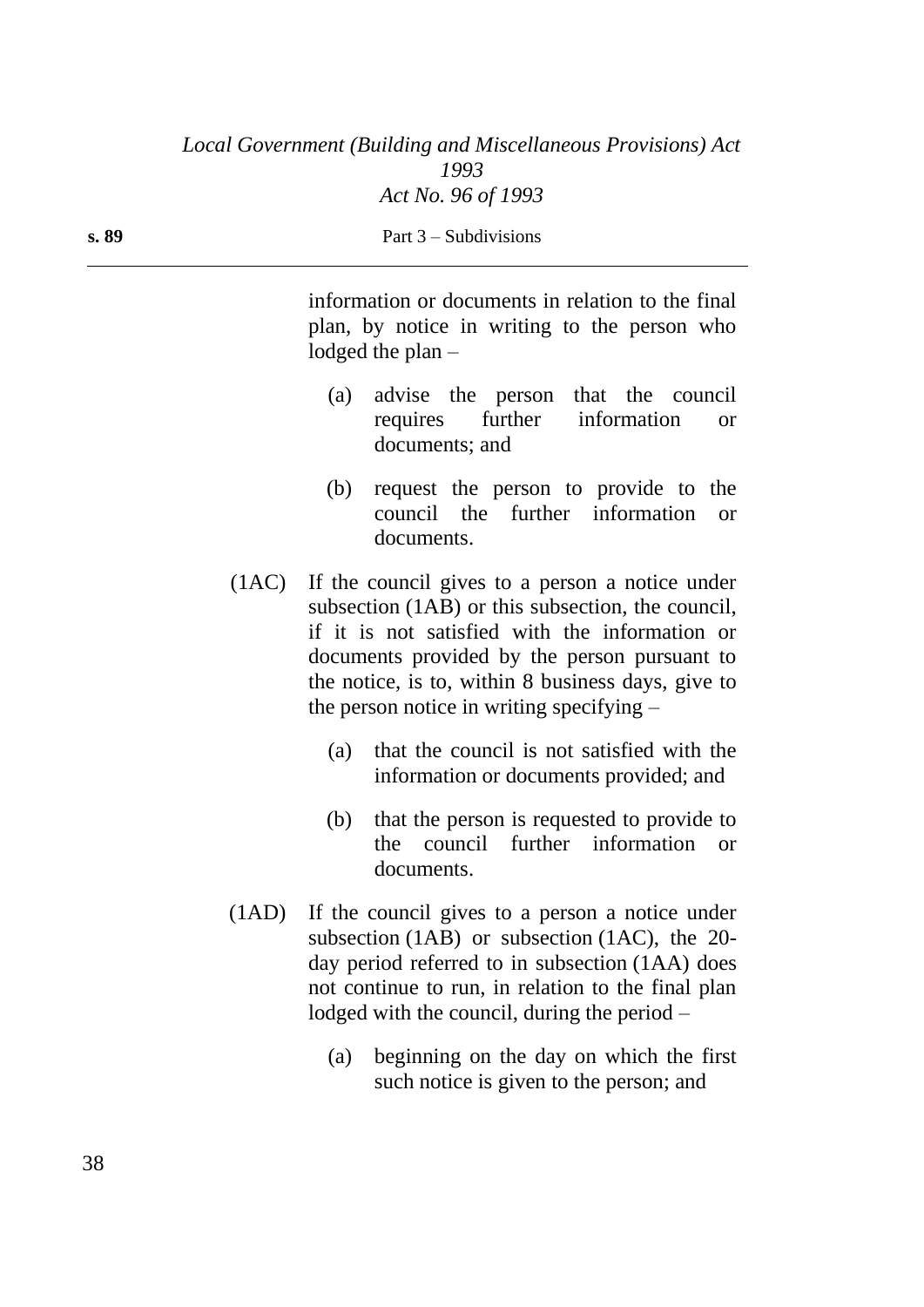|             |     | (b) ending on the day on which the person<br>provides to the council information or<br>documents, referred to in the notice<br>subsection (1AB)<br>under<br><b>or</b><br>subsection (1AC), respectively, that, is,<br>in the opinion of the council, satisfactory.                   |
|-------------|-----|--------------------------------------------------------------------------------------------------------------------------------------------------------------------------------------------------------------------------------------------------------------------------------------|
| (1)         |     | If satisfied that a final plan complies with this<br>Part, the council is to $-$                                                                                                                                                                                                     |
|             | (a) | cause its seal to be affixed to the plan;<br>and                                                                                                                                                                                                                                     |
|             | (b) | cause the sealed plan to be lodged in the<br>office of the Recorder of Titles.                                                                                                                                                                                                       |
| (2)         |     | Where the council is not satisfied that a final<br>plan marked "Priority Final Plan" complies with<br>this Part and accordingly declines to fix its seal<br>to the plan, the council, within 5 business days<br>after declining, is to inform the Recorder of<br>Titles accordingly. |
| $(2A)$ If – |     |                                                                                                                                                                                                                                                                                      |
|             | (a) | a sealed plan, marked "Priority Final<br>Plan", that is duly executed and that is<br>identical to the unsealed final plan that<br>was lodged with the Recorder of Titles<br>under section $88(2)(a)$ , is lodged with the<br>Recorder<br>of Titles<br>under                          |

(b) all the other documents that relate to that plan have been lodged with the Recorder

subsection (1)(b); and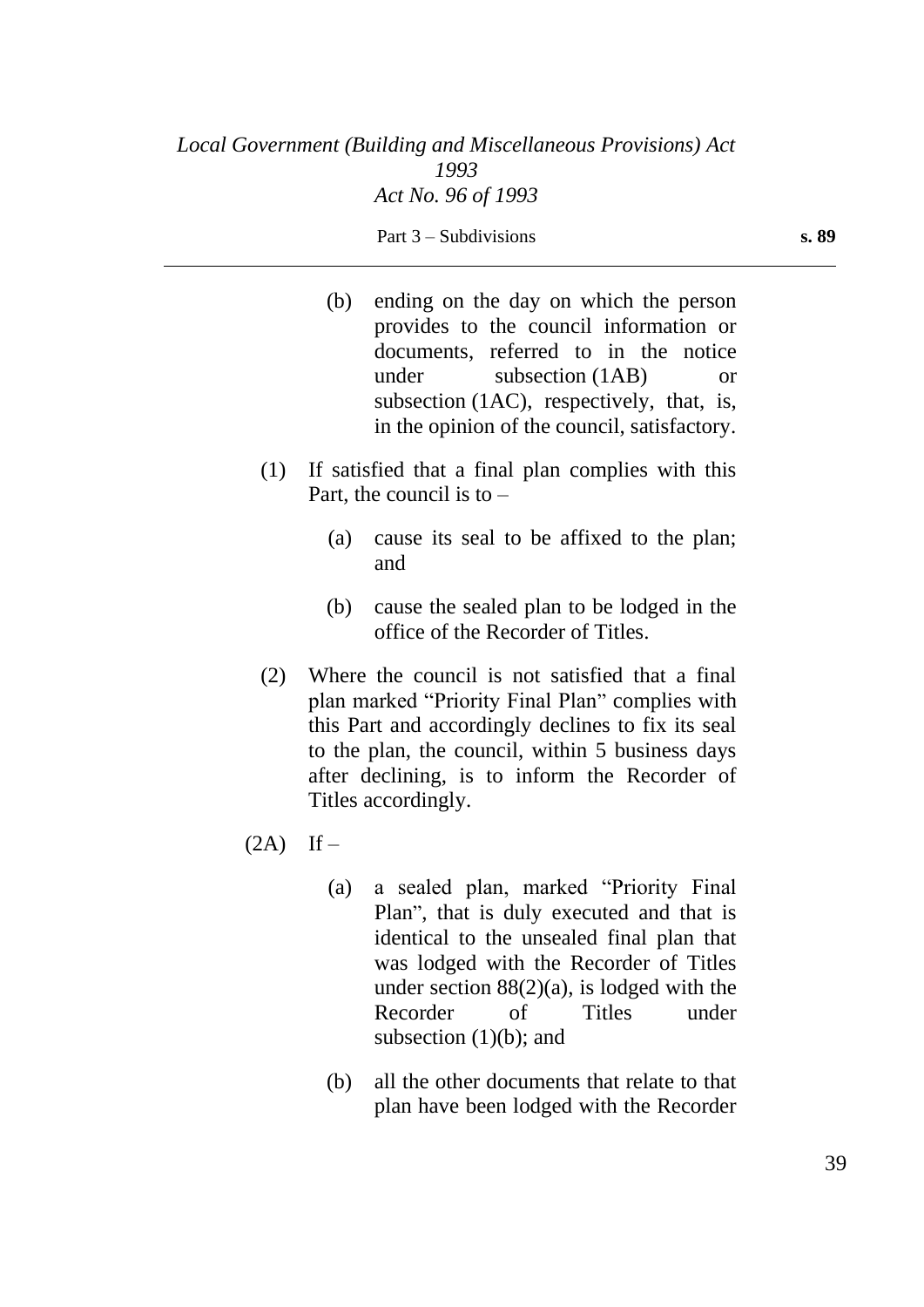|       |      |            | Local Government (Building and Miscellaneous Provisions) Act<br>1993                                                                                                                                                                                                                                |
|-------|------|------------|-----------------------------------------------------------------------------------------------------------------------------------------------------------------------------------------------------------------------------------------------------------------------------------------------------|
|       |      |            | Act No. 96 of 1993                                                                                                                                                                                                                                                                                  |
| s. 89 |      |            | Part $3$ – Subdivisions                                                                                                                                                                                                                                                                             |
|       |      |            | of Titles as required under section $88(2)$ ;<br>and                                                                                                                                                                                                                                                |
|       |      | (c)        | all the relevant documents in relation to<br>the sealed plan have been lodged with the<br>Recorder of Titles; and                                                                                                                                                                                   |
|       |      | (d)        | the Recorder of Titles is satisfied that the<br>sealed plan is not required to be amended<br>all other information<br>and that<br><b>or</b><br>documents necessary to<br>make<br>a<br>determination under this subsection have<br>been received by the Recorder of Titles<br>and are satisfactory - |
|       |      |            | the Recorder of Titles, within 15 business days<br>after the requirements of paragraphs $(a)$ , $(b)$ , $(c)$<br>and (d) have been satisfied, is to $-$                                                                                                                                             |
|       |      | (e)        | accept the sealed plan; or                                                                                                                                                                                                                                                                          |
|       |      | (f)        | reject the sealed plan under<br>this<br>paragraph or under subsection (3).                                                                                                                                                                                                                          |
|       | (2B) | following: | For the purposes of subsection $(2A)$ , the relevant<br>documents in relation to the sealed plan are the                                                                                                                                                                                            |
|       |      | (a)        | original, final, duly executed<br>the<br>schedule of easements in relation to the<br>sealed plan, that is identical to the copy<br>of the schedule of easements that was<br>lodged with the Recorder of Titles under<br>section $88(2)$ ;                                                           |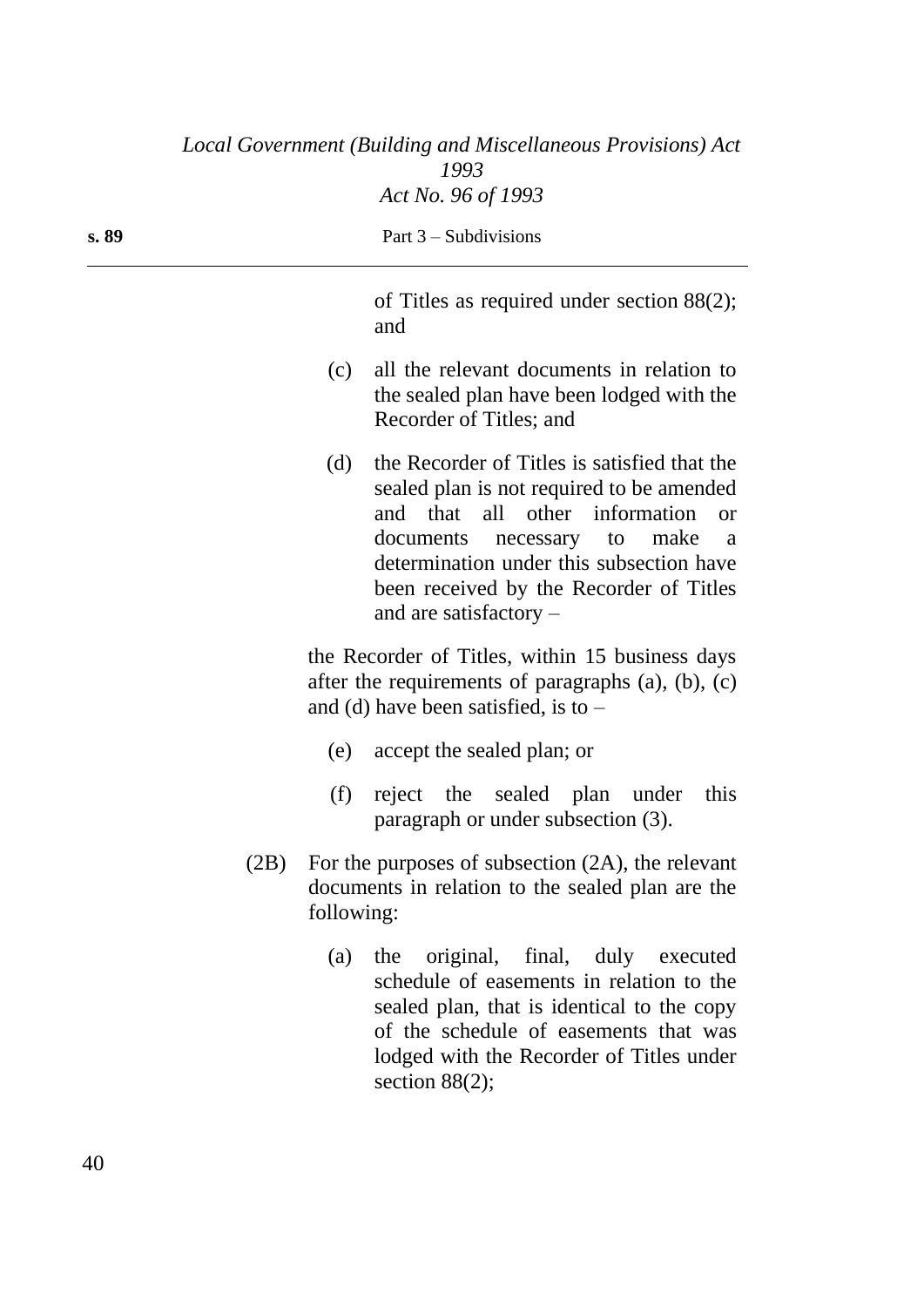| (b) | the original title documents, satisfactory<br>to the Recorder of Titles, evidencing<br>ownership of the land to which the sealed<br>plan relates;                                                                                                                                                 |
|-----|---------------------------------------------------------------------------------------------------------------------------------------------------------------------------------------------------------------------------------------------------------------------------------------------------|
| (c) | if the original of the balance plan has not<br>already been lodged with the Recorder of<br>Titles – the original, duly executed copy<br>of the balance plan that is identical to the<br>copy of the original of the balance plan<br>lodged with the Recorder of Titles under<br>section $88(2)$ ; |
| (d) | if the original of the survey notes has not<br>already been lodged with the Recorder of<br>Titles – the original, duly executed copy<br>of the survey notes that is identical to the<br>copy of the original of the survey notes<br>lodged with the Recorder of Titles under<br>section $88(2)$ ; |

- (e) all other original, duly executed associated documents or dealings that the Recorder of Titles requires to be provided.
- $(2C)$  If
	- (a) a sealed plan, marked "Priority Final Plan", that is duly executed and that is identical to the unsealed final plan that was lodged with the Recorder of Titles under section  $88(2)(a)$ , is lodged with the Recorder of Titles under subsection (1)(b); and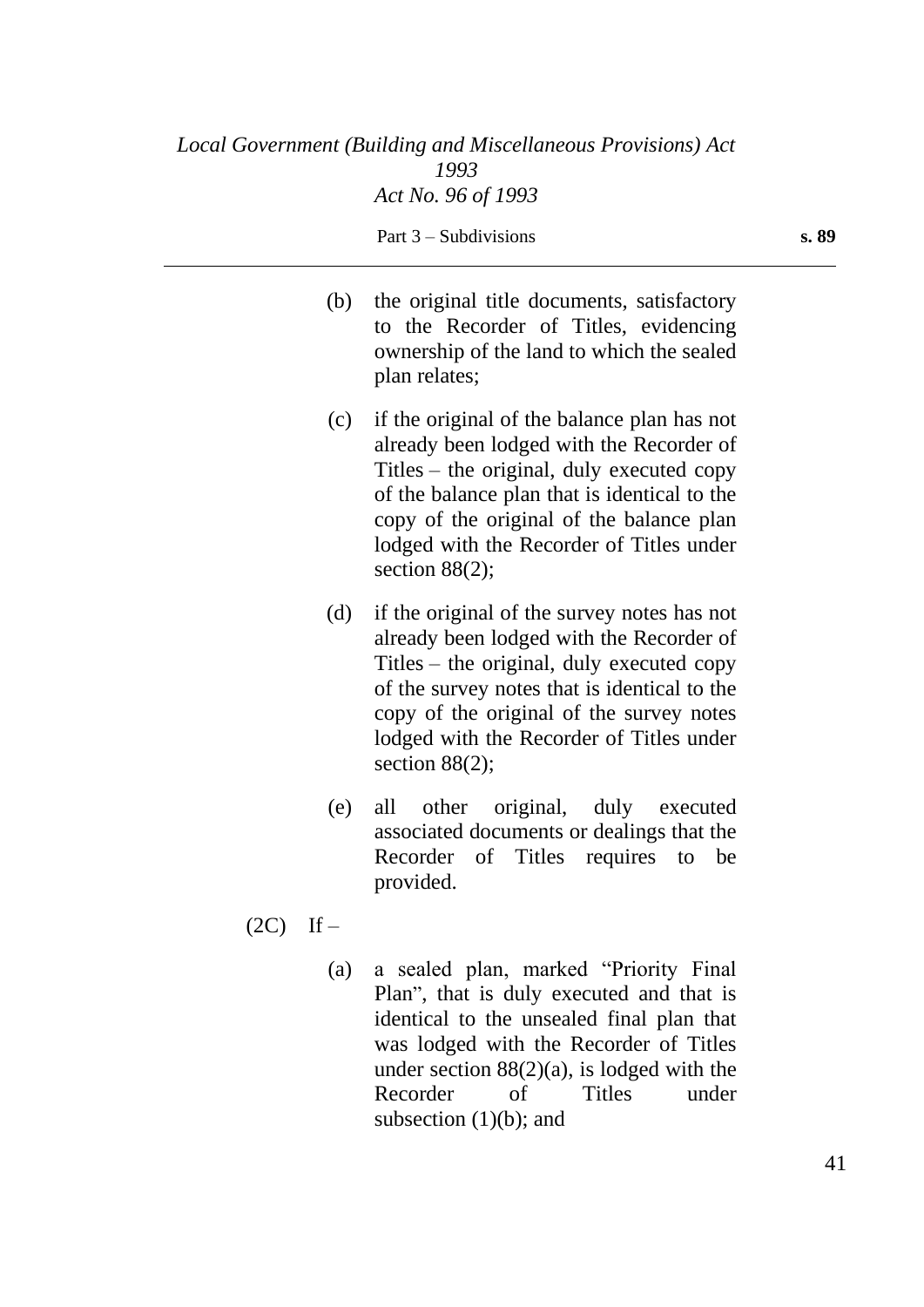|       |      |         |      | Local Government (Building and Miscellaneous Provisions) Act<br>1993                                                                                                                                                                |
|-------|------|---------|------|-------------------------------------------------------------------------------------------------------------------------------------------------------------------------------------------------------------------------------------|
|       |      |         |      | Act No. 96 of 1993                                                                                                                                                                                                                  |
| s. 89 |      |         |      | Part $3$ – Subdivisions                                                                                                                                                                                                             |
|       |      | (b)     | of   | all the other documents that relate to that<br>plan have been lodged with the Recorder<br>required<br><b>Titles</b><br>under<br>as<br>subsections (2A) and (2B); and                                                                |
|       |      | (c)     |      | all of the relevant documents in relation<br>to the sealed plan have been lodged with<br>the Recorder of Titles $-$                                                                                                                 |
|       |      | $may -$ |      | the Recorder of Titles, within 13 business days,                                                                                                                                                                                    |
|       |      | (d)     |      | under subsection $(5)$ , give to the council<br>and the owner notice in writing that the<br>sealed plan is required to be amended; or                                                                                               |
|       |      | (e)     |      | give to the owner notice in writing<br>specifying that $-$                                                                                                                                                                          |
|       |      |         | (i)  | further information or documents,<br>specified in the notice,<br>are<br>required to be provided to the<br>Recorder of Titles; or                                                                                                    |
|       |      |         | (ii) | information, or documents (other<br>than the sealed plan), already<br>provided to the Recorder of<br>Titles, is or are to be amended as<br>specified in the notice and, as so<br>amended, provided to<br>the<br>Recorder of Titles. |
|       | (2D) |         |      | If the Recorder of Titles gives to an owner or a<br>council a notice, under subsection $(2C)$ , this                                                                                                                                |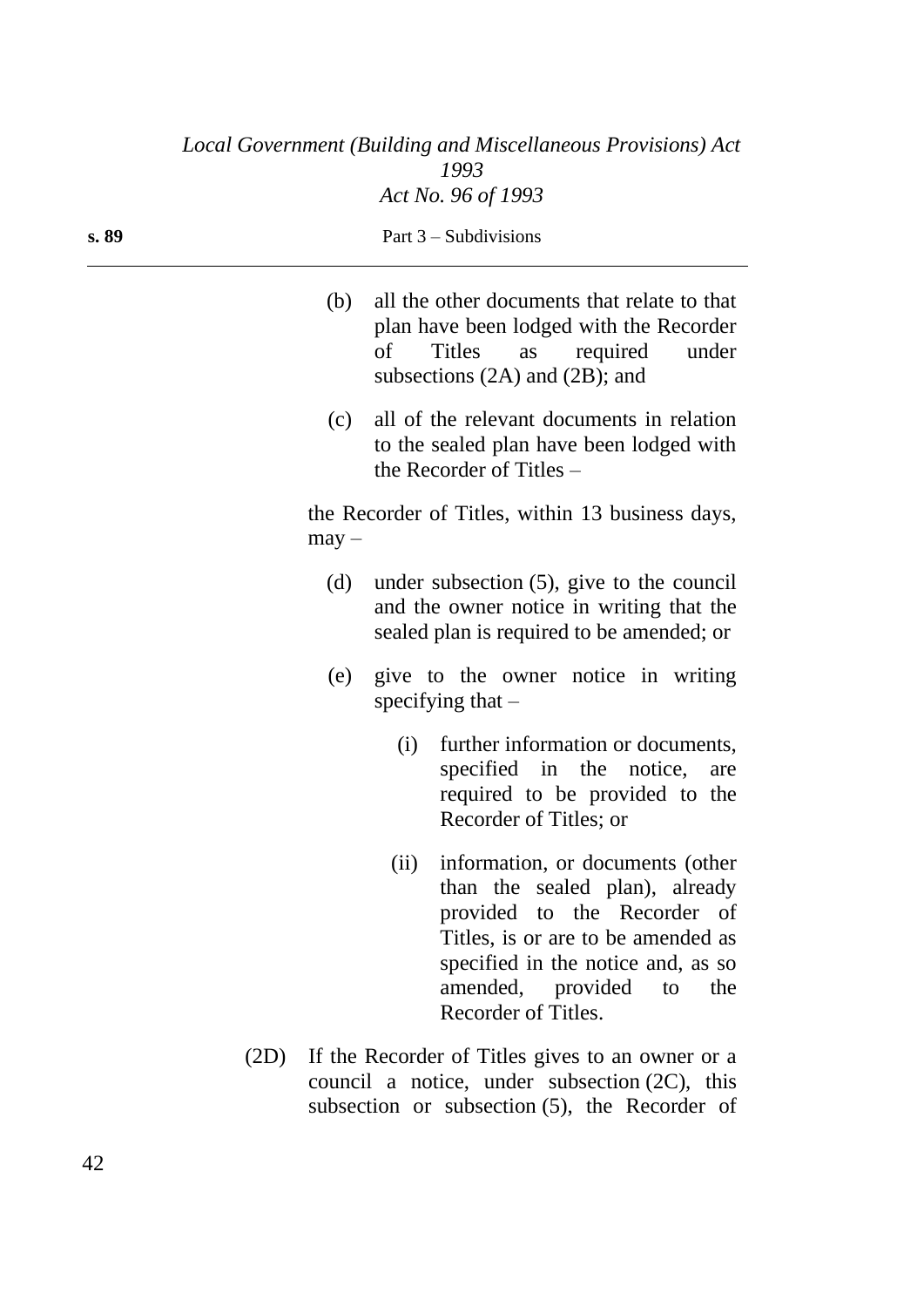Titles, within 8 business days from the day on which he or she receives –

- (a) the sealed plan, as amended in accordance with the notice under subsection (5); or
- (b) further information or documents, or amendments of information or documents, already provided to the Recorder of Titles, in accordance with the notice under subsection (2C) or this subsection –

is to  $-$ 

- (c) notify under subsection (5) the council and the owner that the plan is required to be amended; or
- (d) give to the owner notice in writing specifying  $-$ 
	- (i) that further information or documents are required to be provided; or
	- (ii) that the information or documents already provided to the Recorder of Titles are required to be amended as specified in the notice under this subsection and, as so amended, provided to the Recorder of Titles; or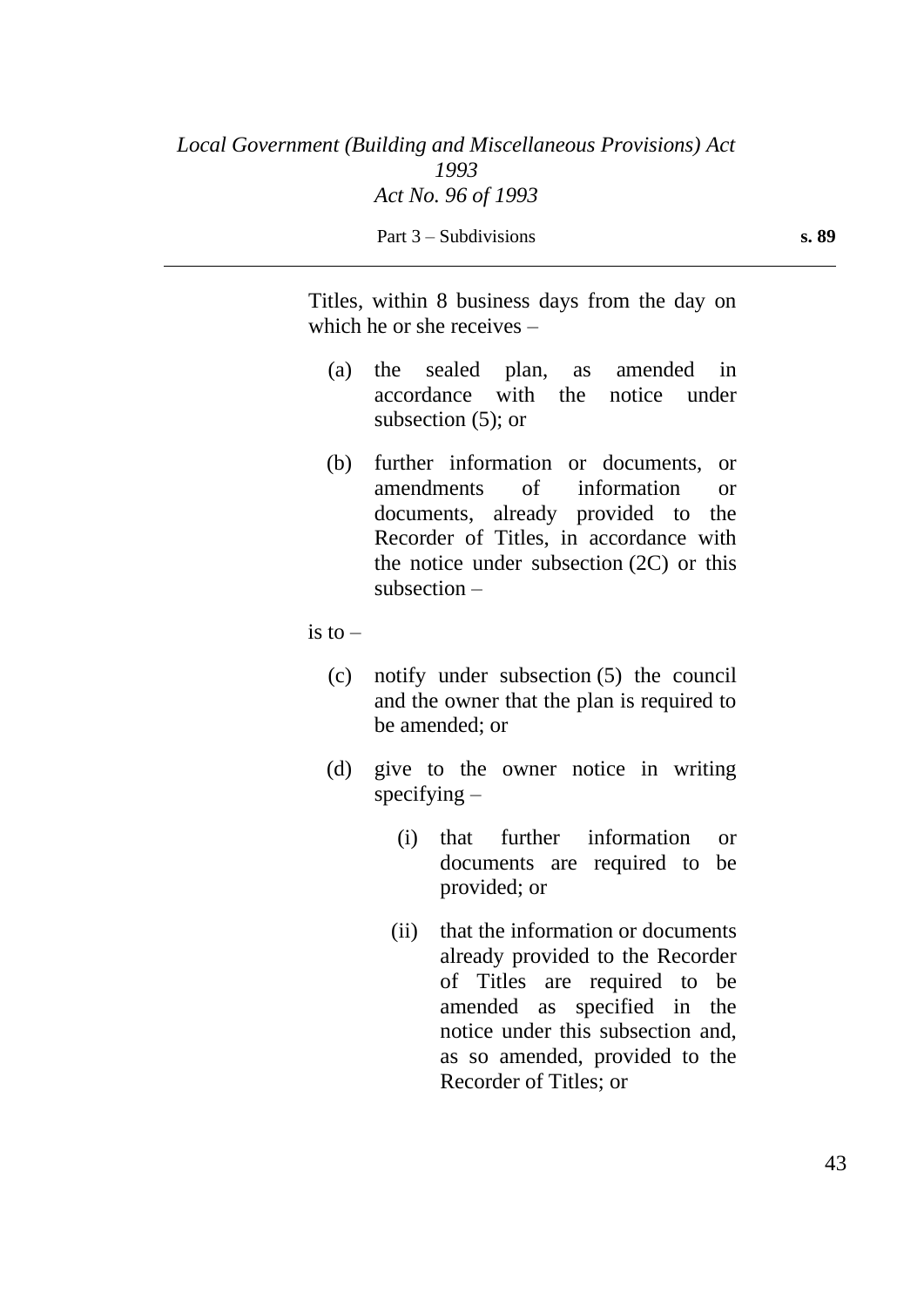| s. 89 | Part $3$ – Subdivisions |  |  |
|-------|-------------------------|--|--|
|       |                         |  |  |
|       |                         |  |  |

- (e) notify the owner, or the council, to whom or which notice was given under subsection (2C), this subsection or subsection (5), that the Recorder of Titles is satisfied that the requirements of the notice have been satisfied.
- (2E) The period of 13 business days referred to in subsection (2C) does not continue to run in relation to a sealed plan, and other information or documents relating to a sealed plan, during each period –
	- (a) beginning on the day on which a notice under subsection (2C), subsection  $(2D)(d)$  or subsection  $(5)$  is given to the owner or council in relation to the sealed plan or in relation to documents or information required to accompany the sealed plan; and
	- (b) ending on the day by which, in relation to each amended sealed plan, or information or documents, provided to the Recorder of Titles pursuant to the notice given under subsection (2C), subsection  $(2D)(d)$  or subsection  $(5)$ , one of the following has occurred:
		- (i) the Recorder of Titles has given a notice under subsection (2D) or subsection (5); or
		- (ii) the Recorder of Titles has failed to comply with subsection (2D).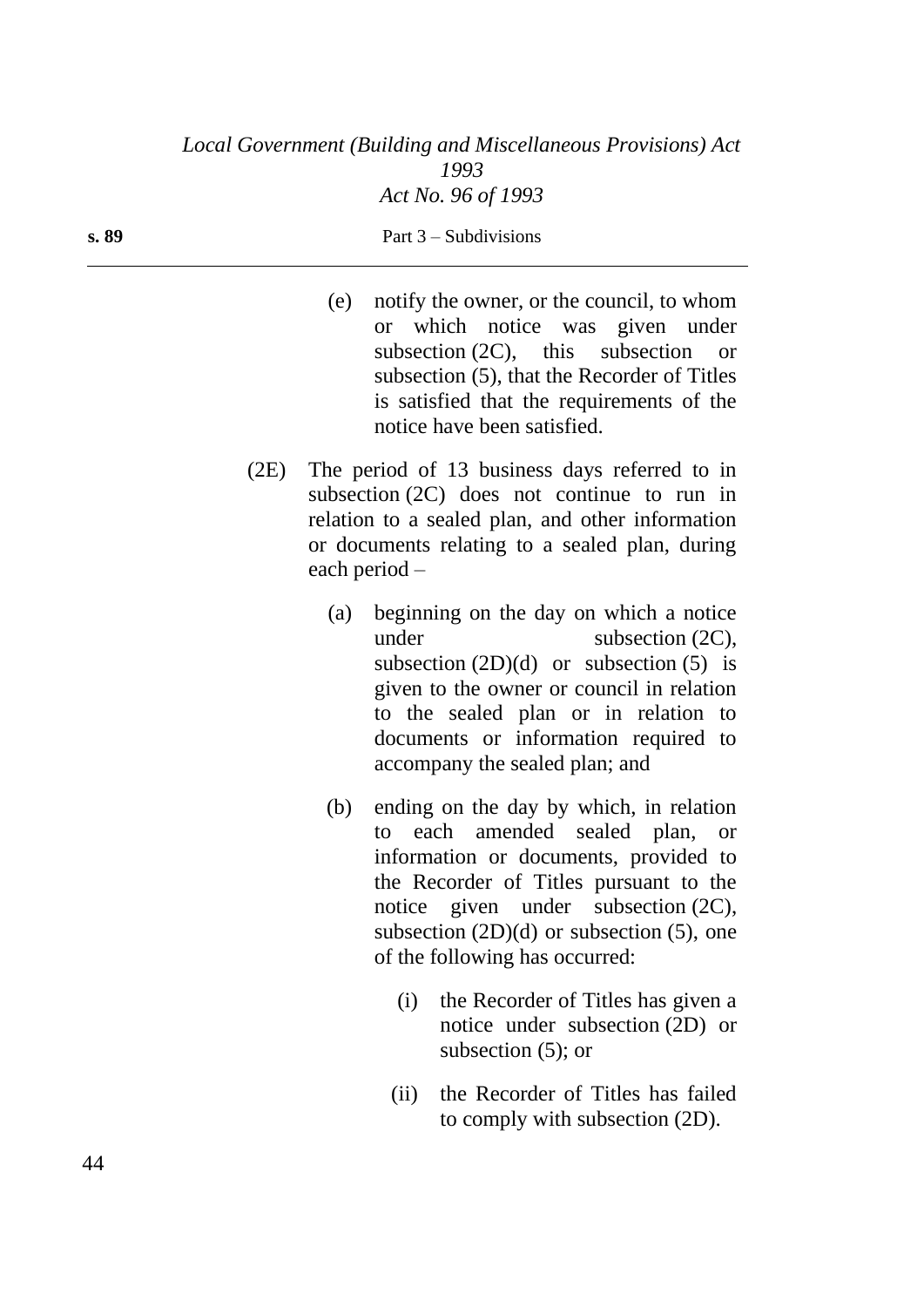|                  | (3) The Recorder of Titles is to reject a final plan, |  |  |
|------------------|-------------------------------------------------------|--|--|
|                  | marked "Priority Final Plan", lodged under            |  |  |
| section $88$ if- |                                                       |  |  |

- (a) the Recorder of Titles has been informed under subsection (2) that the council has declined to seal the plan; or
- (b) a year or such extension of that period as the Recorder may allow has expired since the plan marked "Priority Final Plan" was lodged with the Recorder of Titles.
- (4) The Recorder of Titles is to return to the person who lodged a plan rejected under subsection (3) one half of the prescribed fee paid under section 88(2)(f).
- (5) On lodgment of a plan, the Recorder of Titles must notify the council and the owner that the plan requires to be amended as shown on a copy of the plan if satisfied that –
	- (a) the owner has not a sufficient title to dispose of all the land comprised in the plan; or
	- (b) the land comprised in the plan omits land of the owner which, as a separate parcel –
		- (i) has not the qualities of a minimum lot; or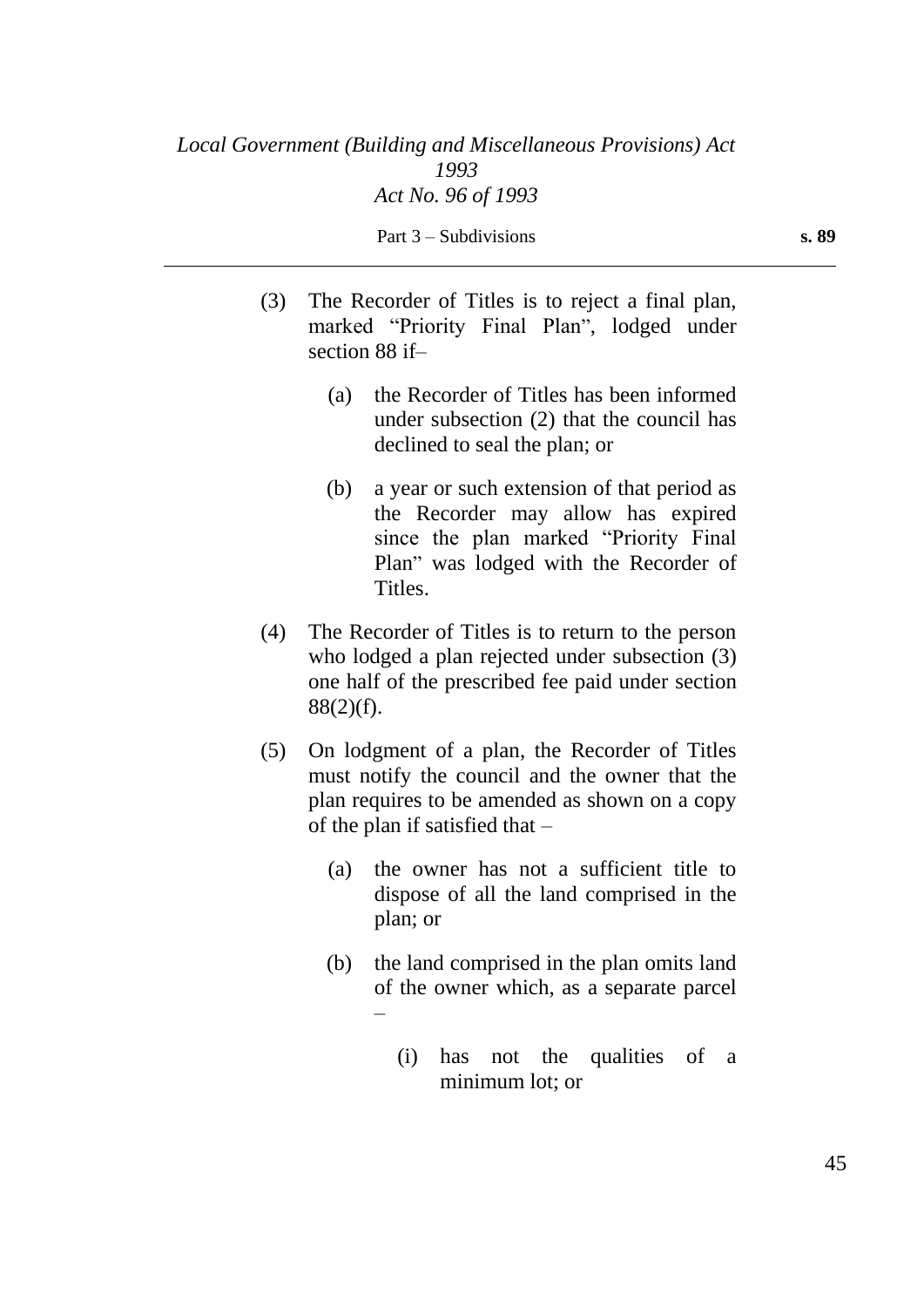| s. 89 |     |       | Part $3$ – Subdivisions                                                                                                                                                                                                                                                |
|-------|-----|-------|------------------------------------------------------------------------------------------------------------------------------------------------------------------------------------------------------------------------------------------------------------------------|
|       |     | (ii)  | if it has those qualities, is in part<br>subject to a mortgage<br><b>or</b><br>encumbrance and that either the<br>part so subject or the part not so<br>subject has not the qualities of a<br>minimum lot; or                                                          |
|       |     | (iii) | that the land omitted comprises 2<br>parcels or more that may, without<br>the approval of any plan by the<br>council, lawfully be<br>sold<br>separately so as to create a block<br>which would not have the<br>qualities of a minimum lot; or                          |
|       | (c) |       | the execution of the plan is inconsistent<br>with the proper administration of the<br>Land Titles Act 1980 or this Part; or                                                                                                                                            |
|       | (d) |       | the plan fails to assure to purchasers<br>what the council intended them to have.                                                                                                                                                                                      |
|       | (6) |       | If a plan lodged with the Recorder of Titles<br>comprises any land that is not under the <i>Land</i><br>Titles Act 1980 the Recorder of Titles is to -                                                                                                                 |
|       |     |       | (a) bring it under that Act; and                                                                                                                                                                                                                                       |
|       | (b) |       | for that purpose, is to as far as possible<br>proceed as if an application to bring that<br>land under the provisions of the <i>Land</i><br>Titles Act 1980 had been made under<br>section 11 of that Act with all necessary<br>consents by a person competent to make |

an application for that purpose.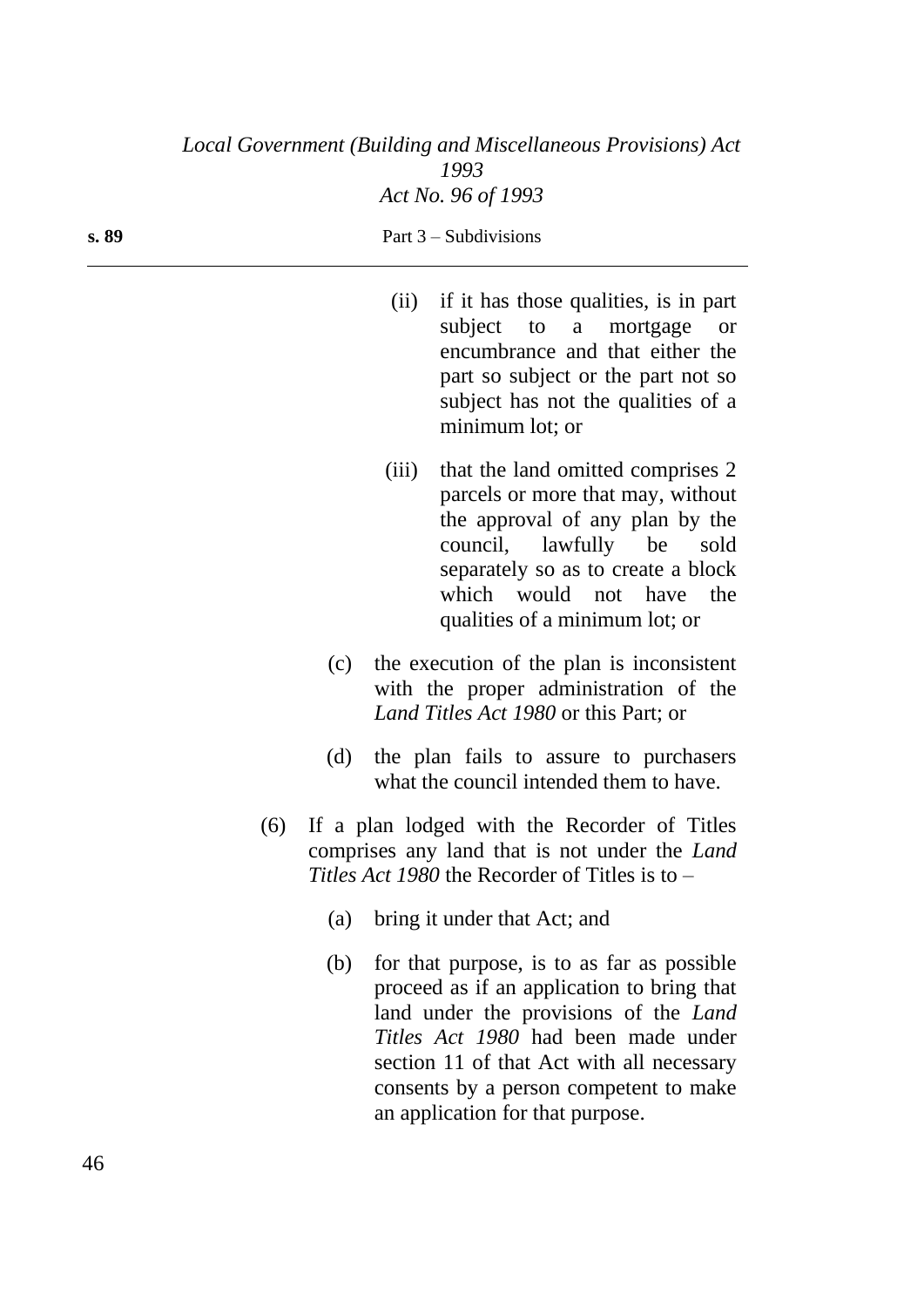(7) If a parcel that is comprised in a plan is in one part subject to one encumbrance and in another part subject to another encumbrance, the Recorder of Titles must not accept the plan until one part has been freed from encumbrances and when the plan takes effect any encumbrance on the other part extends to the whole parcel.

### **90. Determination of applicability of provisions**

If an instrument is lodged for registration under the *Land Titles Act 1980* and the Recorder of Titles is not sure whether a final plan should first have been lodged to authorize the dealing to be effected by the instrument, the Recorder may require the person lodging the instrument to produce a certificate of the council that the dealing is not in contravention of this Division.

### **91. Corrections to final plans**

- (1) The Recorder of Titles may correct any clerical, unimportant or unsubstantial error or supply any omission in a final plan unless the council or the owner objects.
- (2) Before making a correction, the Recorder of Titles is to give notice in writing to the council and the owner.
- (3) The council or owner may object to the making of any correction within 7 days of receiving a notice under subsection (2).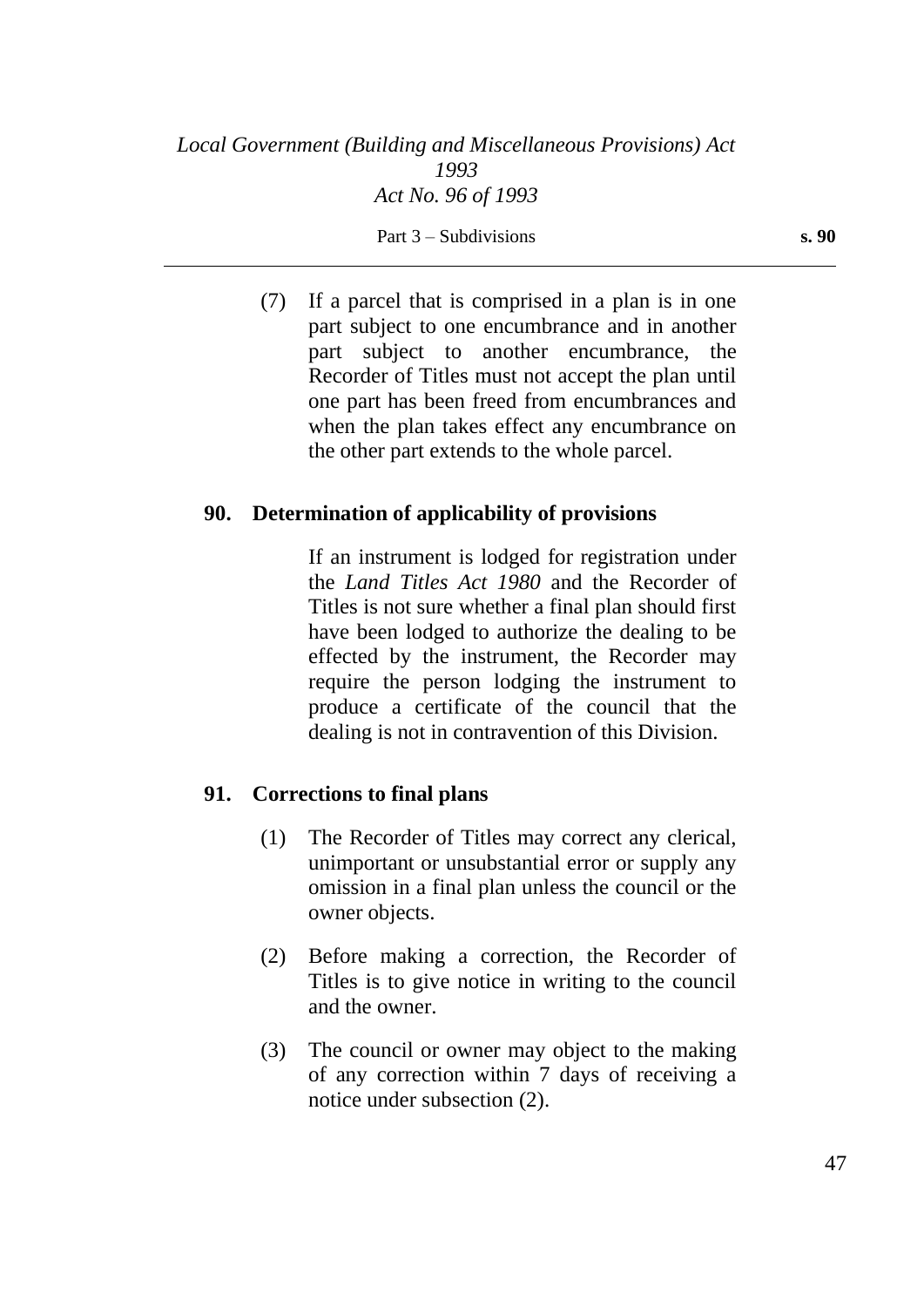#### **s. 92** Part 3 – Subdivisions

#### **92. Amendments to final plans**

- (1) If the Recorder of Titles under section 89(5) requires an amendment to a final plan, the council –
	- (a) if it considers that the amendment should not be approved, is to withdraw the plan and return it to the owner; or
	- (b) in any other case, notify the Recorder and the owner that it does not oppose the amendment.
- (2) If an owner is notified under subsection (1) that the council does not oppose an amendment, the owner may–
	- (a) agree to the amendment; or
	- (b) request the council to withdraw the plan and the council is to comply with that request; or
	- (c) require the Recorder of Titles to specify in writing the grounds for the refusal to accept the plan without amendment and thereupon section 144 of the *Land Titles Act 1980* applies as if the grounds of refusal were given under subsection (1) of that section.
- (3) If the owner agrees to an amendment under subsection (2), the owner is to notify the council and the Recorder of Titles accordingly.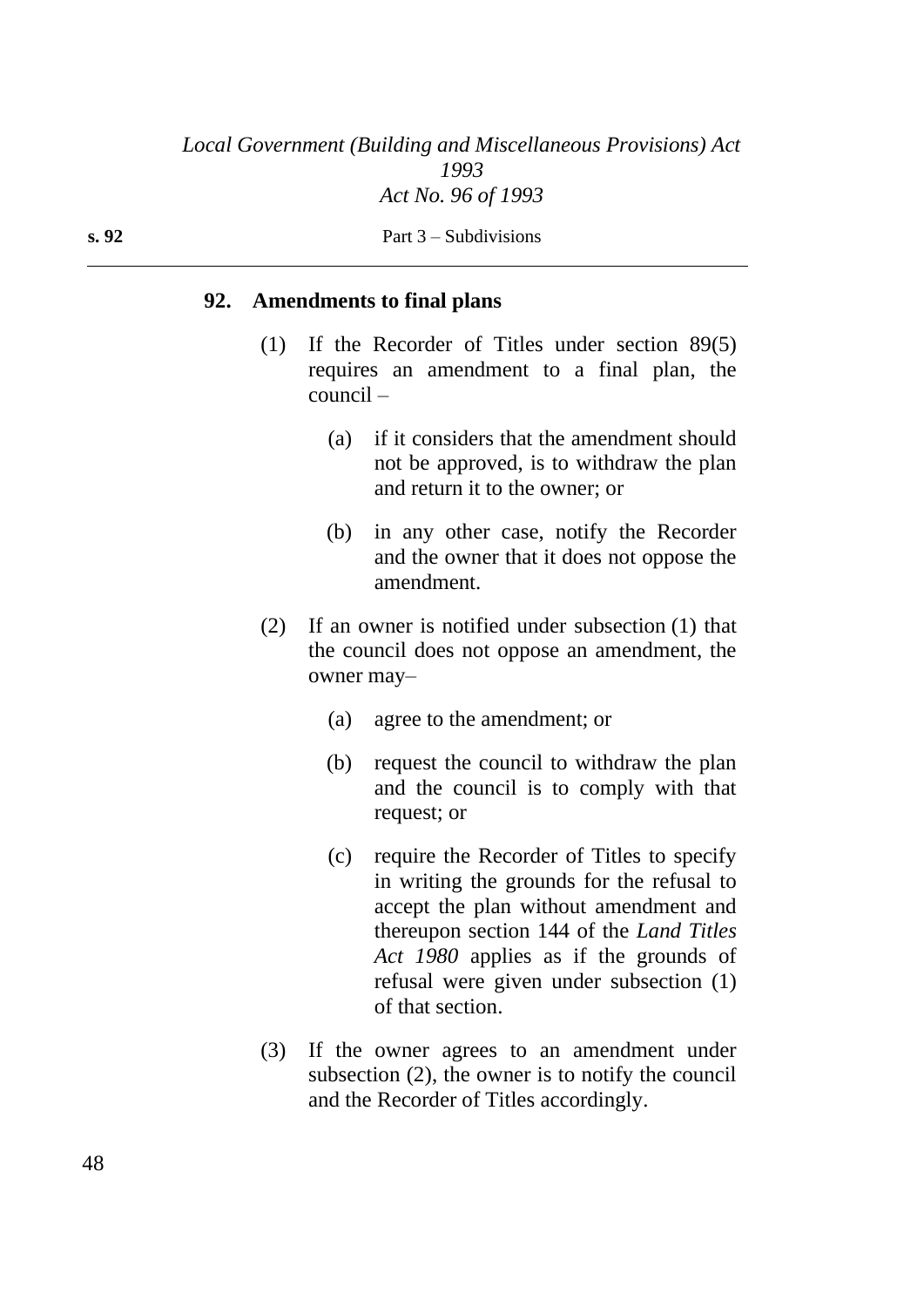- (4) If an amendment is required, the council and the owner may put forward other proposals and the Recorder of Titles may amend or vary the requirement, or withdraw it and substitute another.
- (5) The Recorder may notify the owner and the council that the plan is affected and is to return the plan to the council if the Recorder of Titles requires –
	- (a) an amendment under section 89(5) and the owner fails for 3 months to take any action under subsection  $(2)$ ,  $(3)$  or  $(4)$ ; or
	- (b) data by the registered surveyor who prepared the plan to enable the plan to be checked mathematically and for boundary evidence and they are not so produced within 3 months of the Recorder's requisition.
- (6) Instead of amending a document, the person required to amend it may, and if required by the Recorder of Titles must, substitute for it a new document in the amended form.

### **93. Cancellation of final plans**

- (1) The council is to cancel its seal on a final plan if –
	- (a) the plan is withdrawn from the Recorder of Titles; or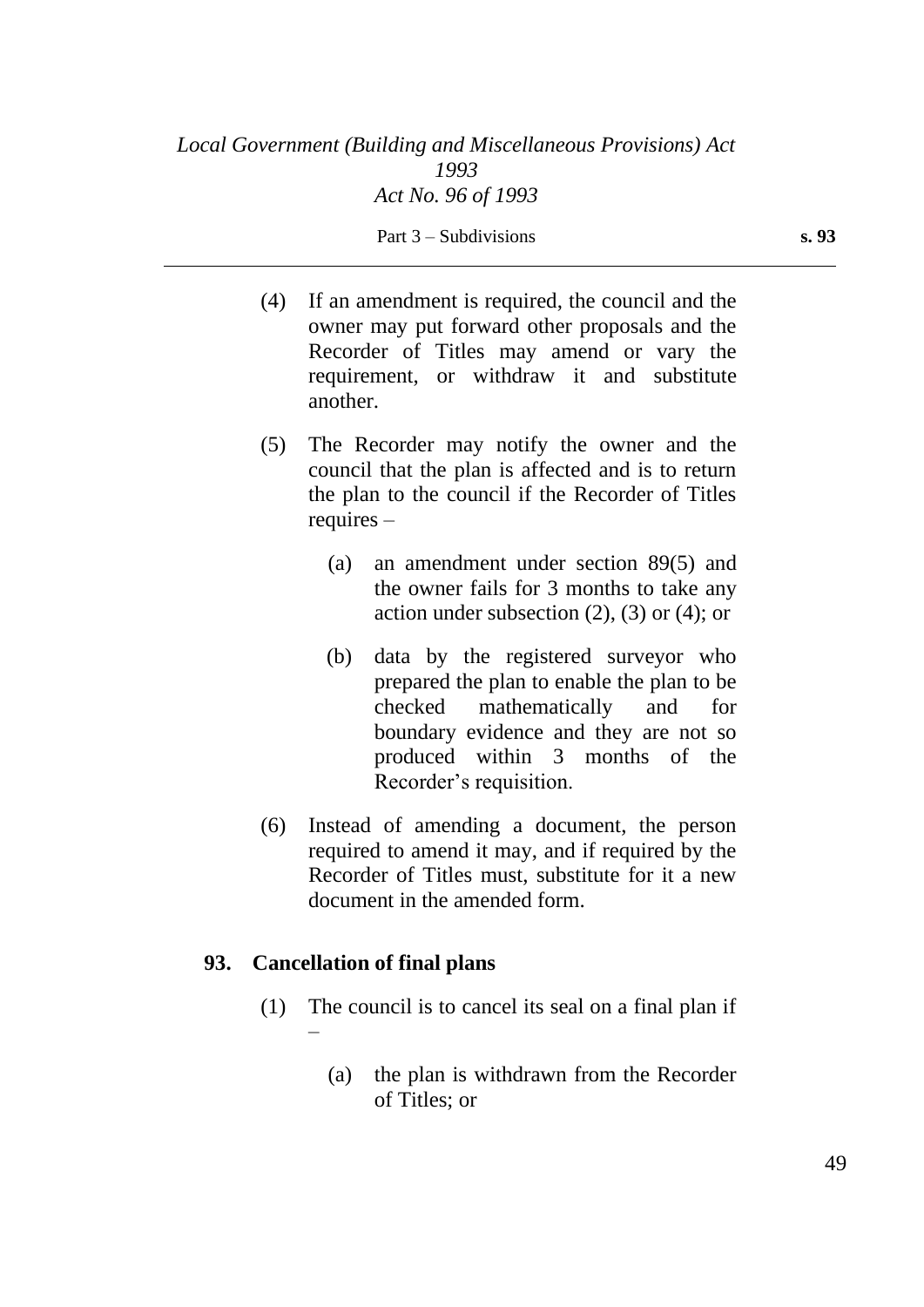| s. 94 | Part $3$ – Subdivisions |
|-------|-------------------------|
|       |                         |

- (b) the plan is rejected by the Recorder of Titles.
- (2) The council is to return a plan cancelled under subsection  $(1)$  to the owner.

### *Division 4 – Sealed plans*

### **94. Taking effect of sealed plan**

- (1) A final plan takes effect as a sealed plan when the Recorder of Titles signs and dates a memorandum on the plan that the plan is accepted –
	- (a) without requiring any amendment; or
	- (b) as a result of further discussion; or
	- (c) upon an order of the Supreme Court; or
	- (d) upon the making of an amendment agreed to by the owner and the council.
- (2) When a plan takes effect, the Recorder of Titles is to, within 21 days  $-$ 
	- (a) bring under the provisions of the *Land Titles Act 1980* any land comprised in the plan that is not under it; and
	- (b) deliver free to the owner, the surveyor and the council, one copy of the sealed plan as accepted; and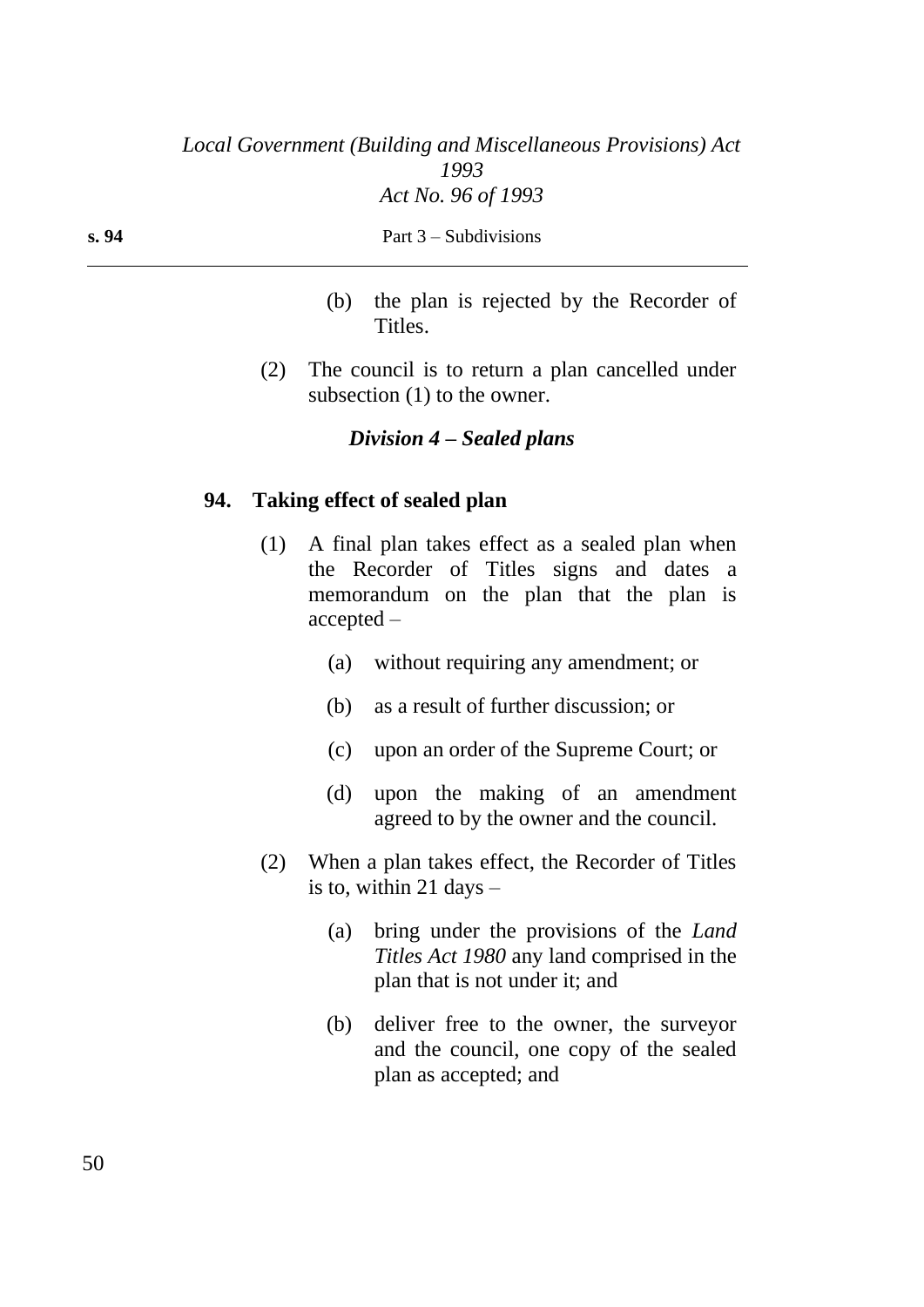- (c) create any folios the Recorder considers necessary.
- (3) Each copy of the sealed plan is to show the memorandum of acceptance.
- (4) When a plan that shows easements or other rights over or for the benefit of land which is not under the provisions of the *Land Titles Act 1980* takes effect, the Recorder of Titles is to cause any entries to be made in the index kept under the *Registration of Deeds Act 1935* the Recorder considers sufficient to give notice of the existence of those rights to persons searching title in the Registry.
- (5) When a plan has taken effect a person must not  $-$ 
	- (a) obstruct the exercise by the owner or occupier of land of a right shown on the plan; or
	- (b) contravene a restriction on the use of land shown on the plan.

Penalty: Fine not exceeding 10 penalty units.

- (6) It is not a defence in proceedings under subsection (5) to prove that the right or restriction was not created or has been extinguished but the court may adjourn the proceedings to enable the plan to be amended.
- (7) If an act complained of would be lawful under the plan as amended, the court is not to impose any penalty but may award costs to the council.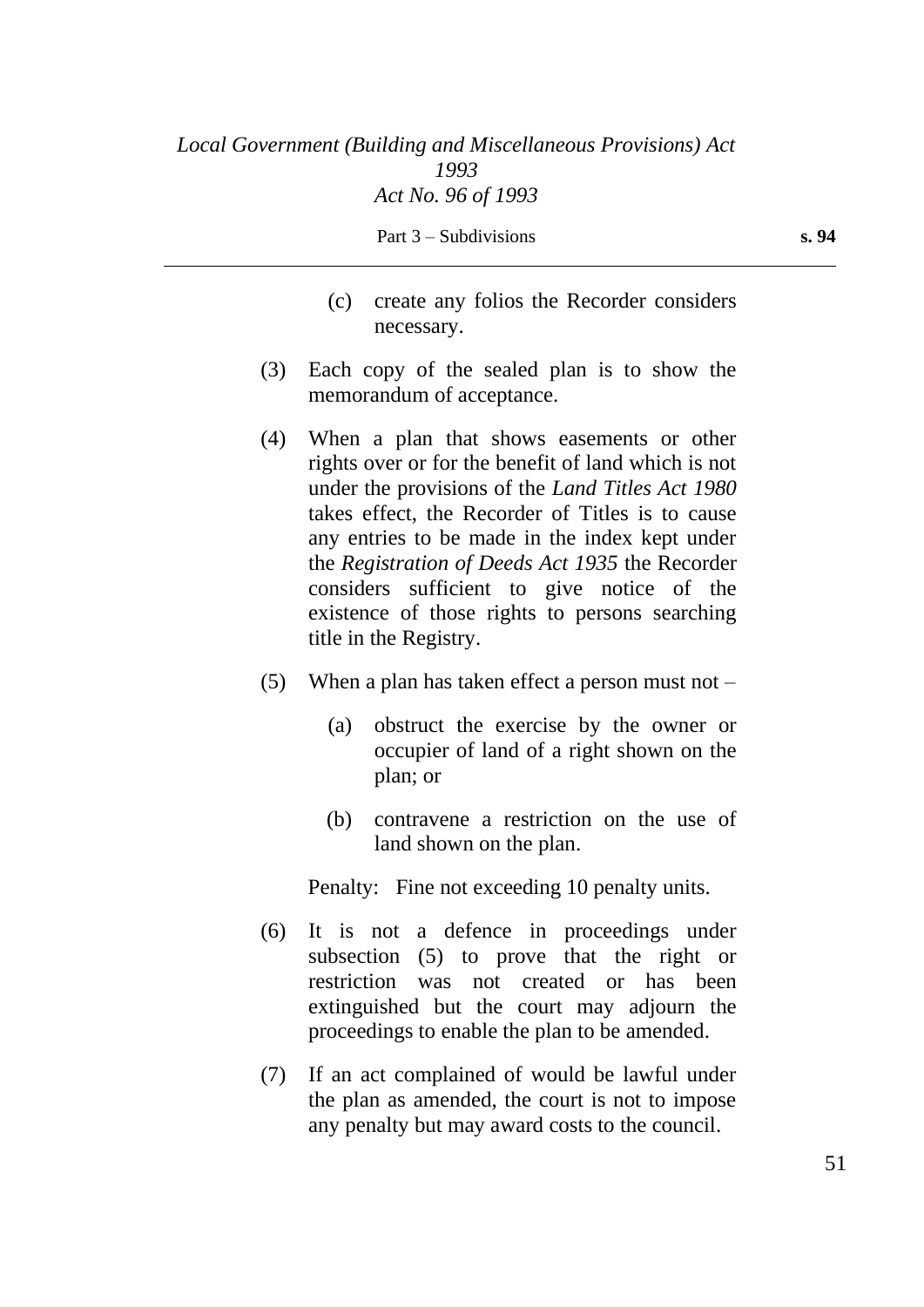# **95. Dedication of land**

- (1) Any land which is shown on a sealed plan as a road, street, alley, lane, court, terrace, footpath or other kind of way is taken to be dedicated to, and accepted by, the public unless called "private" on the plan.
- (2) Subject to any enactment or by-law relating to the construction, opening and repair of ways on subdivisions and in respect of any way taken to be dedicated to and accepted by the public under subsection (1) and not a highway immediately before the sealed plan was sealed, the owner  $\text{max}$  –
	- (a) continue in occupation of the land subject to the way to the exclusion of the public until possession is given to a purchaser of a block comprised in the sealed plan and adjoining the way or including any part of it; and
	- (b) notwithstanding the rights of the public or of any purchaser of a block comprised in the sealed plan and adjoining the way –
		- (i) enter on the land subject to the way with or without engineers, surveyors, workers, machines, horses and vehicles and make the way in such manner as the owner thinks proper; and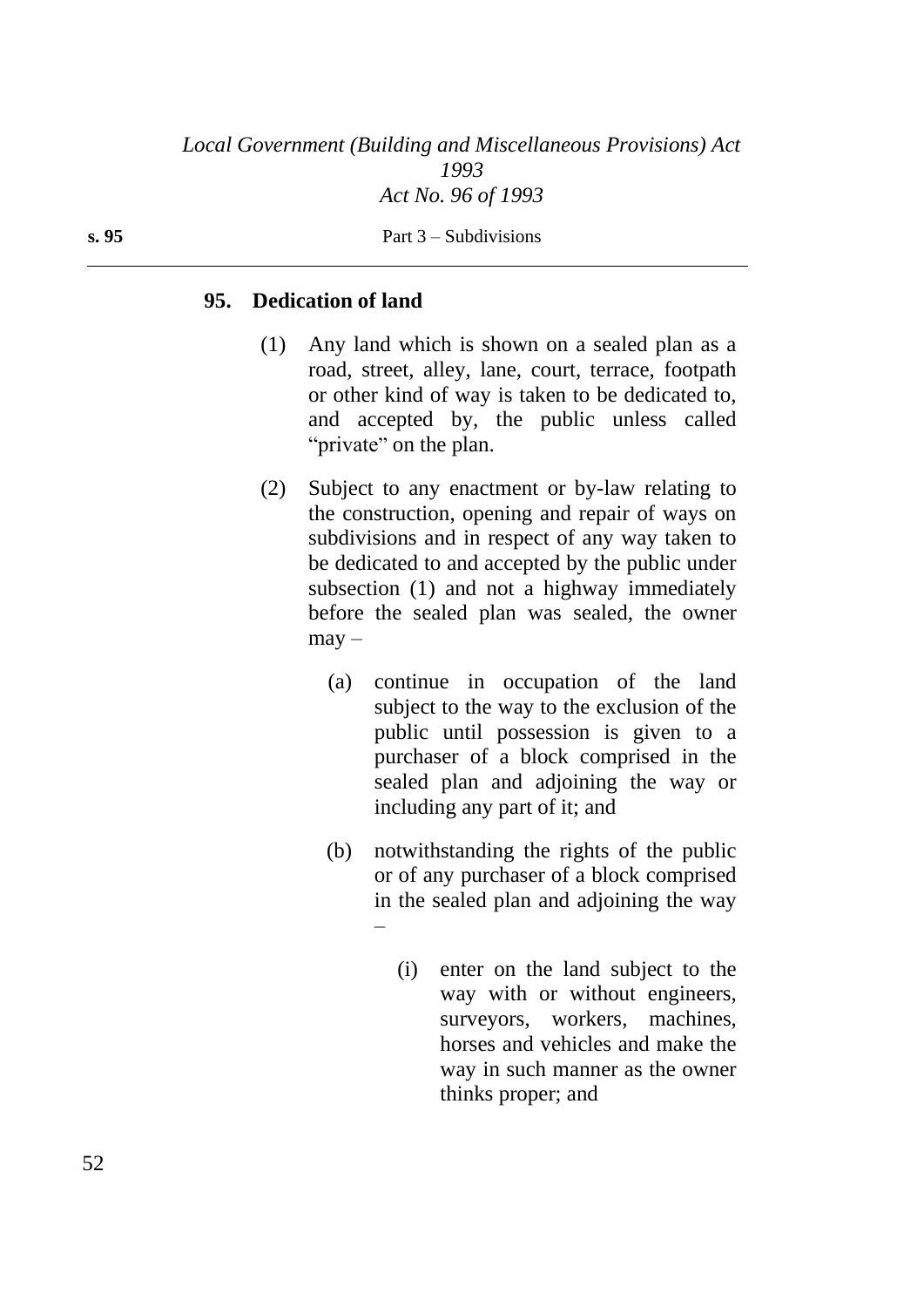- (ii) enter in the same manner and repair the way as and when the owner thinks fit; and
- (iii) exclude the public from all or any part of the way for the purpose of making or repair.

### **96. Dedication as highway**

- (1) If a sealed plan shows provision for widening or deviating a way on, or adjoining, land comprised in the plan, an obligation runs with that land to dedicate it as a highway if required to do so by the highway authority.
- (2) If the highway authority requires a dedication under subsection (1), it must tender an amount in compensation.
- (3) If the owner does not accept the amount tendered, the owner must dedicate the land and is entitled to compensation as agreed between the owner and the highway authority.
- (4) If there is no agreement under subsection (3), the compensation payable to the owner is to be determined as if it were a disputed claim for compensation under the *Land Acquisition Act 1993*.
- (5) Compensation payable to the owner under subsection (4) is to be determined as at the date on which the plan was sealed.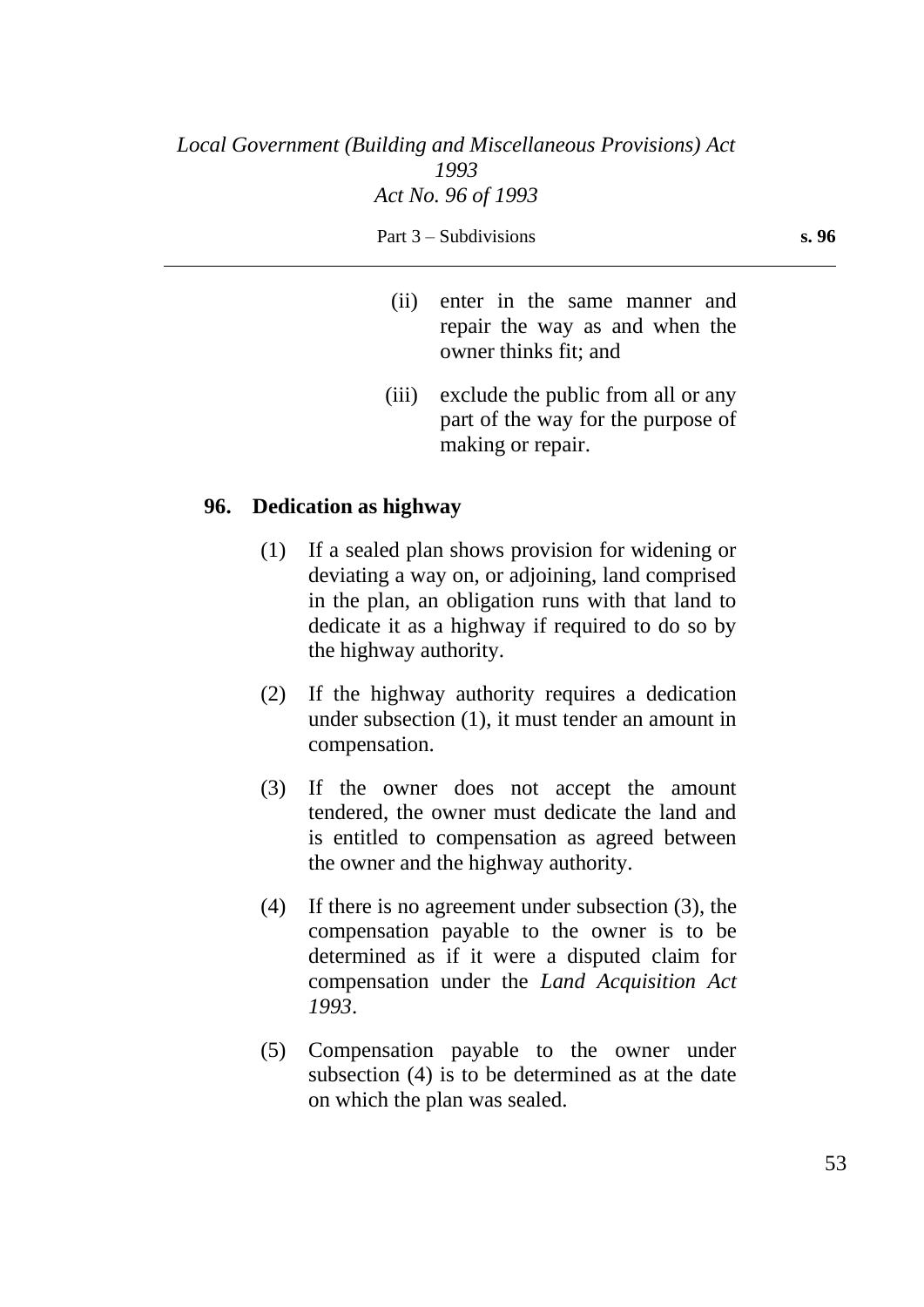### **97. Acquisition of way by council**

**s. 97** Part 3 – Subdivisions

- (1) The owner of a subdivision is to convey or transfer a way shown on a sealed plan as "to be acquired by the highway authority" to the highway authority in fee simple when required in writing to do so by the highway authority.
- (2) If there is no agreement as to a fair price, the compensation payable to the owner is to be determined as a disputed claim for compensation under the *Land Acquisition Act 1993*.

#### **98. Surrender of reserves to Crown**

Any land comprised in a sealed plan which is described as a reserve is taken to be –

- (a) surrendered to, and accepted by, the Crown; and
- (b) subject to the *Crown Lands Act 1976* as if reserved to the Crown under section 8 of that Act for any purpose –
	- (i) agreed to between the authority sealing the plan and the Crown; and
	- (ii) specified in Column 3 of Schedule 5 to that Act.

#### **99. Easements**

(1) When a sealed plan takes effect –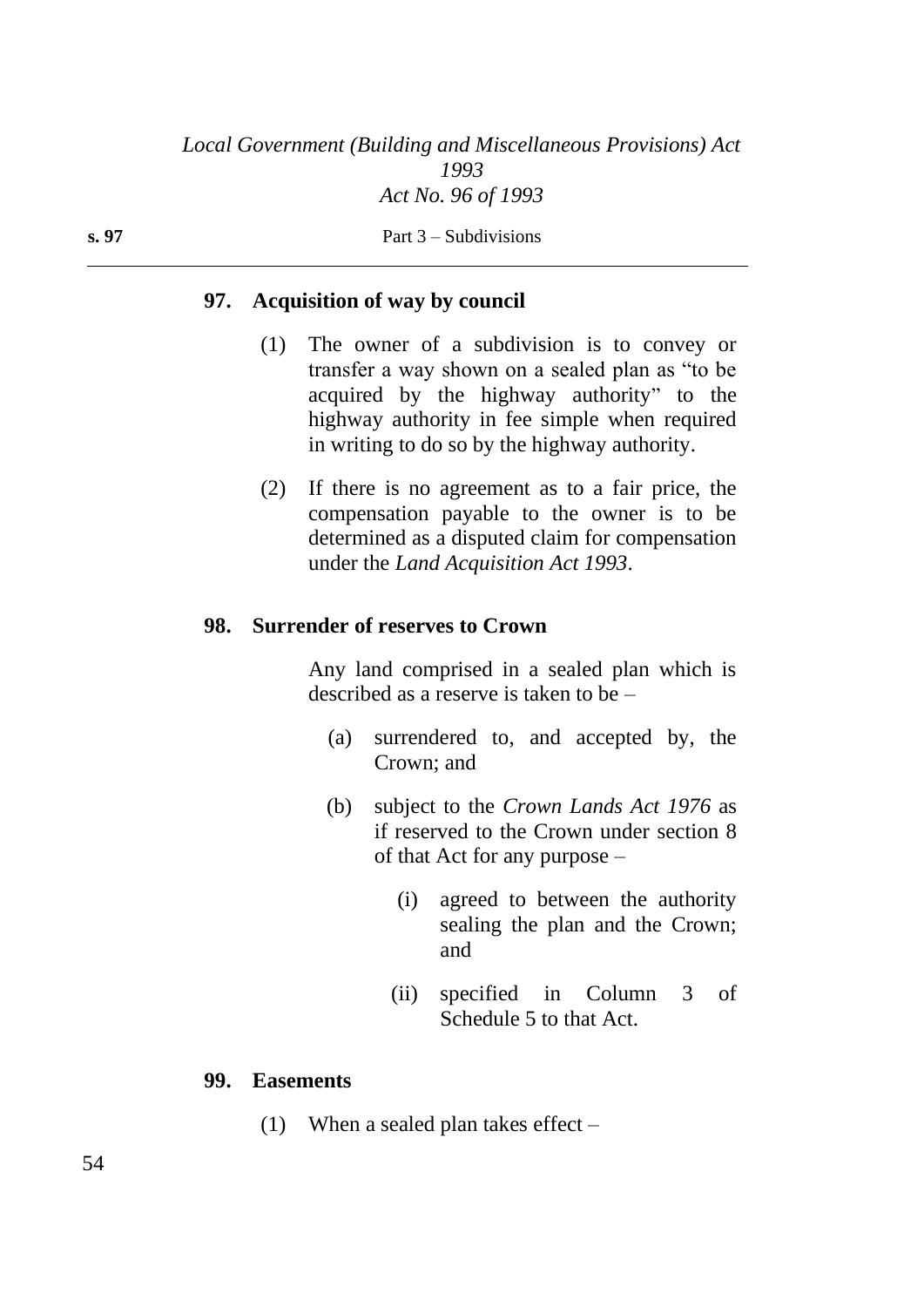| (a) | the easements to be created in favour of<br>the Crown or of any public or local<br>authority constituted by or under any Act<br>or appurtenant to a highway vest<br>accordingly, except in the case of an<br>easement to be appurtenant to a highway<br>which vests upon the creation of the<br>highway; and |
|-----|--------------------------------------------------------------------------------------------------------------------------------------------------------------------------------------------------------------------------------------------------------------------------------------------------------------|
| (b) | the other easements and the <i>profits a</i><br><i>prendre</i> and covenants to be created<br>come into being and continue as if<br>created by the most effectual instruments<br>made between proper parties and are not<br>affected by $-$                                                                  |
|     | the unity of seisin of the lands<br>(i)<br>having the burden and benefit of<br>the easement or <i>profit a prendre</i> ;<br><b>or</b>                                                                                                                                                                        |
|     | identity of the parties to the<br>(ii)<br>$coverant -$                                                                                                                                                                                                                                                       |
|     | except that during such unity or identity<br>they are in abeyance, to revive by force<br>of this Part when it is broken<br><b>or</b><br>destroyed; and                                                                                                                                                       |

- (c) the Recorder of Titles may notify the existence of the easement, *profit a prendre* or covenant on the folio in respect of land –
	- (i) benefited by any easement or *profit a prendre*; or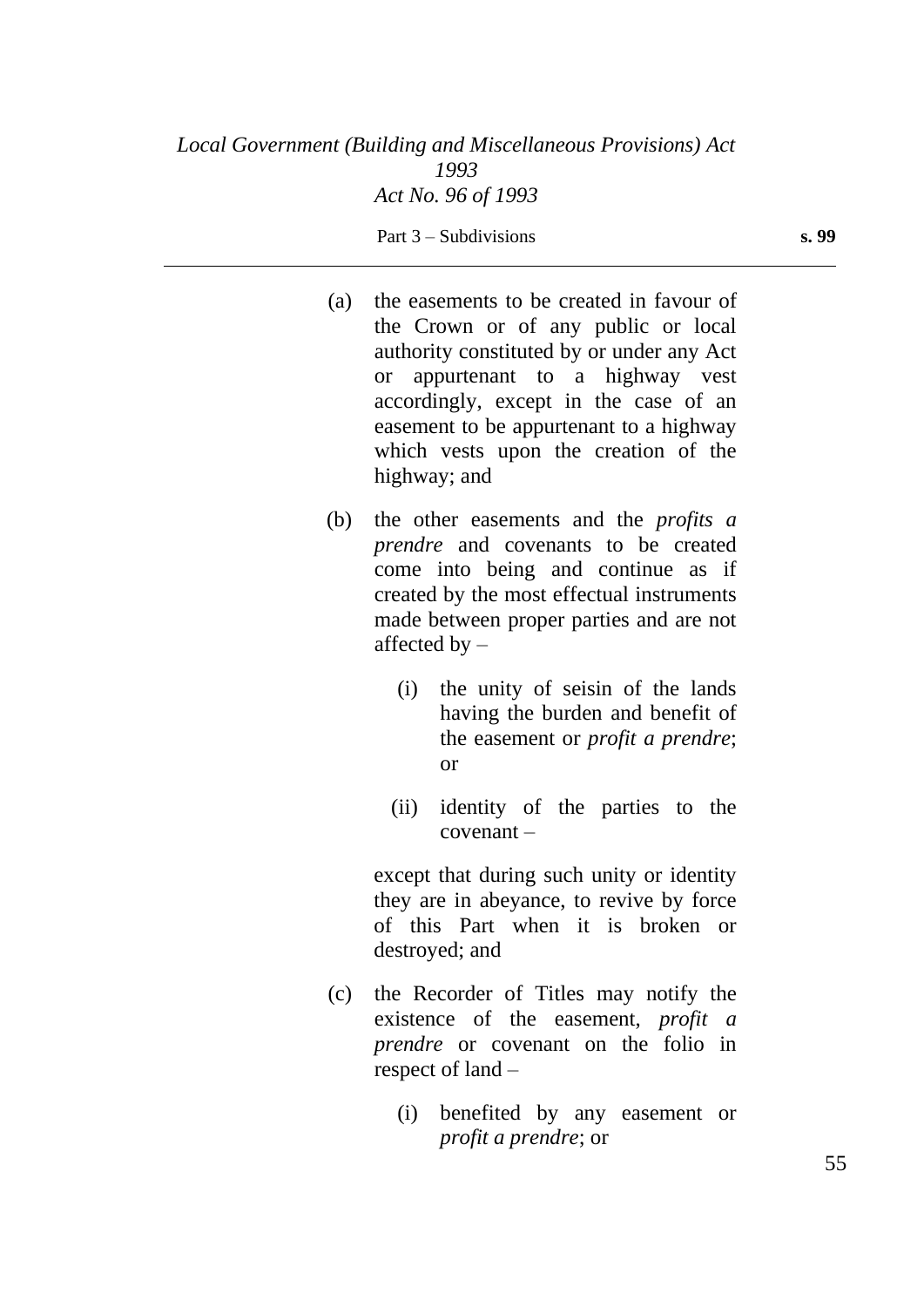| (11) | burdened by any easement, <i>profit</i><br><i>a prendre</i> or covenant. |
|------|--------------------------------------------------------------------------|
|      | An easement that would have been set out in the                          |

**s. 100** Part 3 – Subdivisions

- schedule of easements to a sealed plan is not to be implied from anything appearing in the plan or in a copy of the plan incorporated in another instrument.
- (3) If the schedule of easements to a sealed plan contains easements, *profits a prendre* and covenants which did not exist before the plan took effect and which affects land not comprised in the plan –
	- (a) the schedule is to be signed by the persons who between them are able to create them; and
	- (b) when the sealed plan takes effect those easements, *profits a prendre* and covenants are taken to have been created or made in the most effective manner by those persons.
- (4) Any drainage easement shown on a sealed plan for the benefit of a lot is taken to terminate at an outlet approved by the council.

# **100. Action for partition**

(1) In any action for partition, the court –

56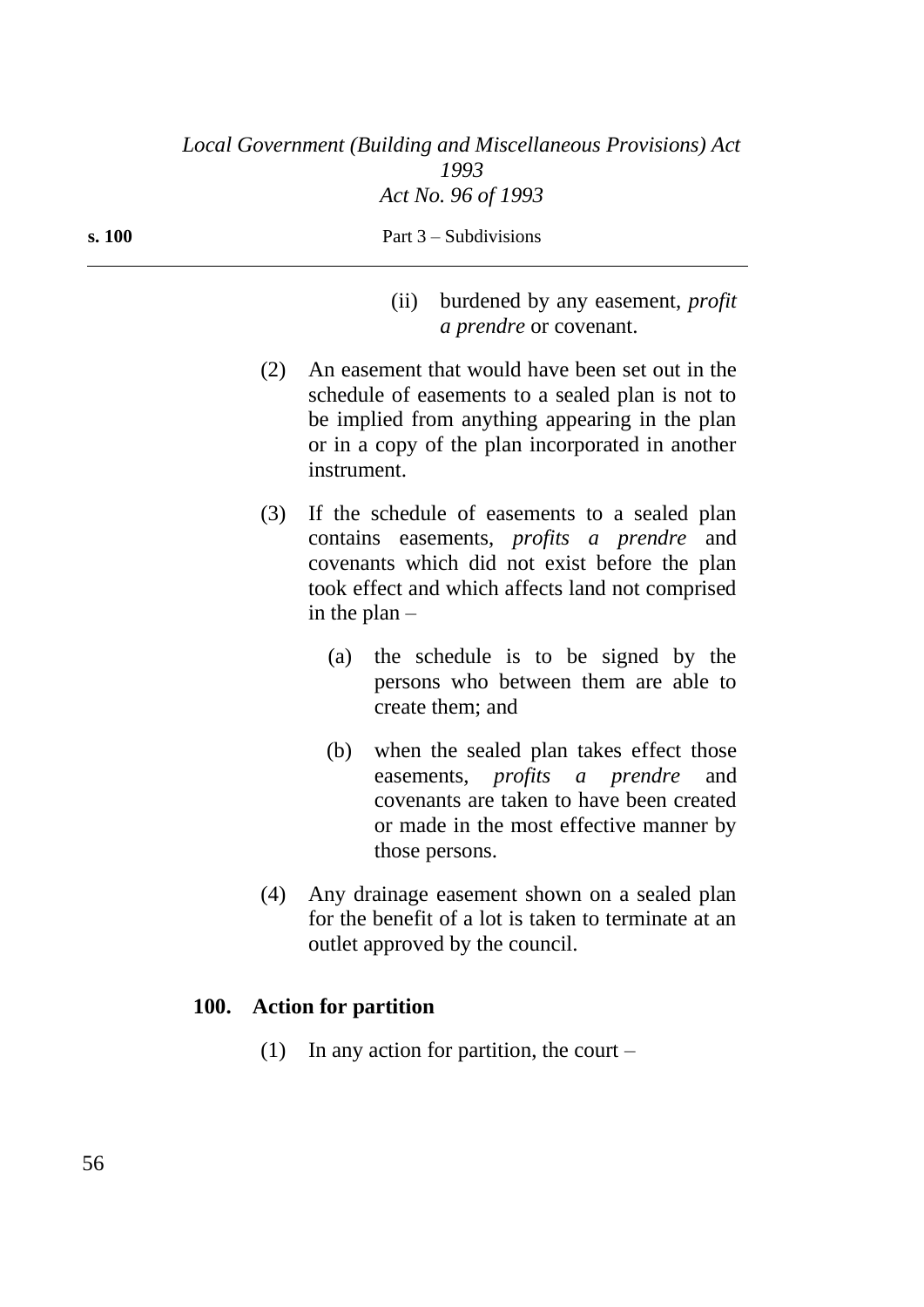- (a) is not to order a partition which the parties could not make themselves under this Part; and
- (b) may cause all necessary steps to be taken for the approval of a plan of subdivision for the purposes of a judgment or order for partition.
- (2) A judgment or an order for partition is not invalid by reason only of non-compliance with this section.

# **101. Recovery of land**

- (1) If the registered proprietor named in a qualified title under the *Land Titles Act 1980*, suffers judgment for the recovery of the land by a person with a better title and in consequence a lot ceases to have the qualities of a minimum lot, the council may purchase or take the land recoverable or recovered under the judgment and re-establish the title of the registered proprietor as provided in subsection (2).
- (2) The council is to  $-$ 
	- (a) purchase or take the estate of the successful plaintiff and any other estate or interest required by the Recorder of Titles to be gotten in before the Recorder cancels the caution recorded on the qualified title; and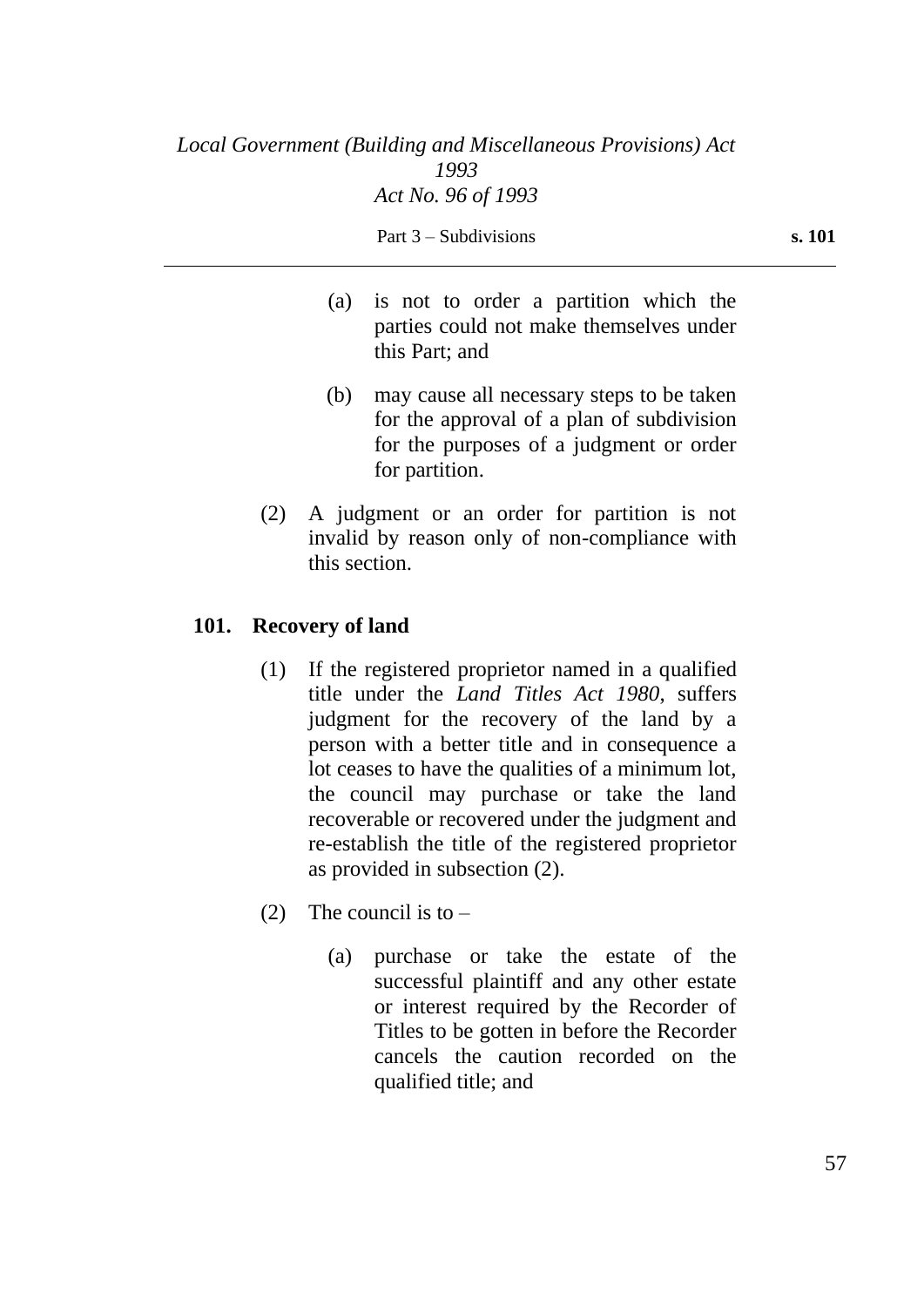| (b) lodge with the Recorder all muniments of<br>title to the estate and interest so |
|-------------------------------------------------------------------------------------|
| purchased or taken by it together with a                                            |
| request under its common seal that the                                              |
| Recorder re-establish the title of the                                              |

registered proprietor.

- (3) The Recorder of Titles, if satisfied that the requests have been complied with, is to cancel the caution on the qualified title.
- (4) The council's costs and expenses of, and incidental to, the acquisition and the other matters referred to in subsection (2) are a charge on the whole of the lot concerned.

# **102. Non-application of provisions to certain sales**

The provisions of this Division do not apply to a subdivision of land only by sale and conveyance, transfer or release to the Crown, the Commonwealth or a statutory authority if acquisition by compulsory process is an alternative means of obtaining the land sold.

# *Division 5 – Amendments of sealed plans*

# **103. Amendment of sealed plans**

- (1) When a plan has taken effect, it may be amended by the council –
	- (a) of its own motion  $-$

#### **s. 102** Part 3 – Subdivisions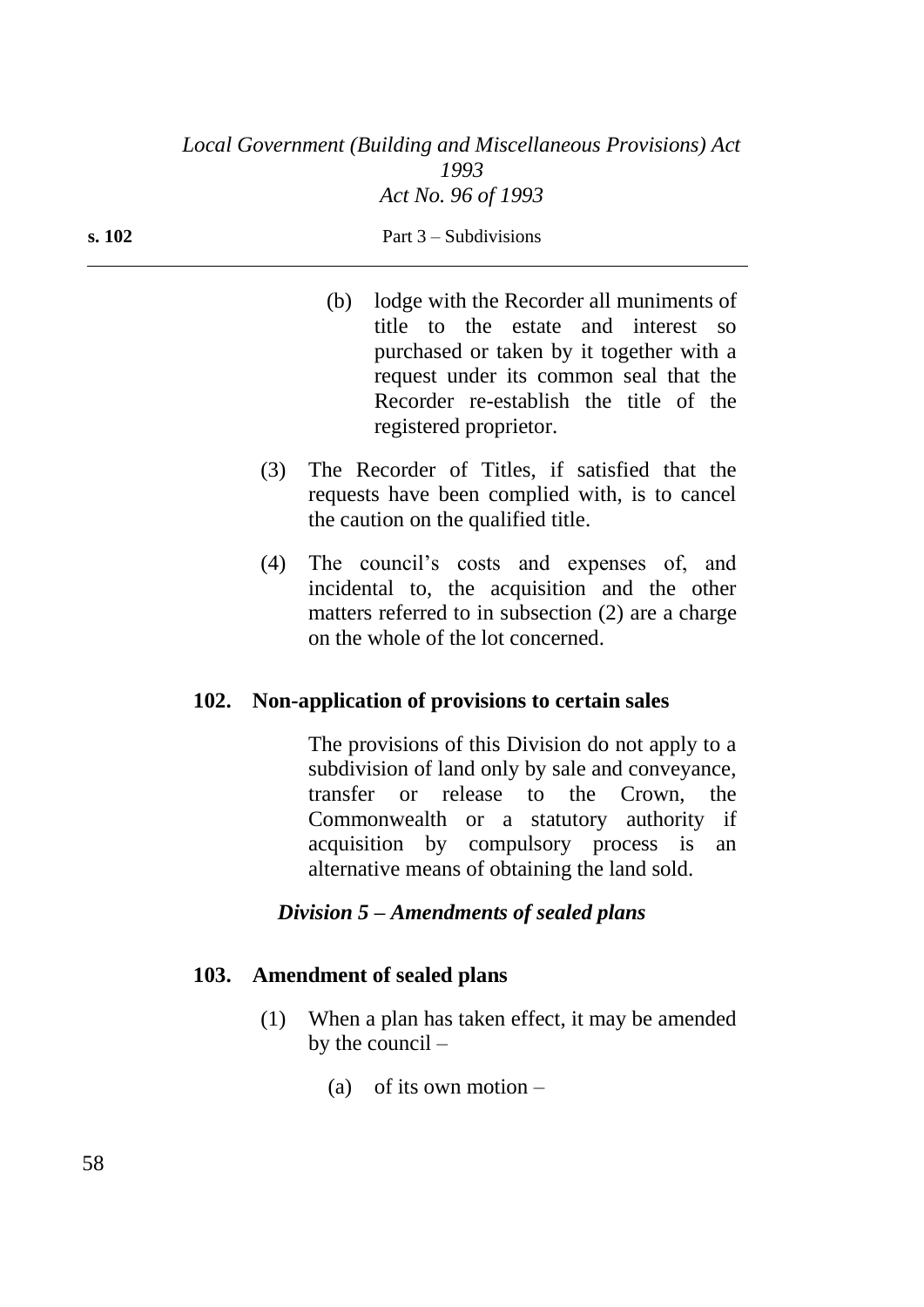- (i) to do anything that the council could do under any other power subject to any conditions precedent to the exercise of the power relied on; or
- (ii) to bring the plan into conformity with any change in the rights and duties of land owners made under a statutory power; or
- (b) on the application of any person having an interest in land subject to the plan.
- (2) If a council acts on its own motion, it is to serve a notice in writing to all persons appearing by the registers under the *Land Titles Act 1980* and the *Registration of Deeds Act 1935* to have an estate or interest at law affected by the proposed amendment.
- (3) A person is to  $-$ 
	- (a) make an application under subsection (1) by petition; and
	- (b) serve a copy of the petition on all persons appearing by the registers under the *Land Titles Act 1980* and the *Registration of Deeds Act 1935* to have an estate or interest at law affected by the proposed amendment.
- (4) Any person affected by the proposed amendment may ask to be heard in support or opposition.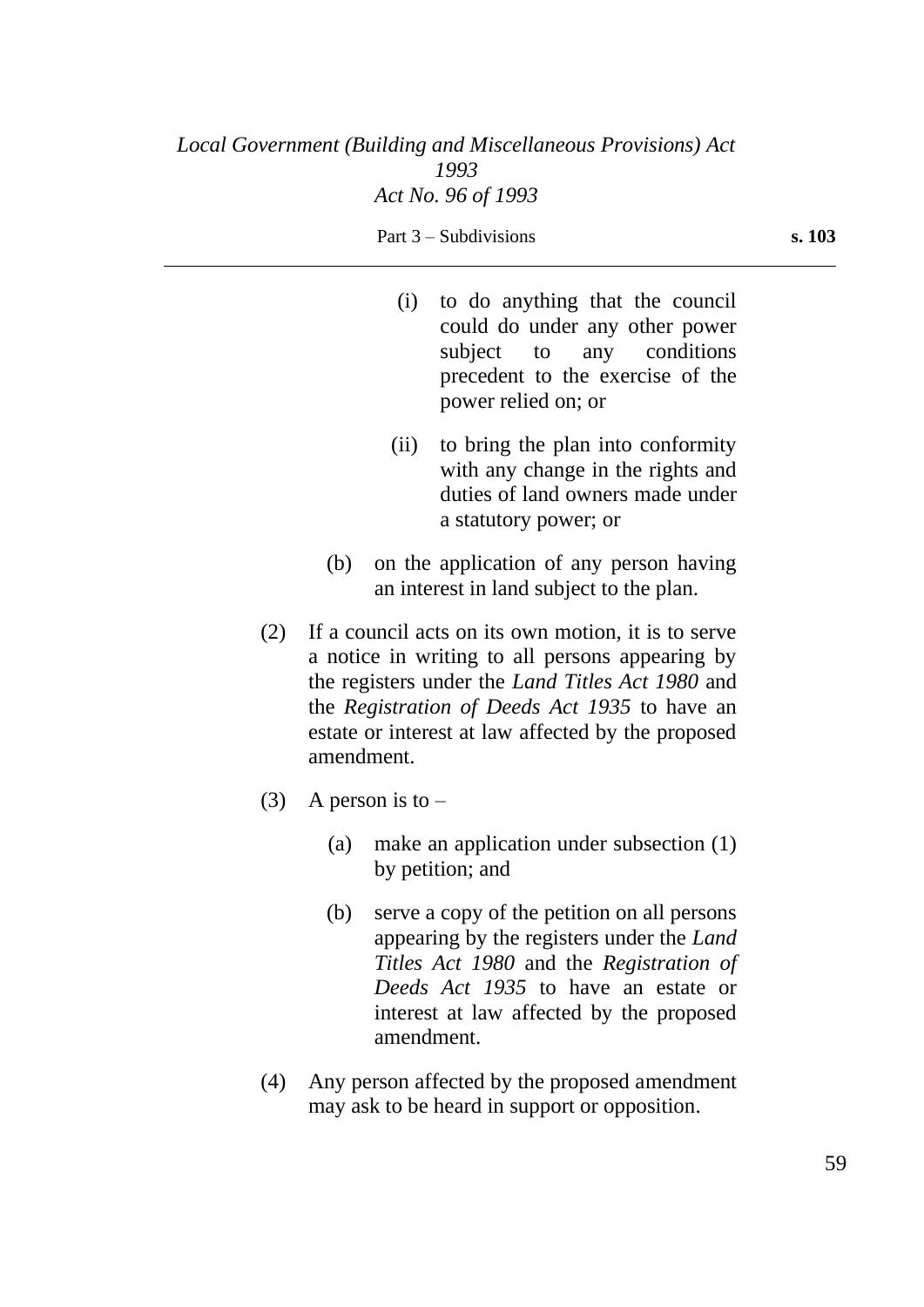(5) If a notice is not given or a petition is not served as required by this section, subsequent proceedings are not void.

### **104. Hearing in respect of amendment of plans**

- (1) At the end of 28 days after the last notice is served or the last petition is served as required by section  $103(2)$  or (3), the council –
	- (a) may, if no person has asked to be heard in opposition, cause the amendment to be made; or
	- (b) if a person has asked to be heard, is to appoint a day for hearing any petitioner and those persons who have asked to be heard.
- (2) A hearing is to be by the council or a council committee who may –
	- (a) hear persons who have asked to be heard after the period referred to in subsection (1); and
	- (b) obtain the assistance of legal practitioners, architects, engineers and surveyors.
- (3) On the conclusion of the hearing, the council  $may -$ 
	- (a) cause the amendment to be made with or without modification; and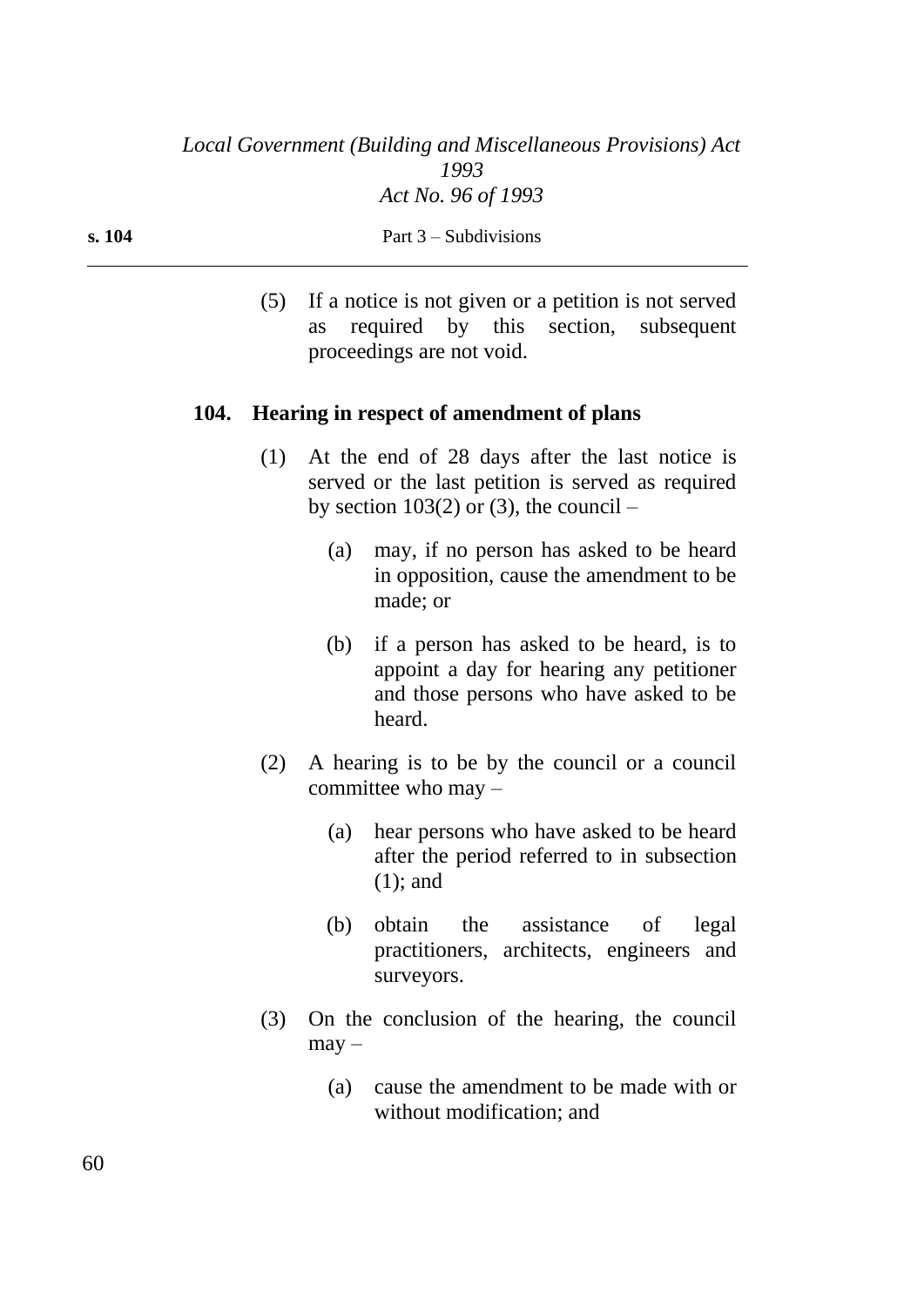- (b) require as a condition of so doing that any person who benefits the amendment is to make compensation in money or land to a person who is injured by it.
- (4) The council may, with the consent of all persons concerned, act as provided in subsection (3).
- (5) The Recorder of Titles may call in and cancel or correct any certificate of title affected by amendments.

### **105. Compensation in respect of amendments**

- (1) Subject to subsection (2), a person adversely affected by an amendment is entitled to compensation by the council if –
	- (a) having asked to be heard under section 103(4), the person gave the council notice of the claim at or before the hearing; or
	- (b) within 60 days of having been served a notice or petition under section 103(2) or (3), the person gave the council notice of the claim; or
	- (c) not having been given notice or served a petition, the person gave the council notice of the claim within 60 days of learning that he or she was affected by the amendment.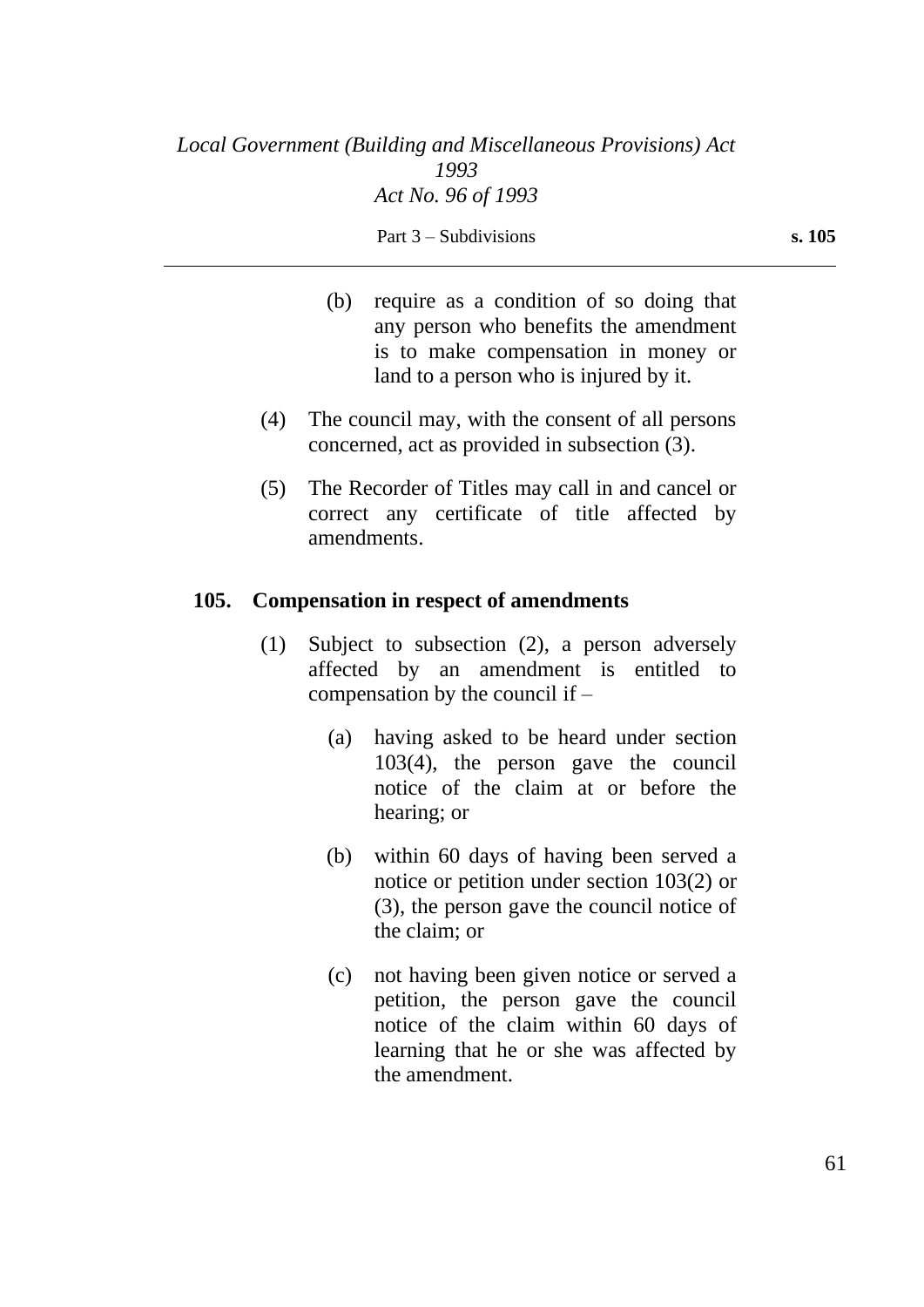(2) If compensation is payable under subsection (1), the council may recover against the petitioner and any person heard or asking to be heard in support of the amendment to the extent to which they benefited by the amendment.

# **105A. Amendments to sealed plans sealed under** *Local Government Act 1962*

Sections 103 and 104 apply to sealed plans that have taken effect under section 464 of the *Local Government Act 1962* as if they were sealed plans made under this Act.

# **105B. Validation of amendments to certain sealed plans**

Amendments made in accordance with sections 103 and 104 to plans sealed under the *Local Government Act 1962* are valid and effectual only to the extent that the amendments were made in accordance with the powers conferred on a council under those sections in respect of plans sealed under this Act.

# *Division 6 – Miscellaneous provisions relating to plans*

# **106. Lack of frontage of highway**

- $(1)$  If
	- (a) land proposed to be subdivided is separated from a highway by land of the highway authority; and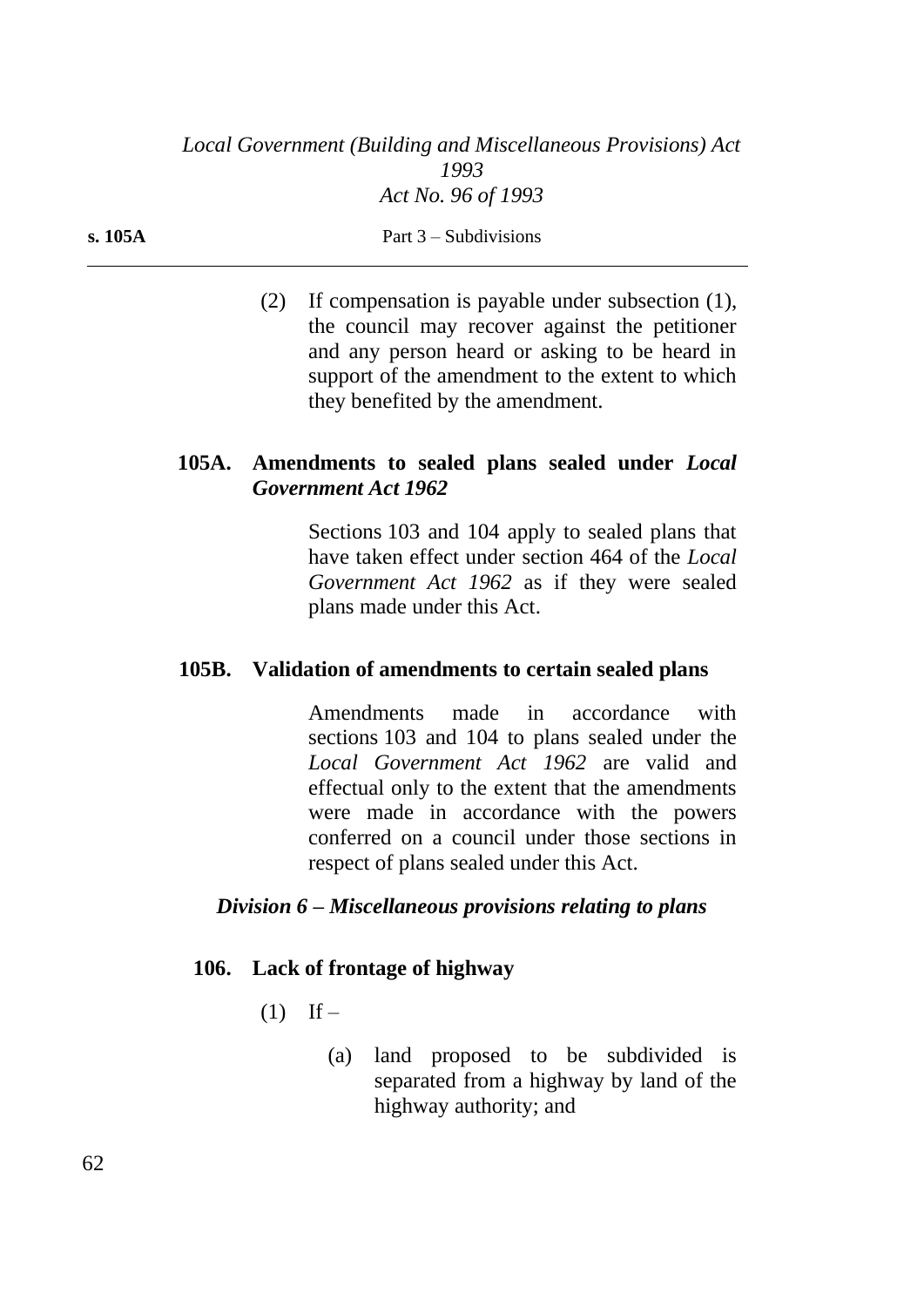(b) the highway authority declares under seal that its land is to become part of the highway –

land which would, when the highway authority's land had become part of the highway, have a frontage on the highway is taken to have the same frontage as it would then have.

- (2) An objection may not be made that a way in the proposed subdivision does not communicate with the highway because the highway authority's land intervenes.
- (3) The highway authority, when the way is opened, is to provide the necessary communication with the highway.
- (4) For the purposes of this Part
	- (a) a highway over water is a highway; and
	- (b) a road in respect of a lot shown in a plan to which this Part applies is a road if the lot has a frontage to the shore of the sea or to a navigable river or lake and cannot be reached from a city or town by a highway.
- (5) For the purposes of subsection (4), land which has an easement in fee of unrestricted passage over land of the Crown to the shore of the sea is taken to have a frontage to the shore of the same width as the easement.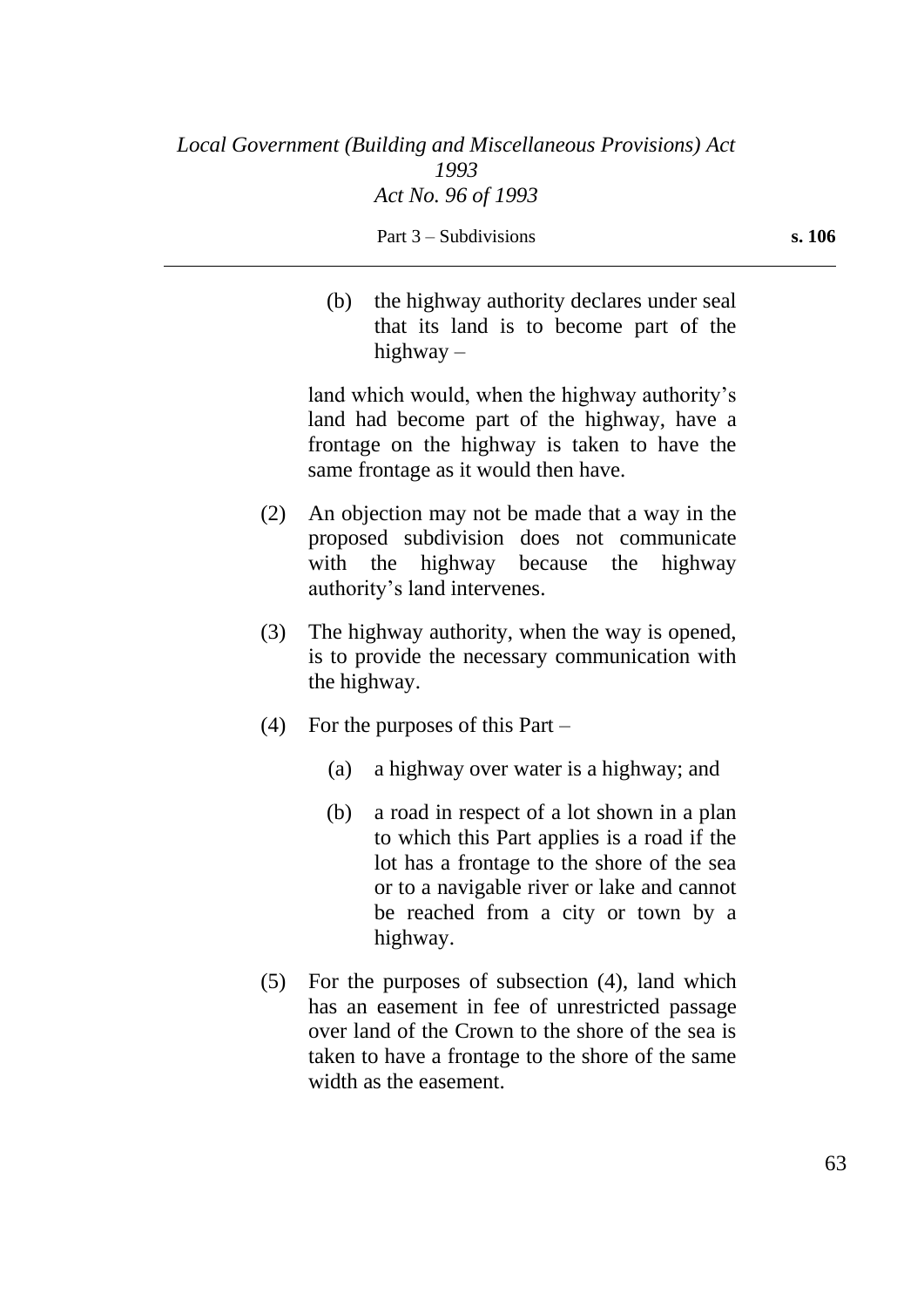#### **107. Access orders**

- (1) Where a block is to be created under this Part, the council may, before or when notifying its approval of the plan of subdivision, notify the owner that it proposes to make an order under this section as indicated in the notification before it seals the final plan.
- (2) If the council considers that work of a substantial nature is needed to provide access for vehicles from a highway onto the block, it may refuse to seal the final plan under which the block is created until the owner has carried out the work specified in the order within the specified period or given the council security for carrying out that work if called upon by it to do so.
- (3) If the owner fails to carry out the work within a reasonable time when called upon, the council may enter and do the work and enforce the security to recover its expenses as certified by its engineer.
- (4) If the work ordered by the council includes the construction of a carriage-way serving more blocks than one –
	- (a) the council may direct the owner to carry out part of the work on the soil of a highway; and
	- (b) the owners of all blocks having a right of way over any portion of the carriage-way are to keep in good repair, properly drained and clean and tidy –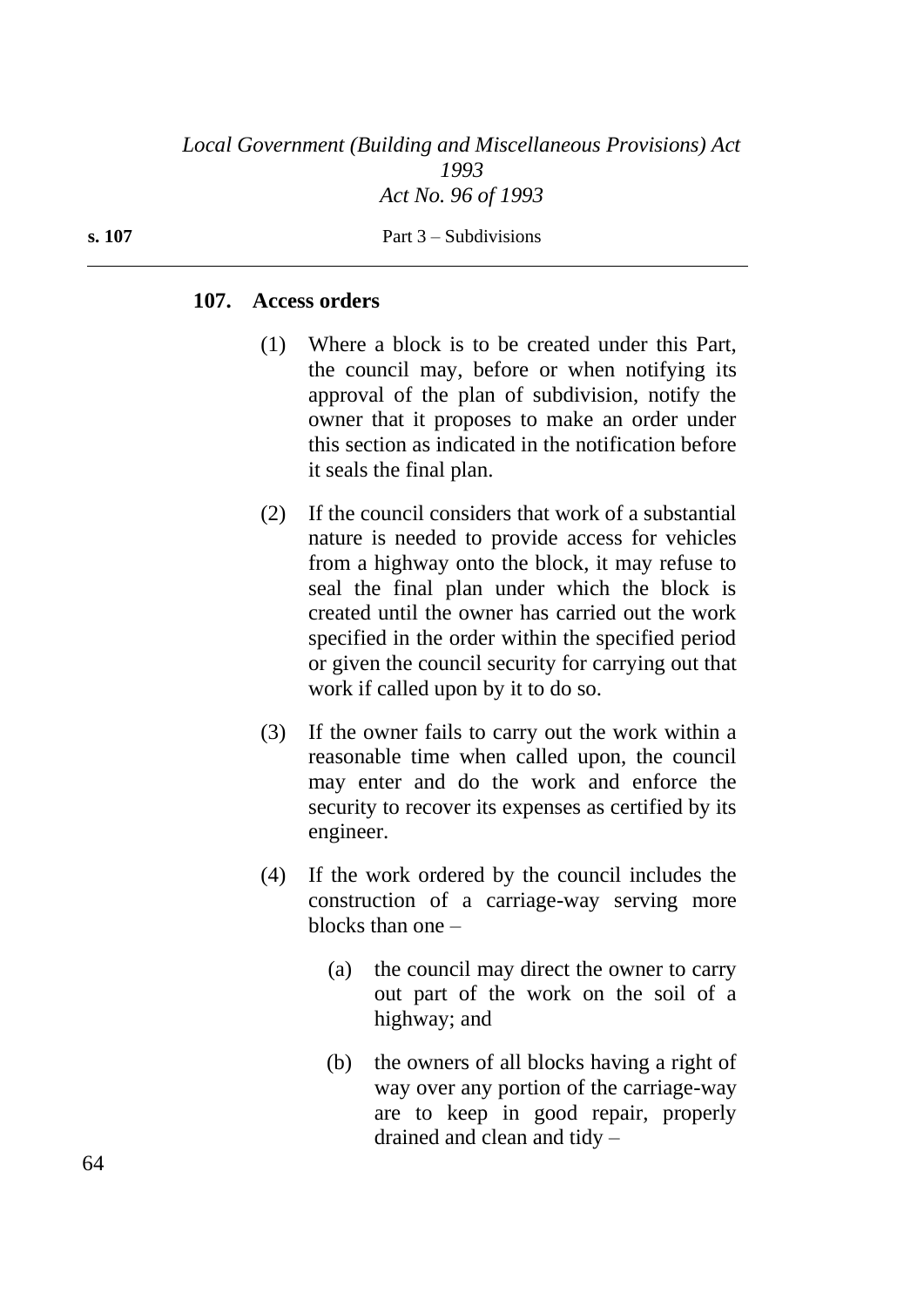- (i) the carriage-way; and
- (ii) any land subject to similar rights as the carriage-way and not part of a highway.
- (5) If the council is of the opinion that the owners are in default of compliance with subsection (4)(b), the general manager may give notice to the owners of the blocks served by the carriageway specifying –
	- (a) how the default is to be remedied; and
	- (b) requiring them to remedy the default accordingly within the period specified in the notice.
- (6) If the owners served with a notice fail to comply within the specified period, the council may remedy their default and apportion the cost among those owners or their successors in title in such proportions as it considers appropriate.
- (7) The amount apportioned under subsection (6) is to be paid to the council within 30 days of the demand and is recoverable from the person liable or his or her successor in title in any court of competent jurisdiction.
- (8) An amount apportioned under subsection (6) together with any interest payable is a charge on the block in respect of which it was apportioned from the day of apportionment.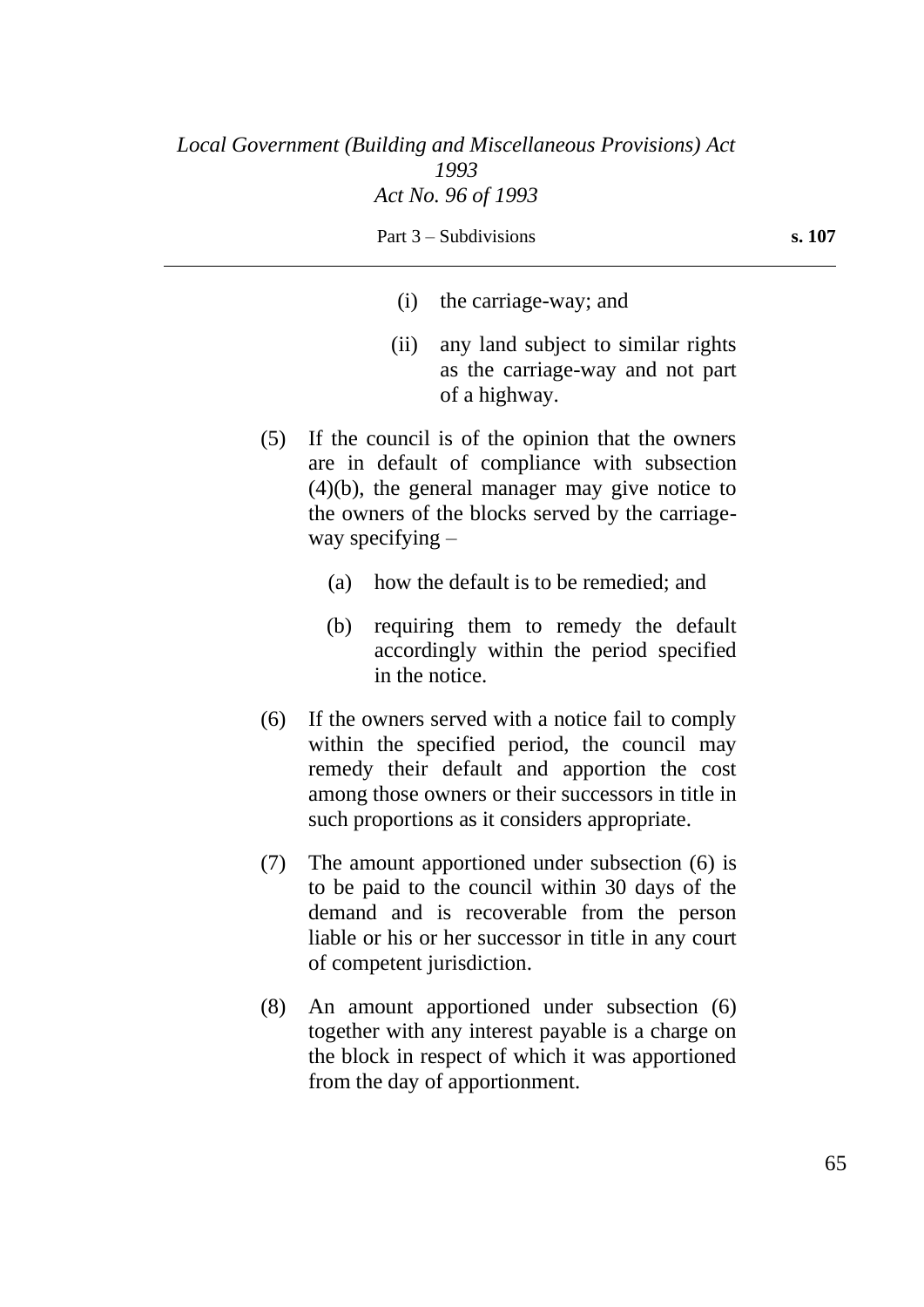#### **s. 108** Part 3 – Subdivisions

#### **108. Road widening**

- (1) If a council does not approve a plan for a subdivision because of any matter referred to in section 85, a council, in respect of an existing highway, may obtain –
	- (a) a dedication of land for widening or diverting; or
	- (b) a licence to embank.
- (2) Subject to subsection (4), when the sealed plan takes effect the owner is entitled to compensation as if the dedication or licence were an estate in land that had been acquired by compulsory process under the *Land Acquisition Act 1993*.
- (3) The land dedicated or subject to the licence is to be valued as at the date of lodgment of the plan of subdivision.
- (4) Compensation is not payable for the dedication of land which lies within 9 metres of the middle line of the highway of a parcel into which the land is subdivided and on which no building stands.
- (5) If the highway varies in width because in parts land has already been acquired or dedications made for the purpose of widening it, its middle line is to be determined as if no such acquisitions or dedications have been made.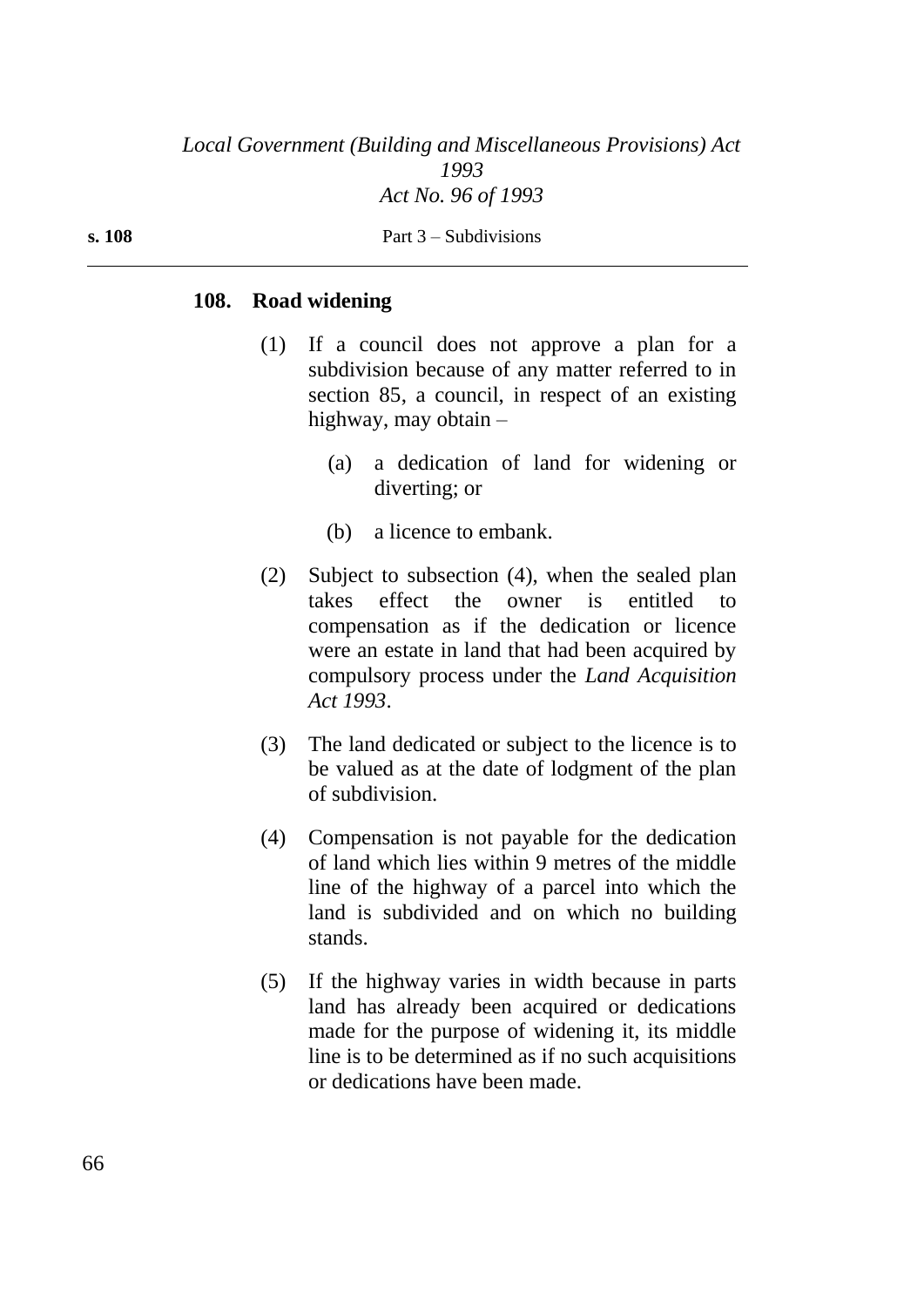### *Division 7 – Minimum and sub-minimum lots*

#### **109. Minimum lots**

- (1) Unless the relevant planning scheme provides otherwise, the minimum lot is to have–
	- $(a b)$  . . . . . . . .
		- (c) in an urban building area–
			- (i) an area of not less than 550 square metres; and
			- (ii) a frontage to a road of not less than 18 metres; and
			- (iii) such boundaries that within them can be drawn a circle having a diameter of not less than 18 metres, and its centre not more than 18 metres from a road; or
		- (d) in a country building area–
			- (i) an area of not less than 1 000 square metres; and
			- (ii) a frontage of 6 metres upon a road; or
		- (e) in a changing building area–
			- (i) an area of not less than 550 square metres; and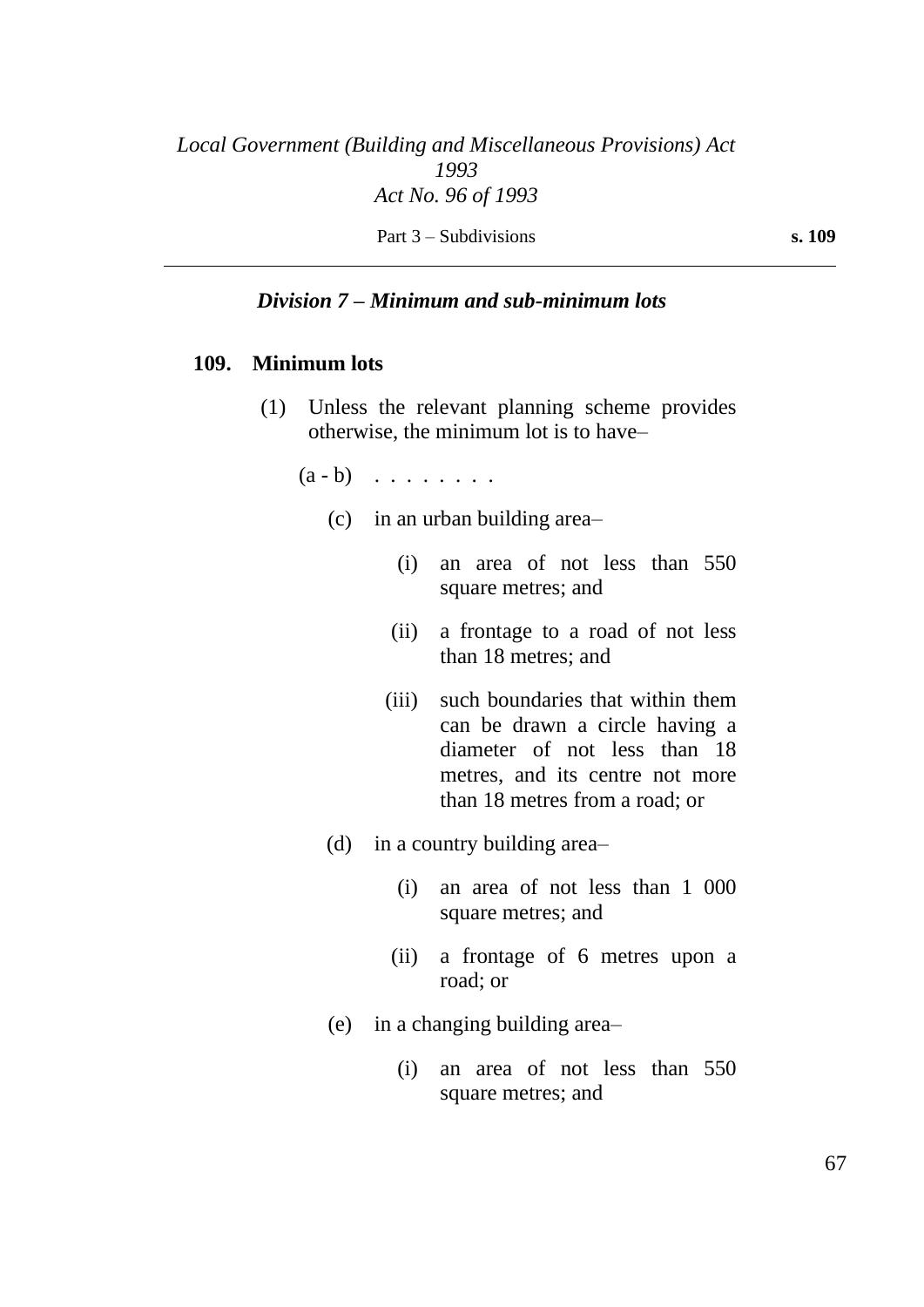| s. 109 | Part $3$ – Subdivisions                                                                                                   |                                                                                                                                                                                                                                                                                                                                                                                                                    |  |
|--------|---------------------------------------------------------------------------------------------------------------------------|--------------------------------------------------------------------------------------------------------------------------------------------------------------------------------------------------------------------------------------------------------------------------------------------------------------------------------------------------------------------------------------------------------------------|--|
|        |                                                                                                                           | a frontage of 6 metres upon a<br>(ii)<br>road; and                                                                                                                                                                                                                                                                                                                                                                 |  |
|        |                                                                                                                           | such boundaries that within them<br>(iii)<br>can be drawn a circle having a<br>diameter of not less than 18<br>metres; or                                                                                                                                                                                                                                                                                          |  |
|        | (f)                                                                                                                       | any building<br>area, reasonable<br>in<br>vehicular access from the carriage-way<br>of a road to a boundary; or<br>in an urban building area and in a<br>changing building area, a site that is able,<br>in the opinion of the council, to be<br>efficiently and lawfully drained into the<br>sea, or into a river, creek, rivulet, lake,<br>swamp, marsh or pond or into a public<br>channel, sewer or drain; and |  |
|        | (g)                                                                                                                       |                                                                                                                                                                                                                                                                                                                                                                                                                    |  |
|        | (h)                                                                                                                       | if subject to inundations, an area free<br>from such inundations complying with<br>the appropriate one of paragraph $(c)$ , $(d)$<br>or $(e)$ .                                                                                                                                                                                                                                                                    |  |
| (2)    | In applying subsections $(1)$ and $(3)$ to a lot which<br>has a frontage on more than one road, not being<br>an alley $-$ |                                                                                                                                                                                                                                                                                                                                                                                                                    |  |
|        | (a)                                                                                                                       | if the 2 frontages do not meet, the<br>appropriate provisions apply in respect of<br>one such frontage; and                                                                                                                                                                                                                                                                                                        |  |
|        | (b)                                                                                                                       | if the 2 frontages meet $-$                                                                                                                                                                                                                                                                                                                                                                                        |  |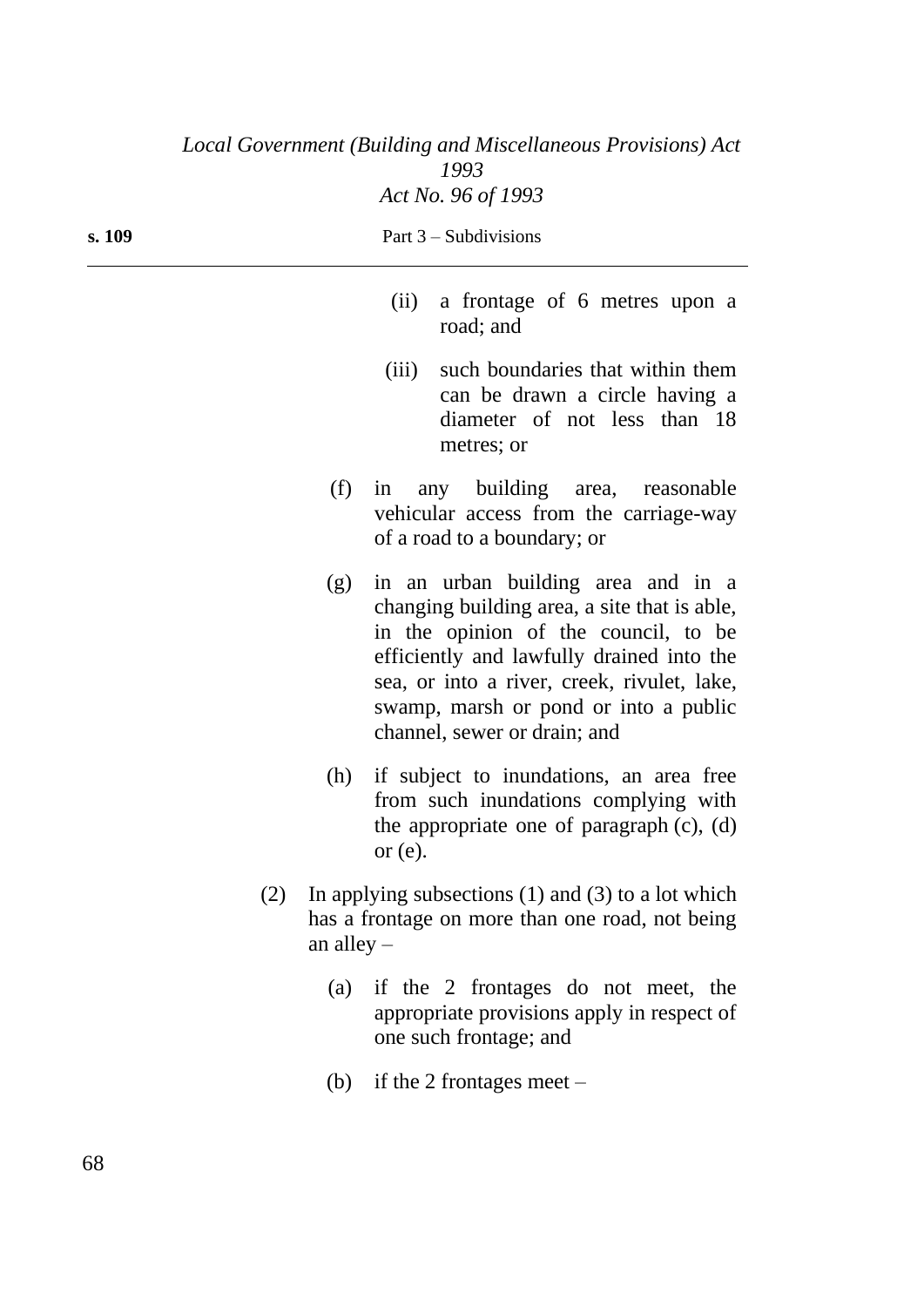- 
- (i) in an urban building area, a country building area and a changing building area, that nominated by the owner is to be treated as the frontage and the other disregarded; and
- (ii) . . . . . . . .
- (iii) in an urban building area, each frontage is to be not less than 20 metres.
- (3) Unless the relevant planning scheme provides otherwise, a lot has the qualities of a minimum  $1$ ot $-$ 
	- (a) if being within a zone in an urban building area prescribed by by-law for the erection of shops it–
		- (i) has an area of 270 square metres; and
		- (ii) has a frontage to a street of not less than 9 metres; and
		- (iii) complies with subsection  $(1)(f)$ ,  $(g)$  and  $(h)$ ; or
	- (b) if being in an urban building area it–
		- (i) has a frontage to a road of not less than 6 metres; and
		- (ii) has the centre of the circle mentioned in subsection  $(1)(c)$

69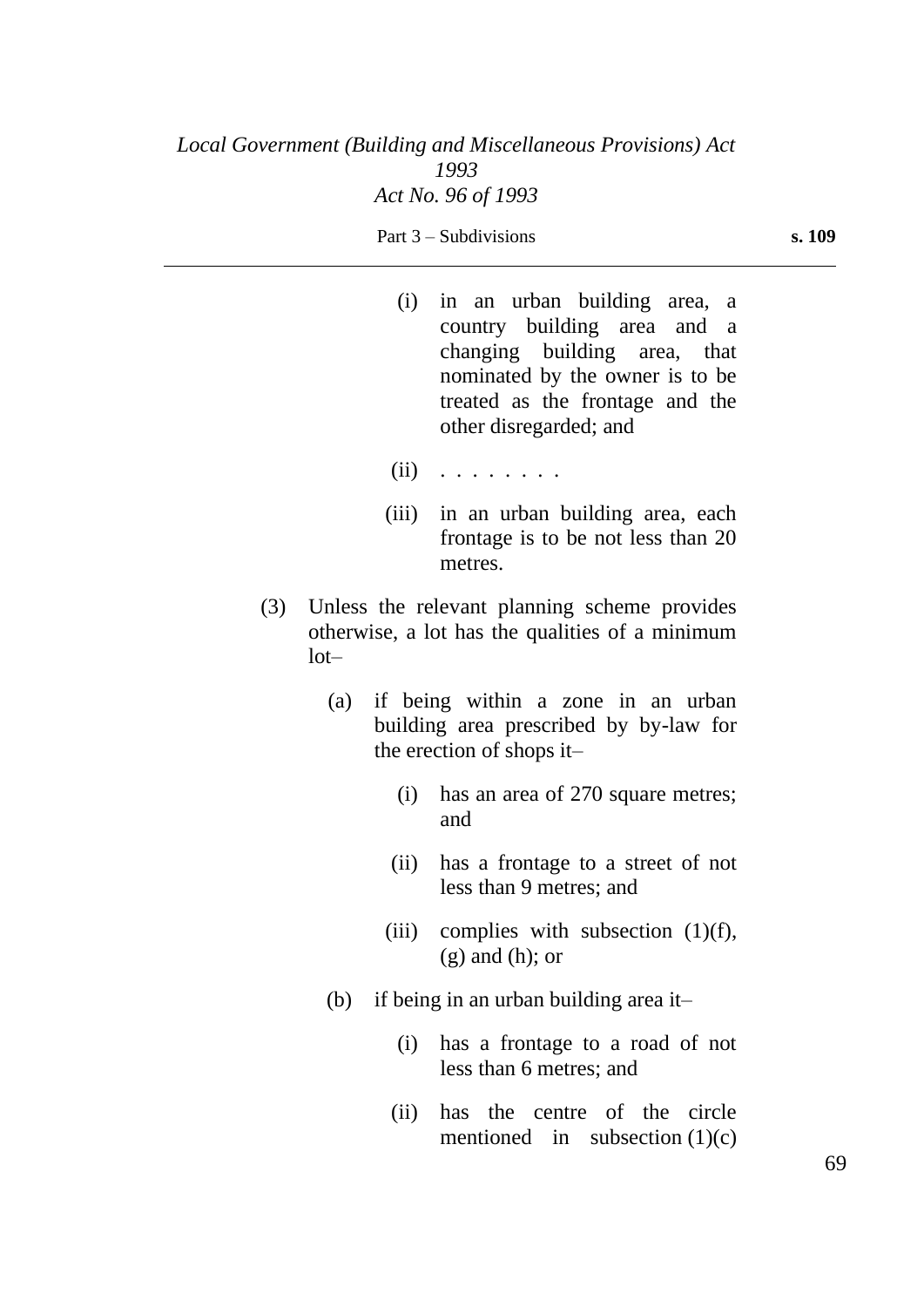| Local Government (Building and Miscellaneous Provisions) Act<br>1993 |     |                                                                                                                               |                                                                                                                                                                                                                                                                |  |  |
|----------------------------------------------------------------------|-----|-------------------------------------------------------------------------------------------------------------------------------|----------------------------------------------------------------------------------------------------------------------------------------------------------------------------------------------------------------------------------------------------------------|--|--|
|                                                                      |     |                                                                                                                               | Act No. 96 of 1993                                                                                                                                                                                                                                             |  |  |
| s. 109                                                               |     |                                                                                                                               | Part $3$ – Subdivisions                                                                                                                                                                                                                                        |  |  |
|                                                                      |     |                                                                                                                               | distant from that road not more<br>than 18 metres; and                                                                                                                                                                                                         |  |  |
|                                                                      |     | (iii)                                                                                                                         | complies in all other respects<br>with subsection $(1)$ ; and                                                                                                                                                                                                  |  |  |
|                                                                      |     | (iv)                                                                                                                          | is approved by the council as<br>equivalent to a minimum lot; or                                                                                                                                                                                               |  |  |
|                                                                      | (c) | if being within the boundaries of the city<br>of Hobart, it is approved by the council<br>as equivalent to a minimum lot and- |                                                                                                                                                                                                                                                                |  |  |
|                                                                      |     | (i)                                                                                                                           | has an area of not less than 370<br>square metres and has a frontage<br>of not less than 12 metres on a<br>road; and                                                                                                                                           |  |  |
|                                                                      |     | (ii)                                                                                                                          | is one of not more than 2 lots<br>each having an area of not less<br>than 370 square metres and a<br>frontage on a road of not less than<br>11<br>and<br>metres<br>created<br>by<br>subdivision of a block of land<br>existing as such on 27 June 1940;<br>and |  |  |
|                                                                      |     | (iii)                                                                                                                         | in either case, complies with<br>subsection $(1)(f)$ , $(g)$ and $(h)$ ; or                                                                                                                                                                                    |  |  |
|                                                                      | (d) | in the city of Launceston if-                                                                                                 |                                                                                                                                                                                                                                                                |  |  |
|                                                                      |     |                                                                                                                               | $(i - ii)$                                                                                                                                                                                                                                                     |  |  |
|                                                                      |     | (iii)                                                                                                                         | being in an urban building area, it<br>comprises an area of not less than                                                                                                                                                                                      |  |  |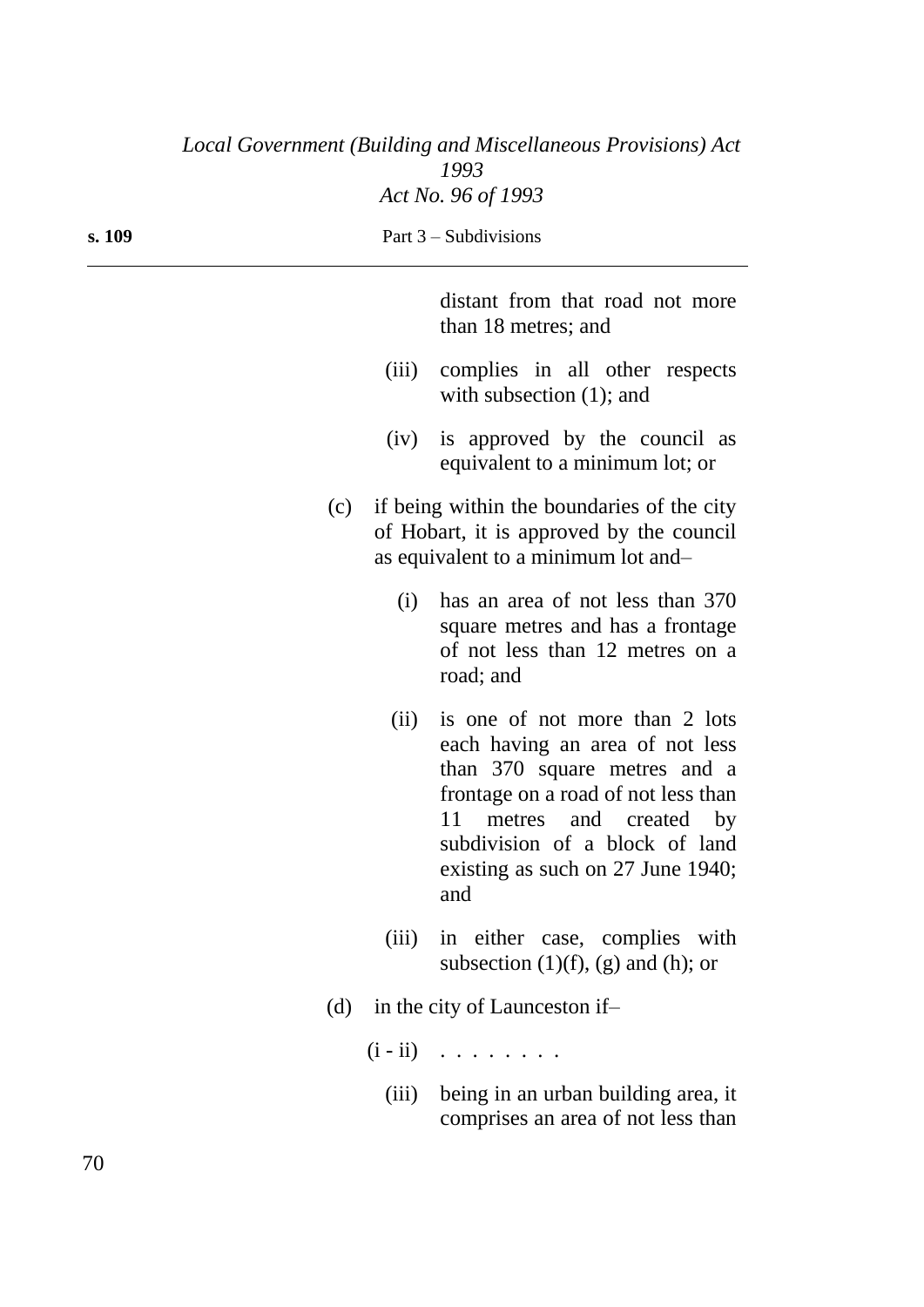Part 3 – Subdivisions **s. 109** 

460 square metres and has a frontage on such a street of at least 15 metres and a depth of at least 27 metres and there is within the lot an open space within which can be described a circle having a diameter of 15 metres, or, being on the corner of 2 such streets, has a frontage on each of not less than 16 metres; or

- (e) if, being in an urban or changing building area, it–
	- (i) has not the frontage or dimensions, or both, as required in subsection (1) but has the area therein required or being occupied by a dwelling has an area of not less than 370 square metres and a frontage of not less than 9 metres; and
	- (ii) it complies in all other respects with subsection (1) and is approved by the Commission given at the request of the council, as equivalent to a minimum lot; or
- (f) if, being in a country building area, it–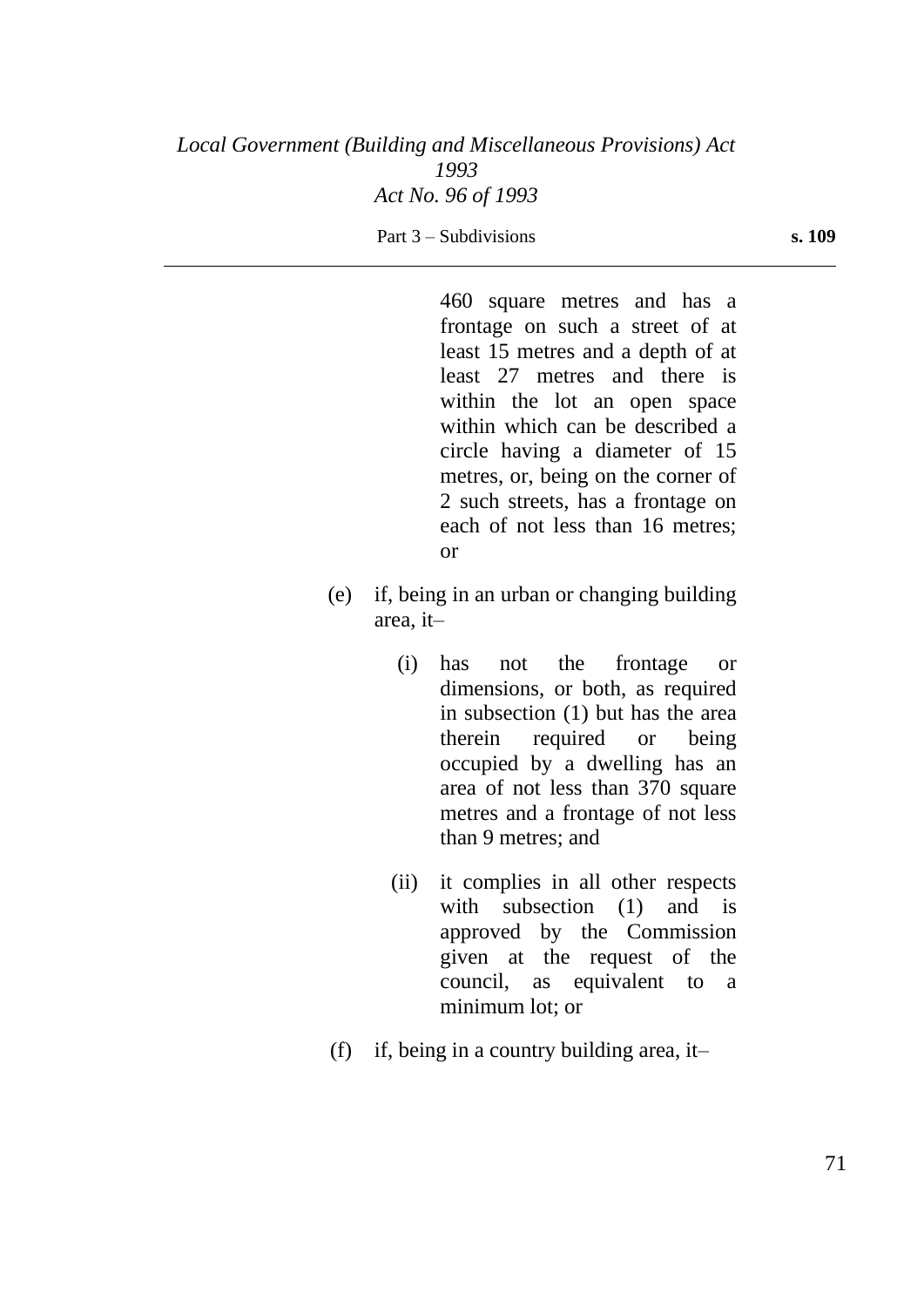| Local Government (Building and Miscellaneous Provisions) Act<br>1993 |     |                         |                                                                                                                                                                                                      |  |  |
|----------------------------------------------------------------------|-----|-------------------------|------------------------------------------------------------------------------------------------------------------------------------------------------------------------------------------------------|--|--|
|                                                                      |     |                         | Act No. 96 of 1993                                                                                                                                                                                   |  |  |
| s. 109                                                               |     | Part $3$ – Subdivisions |                                                                                                                                                                                                      |  |  |
|                                                                      |     | (i)                     | has not the requisite area but only<br>an area not less than 460 square<br>metres; and                                                                                                               |  |  |
|                                                                      |     | (ii)                    | it complies in all other respects<br>with subsection $(1)$ and is<br>approved by the Commission<br>given at the request of the<br>council, as equivalent to<br><sub>a</sub><br>minimum lot; or       |  |  |
|                                                                      | (g) |                         | if, being in any building area and not<br>otherwise having the qualities of a<br>minimum lot, provision has been made in<br>a planning scheme approved for its<br>existence or creation as a lot; or |  |  |
|                                                                      | (h) |                         | if, being in any building area and having<br>all the qualities of a minimum lot except<br>in respect of frontage it-                                                                                 |  |  |
|                                                                      |     |                         | (i) has a frontage to a road of not<br>less than $3.6$ metres, over which<br>frontage no other land has a right<br>of way as its sole or principal<br>means of access; and                           |  |  |
|                                                                      |     | (ii)                    | is approved by the Commission<br>given at the request of the<br>council, as equivalent to<br><sub>a</sub><br>minimum lot; or                                                                         |  |  |
|                                                                      | (i) |                         | if, being in any building area and having<br>all the qualities of a minimum lot except<br>in respect of frontage it-                                                                                 |  |  |

72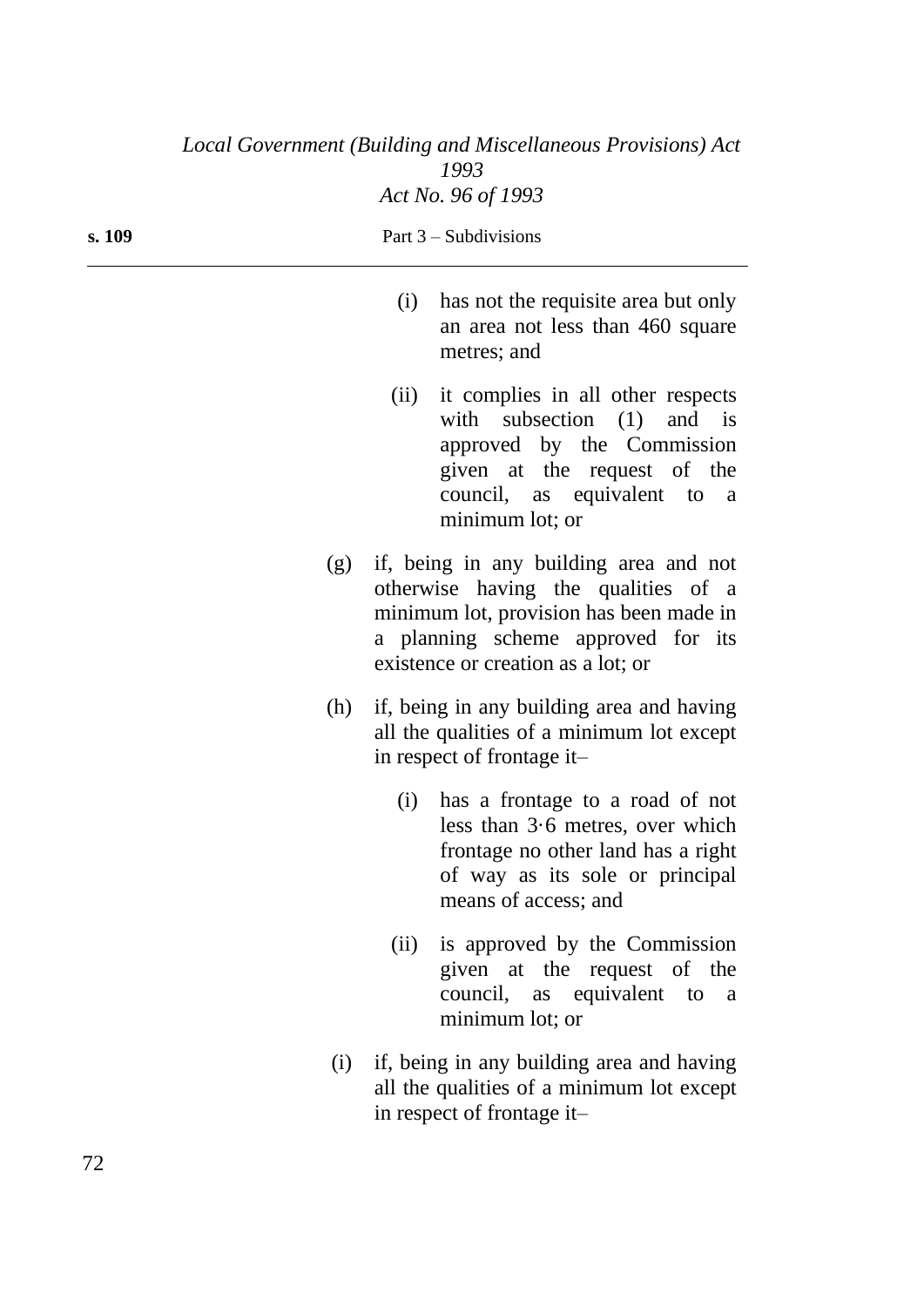- (i) has access to a road by a right of way at least 3·6 metres wide over land not required as the sole or principal means of access to any other land and not required to give the lot, if any, of which it is part the qualities of a minimum lot; and
- (ii) is approved by the Commission given at the request of the council, as equivalent to a minimum lot; or
- (j) if, being in any building area and lying behind a block fronting a road and being in all respects a minimum lot if that block were a road it–
	- (i) has a private road at least 3·6 metres wide to the public road, which private road is not required as the sole or principal means of access to any other land; and
	- (ii) is approved by the Commission given at the request of the council, as equivalent to a minimum lot; or
- (k) if, being on land occupied under the *Mineral Resources Development Act 1995*, the Governor has declared that it is necessary or convenient for mining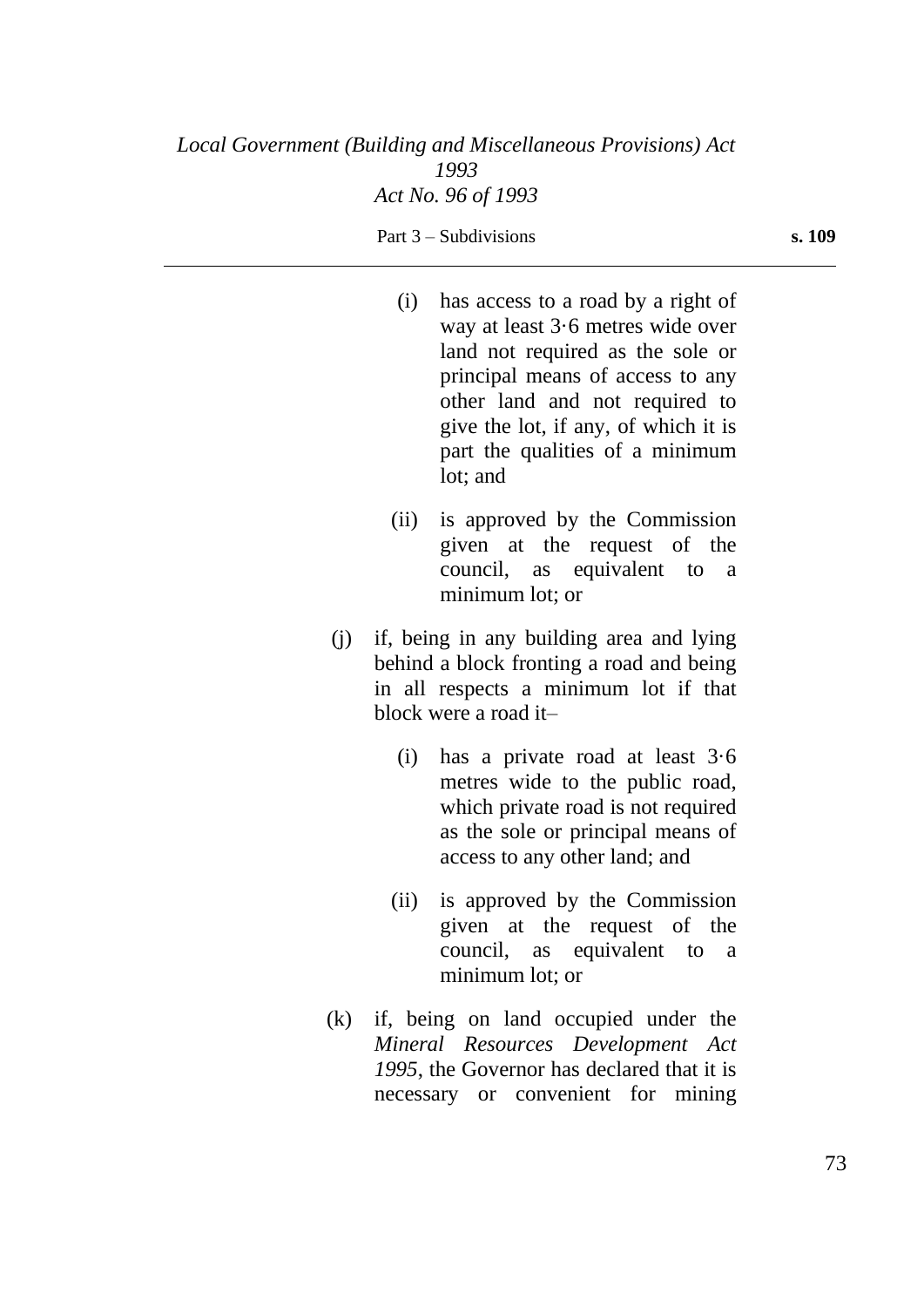|        |     | Local Government (Building and Miscellaneous Provisions) Act<br>1993                                                                                                                                                                     |
|--------|-----|------------------------------------------------------------------------------------------------------------------------------------------------------------------------------------------------------------------------------------------|
|        |     | Act No. 96 of 1993                                                                                                                                                                                                                       |
| s. 109 |     | Part $3$ – Subdivisions                                                                                                                                                                                                                  |
|        |     | purposes that it should be equivalent to a<br>minimum lot.                                                                                                                                                                               |
|        | (4) | A minimum lot existing by virtue of subsection<br>$(3)(a)$ is to be used only as a place of business.                                                                                                                                    |
|        | (5) | Approval required for a minimum lot to exist by<br>virtue of subsection (3) may be conditional on<br>use as a place of business.                                                                                                         |
|        | (6) | If land under subsection (4) may be used only as<br>a place of business the restriction on its use $-$                                                                                                                                   |
|        |     | is to be set out above the council's seal<br>(a)<br>on the final plan of the subdivision; and                                                                                                                                            |
|        |     | is enforceable by the council as if $-$<br>(b)                                                                                                                                                                                           |
|        |     | the council were owner of all the<br>(i)<br>other lands in the municipal area<br>and the tenants were natural<br>persons holding of the council for<br>life; and                                                                         |
|        |     | the restriction were created by a<br>(ii)<br>covenant made between the<br>council and the owner creating<br>the lot so restricted and running<br>with the land in equity.                                                                |
|        | (7) | For the purpose of this section $\alpha$ place of<br><b>business</b> means any place in which the business<br>of selling, buying, hiring, exchanging, letting,<br>repairing, making or providing any goods or<br>services is carried on. |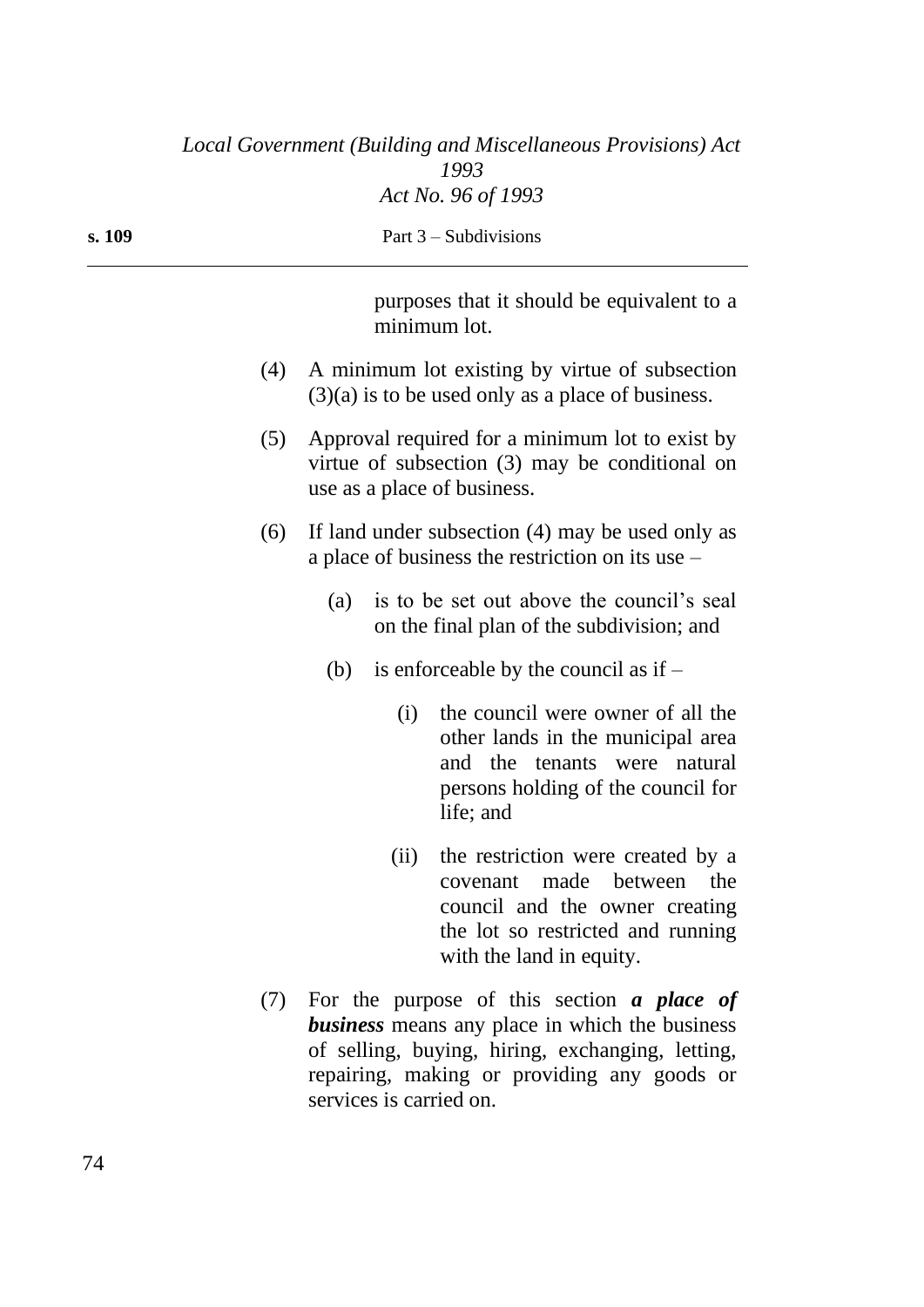- (8) Notwithstanding this section, a planning scheme may make provision for the dimensions and qualities of a minimum lot.
- (9) In this section  $$ 
	- *changing building area* is an area of land that immediately before the commencement of section 5 of and Schedule 1 to the *Building (Consequential Amendments) Act 2003* was a changing building area within the meaning of section 43 of this Act as in force immediately before that commencement;
	- *country building area* is an area of land that immediately before the commencement of section 5 of and Schedule 1 to the *Building (Consequential Amendments) Act 2003* was a country building area within the meaning of section 43 of this Act as in force immediately before that commencement;
	- *urban building area* is an area of land that immediately before the commencement of section 5 of and Schedule 1 to the *Building (Consequential Amendments) Act 2003* was an urban building area within the meaning of section 43 of this Act as in force immediately before that commencement.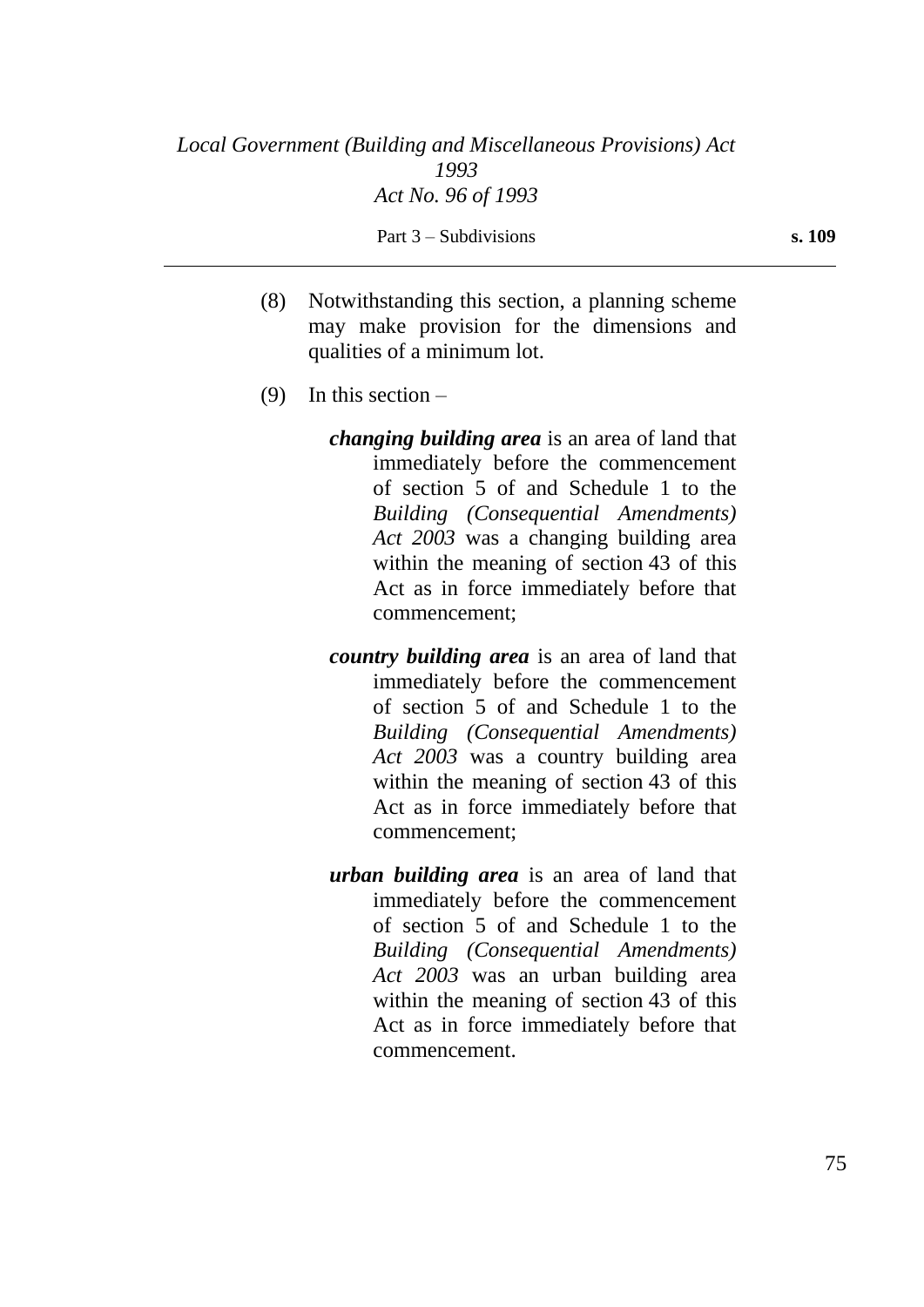**s. 110** Part 3 – Subdivisions

## **110. Adhesion orders**

- (1) Except as provided in subsection (2), the council may make an adhesion order if a block –
	- (a) has the qualities of a minimum lot; and
	- (b) comprises 2 parcels or more that may, without the approval of any plan by the council, lawfully be sold separately so as to create a block which –
		- (i) would not have the qualities of a minimum lot; and
		- (ii) is, or in the opinion of the council is likely to be, built on or bought for building.
- (2) Subsection (1) does not apply to a block the parcels in which –
	- (a) are the sites and grounds of buildings designed for separate occupation; or
	- (b) have at any time been owned separately by persons who did not then own adjoining land.
- (3) If an owner of a block referred to in subsection (1) seeks approval for building on that block which could be refused because a parcel in that block was owned by another person, the council after notifying the owner, may make an adhesion order if the approval is given.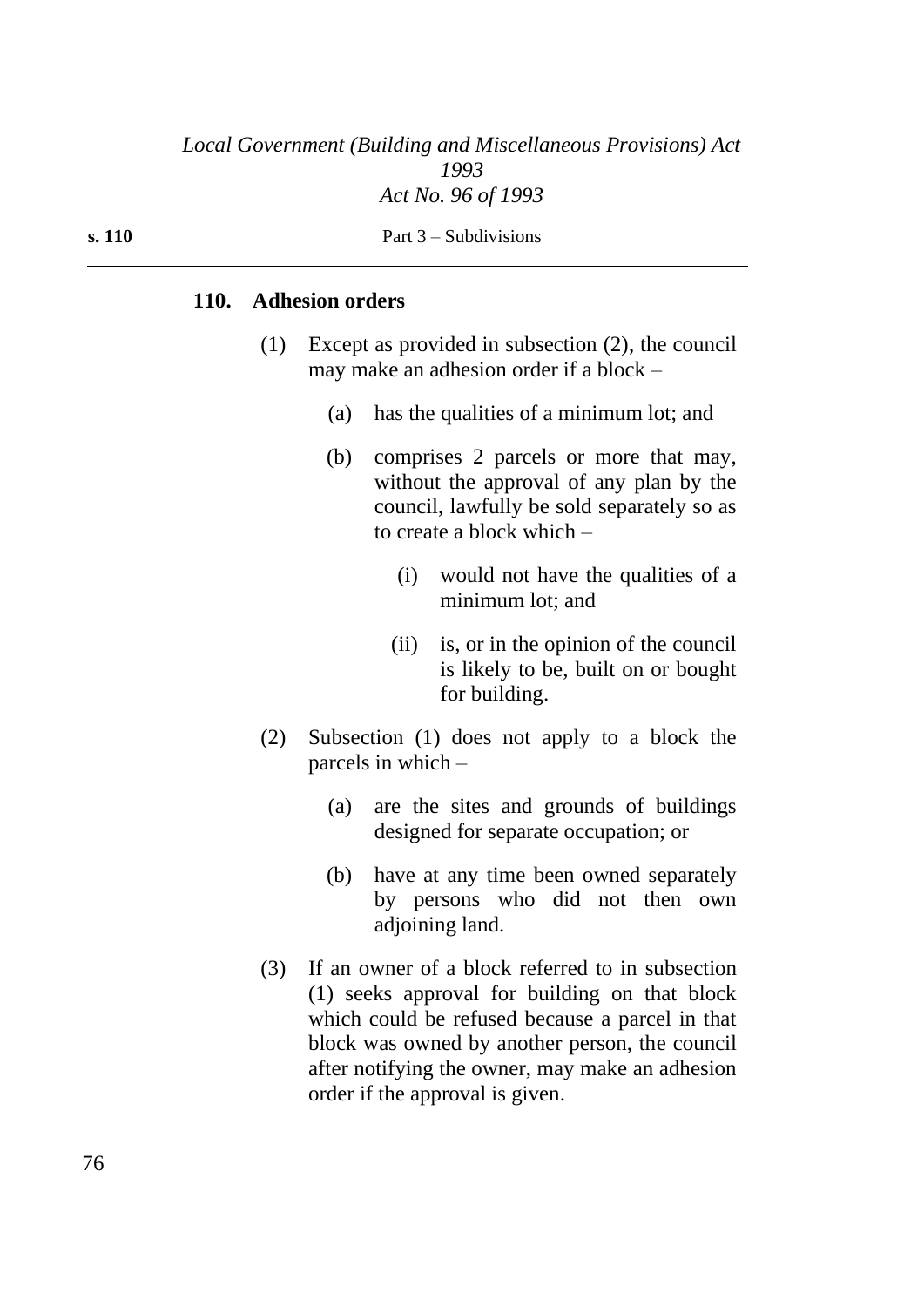- (4) An adhesion order is an order of the council that the parcels comprised in the block subject to the order are not to be dealt with so that they come into the possession of different persons for an estate of freehold at law or in equity or for a term at law or in equity of 3 years or more.
- (5) An adhesion order made under subsection (1) or  $(3)$  is to be –
	- (a) served by the council on all persons appearing from the records in the Registry of Deeds or the Land Titles Office to have a legal estate in, or power of sale over, the land subject to the order; and
	- (b) registered
		- (i) under the *Land Titles Act 1980*; or
		- (ii) in the Registry of Deeds as if it were a judgment.
- (6) A contravention of subsection  $(5)(a)$  may give rise to an action for damages but does not alter the effect of the order.
- (7) If an adhesion order is made under subsection  $(1)$  or  $(3)$ , the Recorder of Titles is to –
	- (a) bring under the provisions of the *Land Titles Act 1980* that part of the land subject to the order that is not under that Act; and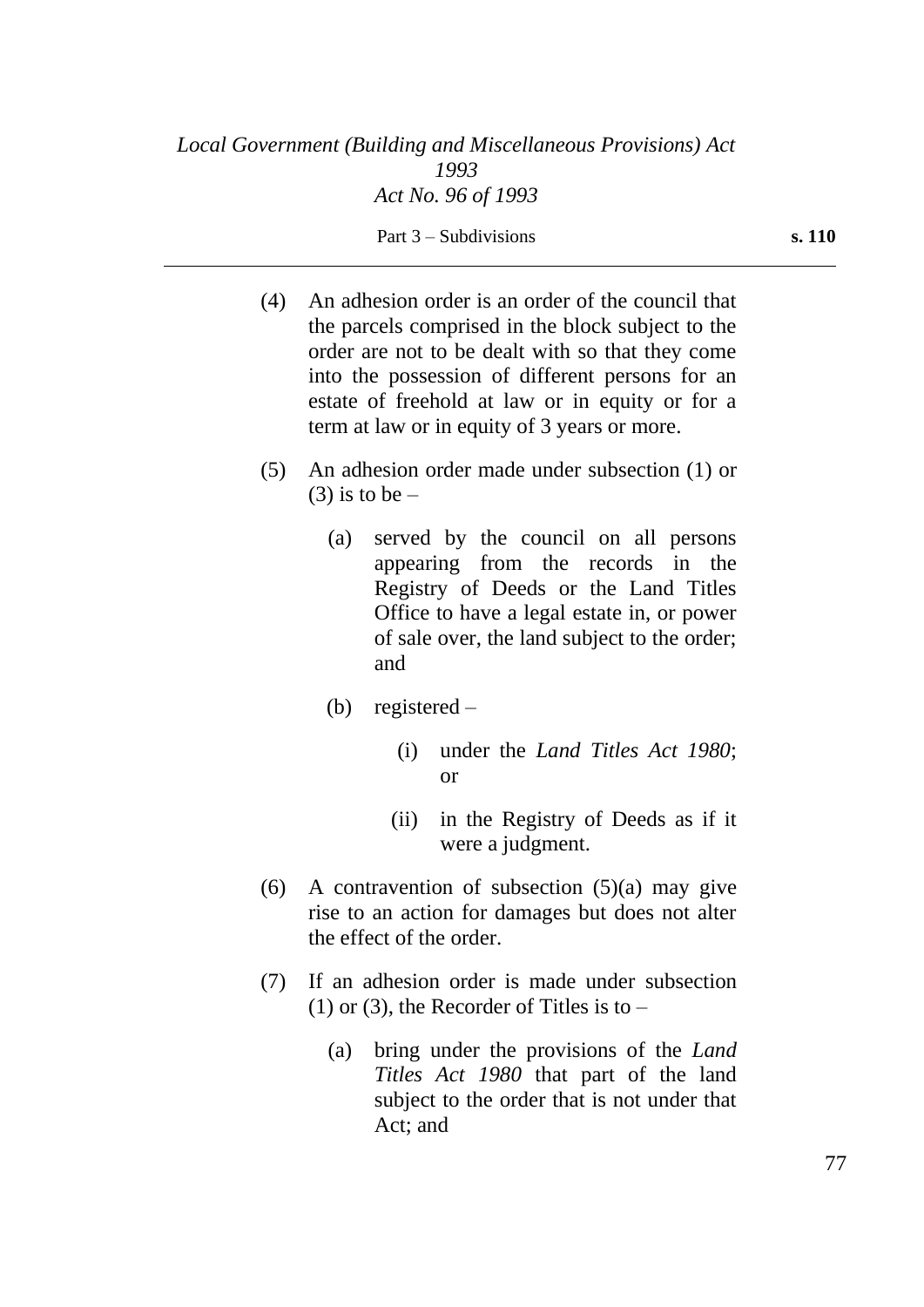|      | (b)        | for that purpose is to as far as possible<br>proceed as if an application to bring that<br>land under that Act had been made under<br>section 11 of that Act with all necessary<br>consents by a person competent to make<br>an application for that purpose; and |
|------|------------|-------------------------------------------------------------------------------------------------------------------------------------------------------------------------------------------------------------------------------------------------------------------|
|      | (c)        | register one folio of the Register for all<br>the land and record the adhesion order on<br>the folio; and                                                                                                                                                         |
|      | (d)        | call in and cancel certificates of title to<br>parts of the land.                                                                                                                                                                                                 |
| (8)  |            | Until land has been brought under <i>Land Titles</i><br>Act 1980, the registration of an adhesion order in<br>the Registry of Deeds operates to deprive of all<br>effect any subsequent agreement or assurance<br>except as provided in subsection (10).          |
| (9)  |            | In creating a folio of the Register which is<br>supported by a plan of any land, the Recorder of<br>Titles is not to indicate on that plan the<br>boundaries of the parcels which the land<br>formerly comprised.                                                 |
| (10) | ownership. | An adhesion order does not affect rights under<br>an instrument registered before the adhesion<br>order, even though by the exercise of a power of<br>sale or right of purchase, or otherwise, the lands<br>subject to the order may be separated in              |
|      |            |                                                                                                                                                                                                                                                                   |

(11) The council may discharge or modify any adhesion order by an order registered under the *Land Titles Act 1980*.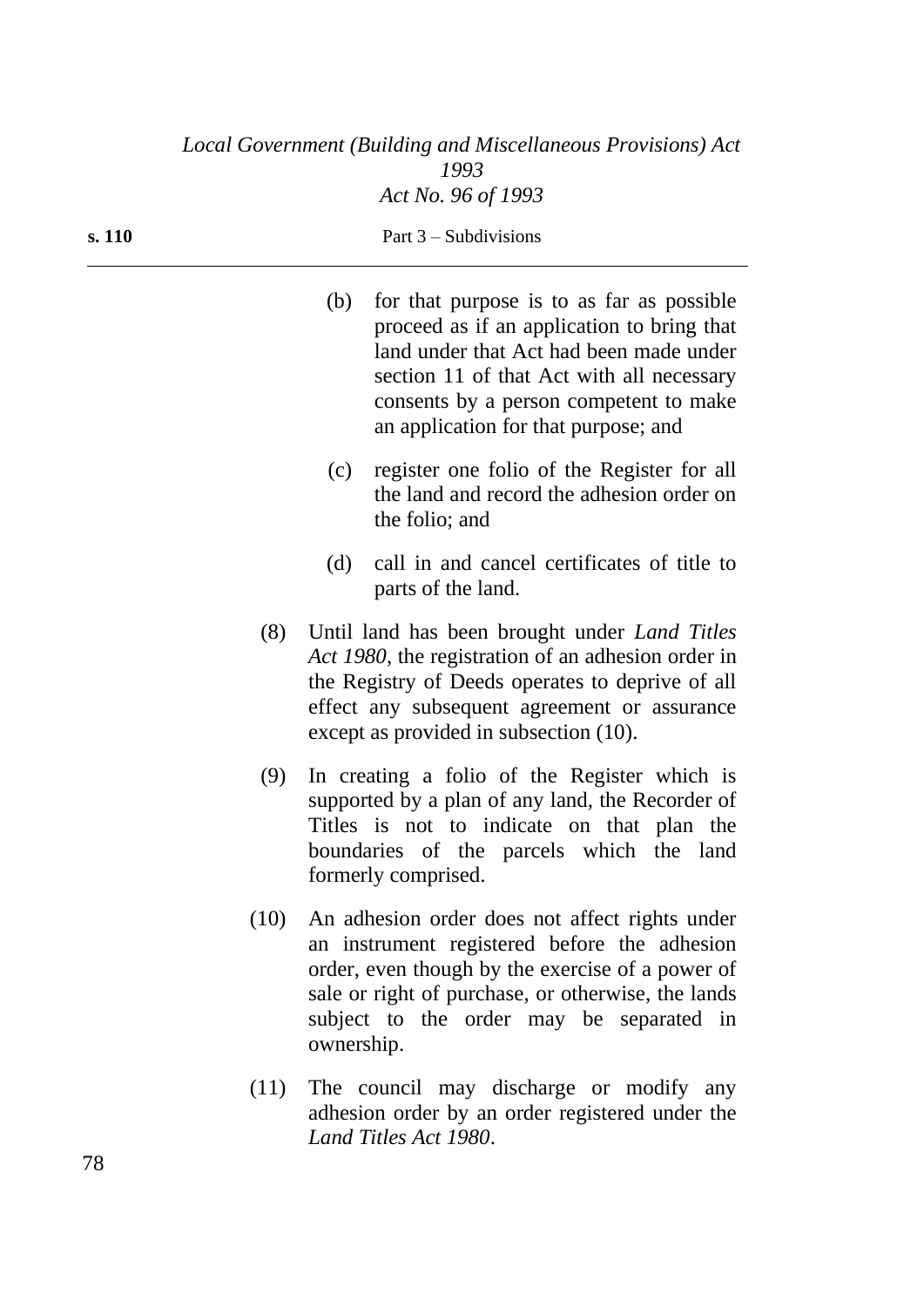#### **111. Subdivision of sub-minimum lots**

- (1) If an owner wishes to subdivide off land within a building area –
	- (a) one or more sub-minimum lots which are to be sold or given to one or more adjoining owners without leaving a subminimum lot; or
	- (b) one or more sub-minimum lots which are to be sold or given to one or more adjoining owners leaving a sub-minimum lot to be retained by the owner as part of the adjoining land; or
	- (c) one or more minimum lots leaving a subminimum lot to be retained as part of the adjoining land –

so that each sub-minimum lot and the land to which it is to be added will together form a minimum lot, the owner is to submit to the council a plan of the resulting minimum lot delineating the boundaries of the sub-minimum lot and the adjoining land to which the subminimum lot is to be added.

(2) If 2 or more owners wish to subdivide off their land sub-minimum lots which upon sale or gift to the same purchaser or donee would together give that purchaser or donee a minimum lot, they are to submit to the council a plan of the minimum lot to result from those sales or gifts, delineating the boundaries of the sub-minimum lots which together form the minimum lot.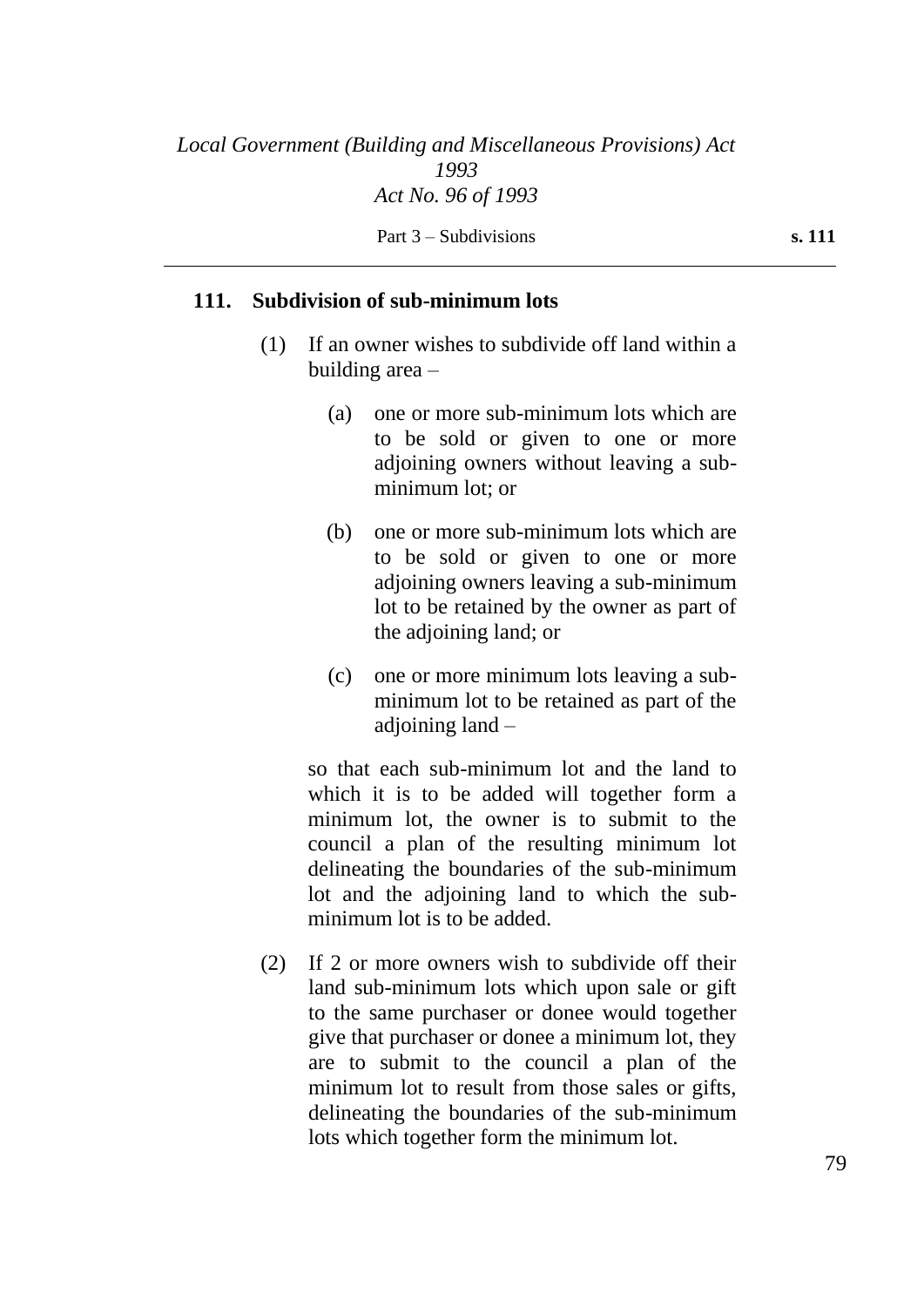|        | Local Government (Building and Miscellaneous Provisions) Act |
|--------|--------------------------------------------------------------|
|        | 1993                                                         |
|        | Act No. 96 of 1993                                           |
| s. 112 | Part $3$ – Subdivisions                                      |

- (3) A plan under subsection (1) or (2) may include a subdivision, but if it does not, the provisions of Division 2 apply as nearly as possible to the plan as if it were a plan of subdivision.
- (4) For the purposes of subsection (1), if adjoining land to be added to comprises –
	- (a) the whole of the land; or
	- (b) the untransferred balance of land in a Crown grant or folio of the Register under the *Land Titles Act 1980*; or
	- (c) is a lot on a previously approved plan –

that part of the plan which comprises that adjoining land may be compiled from plans lodged in the office of the Recorder of Titles or registered in the Registry of Deeds.

(5) Subsection (4) does not prevent the Recorder of Titles from requiring further survey information relating to that adjoining land the Recorder thinks necessary for the proper administration of the *Land Titles Act 1980* before notifying under section 113(2) that the plan is available as mentioned in that section.

#### **112. Purposes for which plan approved**

If the council approves a plan submitted under section  $111 -$ 

(a) the plan is to be dealt with, and has effect, as provided in Division 2; and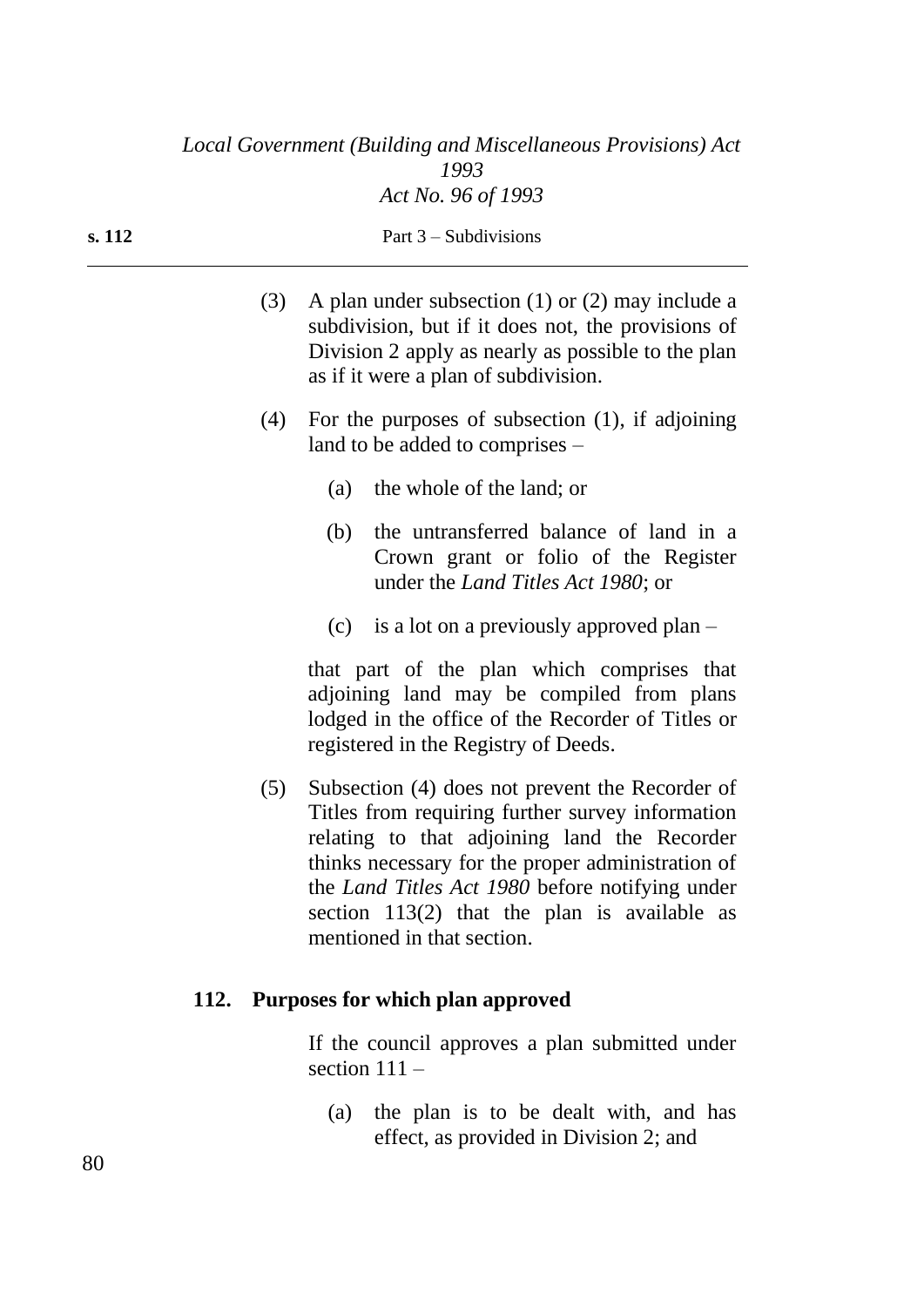- (b) the council is to state on the plan one of the following purposes for which the plan is approved:
	- (i) if the plan is submitted under section  $111(1)(a)$  or (b) for the purpose of enabling the approved lot to form a single parcel;
	- (ii) if the plan is submitted under section  $111(2)$ , for the purpose of enabling a purchaser or donee to acquire all the sub-minimum lots which together form the minimum lot shown on the plan;
	- (iii) if the plan is submitted under section  $111(1)(c)$ , under both section  $111(1)$  and  $(3)$  or under both section  $111(2)$  and  $(3)$ , firstly for the purpose of enabling the portions of the approved lot to form a single parcel or for enabling a purchaser or donee to acquire all the sub-minimum lots which together are to form the minimum lot, and secondly for the purpose of giving effect to the subdivision under Division 2.

## **113. Bringing land under** *Land Titles Act 1980*

(1) If a plan of subdivision approved by the council and lodged in the office of the Recorder of Titles includes any adjoining land to be added that is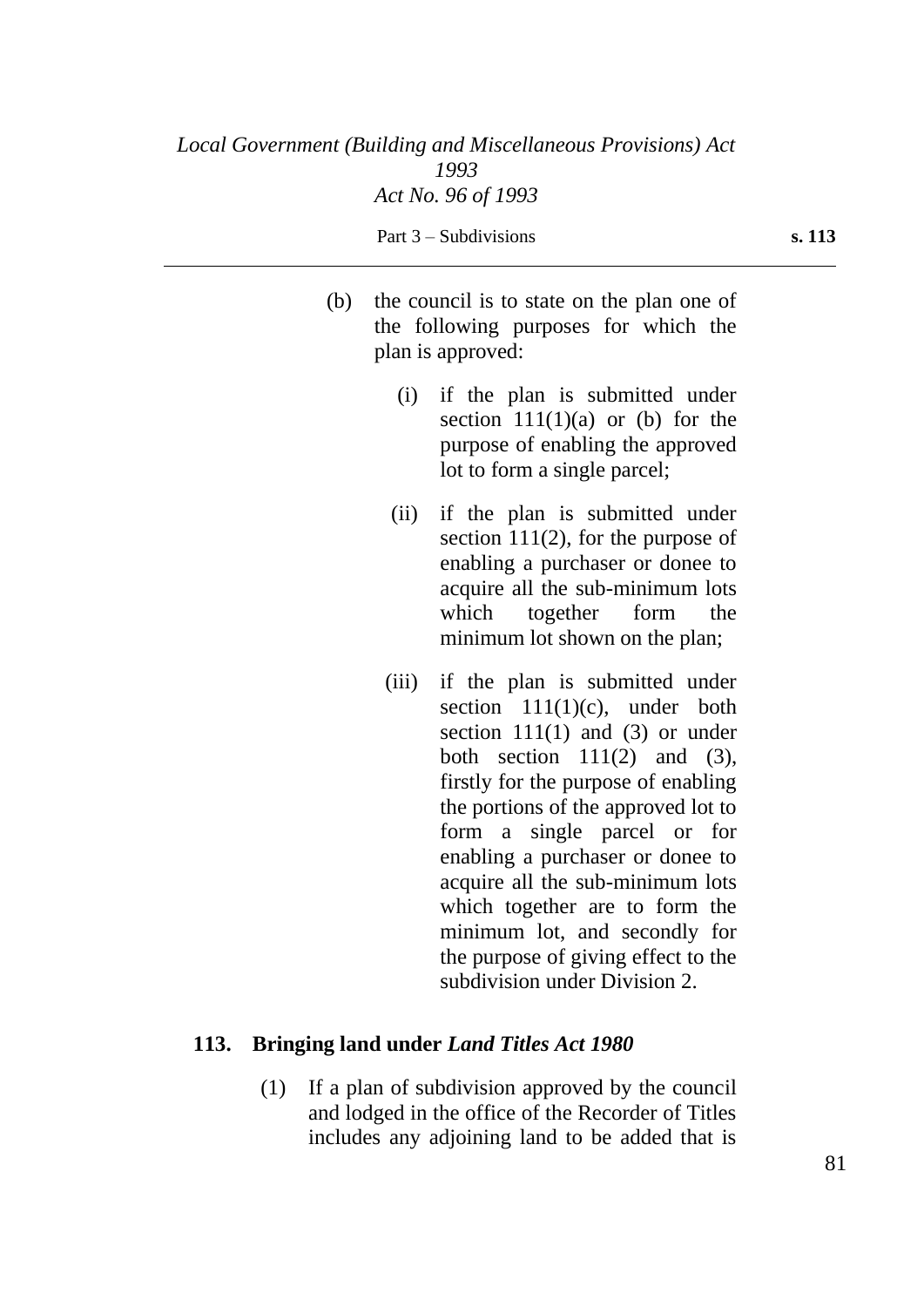not under the provisions of the *Land Titles Act 1980*, the Recorder is not to take any further action upon the plan until applications to bring the land under those provisions have been made under section 11 of that Act.

- (2) If a plan of subdivision is fit for acceptance and the Recorder of Titles is in a position to bring under the provisions of the *Land Titles Act 1980* all the land comprised in the plan that is not already under the provisions of that Act, the Recorder is to notify the council and the owner that the plan is available for the purposes for which it is approved.
- (3) If a plan is approved for the purpose of section  $111(1)(c) -$ 
	- (a) the Recorder of Titles is not to accept the plan until either the sub-minimum lot or the adjoining land is free from mortgages or encumbrances; and
	- (b) on acceptance of the plan, a mortgage or encumbrance on the one extends to the other.
- (4) If all the transfers necessary to achieve the purposes for which a plan is approved are not lodged within 3 years after the date of the notification under subsection  $(2)$  –
	- (a) the plan is void; and
	- (b) the Recorder of Titles is to cancel the plan and return it to the council; and

82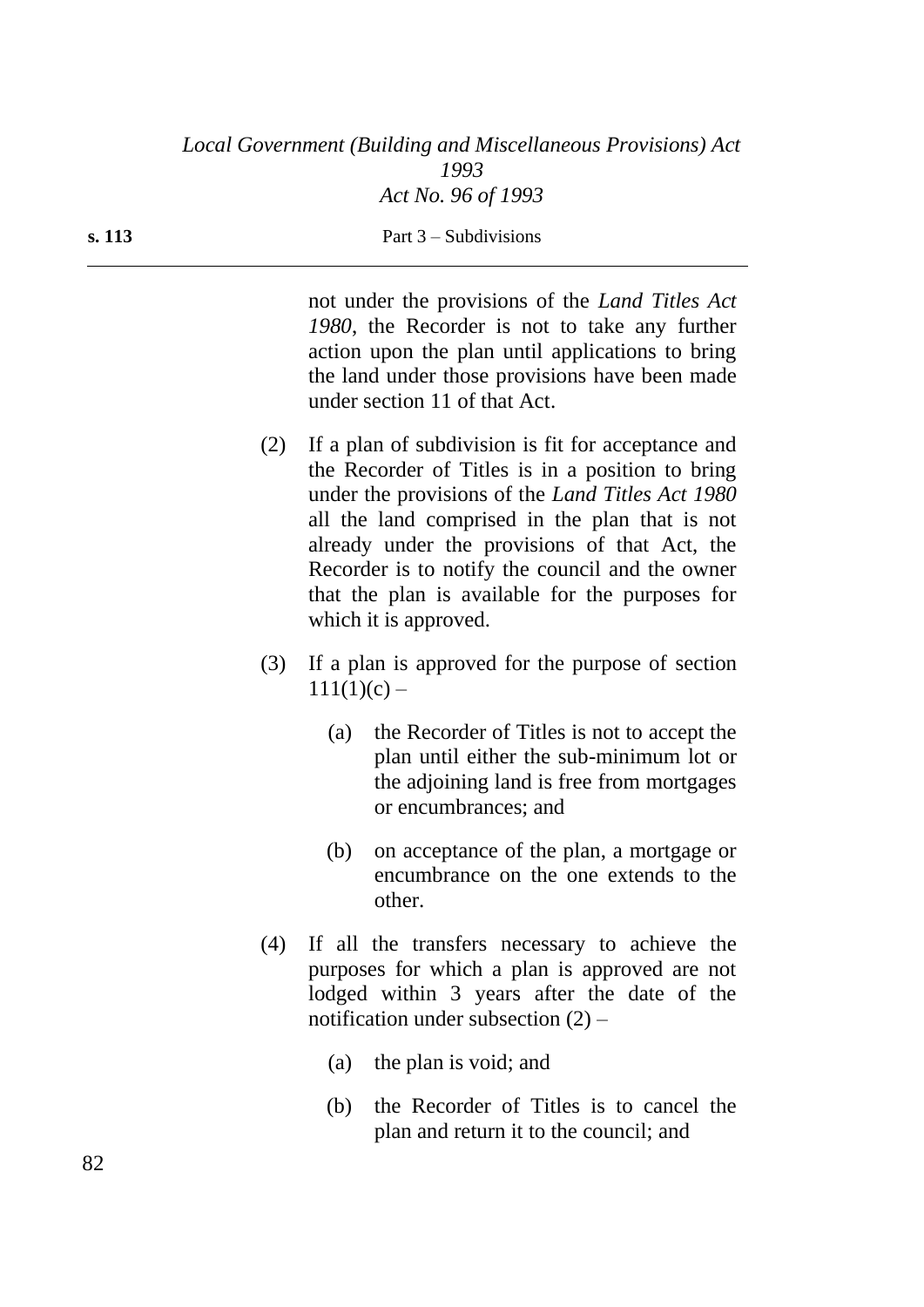(c) the council is to cancel its seal on the plan.

#### **114. Achievement of purposes**

- (1) After notification has been given under section 113(2), the purposes for which the plan is approved are to be achieved in the following manner only:
	- (a) any assurance that may be necessary to achieve those purposes is to be lodged with the Recorder of Titles so that a period of not more than one week elapses between the dates of lodgment of the first and last assurances;
	- (b) the Recorder of Titles must refuse to register any assurance that is lodged otherwise than in accordance with paragraph (a);
	- (c) an assurance is to be a memorandum of transfer as if the land assured were under the provisions of the *Land Titles Act 1980* even though the land may not be under those provisions;
	- (d) on registration, the assurance is as valid as if it had been executed and lodged after the land assured had been brought under the provisions of the *Land Titles Act 1980*;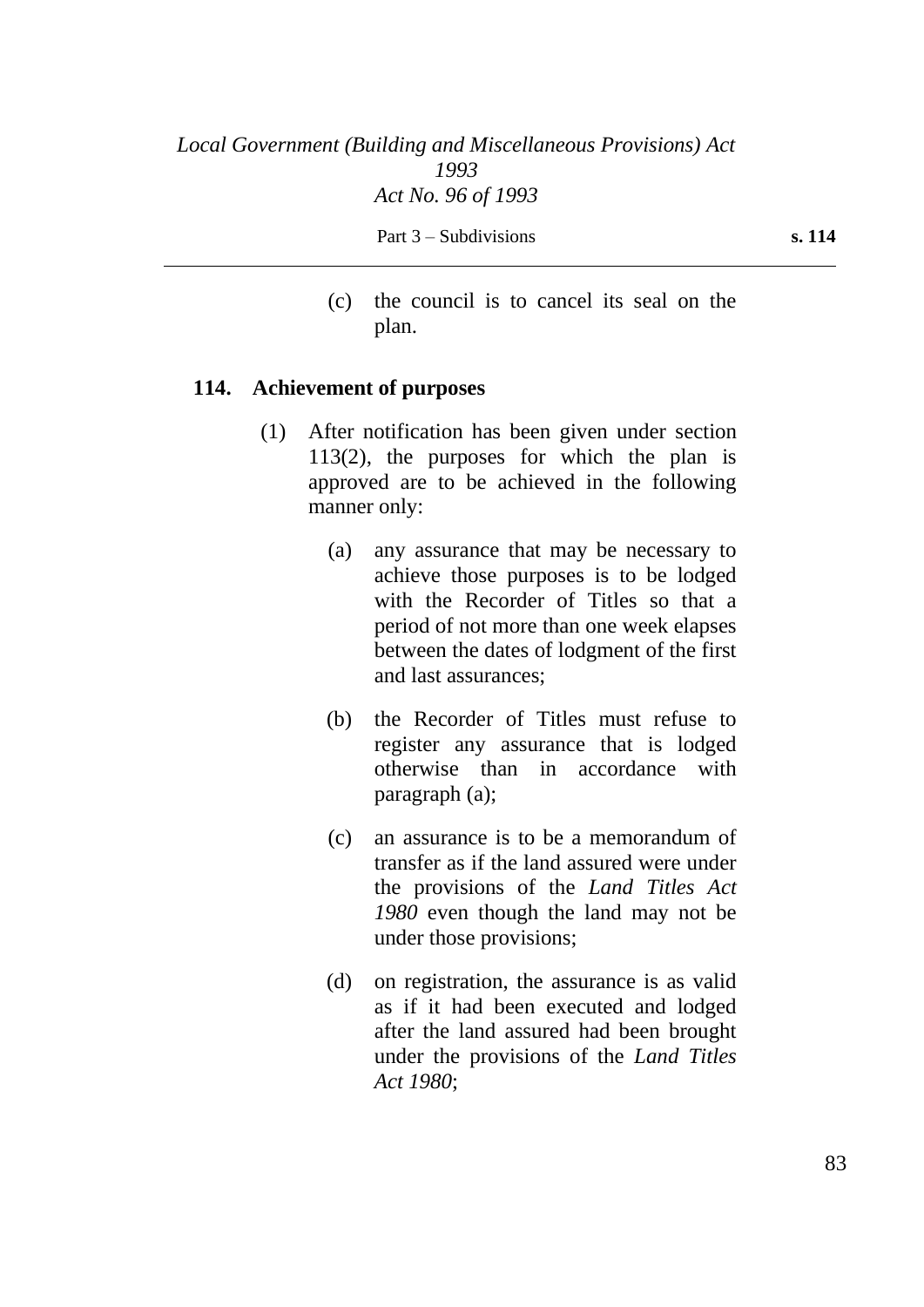| (e) | subject to subsections $(2)$ and $(3)$ , if all |
|-----|-------------------------------------------------|
|     | the transfers necessary to achieve all the      |
|     | purposes for which the plan is to be            |
|     | approved have been lodged and are in            |
|     | order for registration, the Recorder of         |
|     | Titles is to $-$                                |

- (i) accept the plan; and
- (ii) bring under the provisions of the *Land Titles Act 1980* all the lands comprised in the plan that are not alreadyunder those provisions; and
- (iii) register the transfers; and
- (iv) create the folios of the Register for minimum lots that are necessary to achieve the purposes for which the plan was approved.
- (2) If a plan is approved for the purposes of adding one block to another or others –
	- (a) a transfer of the one to the owner of the other or others is not in order for registration until not more than one of the blocks that are to be added together to form one whole is subject to a mortgage or encumbrance; and
	- (b) on the registration of the transfer, a mortgage or encumbrance on one block extends to the other or others.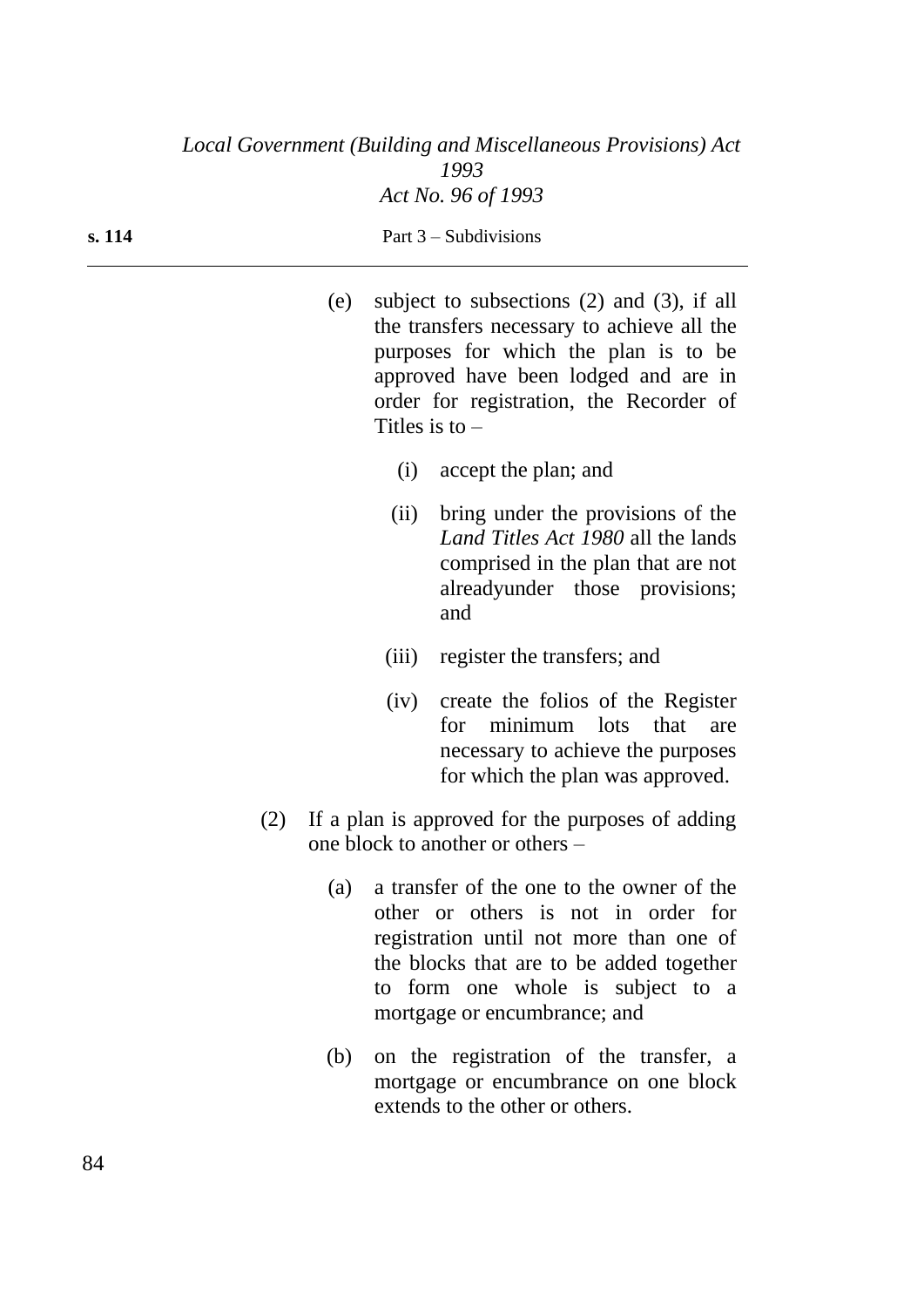- (3) If the Recorder of Titles accepts a plan under subsection  $(1)(e)$  –
	- (a) a transfer of a sub-minimum lot that is required to be registered by that subsection may not be withdrawn from registration; and
	- (b) blocks that are to be added to one another to achieve the purposes for which the plan was approved are not to be dealt with as separate parcels except in accordance with a plan of subdivision (other than the plan approved under section 111) approved by the council.
- (4) If the Recorder of Titles creates a folio of the Register under subsection  $(1)(e)$ , the Recorder is not to indicate on the folio boundaries that previously divided the sub-minimum lots and other lands comprised in the folio.

## **115. Exemption**

- (1) The council may exempt a subdivision from the operation of this Part –
	- (a) if it is satisfied that all sub-minimum lots to be subdivided are intended to be added to adjoining lands which are used for grazing, pastoral, agricultural, horticultural or similar purposes; or
	- (b) if, in the opinion of the council, it is unlikely that a sub-minimum lot created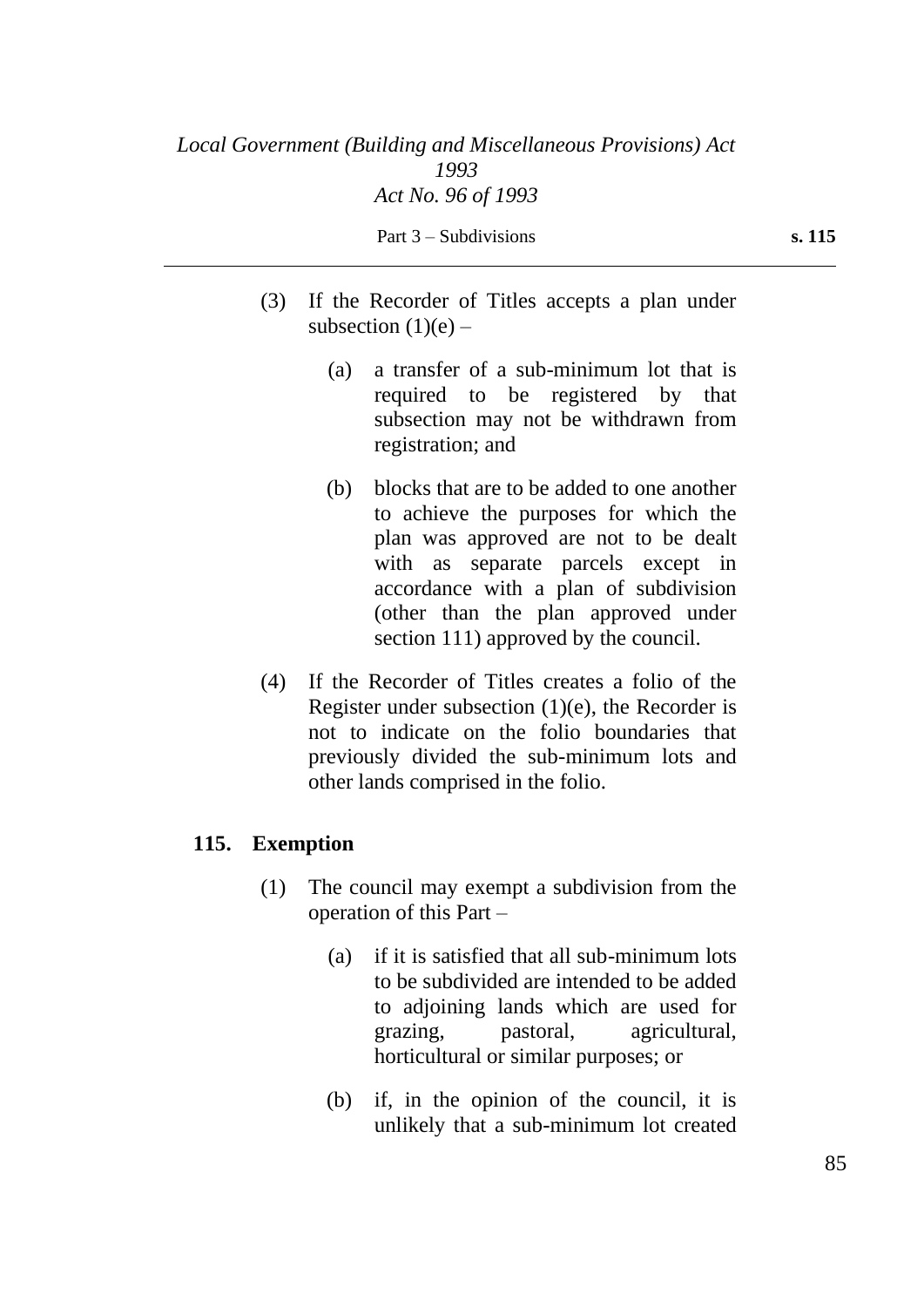**s. 116** Part 3 – Subdivisions

by the subdivision would be purchased as the site for a dwelling.

(2) If the council exempts a subdivision under subsection (1), it is to certify the exemption on the plan prepared for the purpose of carrying out the subdivision.

# *Division 8 – Public open space*

## **116. Limitation on requirement for public open space**

- $(1)$  If the council
	- (a) requires an owner to increase the area for public open space so that the value of the total area approved for open space in the final plan exceeds the value of the area provided for open space in the plan of subdivision; or
	- (b) having failed to approve a plan for subdivision on a ground that the layout should be altered to include or omit public open space, subsequently approves a fresh plan in which the value of the total area of land reserved for public open space exceeds the value of all such land in the original plan –

and the value of the area reserved for open space in the plan also exceeds the value of onetwentieth of the whole area comprised in the plan of subdivision, the council must purchase the excess as provided in this section.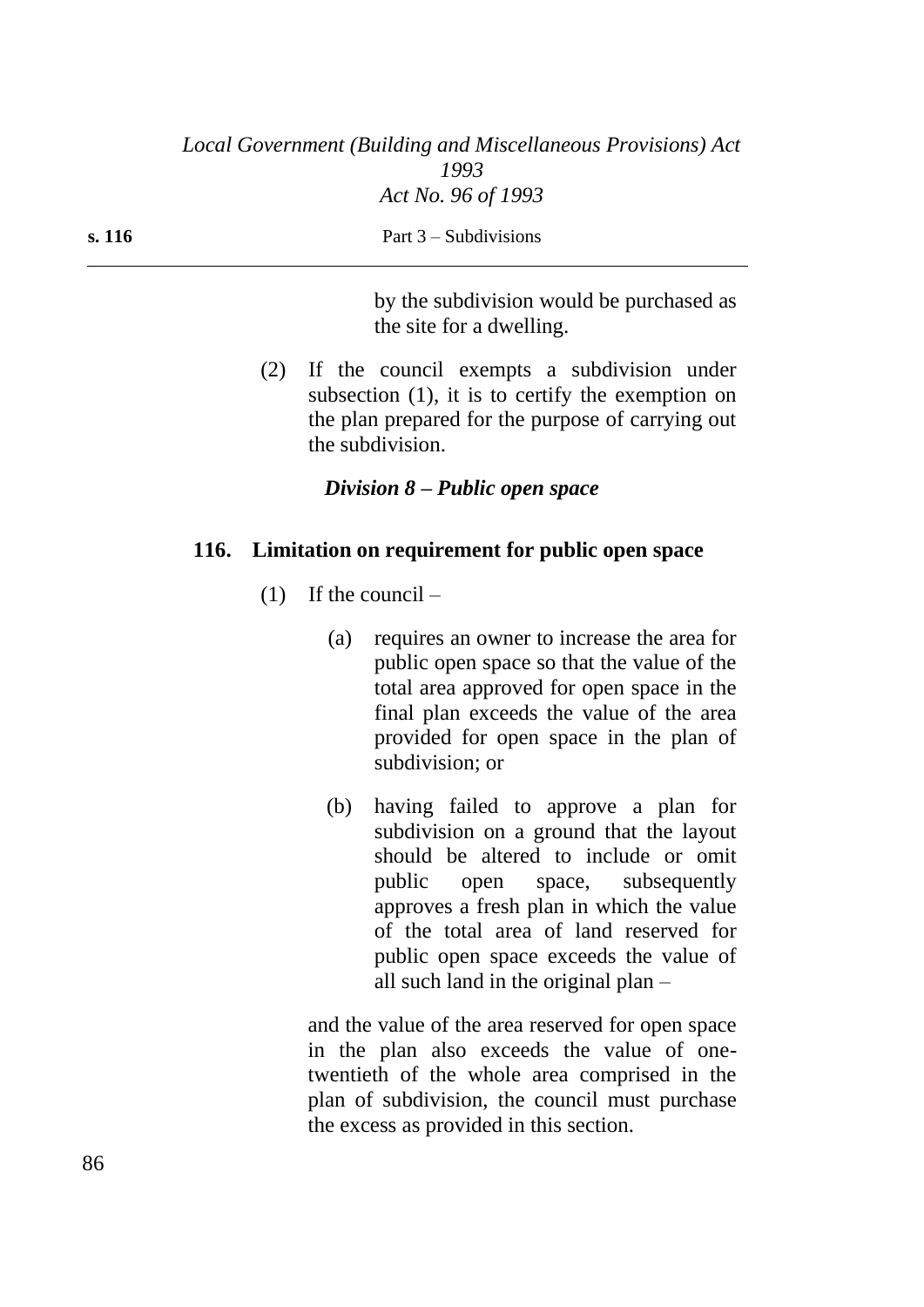- (2) The purchase price of the excess is a sum bearing the same ratio to the value of the total area approved in the final plan as the excess bears to that area.
- (3) If the owner and the council are unable to agree on the purchase price within 30 days of its demand, it is to be determined as if it were a disputed claim for compensation under the *Land Acquisition Act 1993*.
- (4) The purchase price is due  $-$ 
	- (a) after the final plan takes effect as provided; and
	- (b) upon demand by the owner accompanied by a conveyance of transfer executed by the owner of the total area mentioned in subsection  $(1)$ .
- (5) The purchase price bears interest at 5% a year from the day 2 months after that on which it is agreed upon or determined until payment.
- (6) Land is to be valued as at the date of lodgment of the plan of subdivision.
- (7) The council is required to purchase only so much of the excess land as is required for public open spaces on the basis that the excess is divided between the public open spaces and littoral or riparian reserves in the same proportion as the total area is divided between them.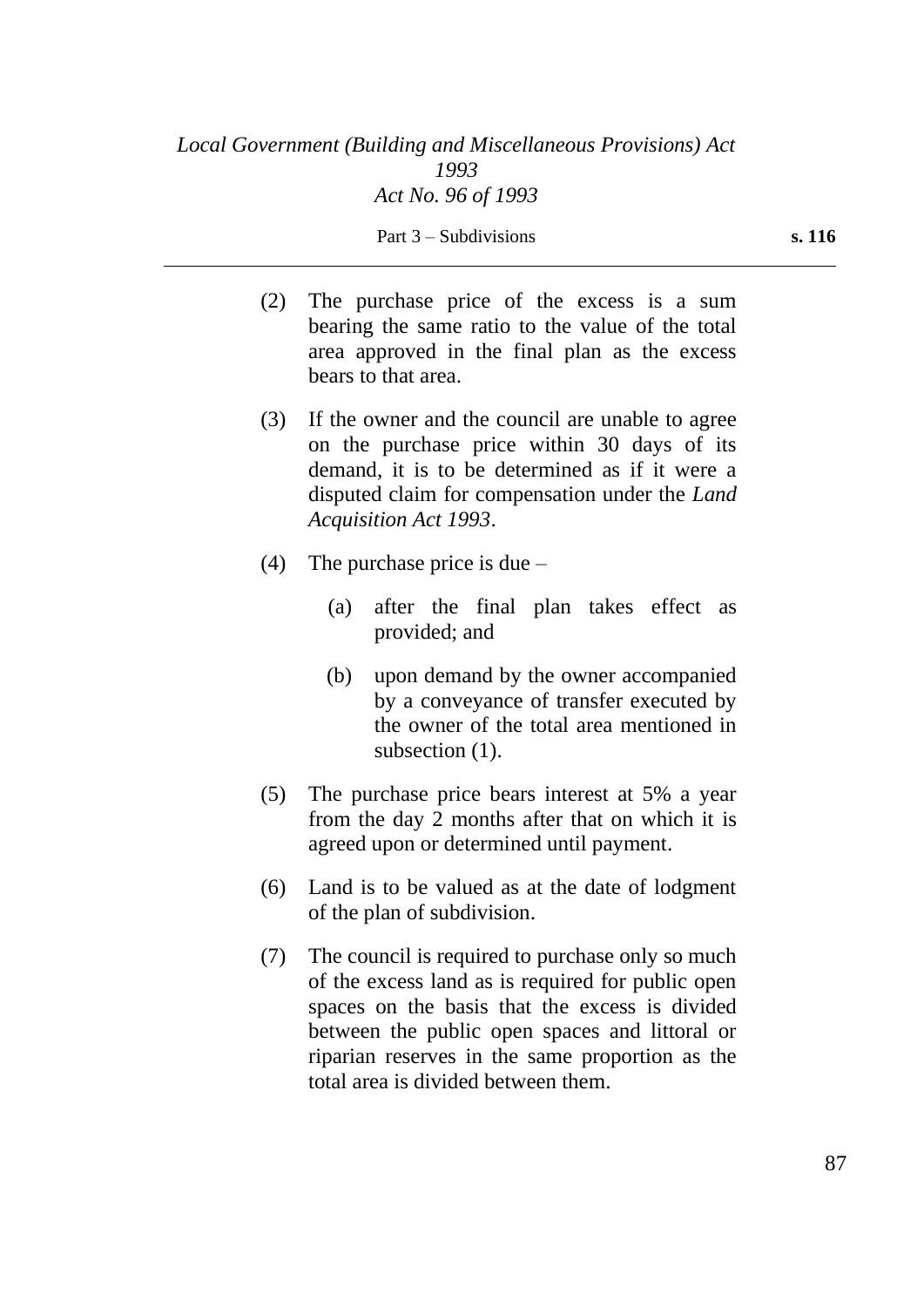- (8) The council is to pay a purchase price as if it were purchasing the whole excess and is entitled to be reimbursed by the Treasurer the difference between the purchase price paid by it and so much of the purchase price as is attributable to the land purchased.
- (9) If an amount is not agreed, the amount is to be determined as if it were a disputed claim for compensation under the *Land Acquisition Act 1993*.

## **117. Payment instead of increasing public open space**

- (1) Instead of requiring an owner to increase the area for public open space, the council, before approving a plan of subdivision may require security for the payment of an amount calculated under subsection (2).
- (1A) A planning scheme
	- (a) may specify that compliance with a requirement specified in subsection (1) is an acceptable solution in relation to subdivisions; and
	- (b) may enable a permitted development permit to be issued if such an acceptable solution is complied with in relation to a plan of subdivision.
	- (2) The amount required to be paid is an amount not exceeding an amount which bears the same ratio to the value of the whole area comprised in the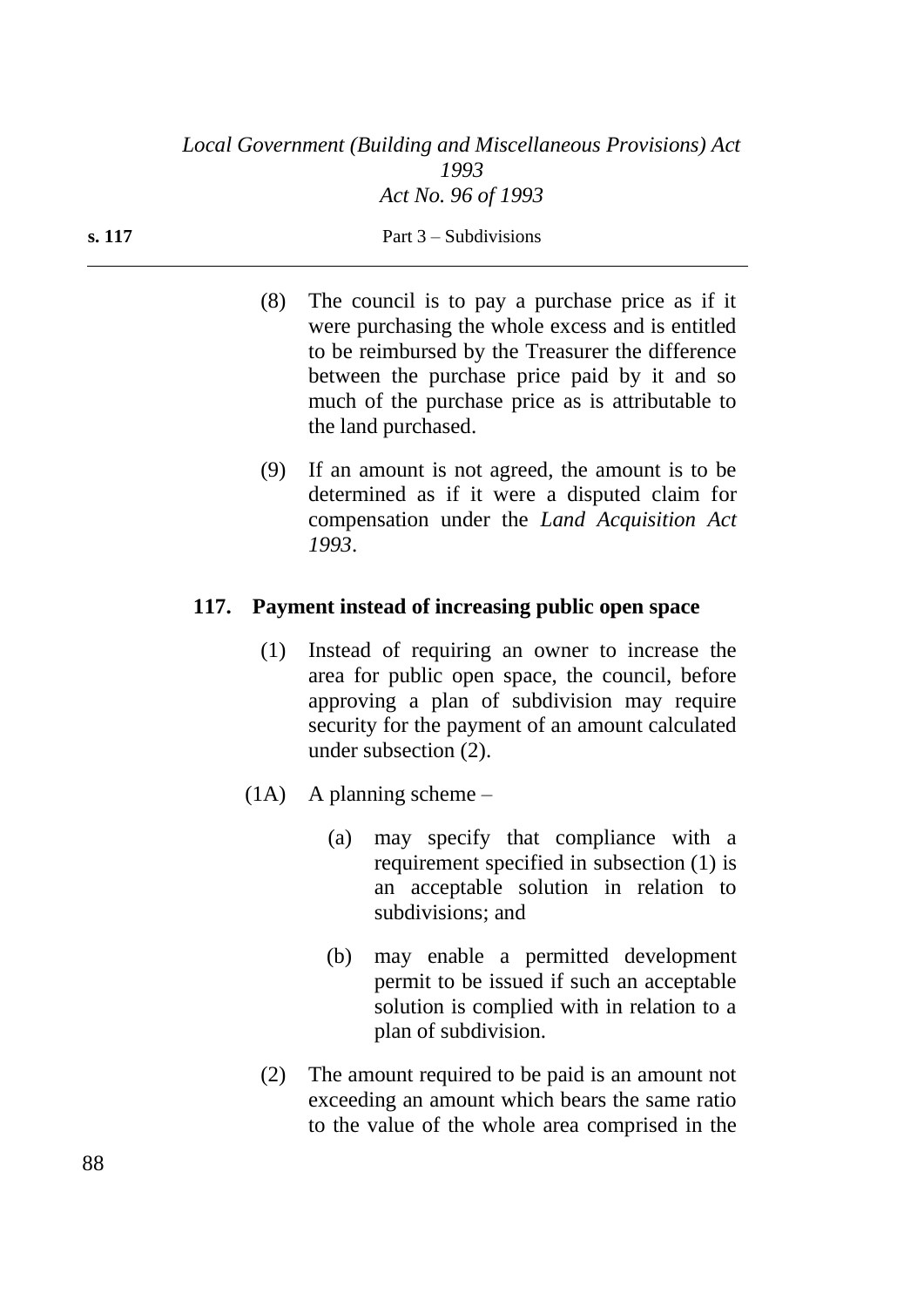plan as one-twentieth of that area less any area provided for public open space in the final plan and any area created by the final plan of the littoral or riparian reserve bears to that whole area.

- (3) If the owner and the council do not agree on the amount to be secured, it is to be determined as a disputed claim for compensation under the *Land Acquisition Act 1993*.
- (4) The security that may be required is  $-$ 
	- (a) a bond by the owner of an amount in excess of any possible demand to secure payment of the amount within 90 days after the demand is made after the final plan has taken effect; and
	- (b) a guarantee by an authorised deposittaking institution, a guarantee, moneylending, insurance or trading corporation approved by the council guaranteeing all money payable on the bond.
- (5) The council is to receive an amount payable under this section on trust for the acquisition or improvement of land for public open space for the benefit of inhabitants of the municipal area.
- (6) Any amount held, before the commencement of this section, by the council on trust for the acquisition of land for public open space is to be held on trust for the acquisition or improvement of land for public open space and applied in accordance with any prescribed requirements.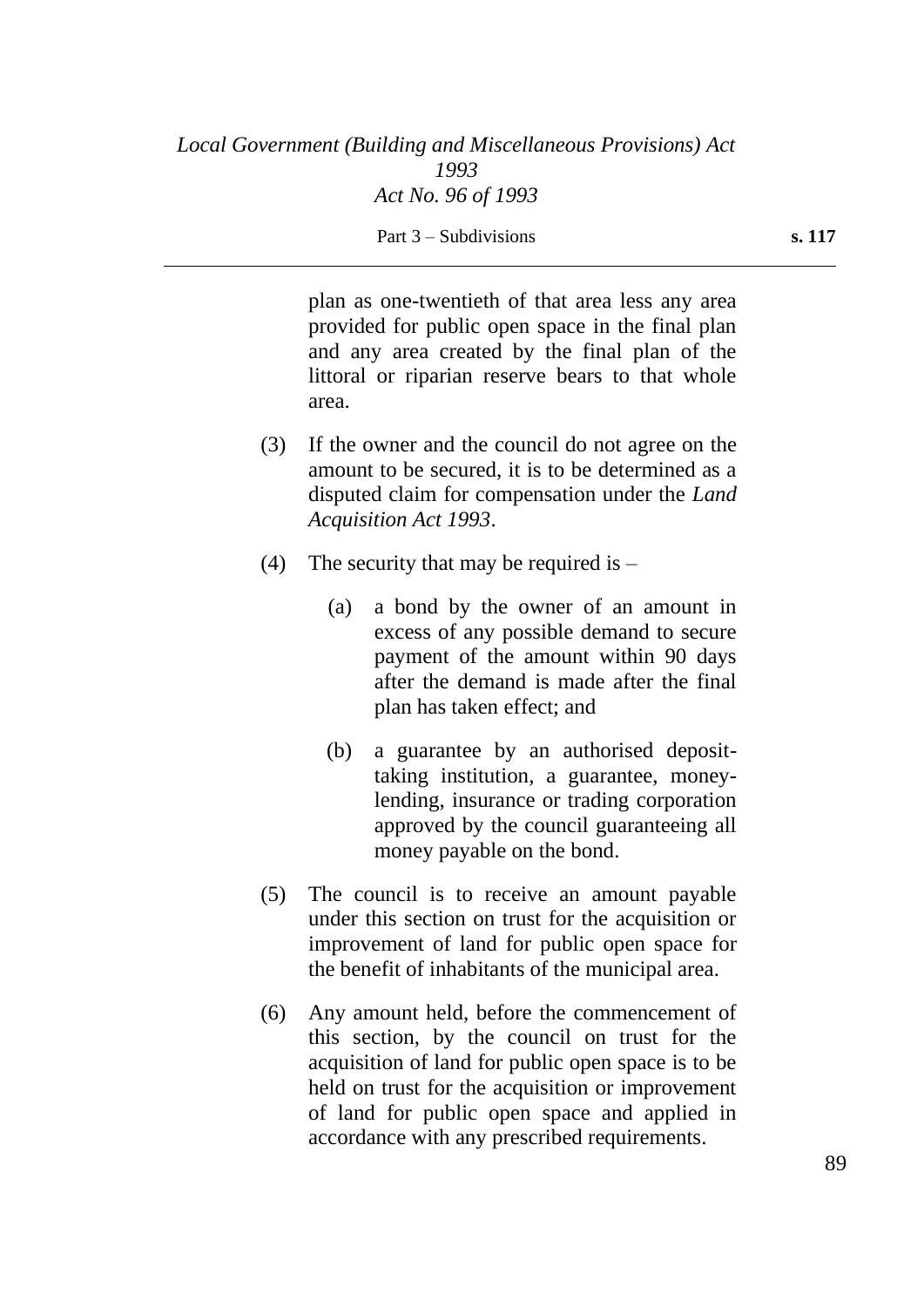| s. 118 | Part $3$ – Subdivisions |                                                                                                                                                                                                                                                                                   |  |
|--------|-------------------------|-----------------------------------------------------------------------------------------------------------------------------------------------------------------------------------------------------------------------------------------------------------------------------------|--|
|        |                         | In respect of any amount paid to the council<br>pursuant to section 473B of the <i>Local</i><br><i>Government Act 1962</i> before the commencement<br>of this section $-$                                                                                                         |  |
|        |                         | that amount was lawfully received by the<br>(a)<br>council for the purposes of that section;<br>and                                                                                                                                                                               |  |
|        |                         | no action or legal proceedings may be<br>(b)<br>$\mathbf{r}$ , and the state of the state of the state of the state of the state of the state of the state of the state of the state of the state of the state of the state of the state of the state of the state of the state o |  |

continued or instituted against any person in respect of the receipt or holding by a council of that amount.

# *Division 9 – Miscellaneous matters*

## **118. Council schemes**

- (1) Before the council disposes of lands in circumstances in which, if the disposition were that of a private person the plan would require approval under this Part, it is to prepare a plan of subdivision that it would approve if it were a private person's plan.
- (2) If a final plan based on a plan of subdivision may be approved by the council if lodged by a private person, the council is to prepare such a final plan and seal it.
- (3) The provisions of Division 2 apply to a plan sealed in accordance with subsection (2) as nearly as possible as if it were the plan of a private person.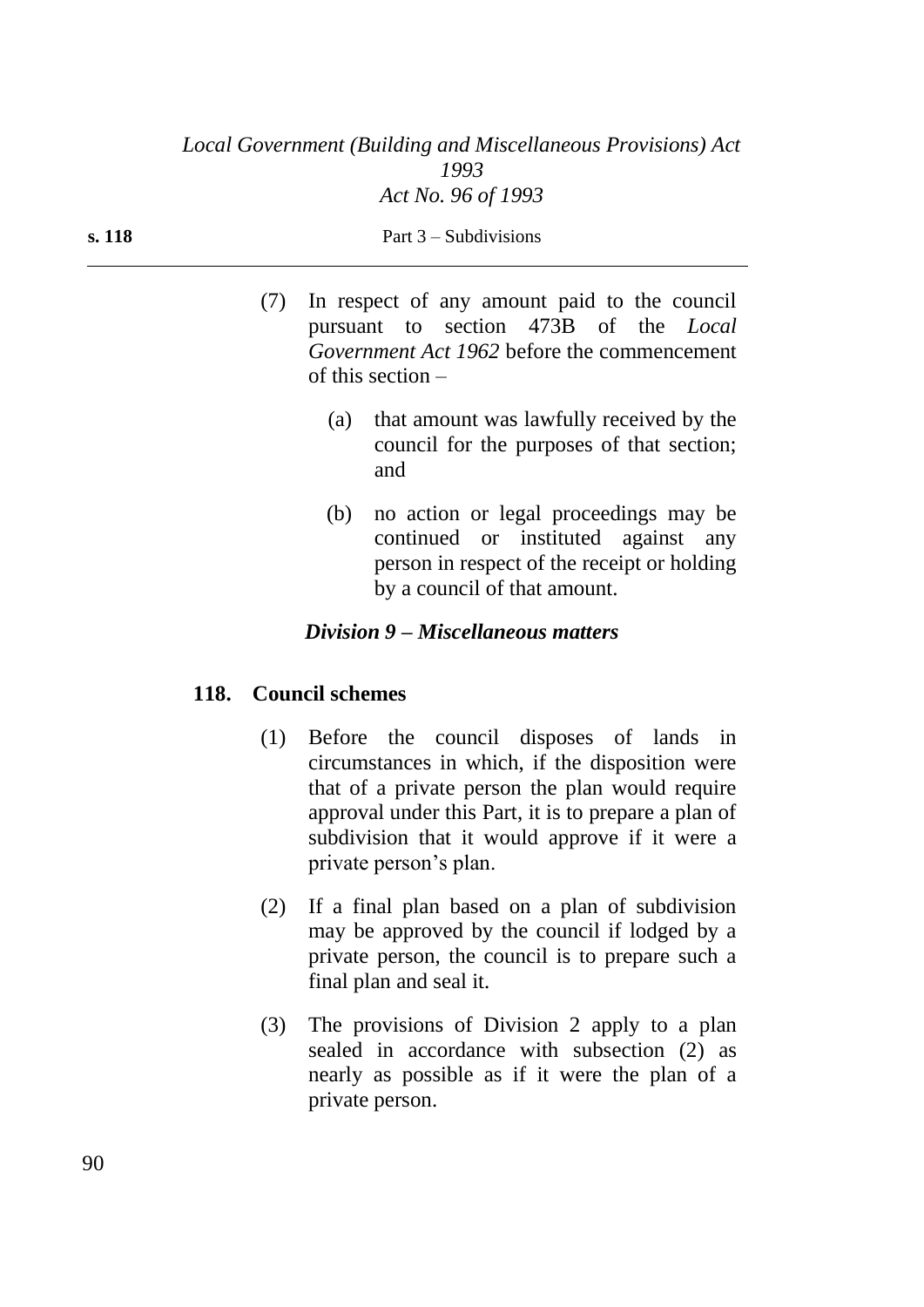(4) A plan sealed under this section is taken to have been approved and sealed under Division 2.

119**.** . . . . . . . .

#### **120. Savings of contracts**

- (1) Nothing in this Part renders any contract for the disposal of land or instrument of, or affecting, title illegal or void.
- (2) Every contract for the legal subdivision of land which requires the approval of the council under this Part is taken to have been made subject to the giving of that approval.

#### **121. Application to the Crown**

- (1) This Part binds the Crown as provided in this section.
- (2) Land may not be disposed of by or on behalf of the Crown unless, if the disposition were that of a private person –
	- (a) it would not require an approval of a plan under this Part; or
	- (b) if it does require such an approval, it is in accordance with a plan which ought reasonably to be approved.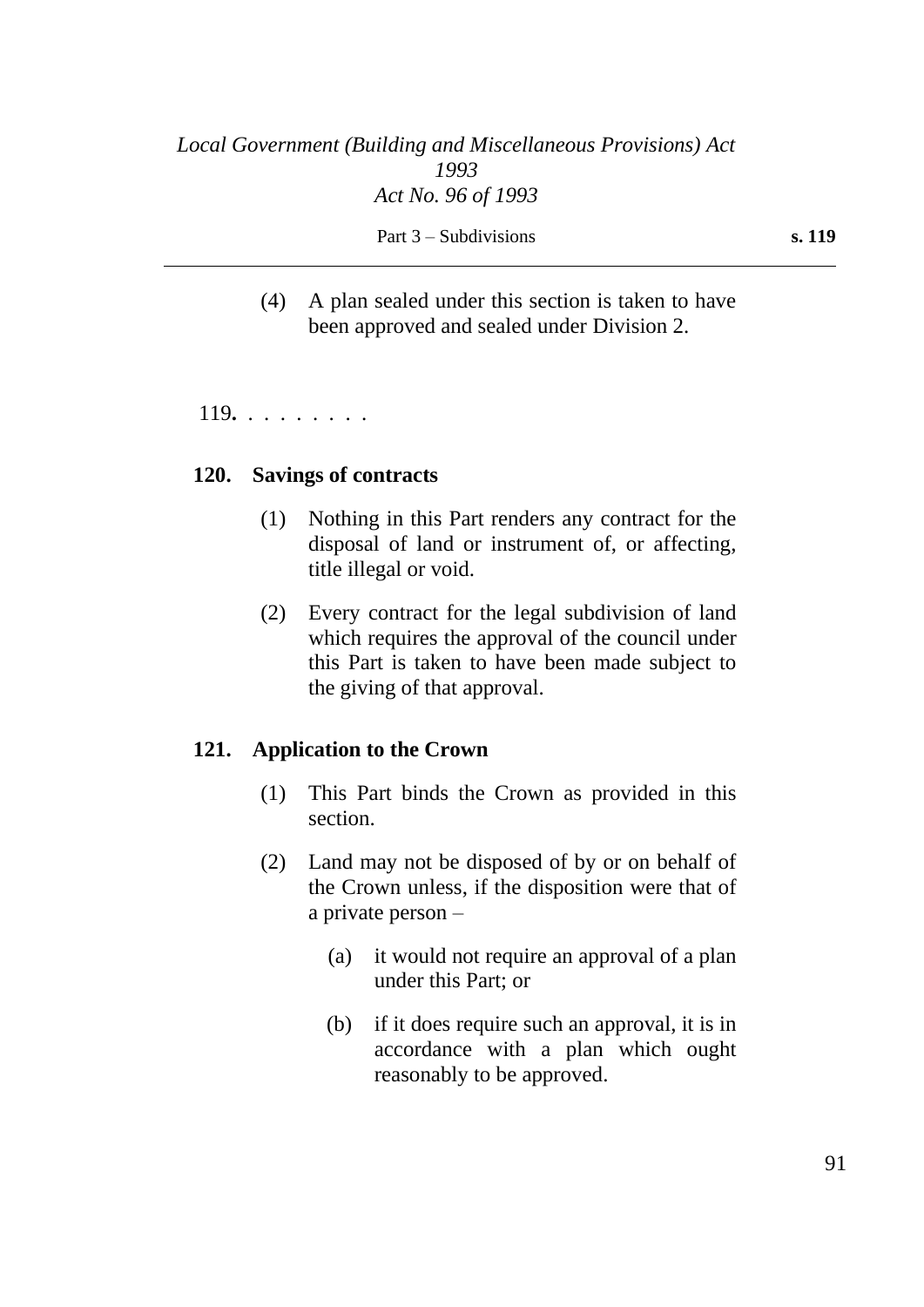| s. 122 | Part $3 -$ Subdivisions                                                                        |
|--------|------------------------------------------------------------------------------------------------|
|        | (3) Any town land under section 5 of the Crown<br>Lands Act 1976 may not be disposed of unless |

(a) that the disposition is in accordance with a plan that if it were the subdivision of a private person it ought reasonably to be approved under this Part; or

the Director-General of Lands is of opinion –

(b) that in the case of a disposition in accordance with a plan prepared before the commencement of this Part, so much of the land in it has already been disposed of that it is unreasonable to alter the plan.

# **122. Part prevails**

The provisions of this Part prevail over the provisions of this or any other Act or any regulation, rule or by-law made under any Act relating to subdivisions.

# **123. Transitional matters arising under the** *Land Use Planning and Approvals Amendment (Streamlining of Process) Act 2014*

 $(1)$  In this section –

*amending Act* means the *Land Use Planning and Approvals Amendment (Streamlining of Process) Act 2014*;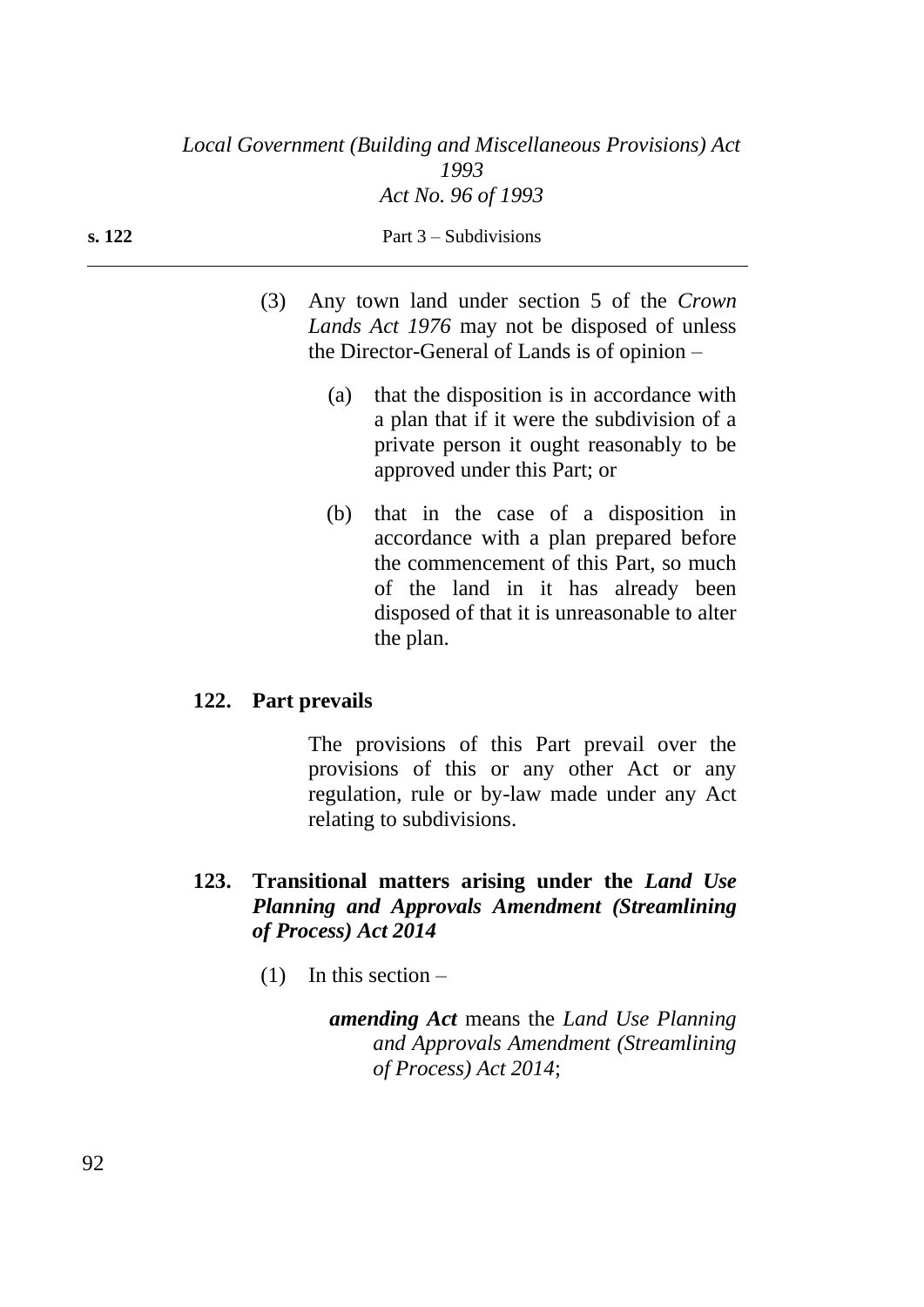*commencement day* means the day on which the amendments to this Act made by the amending Act come into force.

(2) The amendments to this Act made by the amending Act apply in relation to an application for approval of a plan of subdivision that is made before the commencement day but that has not been determined by the issue of, or a refusal to issue, a discretionary permit or a permitted development permit.

# **124. Transitional matters arising under** *Building and Construction (Regulatory Reform Amendments) Act (No. 2) 2020*

 $(1)$  In this section –

*amending Act* means the *Building and Construction (Regulatory Reform Amendments) Act (No. 2) 2020*.

- (2) The amendments to this Act made by the amending Act do not apply, and this Act, as in force immediately before the day on which those amendments commence, applies, in relation to a council, in relation to a final plan lodged with the council under section 88(1) before that day.
- (3) The amendments to this Act made by the amending Act do not apply, and this Act, as in force immediately before the day on which those amendments commence, applies, in relation to the Recorder of Titles, in relation to a final plan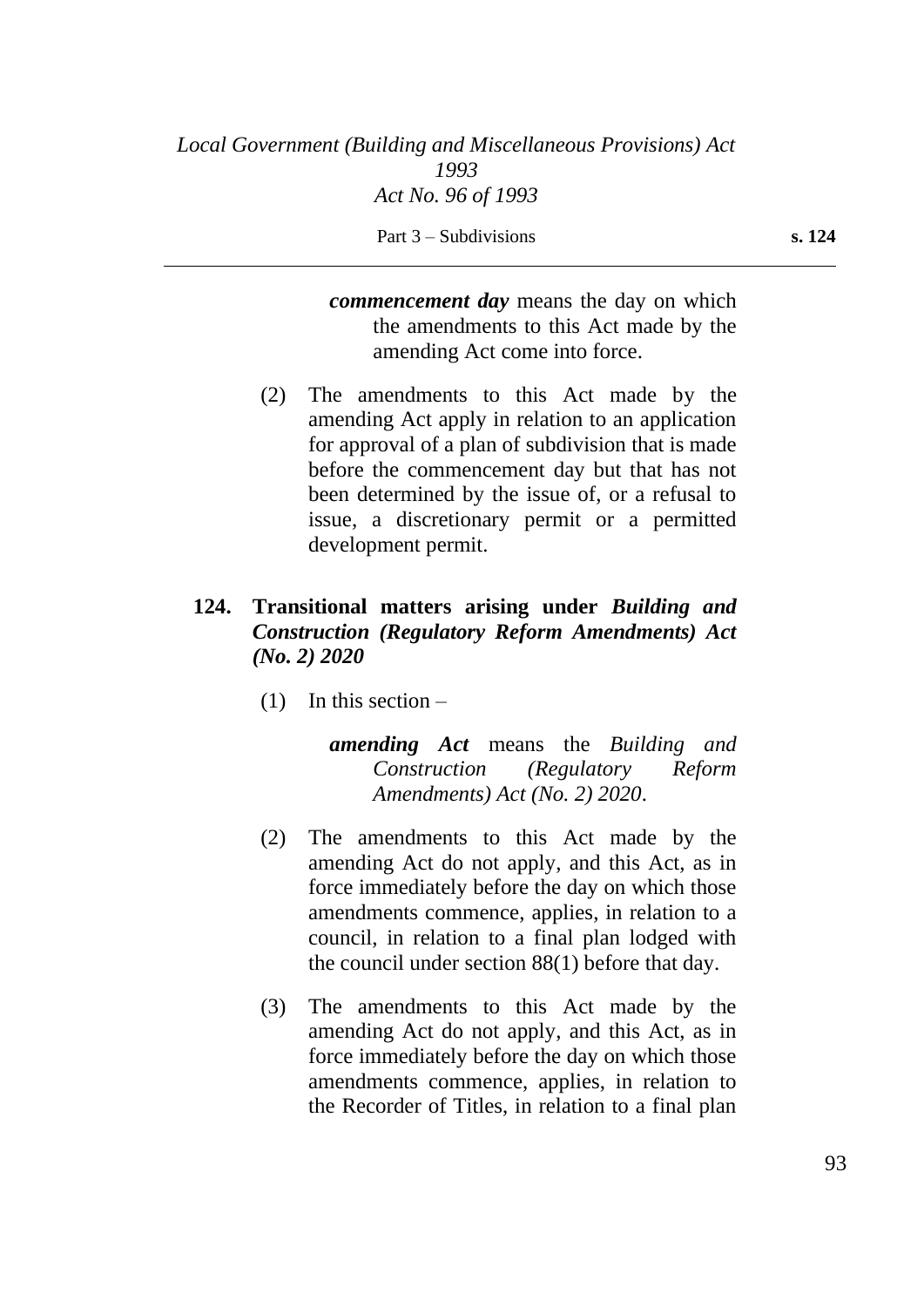**s. 124** Part 3 – Subdivisions

lodged with the Recorder of Titles under section 88(2) before that day.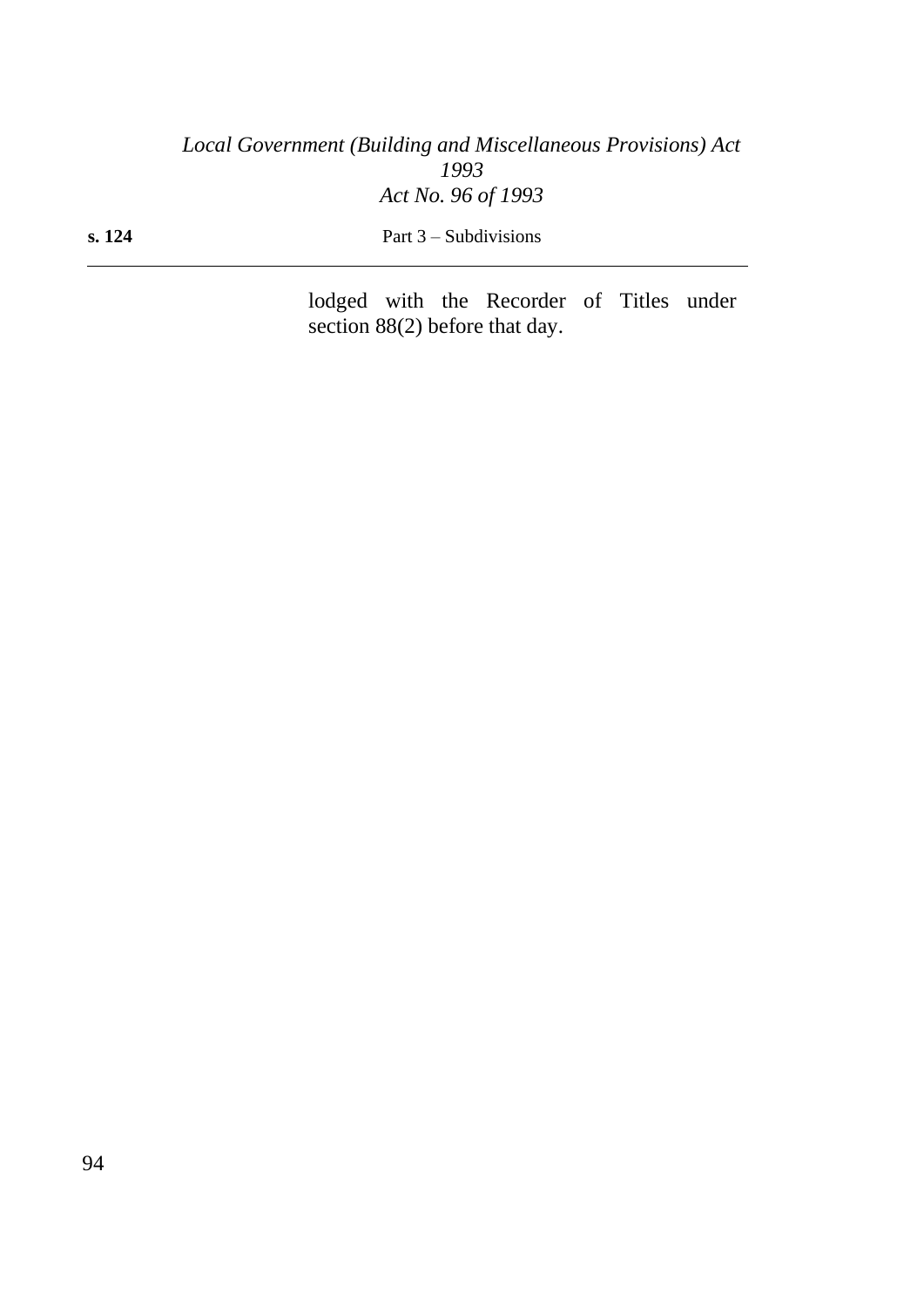Part 4 – . . . . . . . . **s. 125** 

# **PART 4** – . . . . . . . .

125 - 160**.** . . . . . . . .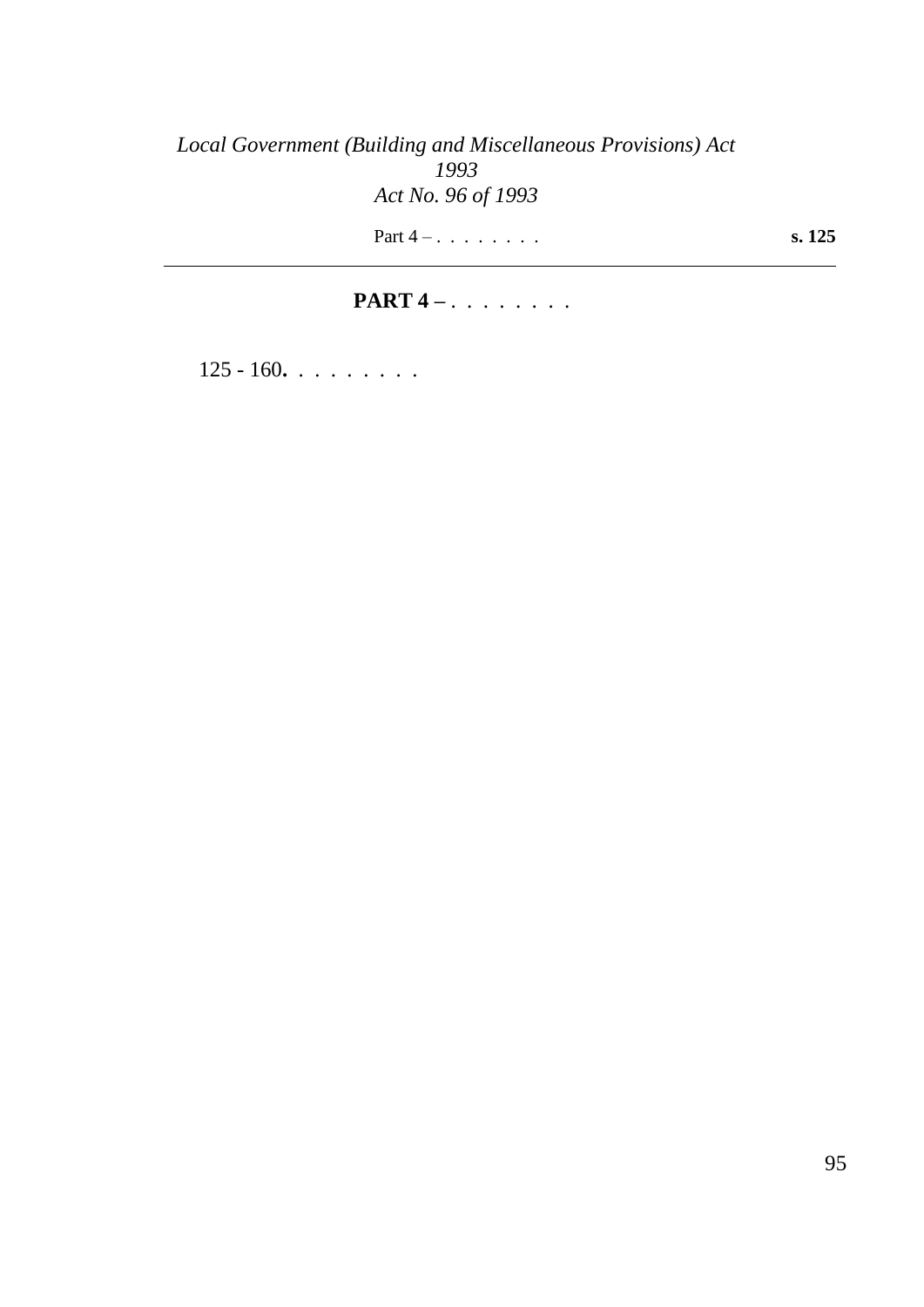**s. 161** Part 5 – . . . . . . . .

# **PART 5** – . . . . . . . .

161 - 197**.** . . . . . . . .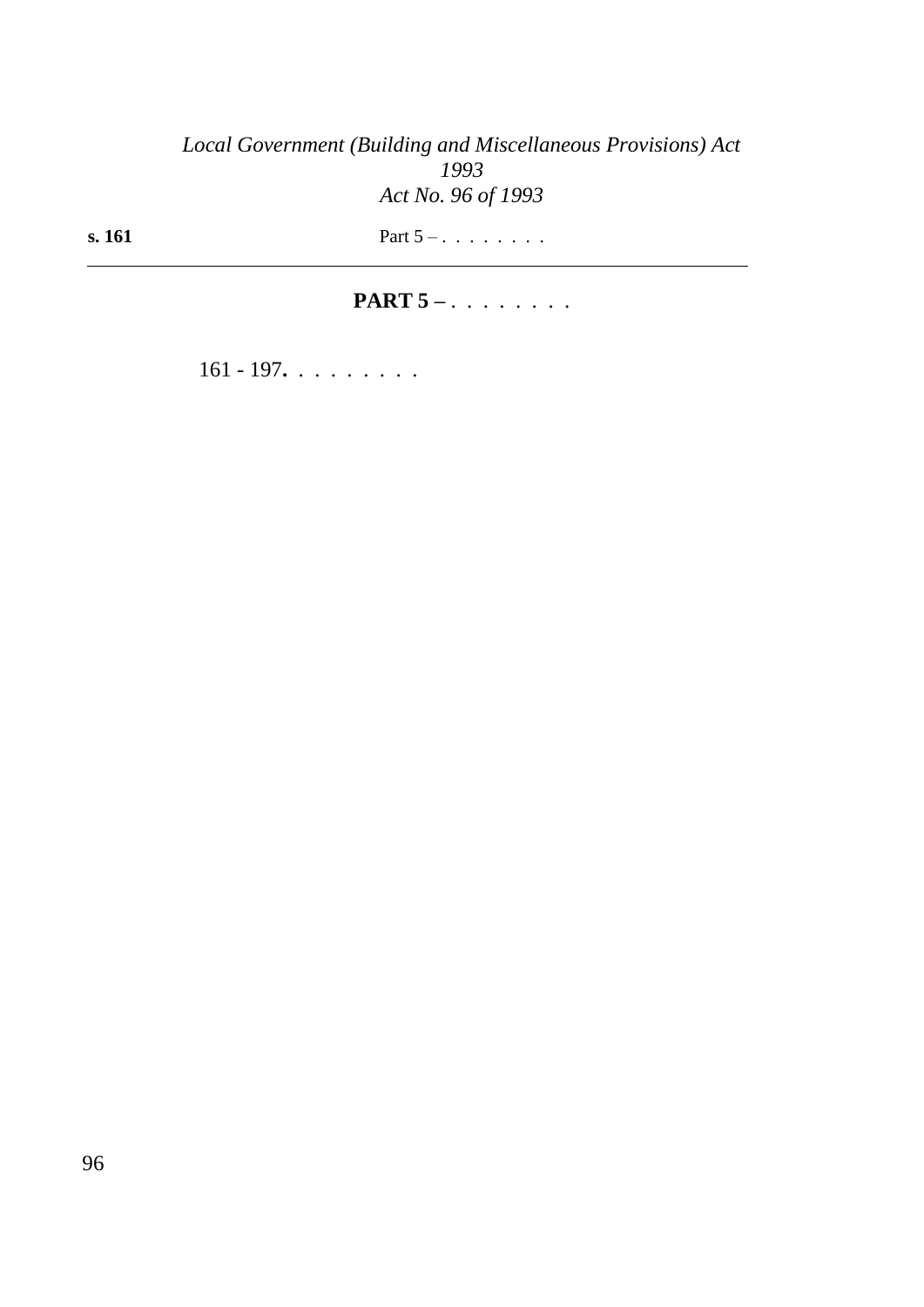Part  $6 - 100$  **s.** 198

# **PART 6** – . . . . . . . .

198 - 224**.** . . . . . . . .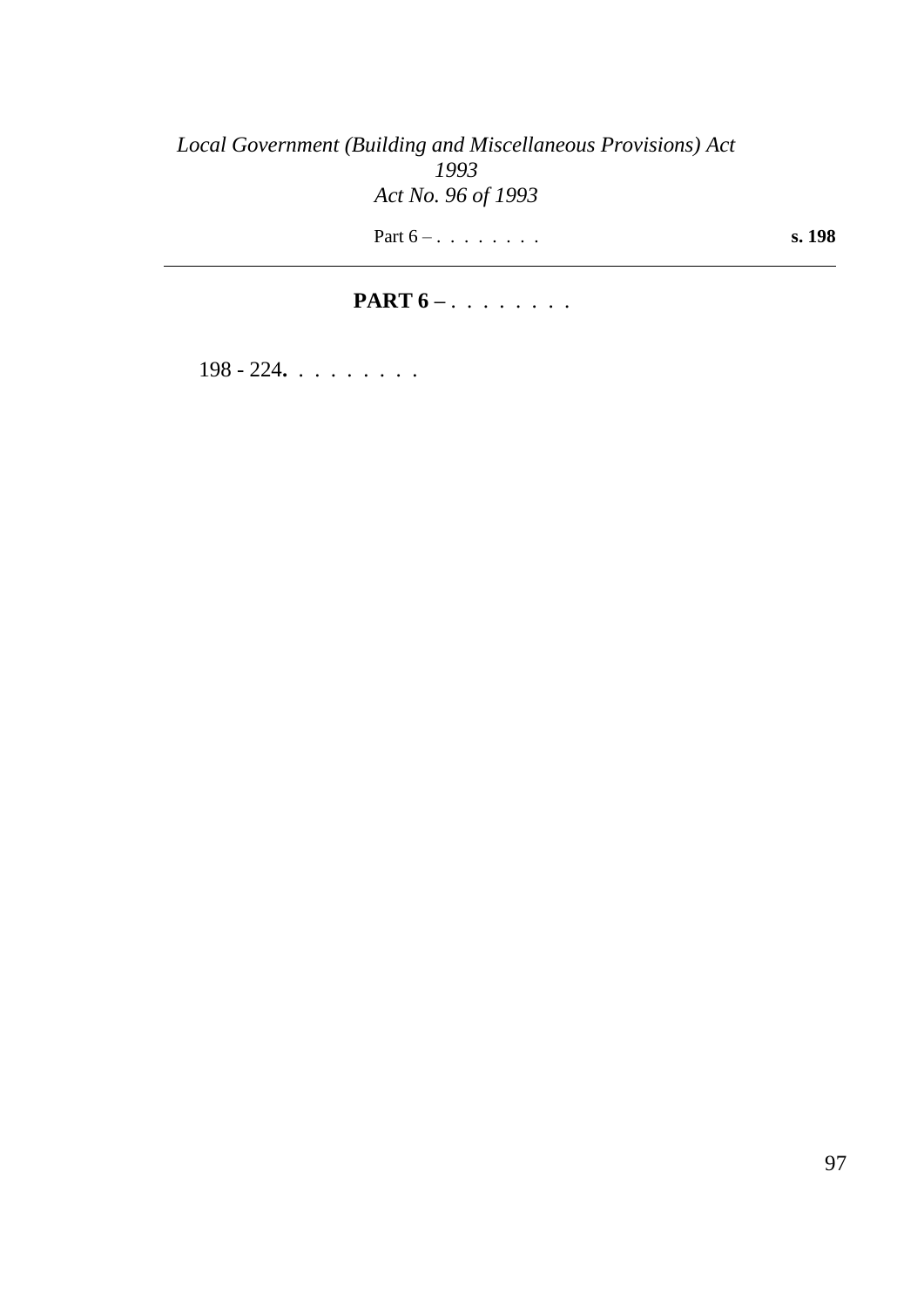**s. 225** Part 7 – Long Service Leave and Employees Assurance Scheme

# **PART 7 – LONG SERVICE LEAVE AND EMPLOYEES ASSURANCE SCHEME**

#### *Division 1 – Long Service Leave*

#### **225. Interpretation of Division**

In this Part, *employee* means any person employed in any capacity by a council.

#### **226. Non-application of Part**

- (1) Subject to subsection (2), this Part does not apply to employees employed by the Hobart City Council and the Launceston City Council.
- (2) The Minister, byorder and at the request of the Hobart City Council or the Launceston City Council, may declare that this Part applies to employees employed by the Hobart City Council or the Launceston City Council.

#### **227. Entitlement to long service leave**

- (1) An employee who completes at least 10 years' of continuous employment as an employee of one or more councils is entitled to be granted a period of long service leave calculated in accordance with this Part.
- (2) A period of long service leave is a period of  $-$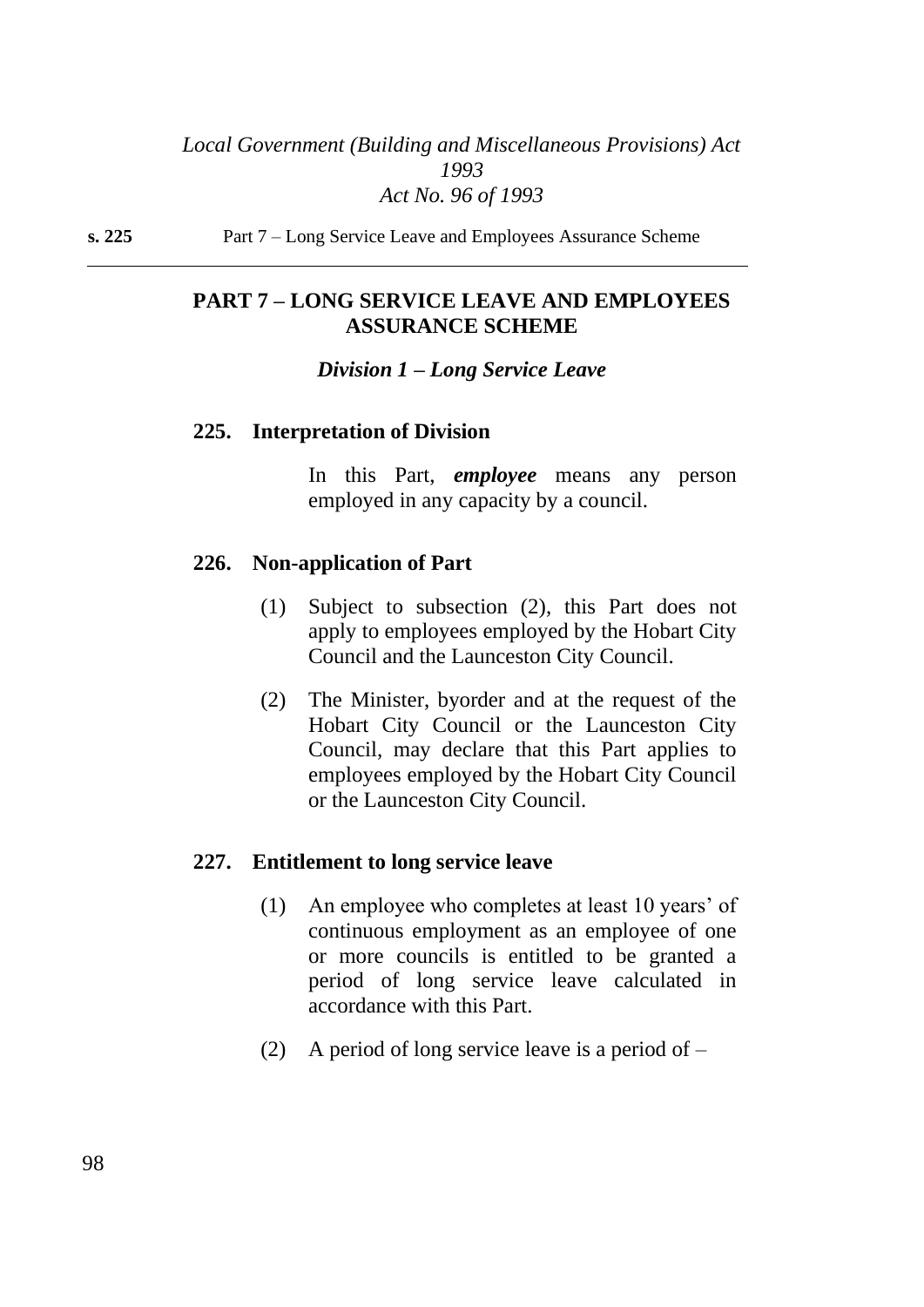Part 7 – Long Service Leave and Employees Assurance Scheme **s. 228**

- (a) 90 days for the first 15 years of employment completed before 1 July 1969; and
- (b) 90 days for each 10 years of employment completed after that date.
- (3) Any period of long service leave granted to an employee consists of the appropriate number of consecutive days, inclusive of any Saturdays, Sundays or public holidays occurring during the period.
- (4) If an employee becomes entitled to long service leave under this section, the council by notice in writing, may direct the employee to commence the leave within 6 months after the date of the notice.
- (5) If the employee fails or refuses to comply with the notice under subsection (4), the employee is taken to have forfeited all rights and privileges under this section up to the date of the notice.

## **228. Length of employment**

- (1) For the purposes of this Part, the length of employment is to be calculated from the commencement of continuous service as an employee of one or more councils, and includes –
	- (a) any period of employment in a temporary capacity on probation; and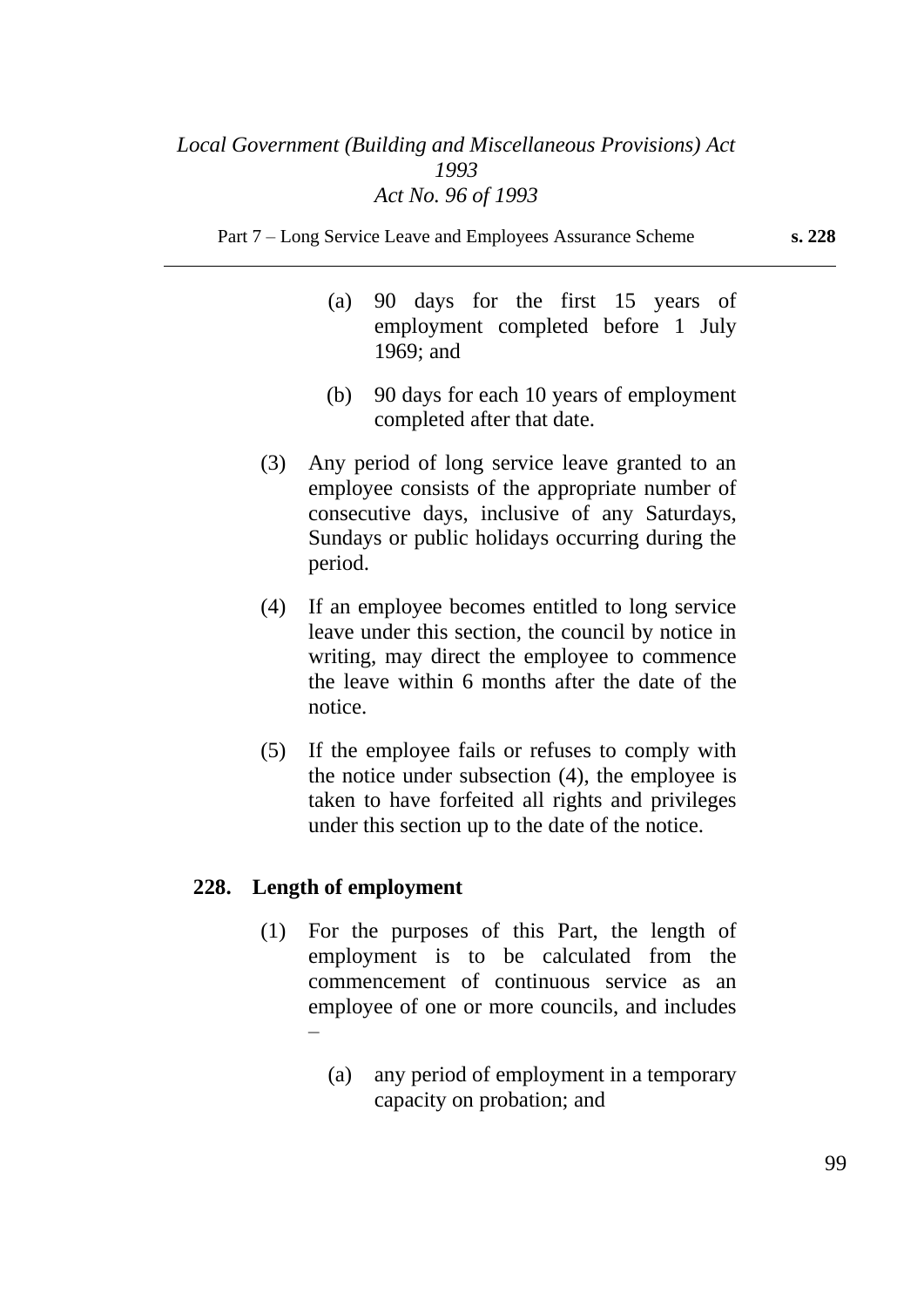**s. 229** Part 7 – Long Service Leave and Employees Assurance Scheme

- (b) any period of absence on leave, with or without pay; and
- (c) any period of absence on leave for the purpose of serving as a member of any of Australia's defence forces.
- (2) If any employee is granted a period of long service leave, whether with or without pay, for any period of or exceeding 90 days, that period is not included as part of the period of employment for the purpose of calculating the long service leave, but that leave is not to be taken as breaking the continuity of employment.
- (3) If an employee has held any permanent office in another council, and has accepted an office or position in a council directly from the other office, the length of employment is to be calculated from the date on which the employee was permanently appointed to the other office.
- (4) Any long service leave granted to an employee referred to in subsection (3) while in the employment of the first-mentioned council is taken to have been granted under this section.

#### **229. Salary in advance**

Any employee who is granted a period of long service leave may be paid salary or wages in advance for a period equivalent to that period.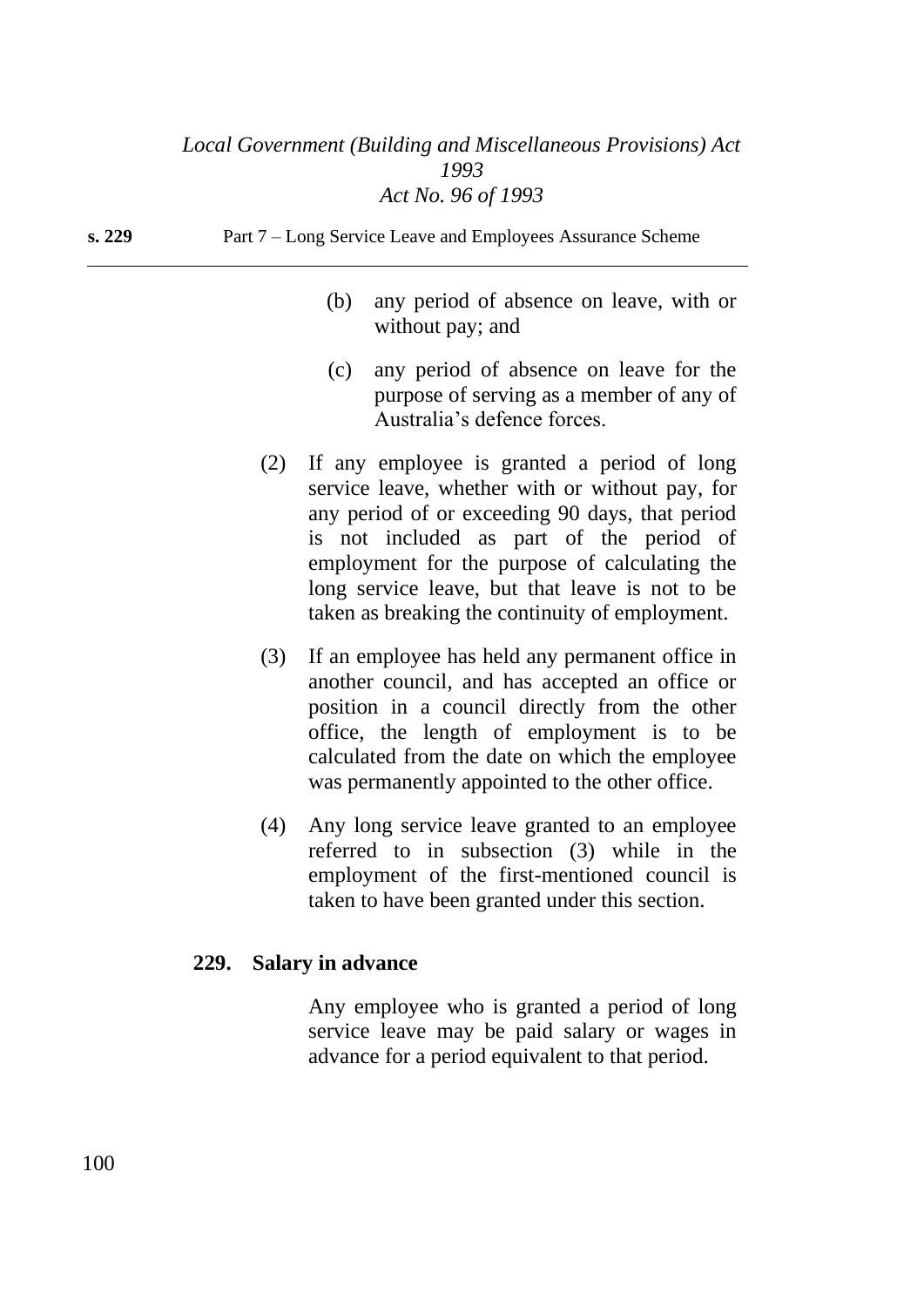Part 7 – Long Service Leave and Employees Assurance Scheme **s. 230**

## **230. Retirement**

- (1) If an employee, after completing at least 10 years' continuous employment –
	- (a) retires from employment because of sickness or old age; or
	- (b) is compulsorily retired because
		- (i) of age; or
		- (ii) the position has been abolished; or
		- (iii) his or her services have become unnecessary –

the employee is entitled to long service leave bearing the same proportion to 90 days as the period of employment since the last completed period of employment entitling him or her to 90 days' bears to 10 years of the employment.

- (2) If a person, after taking leave of absence under subsection (1), again becomes an employee, the person is taken –
	- (a) to have completed 10 years of employment on the day before the person again becomes an employee; and
	- (b) to have taken all leave to which the person is entitled under this Part.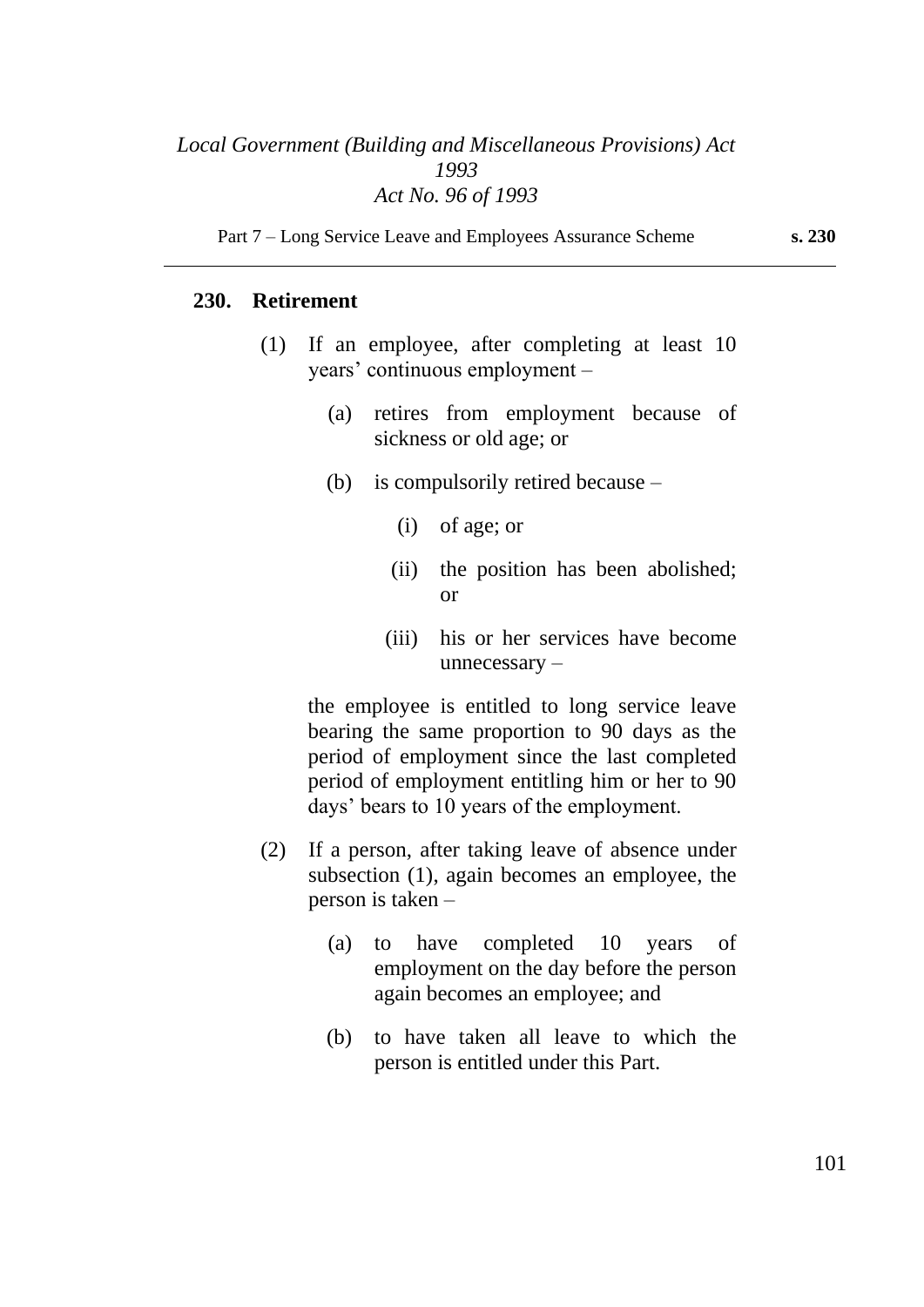### **231. Allowance**

- (1) If an employee who is entitled to leave of absence –
	- (a) dies; or
	- (b) retires from employment because of sickness or old age; or
	- (c) is compulsorily retired from employment because –
		- (i) of age; or
		- (ii) the position has been abolished; or
		- (iii) his or her services have become unnecessary –

without having taken any of the long service leave to which the person is entitled, the employee, or his or her personal representative, is entitled to an allowance calculated in accordance with subsection (2).

(2) The allowance payable under this section is an allowance equal to the salary that would be payable for the period of long service leave to which the employee is entitled immediately before retirement or death.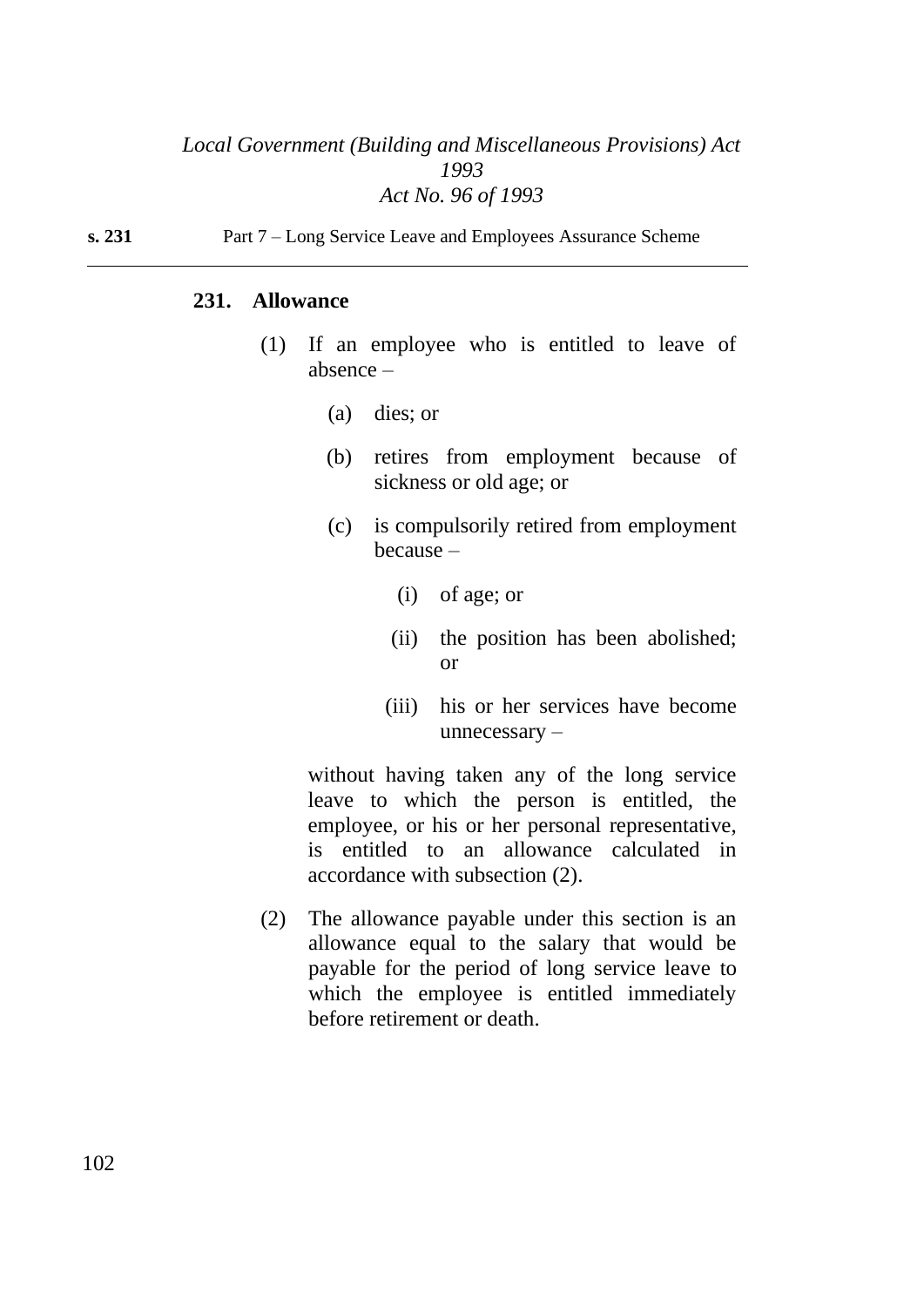Part 7 – Long Service Leave and Employees Assurance Scheme **s. 232**

#### **232. Preservation of other rights**

- (1) Any period of long service leave to which an employee is entitled is in addition to any recreation leave or sick leave to which the employee may be entitled under any other enactment.
- (2) Recreation leave is not, except with the permission of the council, to be granted to an employee under any other enactment in respect of the calendar year in which any period of long service leave granted to that employee under section 227 commences.
- (3) If recreation leave has been granted to any employee in the calendar year in which any period of long service leave granted to that employee under section 227 commences, that recreation leave, unless the council otherwise directs, is to be regarded as part of the period of long service leave granted to the employee under that section.
- (4) The period during which an employee is absent on long service leave –
	- (a) is to be included as part of the employee's period of employment; and
	- (b) subject to subsection (1), is to be taken into account for the purposes of –
		- (i) determining the salary payable on return to duty; and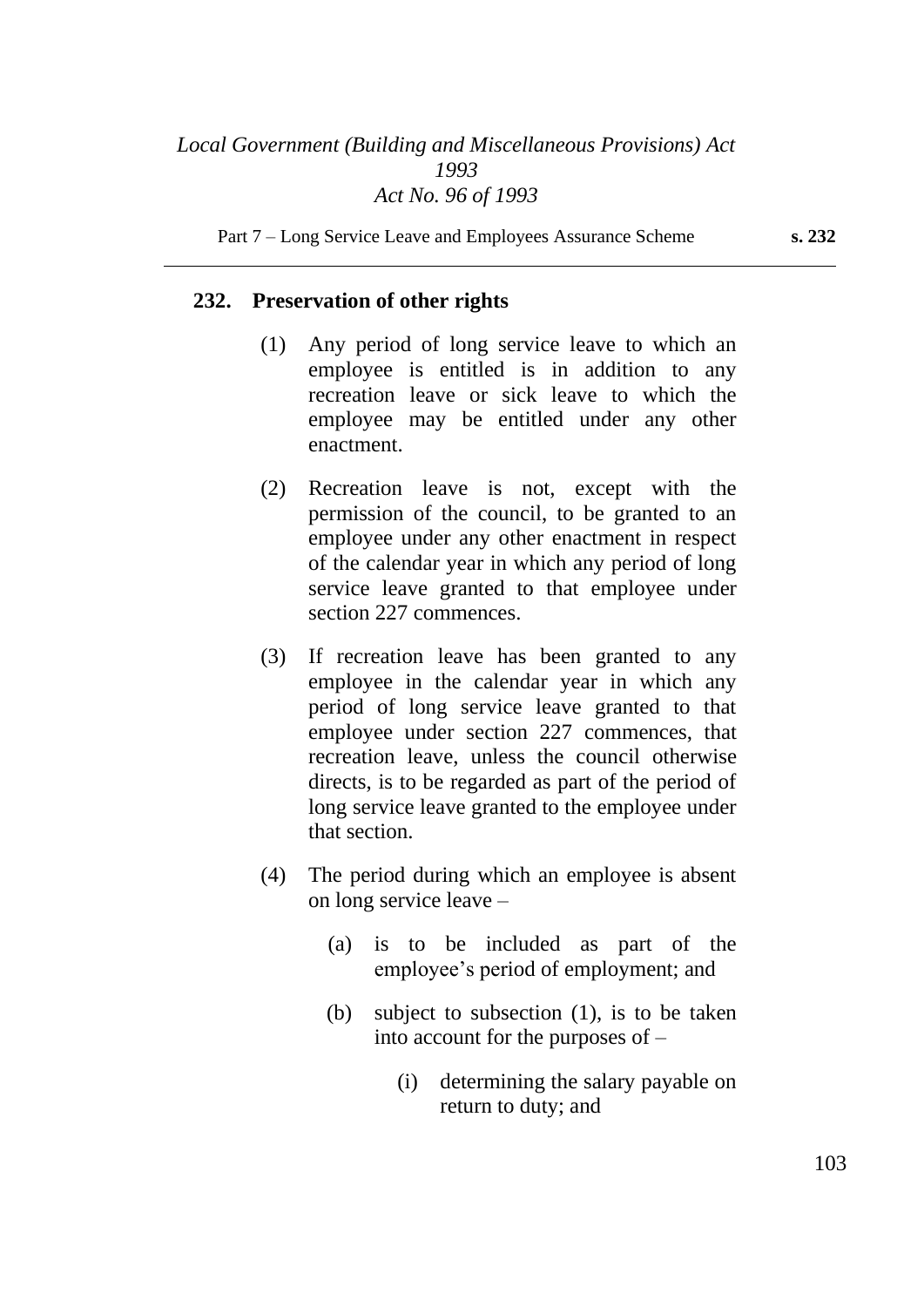**s. 233** Part 7 – Long Service Leave and Employees Assurance Scheme

(ii) any recreation leave or sick leave to which the employee is entitled under any other enactment.

## **233. Paid employment on leave prohibited**

- (1) An employee, without the consent of the council, must not while absent on long service leave –
	- (a) engage in any business or undertaking, whether as principal or agent; or
	- (b) engage in the private practice of any profession; or
	- (c) accept, or engage in, any paid employment.
- (2) If any employee contravenes subsection (1), the council, by notice in writing may –
	- (a) direct the employee to return to duty, within the period specified in the notice; and
	- (b) require the employee, within the period specified in the notice, to refund such part of any salary or wages paid in advance under section 229 not exceeding the salary or wages for a period equivalent to the then unexpired portion of the long service leave as specified in the notice.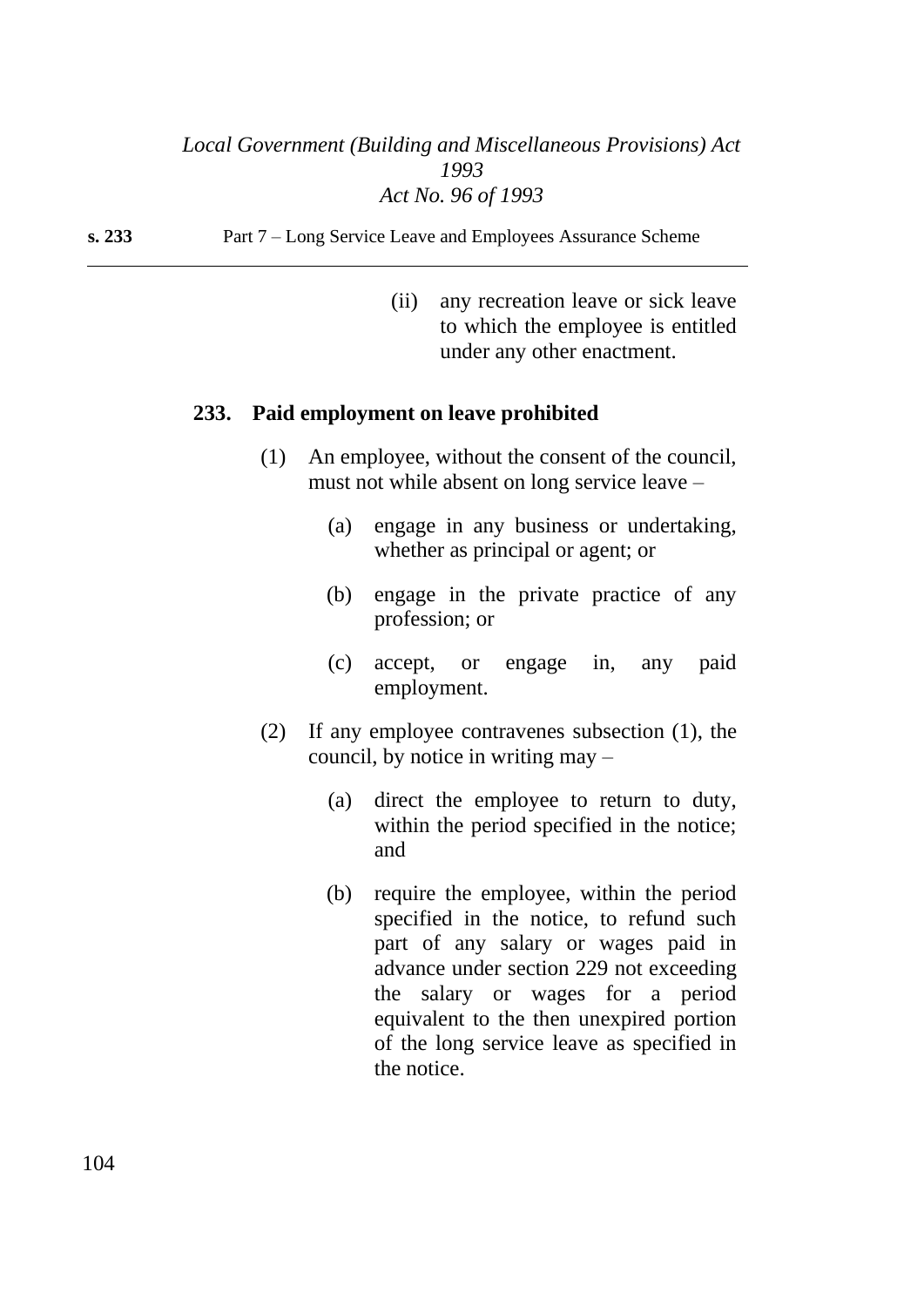Part 7 – Long Service Leave and Employees Assurance Scheme **s. 234**

- (3) Any sum which is required to be refunded by any employee in accordance with subsection (2) is a debt due to the council.
- (4) If any employee is recalled to duty in pursuance of subsection (2), the employee is taken to have forfeited all rights and privileges under section 227 up to the date upon which the employee returns to duty.
- (5) The provisions of this section do not prejudice or affect any punishment or penalty which may be imposed on any employee under any other enactment.

## **234. Apportionment of expense between councils**

- (1) If the council pays any salary, wages or allowances under this Part, it may recover from any other council in whose employment an employee has served a part of the salary, wages or allowances that is proportionate to the period of employment in that other council in relation to the total period of employment which constitutes the employee's qualification to receive the payment.
- (2) If an employee becomes entitled to a period of long service leave and has not taken it, the obligation of another council is to be calculated as if the salary, wages or allowance had been paid at the rate at which they would have been paid if the employee had taken the leave as soon as he or she became entitled to it.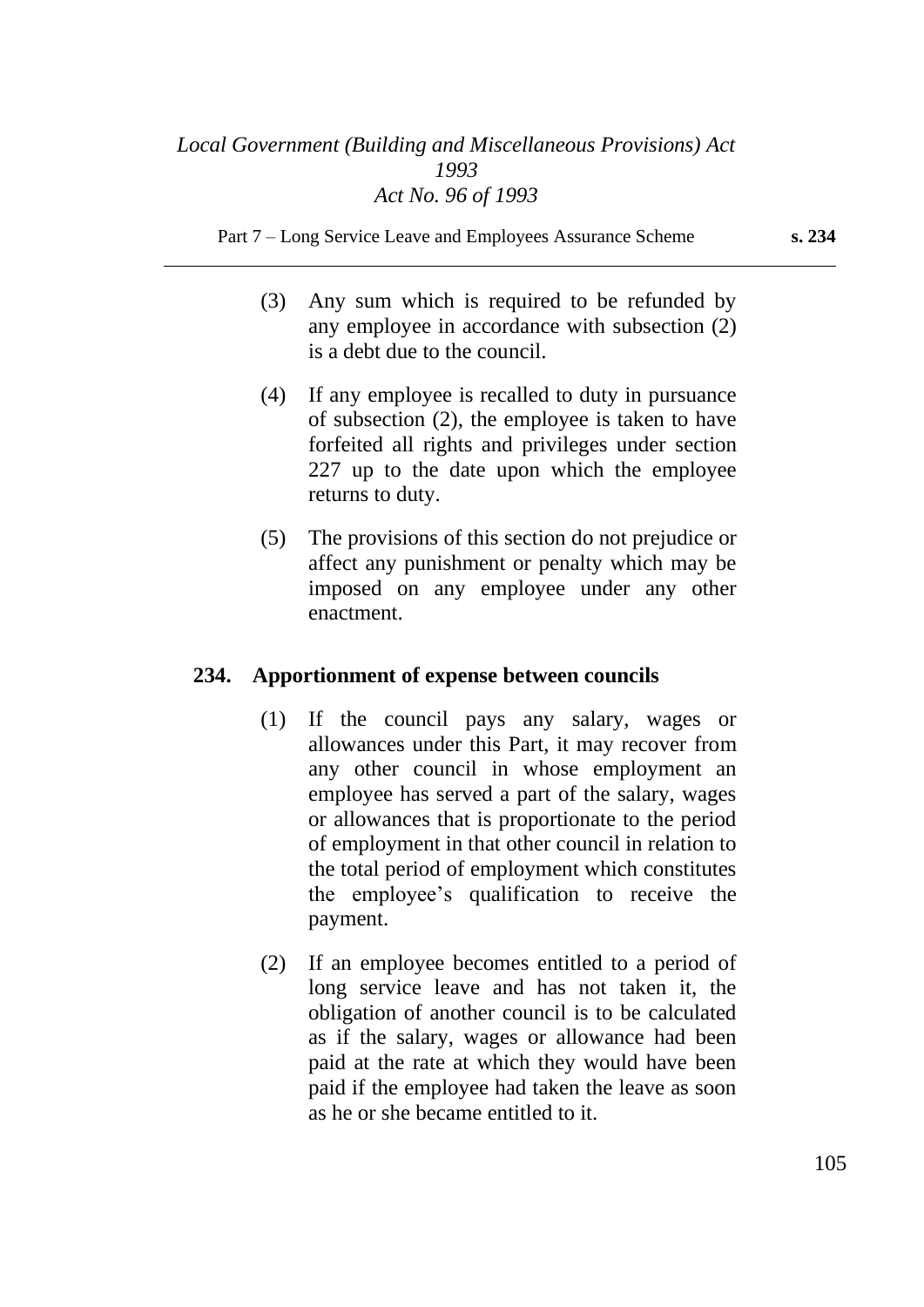**s. 235** Part 7 – Long Service Leave and Employees Assurance Scheme

# *Division 2 – . . . . . . . .*

235 - 240**.** . . . . . . . .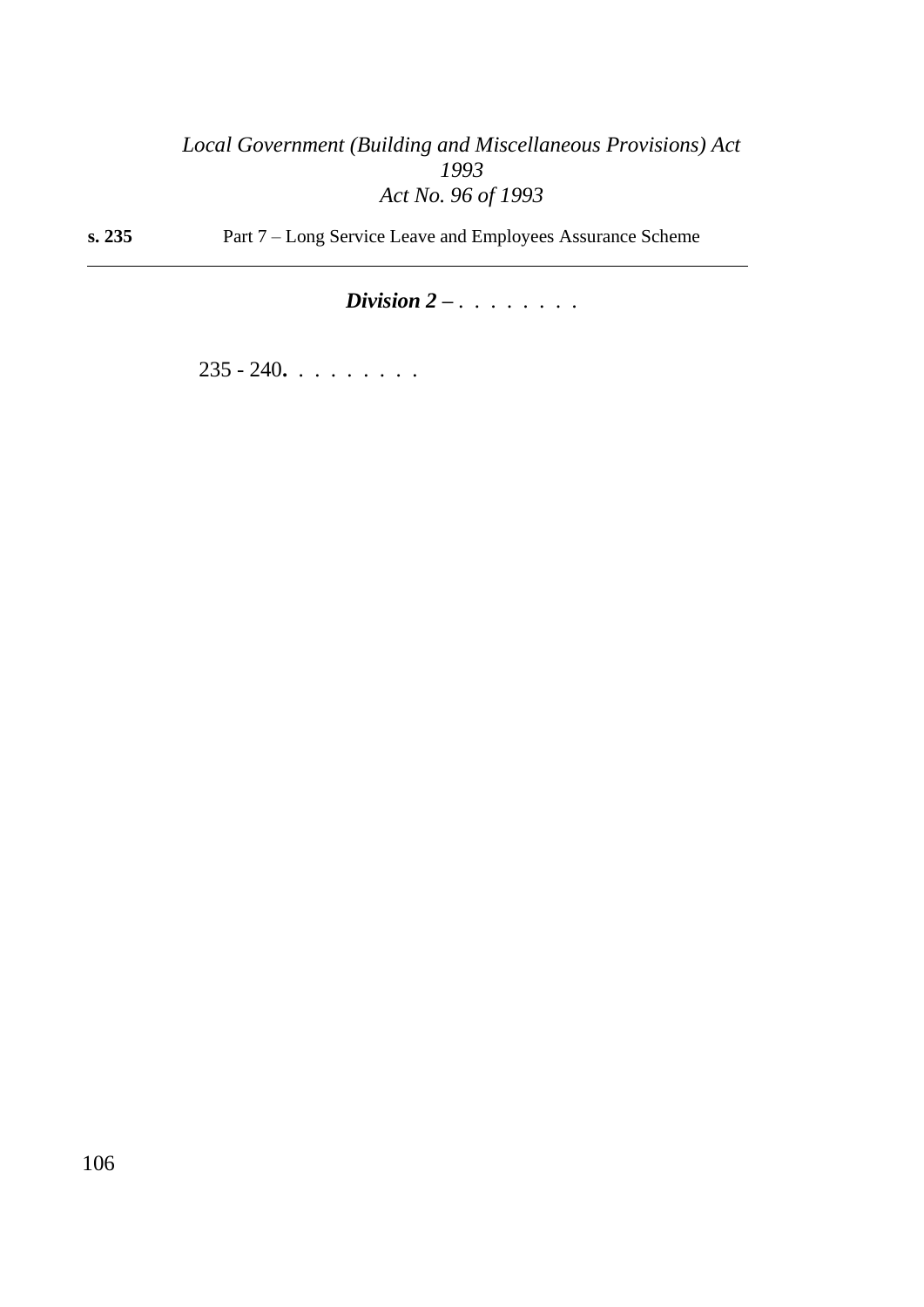Part 8 – Miscellaneous matters **s. 241**

## **PART 8 – MISCELLANEOUS MATTERS**

#### *Division 1 – Preservation orders*

#### **241. Preservation orders**

- (1) A council, on the recommendation of the National Trust of Australia (Tasmania) may by order –
	- (a) prohibit the demolition of a building that is by itself or with others of historical or architectural interest or of special beauty; and
	- (b) prohibit the alteration of or adding to the building except as the council may approve; and
	- (c) require the owner to keep the building in good and tenantable repair.
- (2) A preservation order under this section may
	- (a) extend to the grounds of the building; and
	- (b) prohibit the destruction of specified vegetation and the alteration of the appearance of the grounds.
- (3) A person must not execute or cause to be executed any works for the demolition or alteration of the building or for an addition to the building in contravention of a preservation order.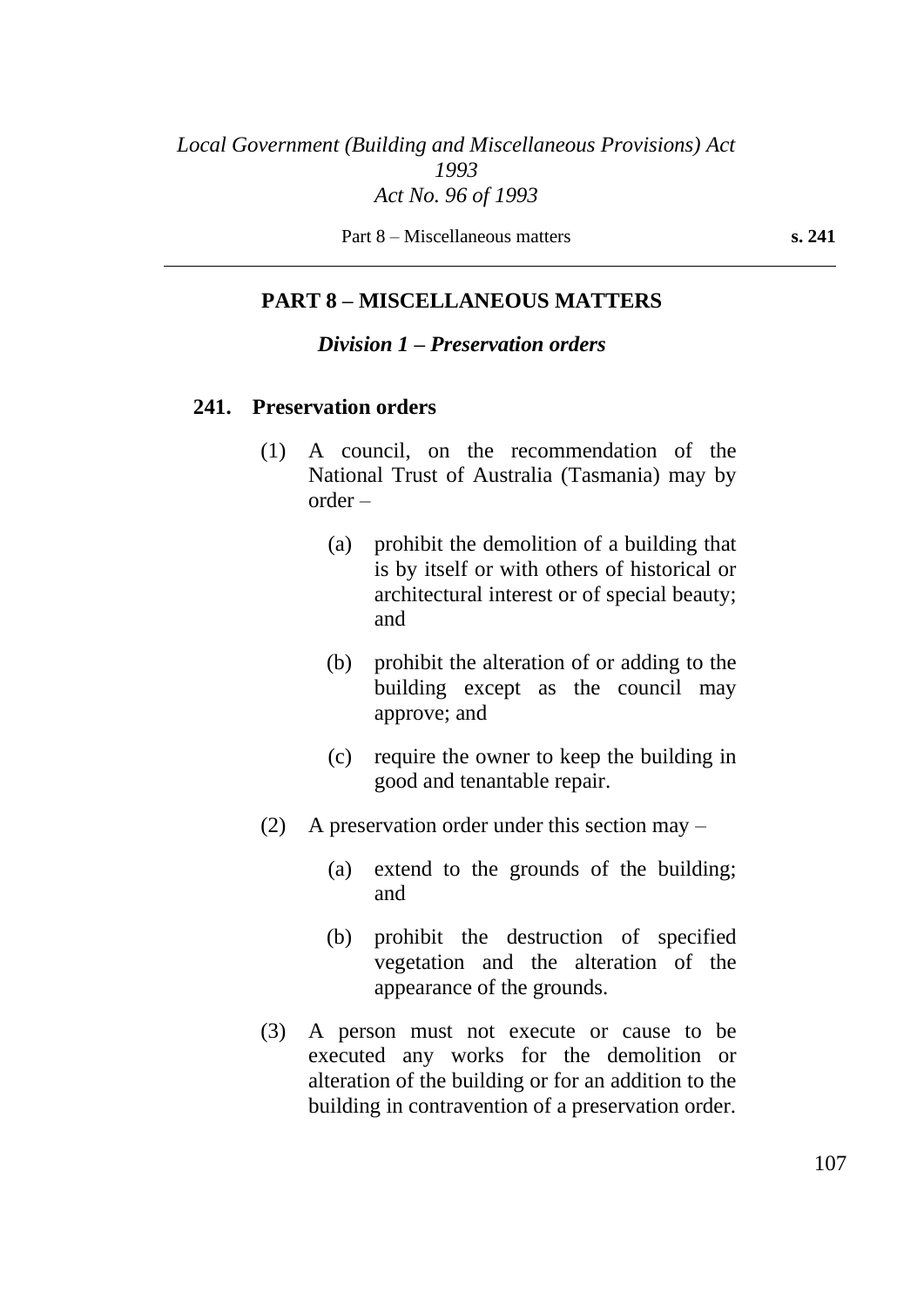| s. 241 | Part 8 – Miscellaneous matters                                                                                                                                                                                                                           |
|--------|----------------------------------------------------------------------------------------------------------------------------------------------------------------------------------------------------------------------------------------------------------|
|        | Penalty: Fine not exceeding 10 penalty units or<br>imprisonment for a term not exceeding<br>3 months or both.                                                                                                                                            |
|        | A person must not execute or cause to be<br>(4)<br>executed any works authorized by a preservation<br>order for the alteration of, or addition to, the<br>building to which the order relates otherwise<br>than as approved by the council in the order. |
|        | Penalty: Fine not exceeding 10 penalty units or<br>imprisonment for a term not exceeding<br>3 months or both.                                                                                                                                            |

- (5) In proceedings for an offence under this section, it is a defence to prove that –
	- (a) the works were urgently required in the interests of safety or health, or for the preservation of the building; and
	- (b) the notice in writing of the need for the works was given to the council as soon as reasonably practicable.
- (6) In determining the amount of any penalty to be imposed on a person convicted of an offence, the court is to have regard to any financial benefit that has accrued or appears likely to accrue to the person in consequence of the commission of the offence.

108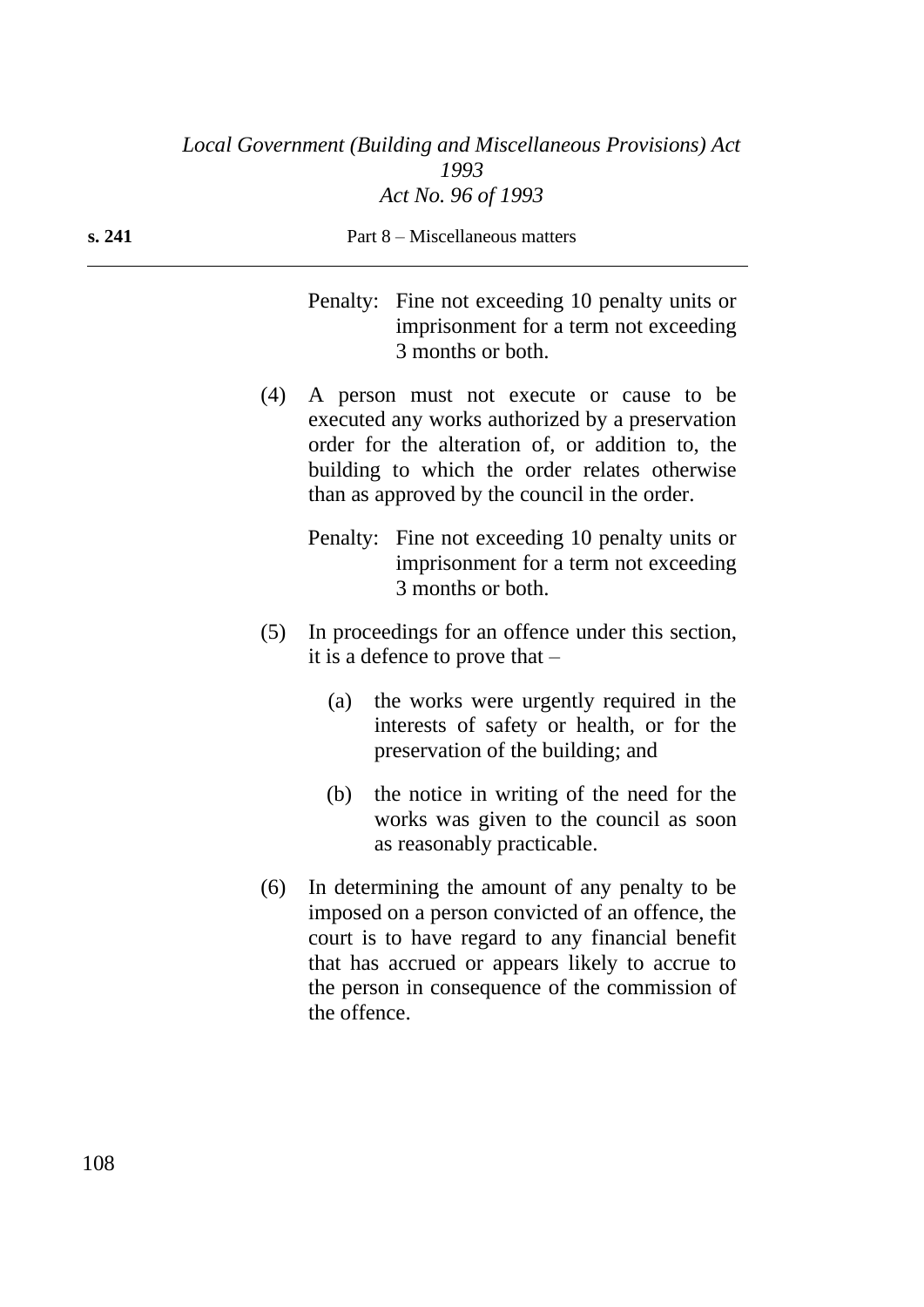#### **242. Compensation and subsidy**

- (1) An owner in respect of whose building a preservation order is made –
	- (a) is entitled to  $-$ 
		- (i) compensation for any expenditure made worthless by the order in accordance with the *Land Acquisition Act 1993*; and
		- (ii) if the cost of maintenance to comply with the order is excessive in relation to the annual value of the building, to a subsidy from the council; and
	- (b) in the case of financial hardship, may apply to a magistrate, by way of complaint against the council, for an order that the council purchase the building and any of its appurtenances –
		- (i) at an agreed price; or
		- (ii) in default of agreement, at a price determined under the *Land Acquisition Act 1993* as if the lack of agreement were a disputed claim.
- (2) A subsidy is to be  $-$ 
	- (a) an amount agreed between the owner and the council or, in default of agreement, as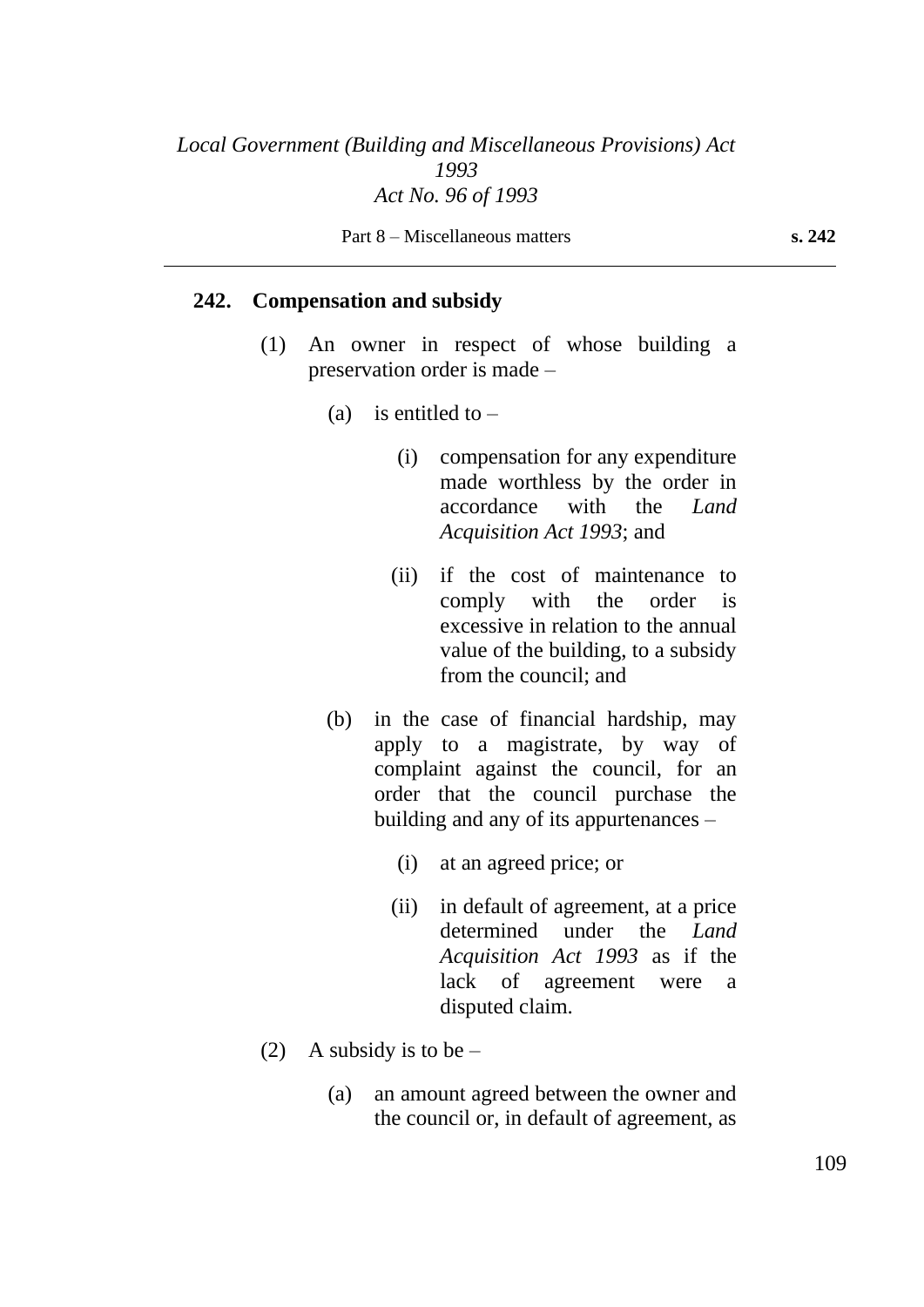| s. 243 | Part 8 – Miscellaneous matters |
|--------|--------------------------------|
|        |                                |
|        | .                              |

determined by a magistrate on the complaint of the owner; and

- (b) payable yearly for a specified term; and
- (c) negotiable or determinable afresh at the end of each term or if there has been a material change of circumstances causing undue hardship to the owner.

## **243. Preservation order is enforceable**

A preservation order –

- (a) operates as a covenant between the owner and the council that the owner, executors, administrators and assigns will comply with the order; and
- (b) runs with the land in equity; and
- (c) is enforceable by the council as if it were owner of all other lands in the municipal area and the tenants were natural persons holding of the council for life.

### **244. Registering preservation order**

(1) If a preservation order is made in relation to land under the *Land Titles Act 1980*, the council may cause a sealed copy of the order and a certificate of the general manager identifying the volume and folio of the Register relating to that land to be lodged in the office of the Recorder of Titles.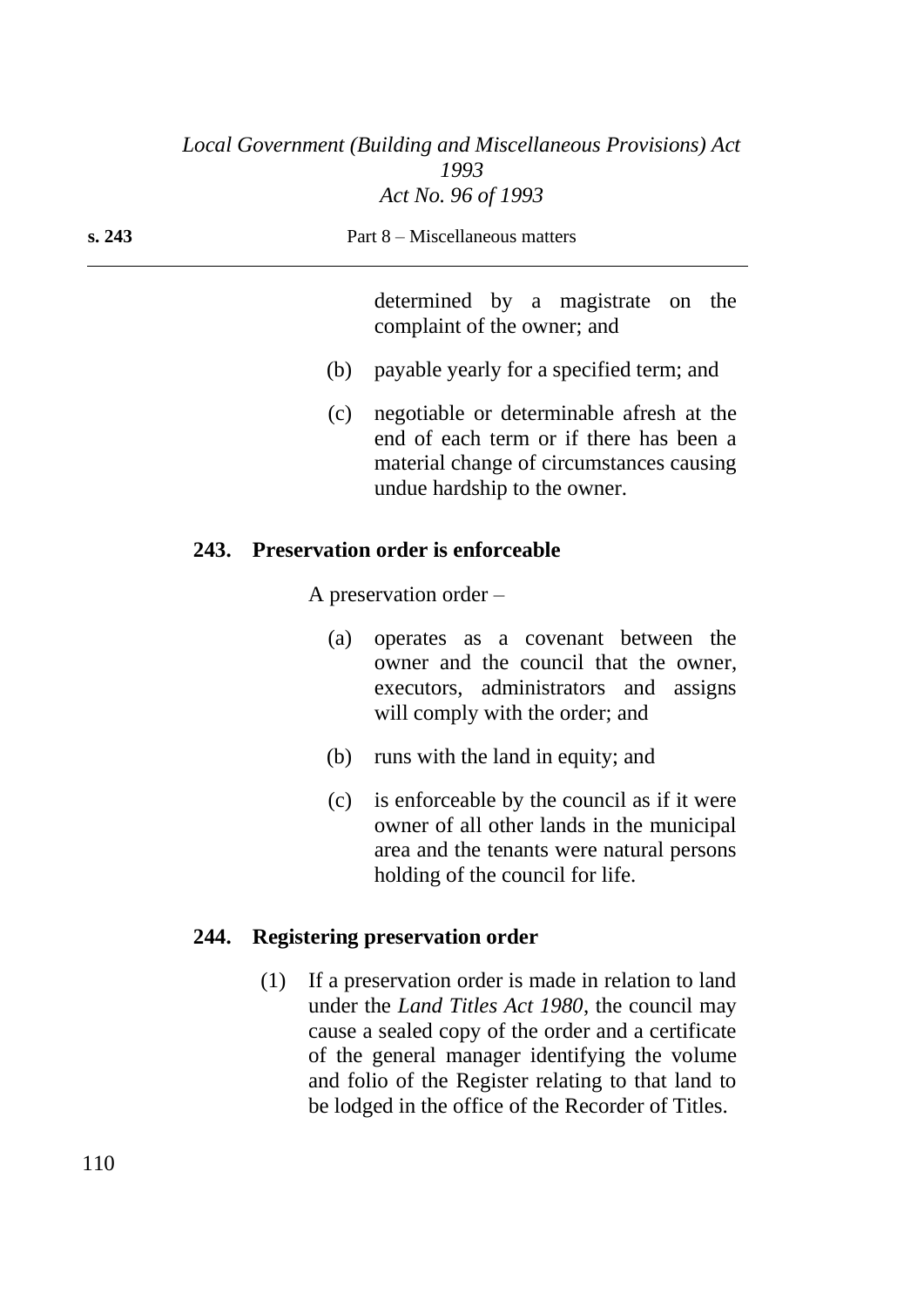Part 8 – Miscellaneous matters **s. 244**

- (2) On receipt of a sealed copy and certificate under subsection  $(1)$  the Recorder of Titles is to  $-$ 
	- (a) register the preservation order by entering a memorial on the folio of the Register identified by the certificate; and
	- (b) endorse the memorial on the folio of the Register, under the *Land Titles Act 1980*, for the land.
- (3) If a preservation order is made in relation to land not under the *Land Titles Act 1980*, the council may register it in the Registry of Deeds by lodging a memorial under the *Registration of Deeds Act 1935*.
- (4) A memorial lodged under subsection (3) is to  $-$ 
	- (a) contain a copy of the preservation order; and
	- (b) specify the name and address of the owner of the land affected, the name of the district or place where the land is situated and the registration number of the last dealing with the land registered in the Registry of Deeds; and
	- (c) be signed by a legal practitioner on behalf of the council; and
	- (d) be certified as "correct for the purposes of the *Registration of Deeds Act 1935*" by that legal practitioner.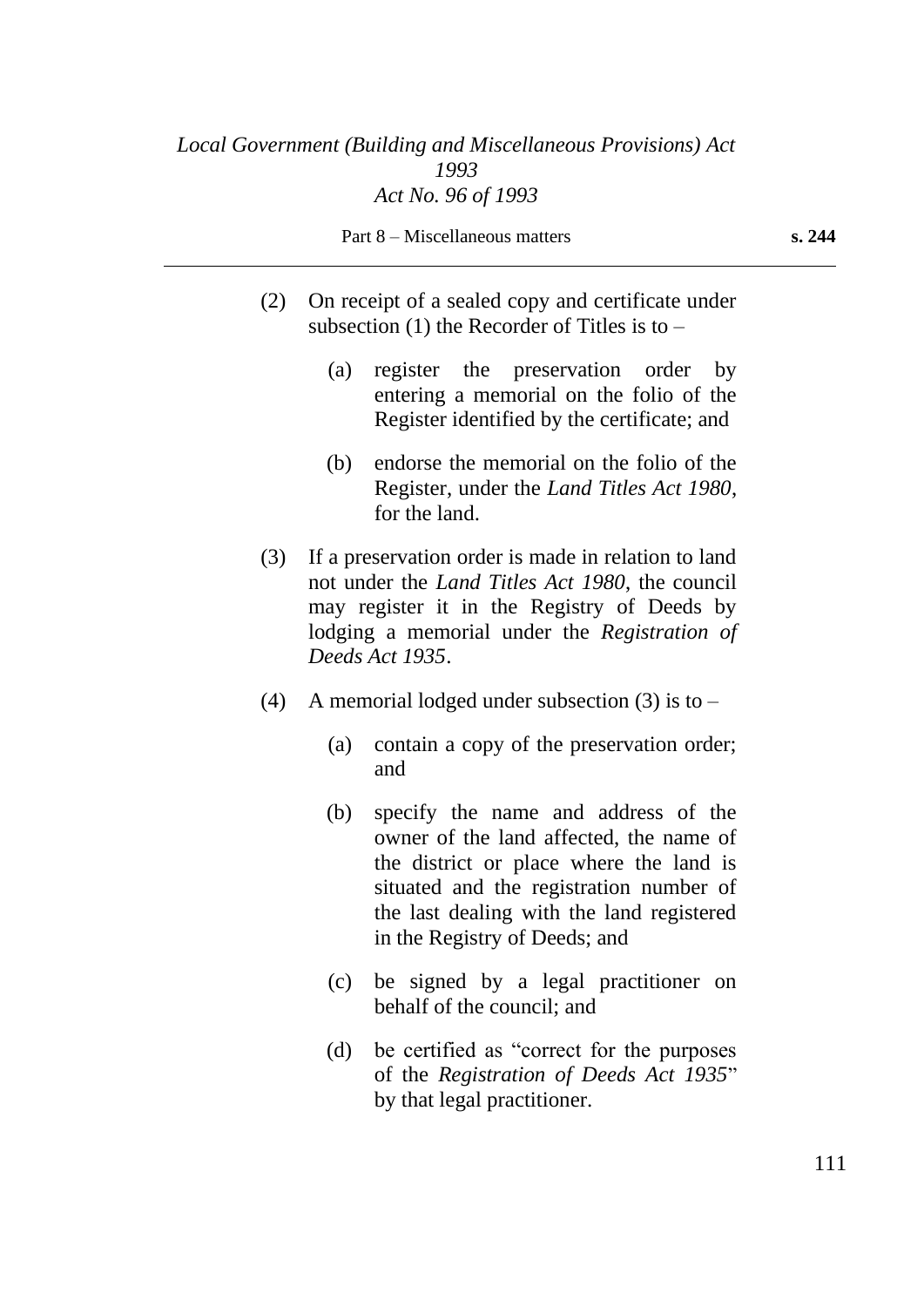#### **245. Variation or revocation**

If the council varies or revokes a preservation order the order affecting the variation or revocation may be dealt with as provided in section 244 and the Recorder of Titles is to –

- (a) register the variation in the same manner as the original order; or
- (b) give effect to the revocation by cancelling the memorial of the original order and of any variation.

#### *Division 2 – Advertising hoardings*

#### **246. Advertising hoardings**

(1) A person must not, within a municipal area, erect, put up, place or use or permit to be erected, put up, placed or used, any hoarding or similar structure for advertising purposes without a licence from the council.

Penalty: Fine not exceeding 10 penalty units.

- (2) An application for a licence is to be  $-$ 
	- (a) in writing; and
	- (b) lodged with the council.
- (3) Thecouncil may issue a licence to any person authorizing the person to erect, put up, place or use an advertising hoarding or similar structure in any place specified in the licence.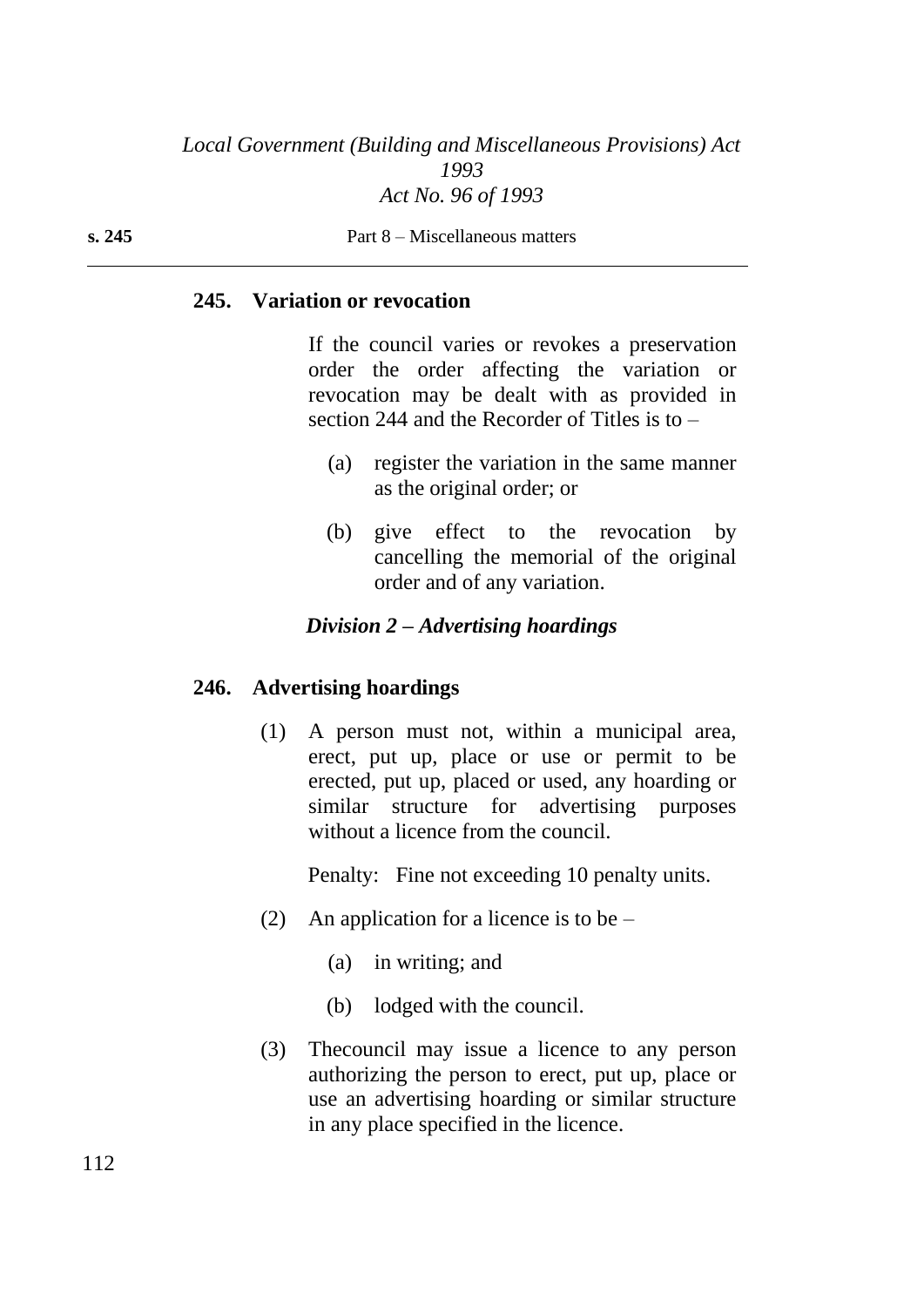Part 8 – Miscellaneous matters **s. 247**

- (4) The council may refuse to issue a licence for an advertising hoarding or similar structure if, in the opinion of the council –
	- (a) the hoarding or similar structure may become dangerous, unsightly or unsuitable to the locality in which it is erected; or
	- (b) it is not desirable to issue the licence in respect of the place where the hoarding or structure is erected.
- (5) A licence may be subject to conditions as to the maintenance of the hoarding or similar structure.

#### **247. Removal of advertising hoardings**

- (1) The council, by notice in writing, may order the owner of any advertising hoarding or similar structure which has been erected or maintained in contravention of this section, to remove it by a specified date, at least 14 days after receipt of the notice.
- (2) The owner is taken to have received the notice if the notice is posted on or attached to the hoarding or similar structure within 7 days of the date of the notice.
- (3) An owner must comply with a notice.

Penalty: Fine not exceeding 10 penalty units.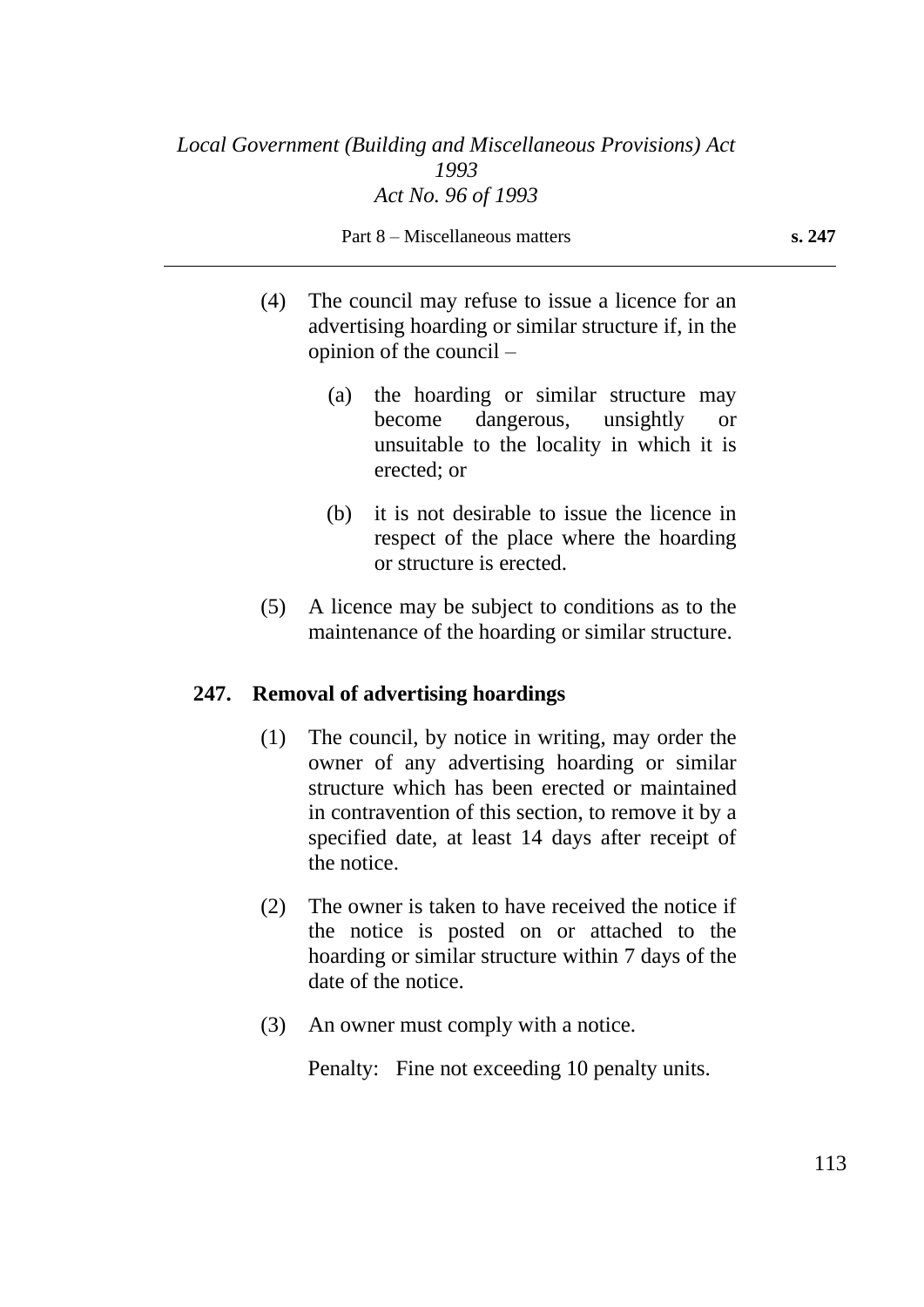| s. 248 |               |     | Part 8 – Miscellaneous matters                                                                                                                   |
|--------|---------------|-----|--------------------------------------------------------------------------------------------------------------------------------------------------|
|        | (4)           |     | A council may enter upon the land on which the<br>hoarding or structure is erected and may destroy<br>it or take the material for its use if $-$ |
|        |               | (a) | the hoarding or similar structure has been<br>erected, put up or placed in contravention<br>of section 246; or                                   |
|        |               | (b) | an owner to whom a notice has been<br>given has failed within 14 days to obey<br>it.                                                             |
|        | (5)           |     | The cost of any removal and destruction may be<br>added to the amount of any penalty imposed<br>under this section.                              |
|        |               |     | Division $3 - \ldots$                                                                                                                            |
|        | 248.          |     | Division $4 - 1 + 1 + 1 + 1$                                                                                                                     |
|        | $249 - 251$ . |     |                                                                                                                                                  |
|        |               |     | Division $5$ – Irrigation undertakings                                                                                                           |

# **251A. Irrigation undertakings**

A provision of the *Local Government Act 1993* relating to a construction rate applies to an irrigation district established by a council under Part 9 of the *Water Management Act 1999*.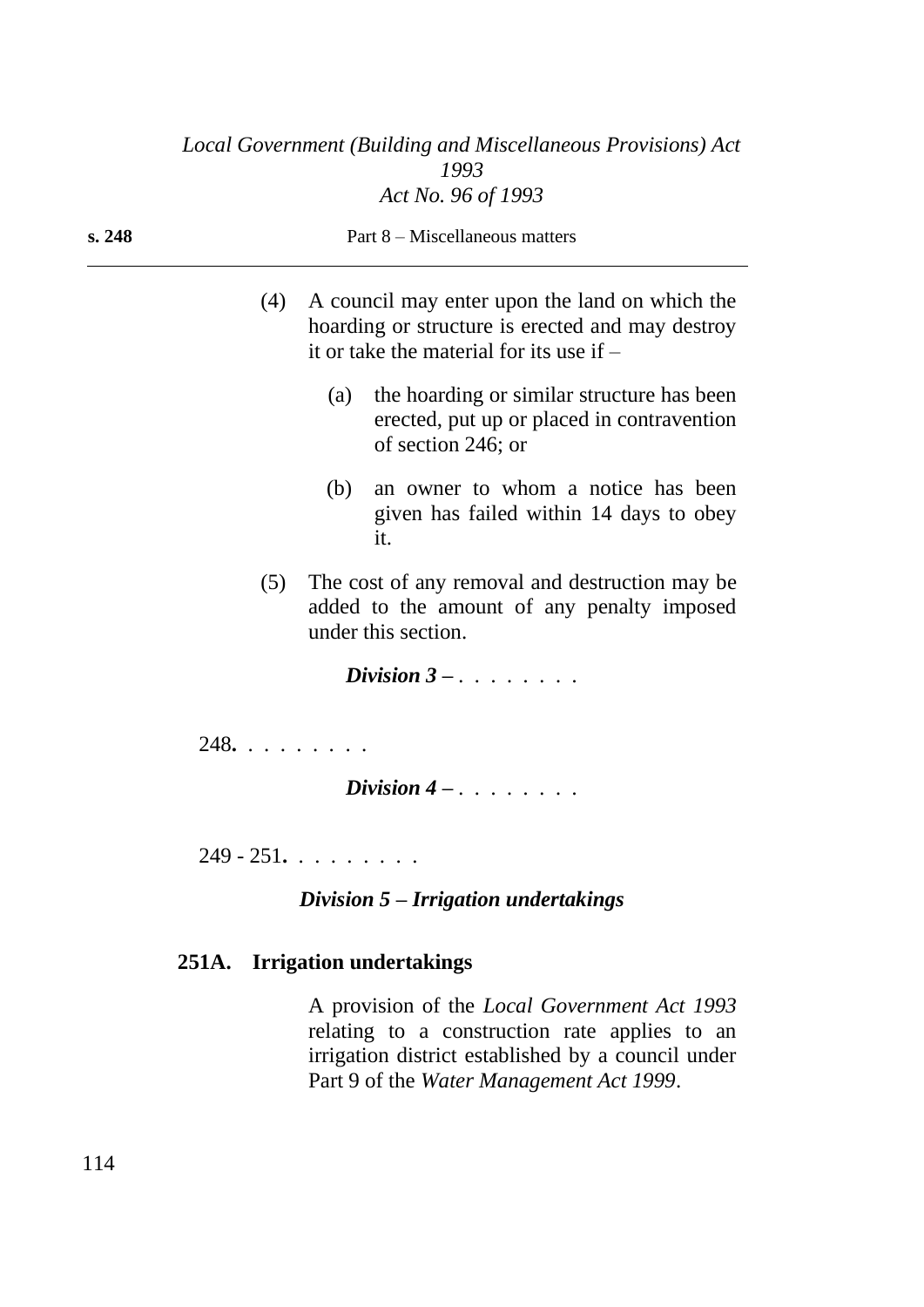Part 9 – Amendments to other Acts in relation to Building Provisions **s. 252**

## **PART 9 – AMENDMENTS TO OTHER ACTS IN RELATION TO BUILDING PROVISIONS**

252*. See Schedule 1.*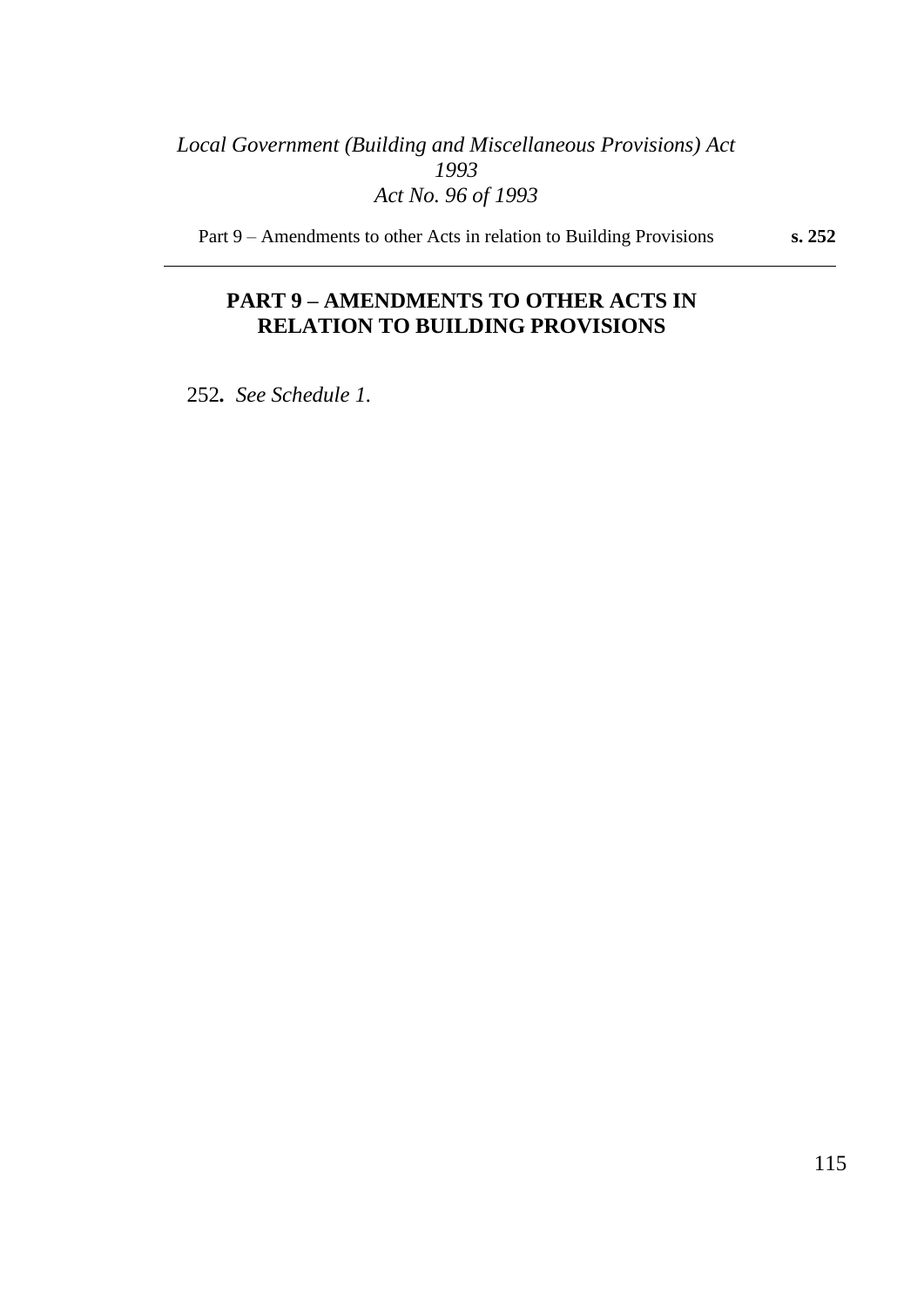**sch. 1**

## **SCHEDULE 1 – CONSEQUENTIAL AMENDMENTS**

Section 252

*The amendments effected by this Schedule have been incorporated into the authorised versions of the appropriate Acts.*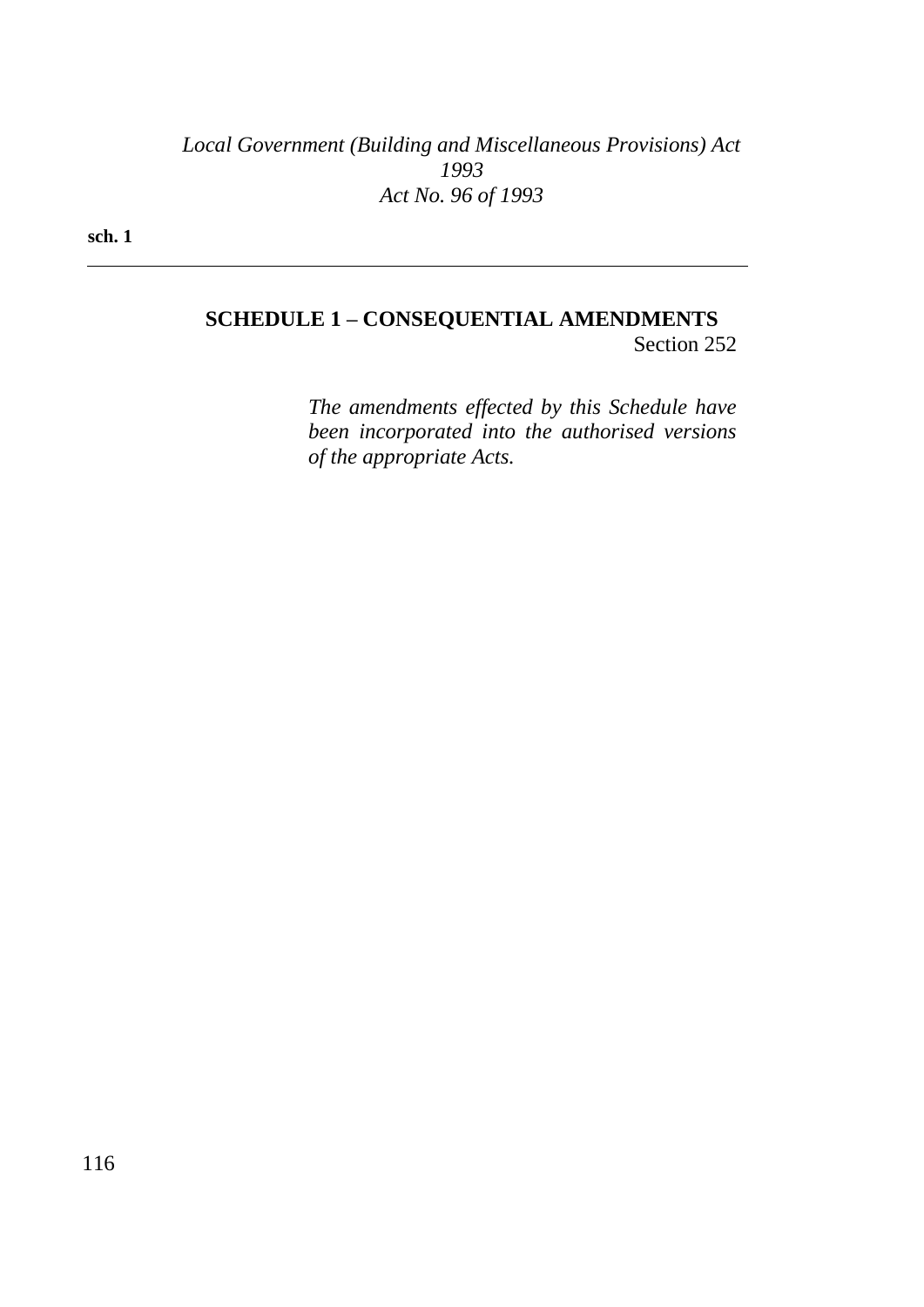#### **NOTES**

The foregoing text of the *Local Government (Building and Miscellaneous Provisions) Act 1993* comprises those instruments as indicated in the following table. Any reprint changes made under any Act, in force before the commencement of the *Legislation Publication Act 1996*, authorising the reprint of Acts and statutory rules or permitted under the *Legislation Publication Act 1996* and made before 1 January 2022 are not specifically referred to in the following table of amendments.

| Act                                                                                      | Number and year | Date of      |
|------------------------------------------------------------------------------------------|-----------------|--------------|
|                                                                                          |                 | commencement |
| Local Government (Building and<br>Miscellaneous Provisions) Act 1993                     | No. 96 of 1993  | 17.1.1994    |
| <b>Statute Law Revision Act 1994</b>                                                     | No. 68 of 1994  | 25.11.1994   |
| Local Government Amendment (Rates<br>and Charges) Act 1995                               | No. 8 of 1995   | 23.5.1995    |
| <b>Environmental Management and</b><br><b>Pollution Control Act 1994</b>                 | No. 44 of 1994  | 25.1.1996    |
| Local Government (Building and                                                           | No. 90 of 1995  | 14.2.1996    |
| Miscellaneous Provisions)<br>Amendment Act 1995                                          |                 | (s, 6)       |
| Coroners (Consequential and                                                              | No. 74 of 1995  | 31.12.1996   |
| Miscellaneous Amendments) Act<br>1995                                                    |                 |              |
| <b>Financial Institutions (Miscellaneous</b><br>Amendments) Act 1996                     | No. 62 of 1996  | 1.1.1997     |
| Local Government (Building and<br>Miscellaneous Provisions)<br>Amendment Act 1997        | No. 19 of 1997  | 28.6.1997    |
| Northern Regional Water<br>(Arrangements) Act 1997                                       | No. 17 of 1997  | 1.7.1997     |
| Marine (Consequential Amendments)<br>Act 1997                                            | No. 16 of 1997  | 30.7.1997    |
| <b>Resource Planning and Development</b><br><b>Commission Act 1997</b>                   | No. 85 of 1997  | 1.1.1998     |
| <b>Public Health Act 1997</b>                                                            | No. 86 of 1997  | 1.2.1998     |
| Strata Titles Act 1998                                                                   | No. 17 of 1998  | 5.6.1998     |
| Local Government (Building and<br><b>Miscellaneous Provisions)</b><br>Amendment Act 1998 | No. 9 of 1998   | 31.7.1998    |
| Aboriginal Lands Amendment<br>(Wybalenna) Act 1999                                       | No. 8 of 1999   | 16.4.1999    |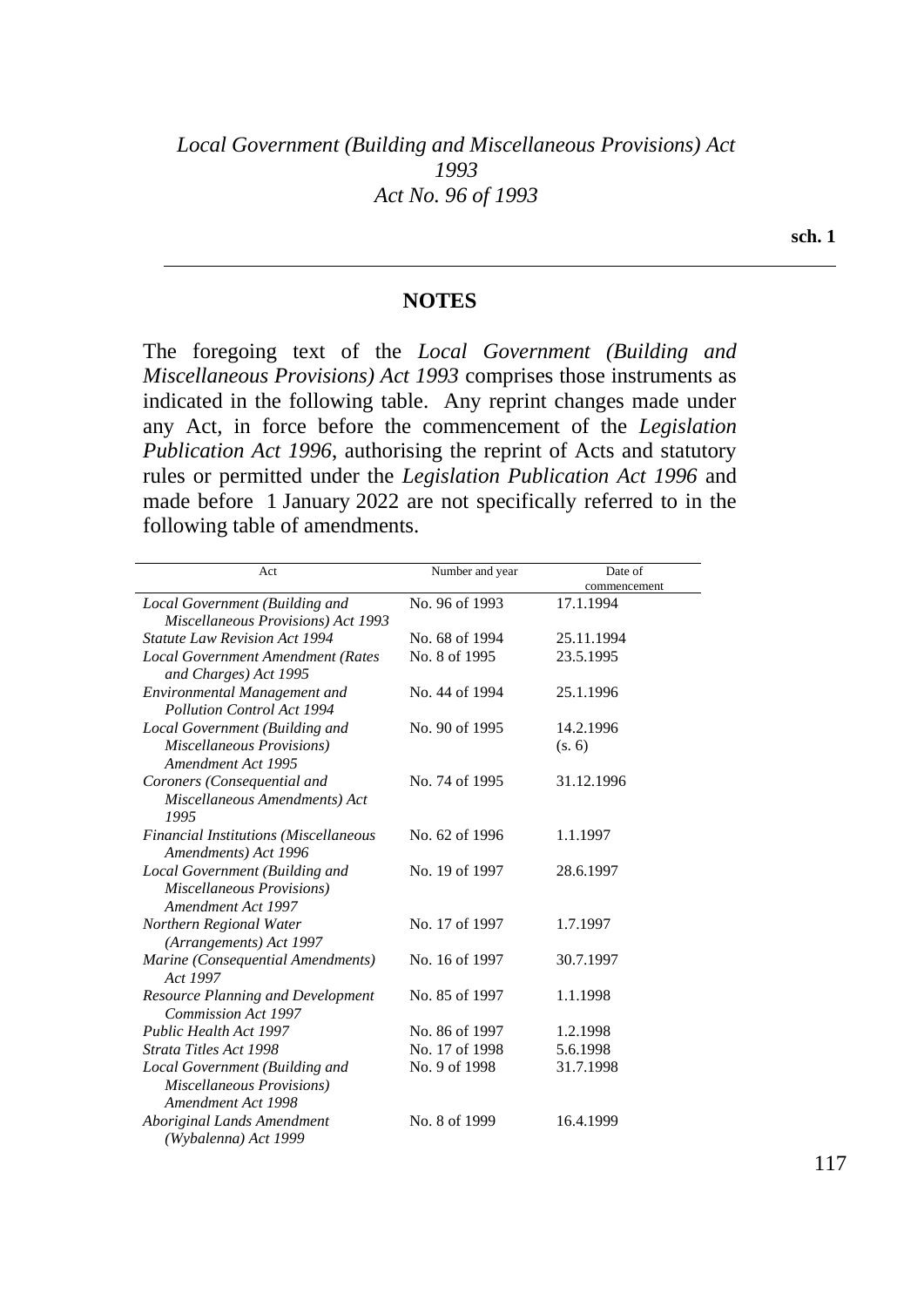| Act                                                                                                   | Number and year | Date of<br>commencement           |
|-------------------------------------------------------------------------------------------------------|-----------------|-----------------------------------|
| Water Management Act 1999                                                                             | No. 45 of 1999  | 1.1.2000                          |
| Financial Sector Reform (Tasmania)<br>(Miscellaneous Amendments) Act<br>1999                          | No. 74 of 1999  | 1.1.2000                          |
| Strata Titles (Miscellaneous<br>Amendments) Act 2000                                                  | No. 10 of 2000  | 28.4.2000                         |
| <b>Legislation Publication Act 1996</b>                                                               | No. 17 of 1996  | 5.12.2000                         |
| State Service (Consequential and<br>Miscellaneous Amendments) Act<br>2000                             | No. 86 of 2000  | 1.5.2001                          |
| Regional Forest Agreement (Land<br>Classification) Consequential<br><b>Amendments Act 2000</b>        | No. 55 of 2000  | 31.12.2001<br>(s. 4 and Sched. 2) |
| <b>Burial and Cremation Act 2002</b>                                                                  | No. 4 of 2002   | 1.7.2002                          |
| Magistrates Court (Administrative<br>Appeals Division) (Consequential<br>Amendments) Act 2001         | No. 73 of 2001  | 1.7.2002                          |
| Statute Law Revision Act 2003                                                                         | No. 9 of 2003   | 16.4.2003                         |
| <b>Mineral Resources Development</b><br>Amendment (New Landslip Zoning<br>Arrangements) Act 2003      | No. 24 of 2003  | 4.6.2003                          |
| <b>Building Act 2000</b>                                                                              | No. 100 of 2000 | 1.7.2004                          |
| <b>Building (Consequential Amendments)</b><br>Act 2003                                                | No. 26 of 2003  | 1.7.2004                          |
| Local Government (Building and<br><b>Miscellaneous Provisions)</b><br><b>Amendment Act 2007</b>       | No. 27 of 2007  | 1.8.2007                          |
| Legal Profession (Miscellaneous and<br>Consequential Amendments) Act<br>2007                          | No. 66 of 2007  | 31.12.2008                        |
| Water and Sewerage Industry<br>(Consequential and Transitional)<br>Act 2008                           | No. 52 of 2008  | 1.7.2009                          |
| Water and Sewerage Legislation<br>(Miscellaneous Amendments) Act<br>2009                              | No. 24 of 2009  | 1.7.2009                          |
| Resource Planning and Development<br>Commission Legislation<br>(Miscellaneous Amendments) Act<br>2009 | No. 28 of 2009  | 1.9.2009                          |
| Urban Drainage Act 2013                                                                               | No. 71 of 2013  | 19.12.2013                        |
| Land Use Planning and Approvals<br>Amendment (Streamlining of<br>Process) Act 2014                    | No. 24 of 2014  | 1.1.2015                          |
| <b>Building and Construction (Regulatory</b><br>Reform Amendments) Act (No. 2)                        | No. 31 of 2020  | 30.11.2020                        |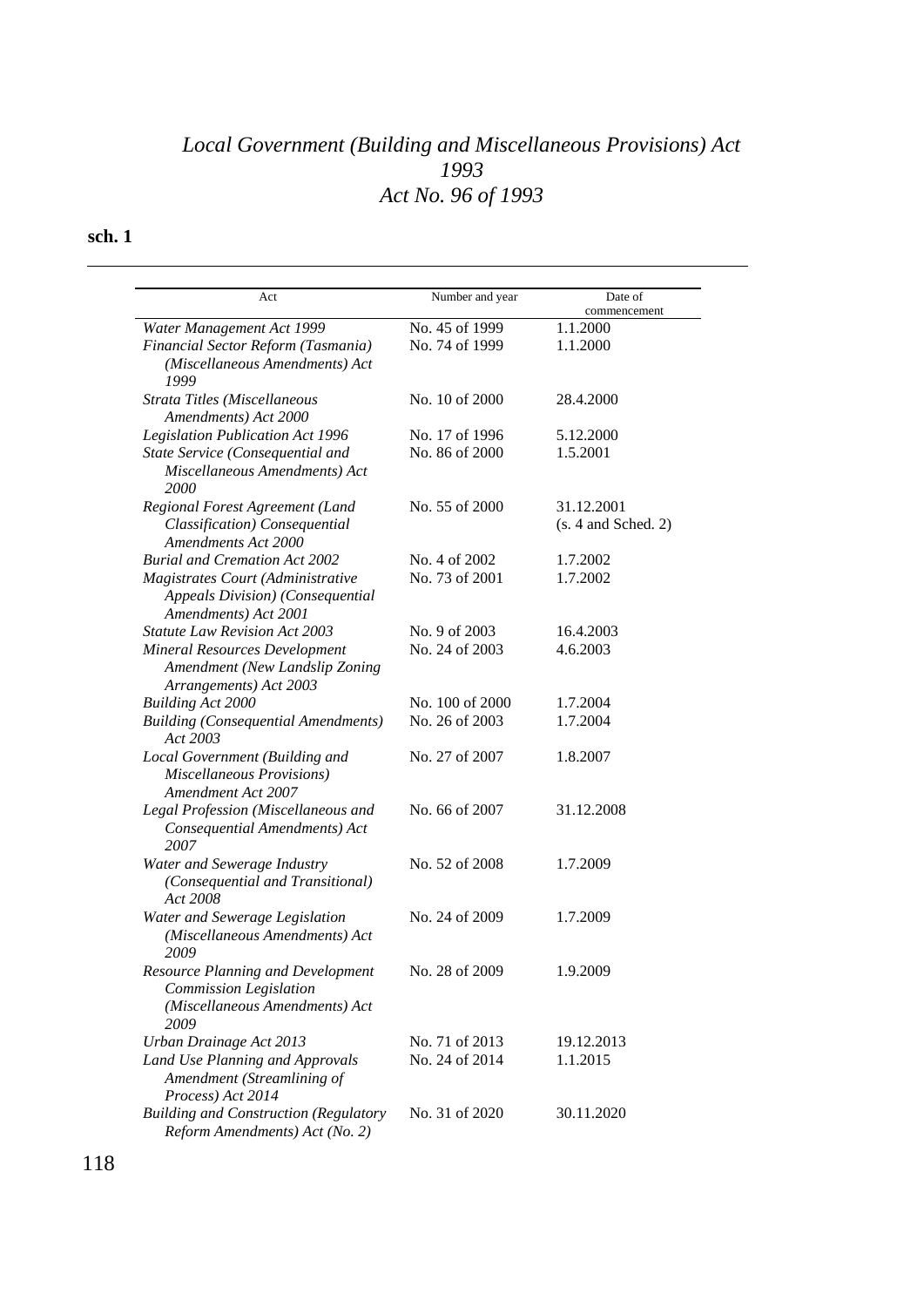**sch. 1**

| Act                                                 | Number and year | Date of<br>commencement |
|-----------------------------------------------------|-----------------|-------------------------|
| 2020<br>Land (Miscellaneous Amendments) Act<br>2021 | No. 23 of 2021  | 1.1.2022                |

## **TABLE OF AMENDMENTS**

| Provision affected      | How affected                                             |
|-------------------------|----------------------------------------------------------|
| Section 3               | Amended by No. 85 of 1997, No. 85 of 1997, Sched. 4, No. |
|                         | 26 of 2003, Sched. 1, No. 66 of 2007, Sched. 1, No. 28   |
|                         | of 2009, s. 32 and No. 71 of 2013, Sched. 2              |
| Part 2                  | Repealed by No. 100 of 2000, s. 282                      |
| Division 1 of Part      | Repealed by No. 100 of 2000, s. 282                      |
| 2                       |                                                          |
| Section 5               | Amended by No. 44 of 1994, s. 106                        |
|                         | Repealed by No. 100 of 2000, s. 282                      |
|                         | Amended by No. 24 of 2003, Sched. 1                      |
| Section 6               | Repealed by No. 100 of 2000, s. 282                      |
| Section 7               | Repealed by No. 100 of 2000, s. 282                      |
| Division 2 of Part      | Repealed by No. 100 of 2000, s. 282                      |
| 2                       |                                                          |
| Section 8               | Amended by No. 90 of 1995, s. 4                          |
|                         | Repealed by No. 100 of 2000, s. 282                      |
| Section 9               | Repealed by No. 100 of 2000, s. 282                      |
| Section 10              | Repealed by No. 100 of 2000, s. 282                      |
| Section 11              | Repealed by No. 100 of 2000, s. 282                      |
| Section 12              | Repealed by No. 100 of 2000, s. 282                      |
| Section 13              | Amended by No. 86 of 2000, Sched. 1                      |
|                         | Repealed by No. 100 of 2000, s. 282                      |
| Section 14              | Amended by No. 86 of 2000, Sched. 1                      |
|                         | Repealed by No. 100 of 2000, s. 282                      |
| Division 3 of Part      | Repealed by No. 100 of 2000, s. 282                      |
| $\overline{2}$          |                                                          |
| Section 15              | Repealed by No. 100 of 2000, s. 282                      |
| Section 16              | Repealed by No. 100 of 2000, s. 282                      |
| Section 17              | Repealed by No. 100 of 2000, s. 282                      |
| Section 18              | Repealed by No. 100 of 2000, s. 282                      |
| Section 19              | Repealed by No. 100 of 2000, s. 282                      |
| Section 20              | Repealed by No. 100 of 2000, s. 282                      |
| Section 21              | Repealed by No. 100 of 2000, s. 282                      |
| Section 22              | Repealed by No. 100 of 2000, s. 282                      |
| Section 23              | Repealed by No. 100 of 2000, s. 282                      |
| Division 4 of Part<br>2 | Repealed by No. 100 of 2000, s. 282                      |
| Section 24              | Repealed by No. 100 of 2000, s. 282                      |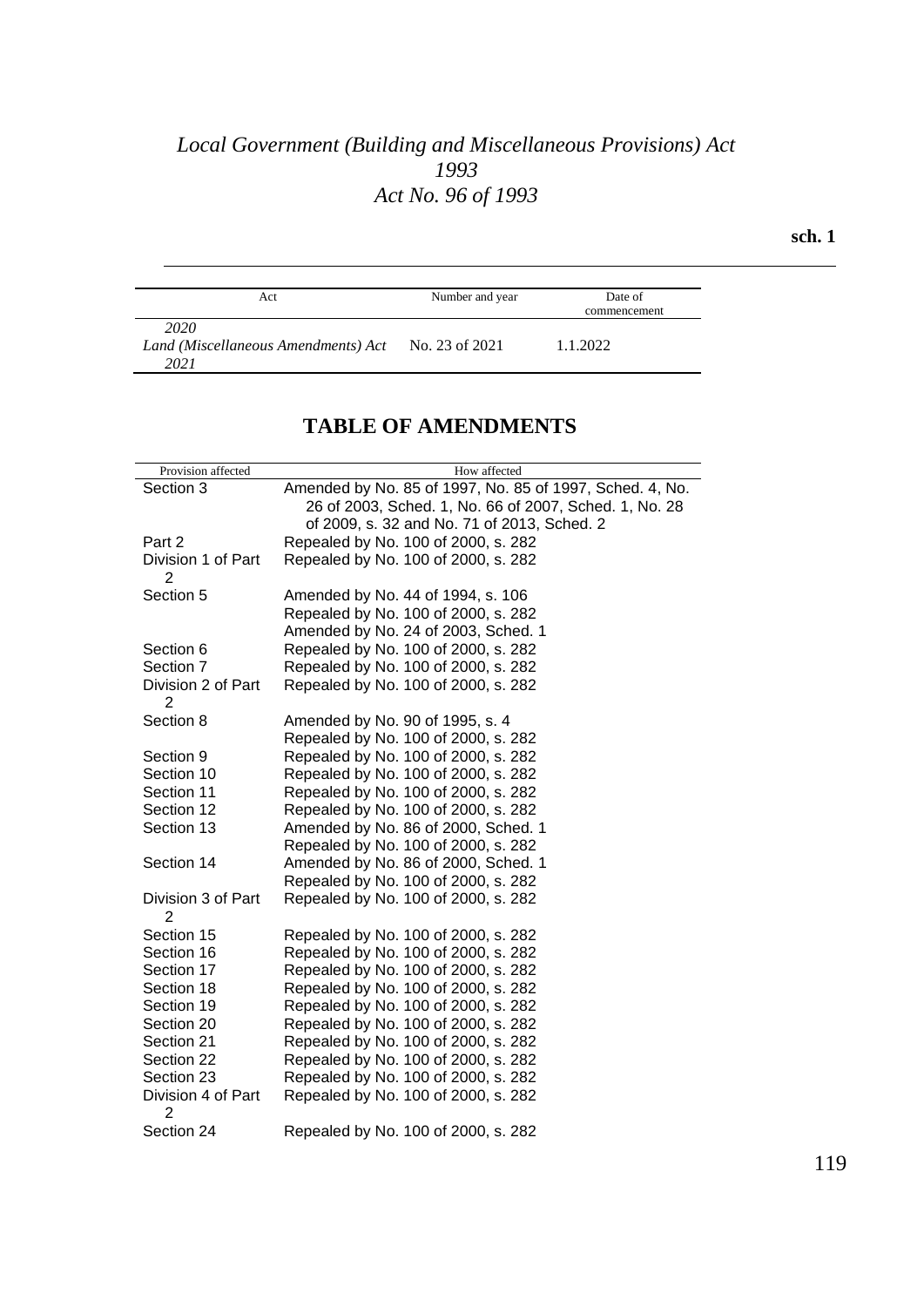| Provision affected | How affected                                            |
|--------------------|---------------------------------------------------------|
| Section 25         | Repealed by No. 100 of 2000, s. 282                     |
| Section 26         | Repealed by No. 100 of 2000, s. 282                     |
| Section 27         | Repealed by No. 100 of 2000, s. 282                     |
| Section 28         | Repealed by No. 100 of 2000, s. 282                     |
| Division 5 of Part | Repealed by No. 100 of 2000, s. 282                     |
| 2                  |                                                         |
| Section 29         | Repealed by No. 100 of 2000, s. 282                     |
| Section 30         | Repealed by No. 100 of 2000, s. 282                     |
| Section 31         | Repealed by No. 100 of 2000, s. 282                     |
| Section 32         | Repealed by No. 100 of 2000, s. 282                     |
| Section 33         | Repealed by No. 100 of 2000, s. 282                     |
| Section 34         | Repealed by No. 100 of 2000, s. 282                     |
| Section 35         | Repealed by No. 100 of 2000, s. 282                     |
| Section 35A        | Inserted by No. 9 of 1998, s. 4                         |
|                    | Repealed by No. 100 of 2000, s. 282                     |
| Division 6 of Part | Repealed by No. 100 of 2000, s. 282                     |
| $\overline{2}$     |                                                         |
| Section 36         | Amended by No. 17 of 1996                               |
|                    | Repealed by No. 100 of 2000, s. 282 and No. 24 of 2003, |
|                    | Sched. 1                                                |
| Section 37         | Repealed by No. 100 of 2000, s. 282                     |
|                    | Amended by No. 24 of 2003, Sched. 1                     |
| Section 38         | Amended by No. 68 of 1994, s. 3 and Sched. 1            |
|                    | Repealed by No. 100 of 2000, s. 282 and No. 24 of 2003, |
|                    | Sched. 1                                                |
| Section 39         | Repealed by No. 100 of 2000, s. 282                     |
|                    | Substituted by No. 24 of 2003, Sched. 1                 |
| Section 40         | Repealed by No. 100 of 2000, s. 282 and No. 24 of 2003, |
|                    | Sched. 1                                                |
| Section 41         | Repealed by No. 100 of 2000, s. 282                     |
| Section 42         | Repealed by No. 100 of 2000, s. 282                     |
| Section 43         | Repealed by No. 100 of 2000, s. 282                     |
| Division 7 of Part | Repealed by No. 100 of 2000, s. 282                     |
| 2                  |                                                         |
| Section 44         | Amended by No. 90 of 1995, s. 5                         |
|                    | Repealed by No. 100 of 2000, s. 282                     |
| Section 45         | Repealed by No. 100 of 2000, s. 282                     |
| Section 46         | Repealed by No. 100 of 2000, s. 282                     |
| Section 47         | Repealed by No. 100 of 2000, s. 282                     |
| Section 48         | Repealed by No. 100 of 2000, s. 282                     |
| Section 49         | Repealed by No. 100 of 2000, s. 282                     |
| Section 50         | Repealed by No. 100 of 2000, s. 282                     |
| Section 51         | Amended by No. 90 of 1995, s. 6                         |
|                    | Subsection (3) substituted by No. 90 of 1995, s. 6      |
|                    | Repealed by No. 100 of 2000, s. 282                     |
| Section 52         | Repealed by No. 100 of 2000, s. 282                     |
| Section 53         | Repealed by No. 100 of 2000, s. 282                     |
|                    |                                                         |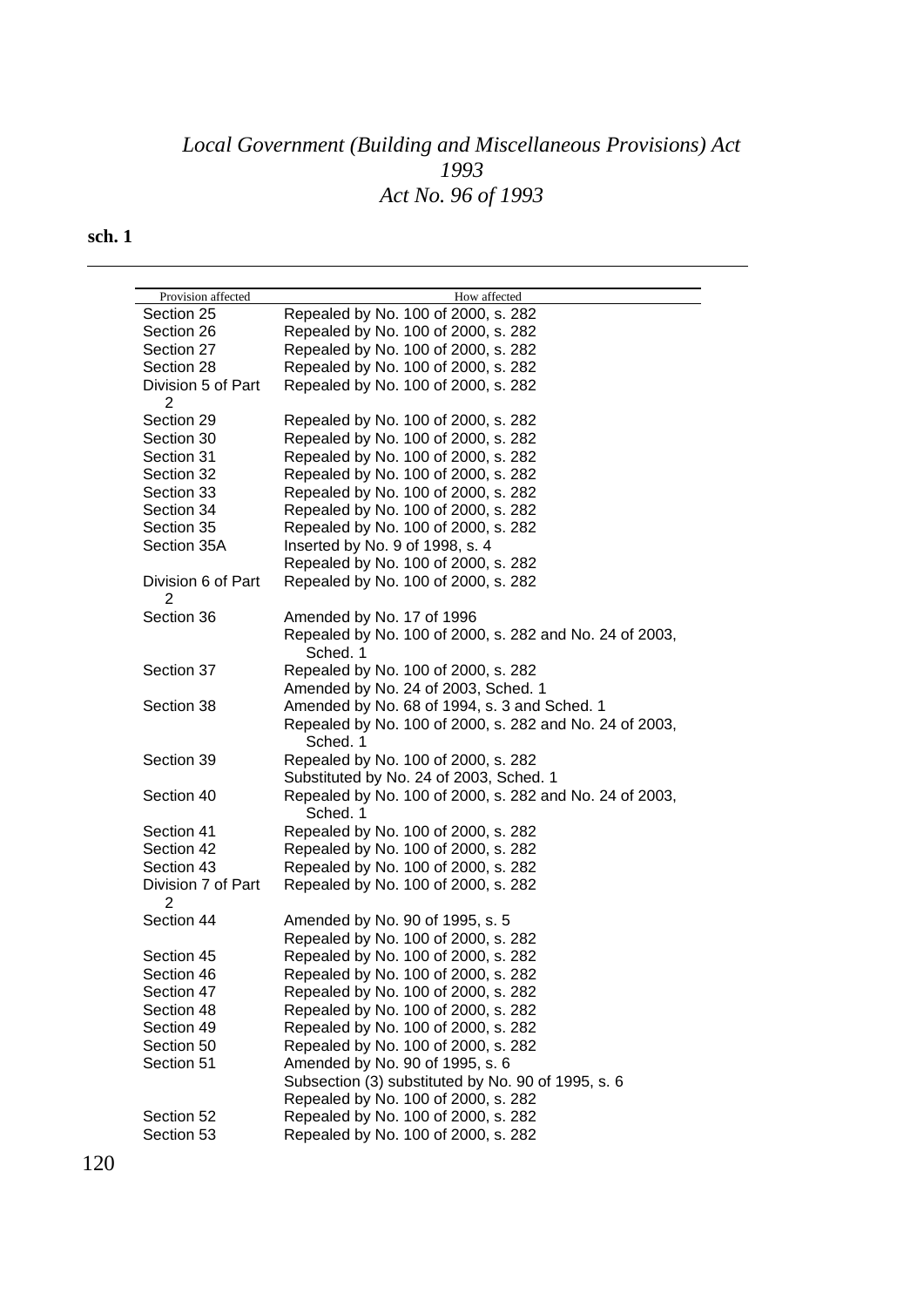| Provision affected | How affected                                            |
|--------------------|---------------------------------------------------------|
| Section 54         | Repealed by No. 100 of 2000, s. 282                     |
| Division 8 of Part | Repealed by No. 100 of 2000, s. 282                     |
| 2                  |                                                         |
| Section 55         | Repealed by No. 100 of 2000, s. 282                     |
| Section 56         | Repealed by No. 100 of 2000, s. 282                     |
| Section 57         | Repealed by No. 100 of 2000, s. 282                     |
| Section 58         | Repealed by No. 100 of 2000, s. 282                     |
| Section 59         | Repealed by No. 100 of 2000, s. 282                     |
| Section 60         | Repealed by No. 100 of 2000, s. 282                     |
| Section 61         | Repealed by No. 100 of 2000, s. 282                     |
| Section 62         | Repealed by No. 100 of 2000, s. 282                     |
| Section 63         | Repealed by No. 100 of 2000, s. 282                     |
| Division 9 of Part | Repealed by No. 100 of 2000, s. 282                     |
| 2                  |                                                         |
| Section 64         | Repealed by No. 100 of 2000, s. 282                     |
| Section 65         | Repealed by No. 16 of 1997, Sched. 1 and No. 100 of     |
|                    | 2000, s. 282                                            |
| Section 66         | Repealed by No. 100 of 2000, s. 282                     |
| Division 10 of     | Repealed by No. 100 of 2000, s. 282                     |
| Part 2             |                                                         |
| Section 67         | Amended by No. 90 of 1995, s. 7                         |
|                    | Repealed by No. 100 of 2000, s. 282                     |
| Section 68         | Repealed by No. 100 of 2000, s. 282                     |
| Section 69         | Repealed by No. 100 of 2000, s. 282                     |
| Section 70         | Amended by No. 90 of 1995, s. 8                         |
|                    | Repealed by No. 100 of 2000, s. 282                     |
| Section 71         | Repealed by No. 100 of 2000, s. 282                     |
| Section 72         | Repealed by No. 100 of 2000, s. 282                     |
| Section 73         | Repealed by No. 100 of 2000, s. 282                     |
| Section 74         | Amended by No. 86 of 2000, Sched. 1                     |
|                    | Repealed by No. 100 of 2000, s. 282                     |
| Section 75         | Repealed by No. 100 of 2000, s. 282                     |
| Section 76         | Amended by No. 10 of 2000, s. 17                        |
|                    | Repealed by No. 100 of 2000, s. 282                     |
| Section 77         | Repealed by No. 100 of 2000, s. 282                     |
| Section 78         | Repealed by No. 100 of 2000, s. 282                     |
| Section 79         | Repealed by No. 100 of 2000, s. 282                     |
| Section 80         | Amended by No. 19 of 1997, s. 4, No. 10 of 2000, s. 18  |
|                    | and No. 24 of 2014, s. 50                               |
| Section 81         | Amended by No. 24 of 2014, s. 51                        |
| Section 83         | Amended by No. 52 of 2008, Sched. 1, No. 24 of 2009, s. |
|                    | 12 and No. 24 of 2014, s. 52                            |
| Section 84         | Amended by No. 24 of 2014, s. 53                        |
| Section 85         | Amended by No. 44 of 1994, s. 106                       |
| Section 85A        | Inserted by No. 24 of 2014, s. 54                       |
| Section 86         | Amended by No. 62 of 1996, s. 3 and Sched. 1, No. 74 of |
|                    | 1999, Sched. 2, No. 52 of 2008, Sched. 1, No. 71 of     |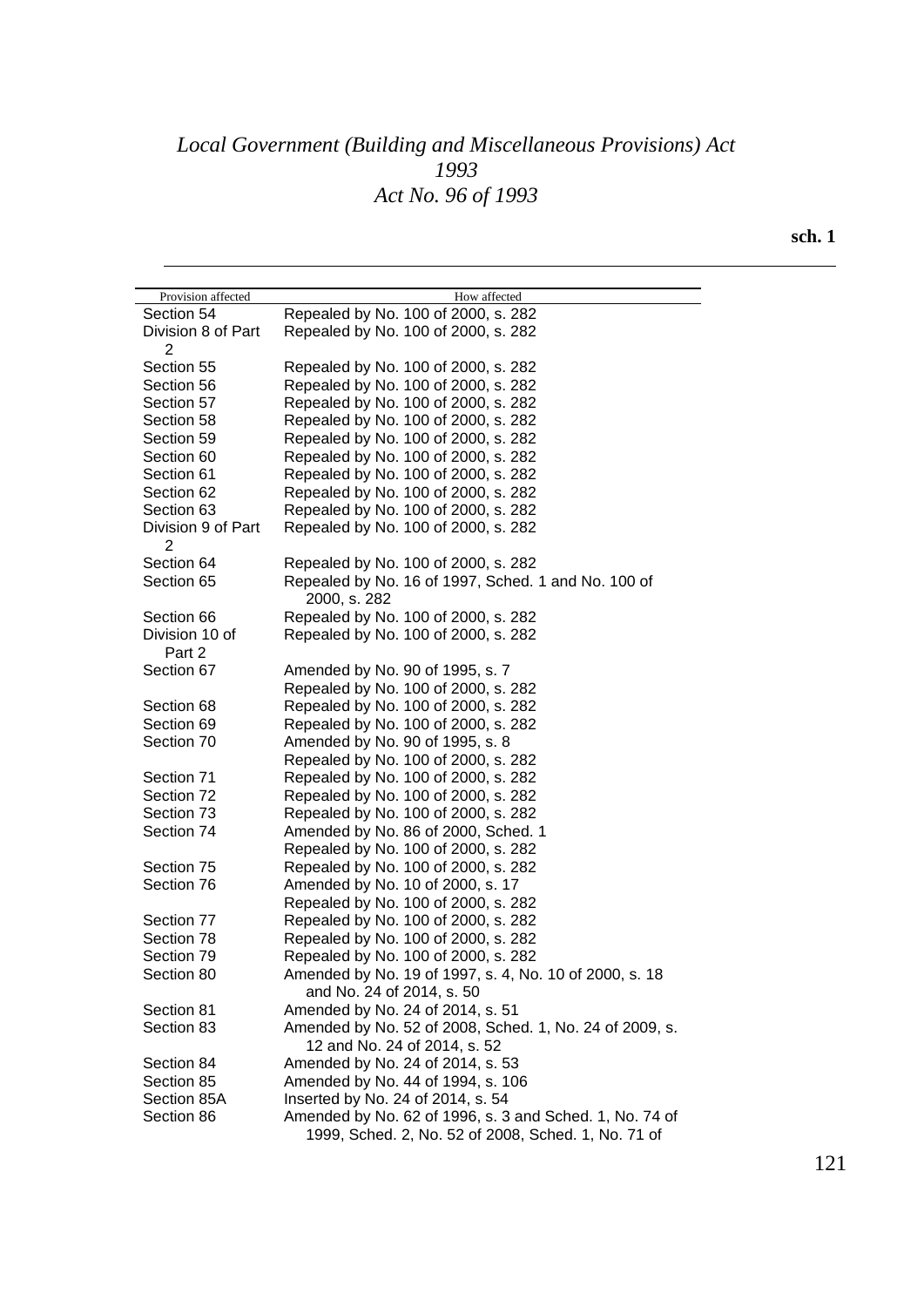| Provision affected | How affected                                                        |
|--------------------|---------------------------------------------------------------------|
|                    | 2013, Sched. 2 and No. 24 of 2014, s. 55                            |
| Section 88         | Amended by No. 31 of 2020, s. 15                                    |
| Section 89         | Amended by No. 90 of 1995, s. 9 and No. 31 of 2020, s. 16           |
| Section 92         | Amended by No. 9 of 2003, Sched. 1                                  |
| Section 94         | Amended by No. 31 of 2020, s. 17                                    |
| Section 98         | Amended by No. 55 of 2000, Sched. 2                                 |
| Section 104        | Amended by No. 66 of 2007, Sched. 1                                 |
| Section 105A       | Inserted by No. 27 of 2007, s. 4                                    |
| Section 105B       | Inserted by No. 27 of 2007, s. 4                                    |
| Section 108        | Amended by No. 26 of 2003, Sched. 1                                 |
| Section 109        | Amended by No. 85 of 1997, Sched. 4, No. 9 of 2003,                 |
|                    | Sched. 1, No. 26 of 2003, Sched. 1 and No. 24 of 2014,<br>s. 56     |
| Section 117        | Amended by No. 90 of 1995, s. 10, No. 62 of 1996, s. 3              |
|                    | and Sched. 1, No. 74 of 1999, Sched. 2 and No. 24 of<br>2014, s. 57 |
| Section 119        | Repealed by No. 17 of 1998, Sched. 3                                |
| Section 123        | Repealed by No. 4 of 2002, s. 58                                    |
|                    | Inserted by No. 24 of 2014, s. 58                                   |
| Section 124        | Substituted by No. 8 of 1999, s. 9                                  |
|                    | Repealed by No. 4 of 2002, s. 58                                    |
|                    | Inserted by No. 31 of 2020, s. 18                                   |
| Part 4             | Repealed by No. 4 of 2002, s. 58                                    |
| Division 1 of Part | Repealed by No. 4 of 2002, s. 58                                    |
| 4                  |                                                                     |
| Section 125        | Repealed by No. 4 of 2002, s. 58                                    |
| Section 126        | Repealed by No. 4 of 2002, s. 58                                    |
| Section 127        | Repealed by No. 4 of 2002, s. 58                                    |
| Section 128        | Repealed by No. 4 of 2002, s. 58                                    |
| Section 129        | Repealed by No. 4 of 2002, s. 58                                    |
| Section 130        | Repealed by No. 4 of 2002, s. 58                                    |
| Section 131        | Repealed by No. 4 of 2002, s. 58                                    |
| Section 132        | Repealed by No. 4 of 2002, s. 58                                    |
| Section 133        | Repealed by No. 4 of 2002, s. 58                                    |
| Section 134        | Repealed by No. 4 of 2002, s. 58                                    |
| Section 135        | Repealed by No. 4 of 2002, s. 58                                    |
| Division 2 of Part | Repealed by No. 4 of 2002, s. 58                                    |
|                    |                                                                     |
| Section 136        | Repealed by No. 4 of 2002, s. 58                                    |
| Section 137        | Repealed by No. 4 of 2002, s. 58                                    |
| Section 138        | Repealed by No. 4 of 2002, s. 58                                    |
| Division 3 of Part | Repealed by No. 4 of 2002, s. 58                                    |
| 4                  |                                                                     |
| Section 139        | Repealed by No. 4 of 2002, s. 58                                    |
| Section 140        | Repealed by No. 4 of 2002, s. 58                                    |
| Section 141        | Repealed by No. 4 of 2002, s. 58                                    |
| Section 142        | Repealed by No. 4 of 2002, s. 58                                    |
|                    |                                                                     |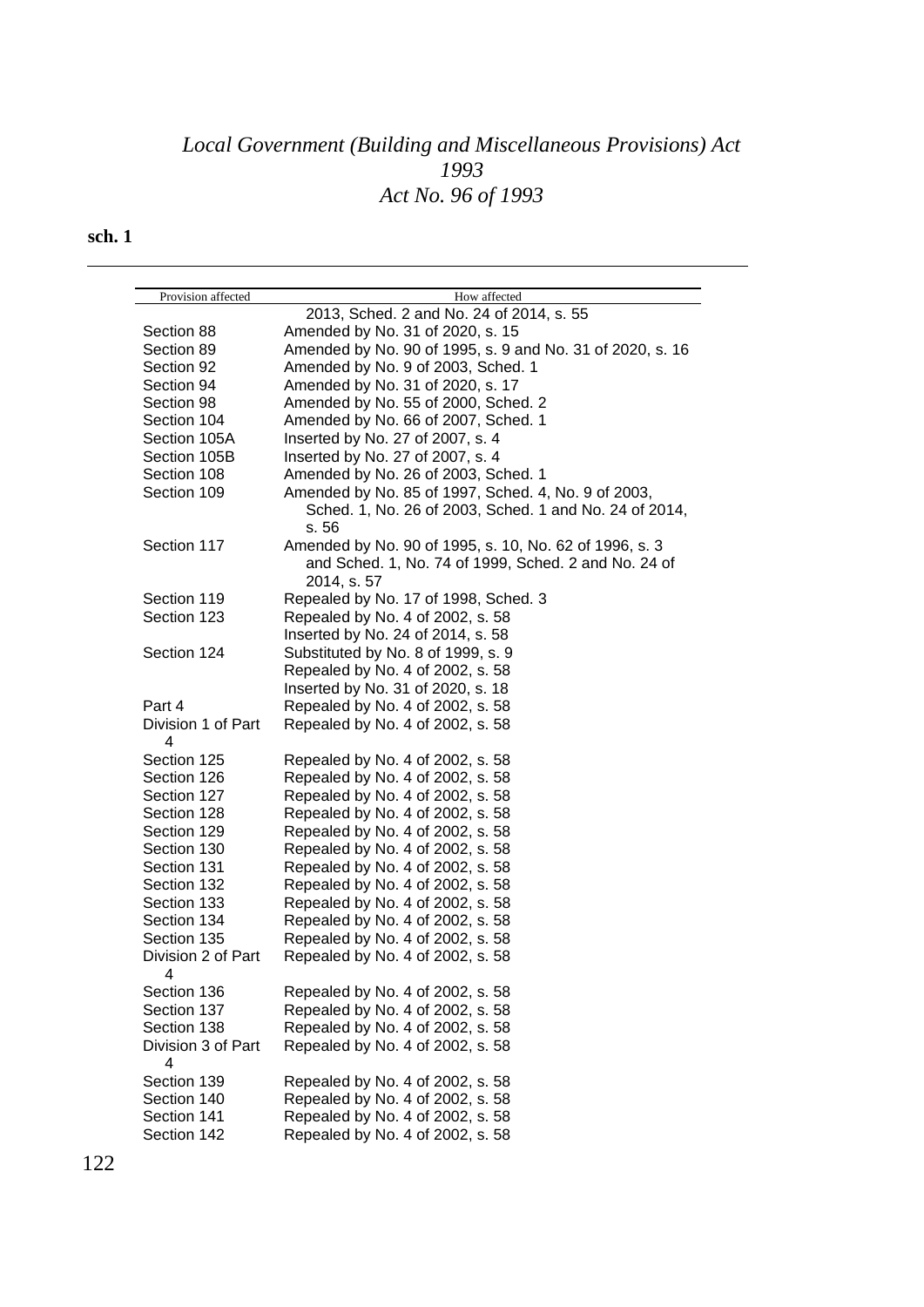| Provision affected      | How affected                                                   |
|-------------------------|----------------------------------------------------------------|
| Section 143             | Repealed by No. 4 of 2002, s. 58                               |
| Division 4 of Part<br>4 | Repealed by No. 4 of 2002, s. 58                               |
| Section 144             | Repealed by No. 4 of 2002, s. 58                               |
| Section 145             | Repealed by No. 4 of 2002, s. 58                               |
| Section 146             | Repealed by No. 4 of 2002, s. 58                               |
| Division 5 of Part      | Repealed by No. 4 of 2002, s. 58                               |
| 4                       |                                                                |
| Section 147             | Repealed by No. 4 of 2002, s. 58                               |
| Section 148             | Repealed by No. 4 of 2002, s. 58                               |
| Section 149             | Repealed by No. 4 of 2002, s. 58                               |
| Section 150             | Repealed by No. 4 of 2002, s. 58                               |
| Section 151             | Repealed by No. 4 of 2002, s. 58                               |
| Section 152             | Repealed by No. 4 of 2002, s. 58                               |
| Section 153             | Repealed by No. 4 of 2002, s. 58                               |
| Section 154             | Repealed by No. 4 of 2002, s. 58                               |
| Section 155             | Repealed by No. 4 of 2002, s. 58                               |
| Section 156             | Repealed by No. 4 of 2002, s. 58                               |
| Division 6 of Part<br>4 | Repealed by No. 4 of 2002, s. 58                               |
| Section 157             | Repealed by No. 4 of 2002, s. 58                               |
| Section 158             | Repealed by No. 4 of 2002, s. 58                               |
| Division 7 of Part<br>4 | Repealed by No. 4 of 2002, s. 58                               |
| Section 159             | Repealed by No. 4 of 2002, s. 58                               |
| Section 160             | Repealed by No. 4 of 2002, s. 58                               |
| Part 5                  | Repealed by No. 9 of 1998, s. 5                                |
| Division 1 of Part<br>5 | Repealed by No. 9 of 1998, s. 5                                |
| Section 161             | Repealed by No. 9 of 1998, s. 5                                |
| Section 162             | Repealed by No. 16 of 1997, Sched. 1 and No. 9 of 1998,<br>s.5 |
| Division 2 of Part<br>5 | Repealed by No. 9 of 1998, s. 5                                |
| Section 163             | Repealed by No. 9 of 1998, s. 5                                |
| Section 164             | Repealed by No. 9 of 1998, s. 5                                |
| Section 165             | Repealed by No. 9 of 1998, s. 5                                |
| Section 166             | Repealed by No. 9 of 1998, s. 5                                |
| Division 3 of Part<br>5 | Repealed by No. 9 of 1998, s. 5                                |
| Section 167             | Repealed by No. 44 of 1994, s. 106 and No. 9 of 1998, s. 5     |
| Section 168             | Repealed by No. 44 of 1994, s. 106 and No. 9 of 1998, s. 5     |
| Section 169             | Repealed by No. 44 of 1994, s. 106 and No. 9 of 1998, s. 5     |
| Section 170             | Repealed by No. 44 of 1994, s. 106 and No. 9 of 1998, s. 5     |
| Section 171             | Repealed by No. 44 of 1994, s. 106 and No. 9 of 1998, s. 5     |
| Division 4 of Part<br>5 | Repealed by No. 9 of 1998, s. 5                                |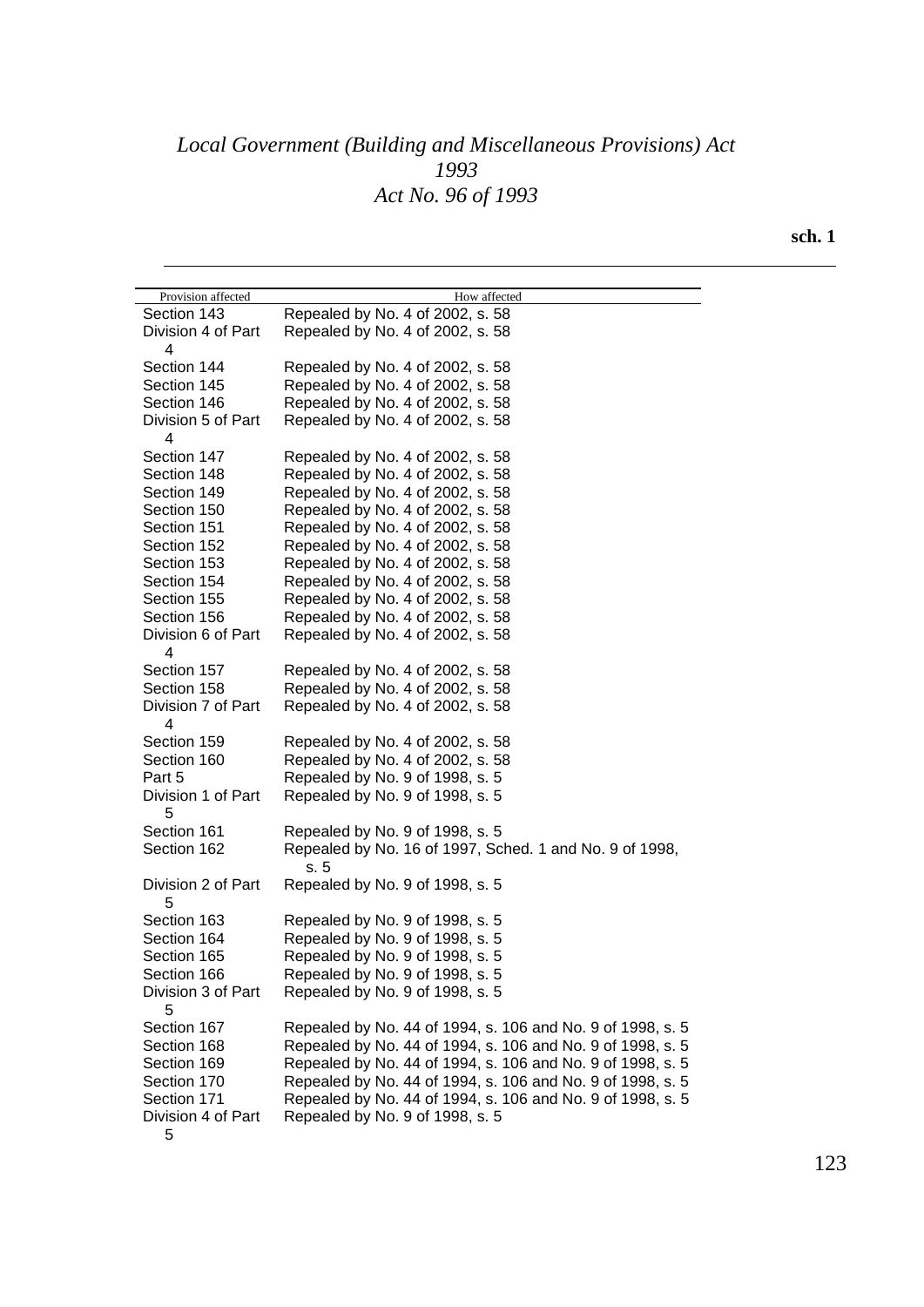| Provision affected      | How affected                                               |
|-------------------------|------------------------------------------------------------|
| Section 172             | Repealed by No. 9 of 1998, s. 5                            |
| Section 173             | Repealed by No. 44 of 1994, s. 106 and No. 9 of 1998, s. 5 |
| Section 174             | Repealed by No. 44 of 1994, s. 106 and No. 9 of 1998, s. 5 |
| Section 175             | Repealed by No. 44 of 1994, s. 106 and No. 9 of 1998, s. 5 |
| Division 5 of Part      | Repealed by No. 9 of 1998, s. 5                            |
| 5                       |                                                            |
| Section 176             | Repealed by No. 9 of 1998, s. 5                            |
| Section 177             | Repealed by No. 9 of 1998, s. 5                            |
| Section 178             | Repealed by No. 9 of 1998, s. 5                            |
| Section 179             | Repealed by No. 9 of 1998, s. 5                            |
| Division 6 of Part      | Repealed by No. 9 of 1998, s. 5                            |
| 5                       |                                                            |
| Section 180             | Repealed by No. 9 of 1998, s. 5                            |
| Section 181             | Repealed by No. 9 of 1998, s. 5                            |
| Division 7 of Part      |                                                            |
| 5                       | Repealed by No. 9 of 1998, s. 5                            |
| Section 182             | Repealed by No. 9 of 1998, s. 5                            |
| Section 183             | Repealed by No. 44 of 1994, s. 106 and No. 9 of 1998, s. 5 |
| Section 184             | Repealed by No. 44 of 1994, s. 106 and No. 9 of 1998, s. 5 |
| Division 8 of Part      | Repealed by No. 9 of 1998, s. 5                            |
| 5                       |                                                            |
| Section 185             | Repealed by No. 9 of 1998, s. 5                            |
| Section 186             | Repealed by No. 9 of 1998, s. 5                            |
| Section 187             | Repealed by No. 9 of 1998, s. 5                            |
| Section 188             | Repealed by No. 9 of 1998, s. 5                            |
| Section 189             | Repealed by No. 9 of 1998, s. 5                            |
| Section 190             | Repealed by No. 9 of 1998, s. 5                            |
| Section 191             | Repealed by No. 9 of 1998, s. 5                            |
| Section 192             | Repealed by No. 9 of 1998, s. 5                            |
| Section 193             | Repealed by No. 9 of 1998, s. 5                            |
| Section 194             | Repealed by No. 9 of 1998, s. 5                            |
| Division 9 of Part<br>5 | Repealed by No. 9 of 1998, s. 5                            |
| Section 195             | Repealed by No. 9 of 1998, s. 5                            |
| Section 196             | Repealed by No. 9 of 1998, s. 5                            |
| Section 197             | Amended by No. 74 of 1995, sched. 1                        |
|                         | Repealed by No. 86 of 1997, s. 197 and No. 9 of 1998, s. 5 |
| Part 6                  | Repealed by No. 52 of 2008, Sched. 1                       |
| Division 1 of Part      | Repealed by No. 52 of 2008, Sched. 1                       |
| 6                       |                                                            |
| Section 198             | Subsection (2) substituted by No. 45 of 1999, Sched. 6     |
|                         | Amended by No. 45 of 1999, Sched. 6                        |
|                         | Repealed by No. 52 of 2008, Sched. 1                       |
| Section 199             | Repealed by No. 52 of 2008, Sched. 1                       |
| Section 200             | Repealed by No. 45 of 1999, Sched. 6 and No. 52 of 2008,   |
|                         | Sched. 1                                                   |
| Section 201             | Amended by No. 45 of 1999, Sched. 6                        |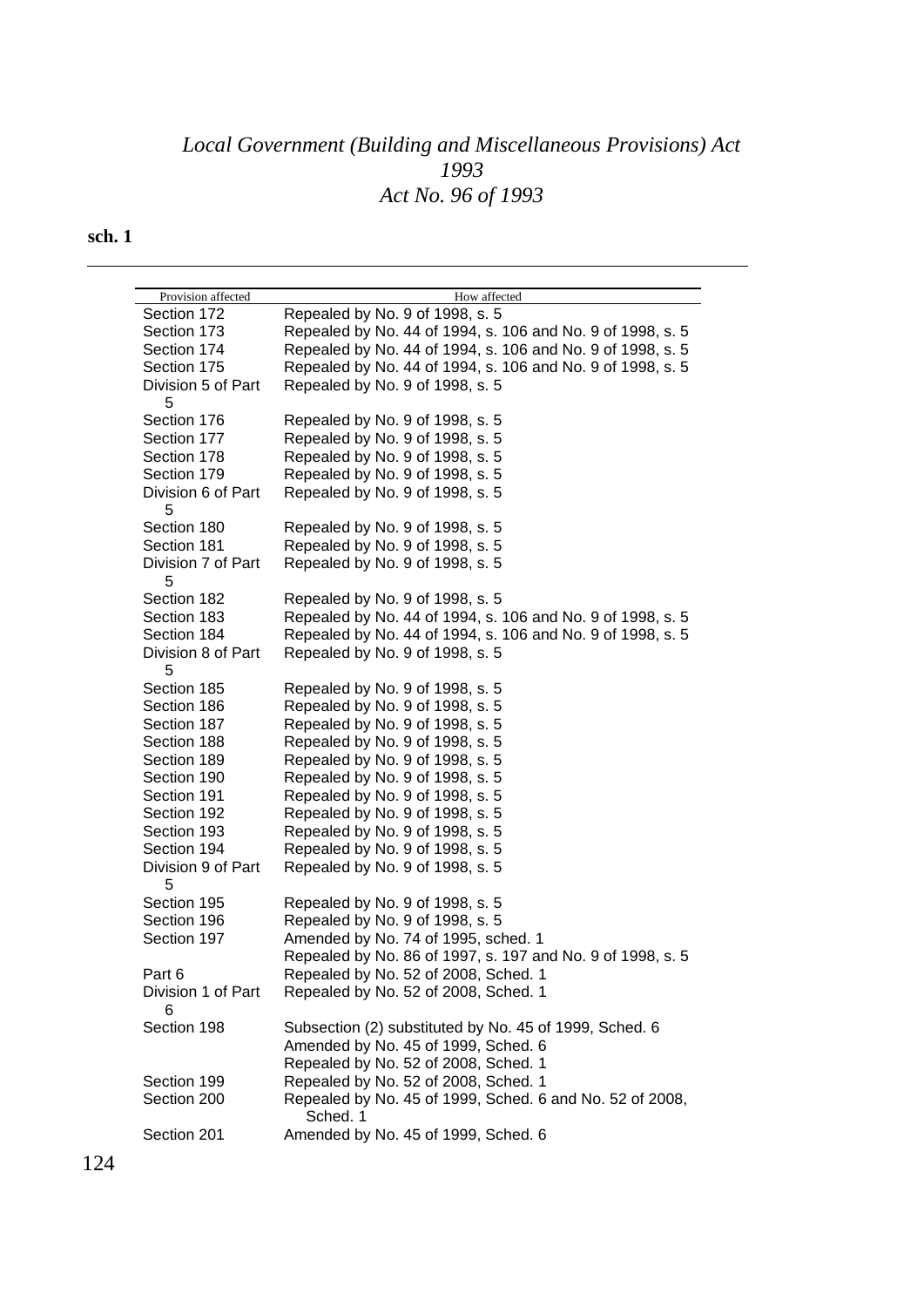| Repealed by No. 52 of 2008, Sched. 1<br>Substituted by No. 45 of 1999, Sched. 6<br>Section 202<br>Repealed by No. 52 of 2008, Sched. 1<br>Amended by No. 45 of 1999, Sched. 6<br>Section 203<br>Repealed by No. 52 of 2008, Sched. 1<br>Repealed by No. 8 of 1995, s. 24 and No. 52 of 2008,<br>Division 2 of Part<br>Sched. 1<br>6<br>Section 204<br>Repealed by No. 8 of 1995, s. 24 and No. 52 of 2008,<br>Sched. 1<br>Section 205<br>Repealed by No. 8 of 1995, s. 24 and No. 52 of 2008,<br>Sched. 1<br>Section 206<br>Repealed by No. 8 of 1995, s. 24 and No. 52 of 2008,<br>Sched. 1<br>Section 207<br>Repealed by No. 8 of 1995, s. 24 and No. 52 of 2008,<br>Sched. 1<br>Division 3 of Part<br>Repealed by No. 52 of 2008, Sched. 1<br>6<br>Section 208<br>Repealed by No. 52 of 2008, Sched. 1<br>Repealed by No. 52 of 2008, Sched. 1<br>Section 209<br>Section 210<br>Repealed by No. 52 of 2008, Sched. 1<br>Section 211<br>Amended by No. 73 of 2001, Sched. 1<br>Subsection (3) substituted by No. 73 of 2001, Sched. 1<br>Amended by No. 73 of 2001, Sched. 1<br>Repealed by No. 52 of 2008, Sched. 1<br>Section 212<br>Repealed by No. 52 of 2008, Sched. 1<br>Repealed by No. 52 of 2008, Sched. 1<br>Section 213<br>Repealed by No. 52 of 2008, Sched. 1<br>Section 214<br>Division 4 of Part<br>Repealed by No. 52 of 2008, Sched. 1<br>6<br>Section 215<br>Repealed by No. 52 of 2008, Sched. 1<br>Section 216<br>Repealed by No. 52 of 2008, Sched. 1<br>Section 217<br>Repealed by No. 17 of 1997, s. 18 and No. 52 of 2008,<br>Sched. 1<br>Section 218<br>Repealed by No. 52 of 2008, Sched. 1<br>Amended by No. 45 of 1999, Sched. 6<br>Section 219<br>Repealed by No. 52 of 2008, Sched. 1<br>Repealed by No. 52 of 2008, Sched. 1<br>Section 220<br>Repealed by No. 52 of 2008, Sched. 1<br>Section 221<br>Repealed by No. 52 of 2008, Sched. 1<br>Section 222<br>Repealed by No. 52 of 2008, Sched. 1<br>Section 223<br>Repealed by No. 17 of 1997, s. 18 and No. 52 of 2008,<br>Section 224<br>Sched. 1<br>Repealed by No. 90 of 1995, s. 11<br>Division 2 of Part<br>Section 235<br>Repealed by No. 90 of 1995, s. 11<br>Section 236<br>Repealed by No. 90 of 1995, s. 11<br>Repealed by No. 90 of 1995, s. 11<br>Section 237 | Provision affected | How affected |
|--------------------------------------------------------------------------------------------------------------------------------------------------------------------------------------------------------------------------------------------------------------------------------------------------------------------------------------------------------------------------------------------------------------------------------------------------------------------------------------------------------------------------------------------------------------------------------------------------------------------------------------------------------------------------------------------------------------------------------------------------------------------------------------------------------------------------------------------------------------------------------------------------------------------------------------------------------------------------------------------------------------------------------------------------------------------------------------------------------------------------------------------------------------------------------------------------------------------------------------------------------------------------------------------------------------------------------------------------------------------------------------------------------------------------------------------------------------------------------------------------------------------------------------------------------------------------------------------------------------------------------------------------------------------------------------------------------------------------------------------------------------------------------------------------------------------------------------------------------------------------------------------------------------------------------------------------------------------------------------------------------------------------------------------------------------------------------------------------------------------------------------------------------------------------------------------------------------------------------------------------------------|--------------------|--------------|
|                                                                                                                                                                                                                                                                                                                                                                                                                                                                                                                                                                                                                                                                                                                                                                                                                                                                                                                                                                                                                                                                                                                                                                                                                                                                                                                                                                                                                                                                                                                                                                                                                                                                                                                                                                                                                                                                                                                                                                                                                                                                                                                                                                                                                                                              |                    |              |
|                                                                                                                                                                                                                                                                                                                                                                                                                                                                                                                                                                                                                                                                                                                                                                                                                                                                                                                                                                                                                                                                                                                                                                                                                                                                                                                                                                                                                                                                                                                                                                                                                                                                                                                                                                                                                                                                                                                                                                                                                                                                                                                                                                                                                                                              |                    |              |
|                                                                                                                                                                                                                                                                                                                                                                                                                                                                                                                                                                                                                                                                                                                                                                                                                                                                                                                                                                                                                                                                                                                                                                                                                                                                                                                                                                                                                                                                                                                                                                                                                                                                                                                                                                                                                                                                                                                                                                                                                                                                                                                                                                                                                                                              |                    |              |
|                                                                                                                                                                                                                                                                                                                                                                                                                                                                                                                                                                                                                                                                                                                                                                                                                                                                                                                                                                                                                                                                                                                                                                                                                                                                                                                                                                                                                                                                                                                                                                                                                                                                                                                                                                                                                                                                                                                                                                                                                                                                                                                                                                                                                                                              |                    |              |
|                                                                                                                                                                                                                                                                                                                                                                                                                                                                                                                                                                                                                                                                                                                                                                                                                                                                                                                                                                                                                                                                                                                                                                                                                                                                                                                                                                                                                                                                                                                                                                                                                                                                                                                                                                                                                                                                                                                                                                                                                                                                                                                                                                                                                                                              |                    |              |
|                                                                                                                                                                                                                                                                                                                                                                                                                                                                                                                                                                                                                                                                                                                                                                                                                                                                                                                                                                                                                                                                                                                                                                                                                                                                                                                                                                                                                                                                                                                                                                                                                                                                                                                                                                                                                                                                                                                                                                                                                                                                                                                                                                                                                                                              |                    |              |
|                                                                                                                                                                                                                                                                                                                                                                                                                                                                                                                                                                                                                                                                                                                                                                                                                                                                                                                                                                                                                                                                                                                                                                                                                                                                                                                                                                                                                                                                                                                                                                                                                                                                                                                                                                                                                                                                                                                                                                                                                                                                                                                                                                                                                                                              |                    |              |
|                                                                                                                                                                                                                                                                                                                                                                                                                                                                                                                                                                                                                                                                                                                                                                                                                                                                                                                                                                                                                                                                                                                                                                                                                                                                                                                                                                                                                                                                                                                                                                                                                                                                                                                                                                                                                                                                                                                                                                                                                                                                                                                                                                                                                                                              |                    |              |
|                                                                                                                                                                                                                                                                                                                                                                                                                                                                                                                                                                                                                                                                                                                                                                                                                                                                                                                                                                                                                                                                                                                                                                                                                                                                                                                                                                                                                                                                                                                                                                                                                                                                                                                                                                                                                                                                                                                                                                                                                                                                                                                                                                                                                                                              |                    |              |
|                                                                                                                                                                                                                                                                                                                                                                                                                                                                                                                                                                                                                                                                                                                                                                                                                                                                                                                                                                                                                                                                                                                                                                                                                                                                                                                                                                                                                                                                                                                                                                                                                                                                                                                                                                                                                                                                                                                                                                                                                                                                                                                                                                                                                                                              |                    |              |
|                                                                                                                                                                                                                                                                                                                                                                                                                                                                                                                                                                                                                                                                                                                                                                                                                                                                                                                                                                                                                                                                                                                                                                                                                                                                                                                                                                                                                                                                                                                                                                                                                                                                                                                                                                                                                                                                                                                                                                                                                                                                                                                                                                                                                                                              |                    |              |
|                                                                                                                                                                                                                                                                                                                                                                                                                                                                                                                                                                                                                                                                                                                                                                                                                                                                                                                                                                                                                                                                                                                                                                                                                                                                                                                                                                                                                                                                                                                                                                                                                                                                                                                                                                                                                                                                                                                                                                                                                                                                                                                                                                                                                                                              |                    |              |
|                                                                                                                                                                                                                                                                                                                                                                                                                                                                                                                                                                                                                                                                                                                                                                                                                                                                                                                                                                                                                                                                                                                                                                                                                                                                                                                                                                                                                                                                                                                                                                                                                                                                                                                                                                                                                                                                                                                                                                                                                                                                                                                                                                                                                                                              |                    |              |
|                                                                                                                                                                                                                                                                                                                                                                                                                                                                                                                                                                                                                                                                                                                                                                                                                                                                                                                                                                                                                                                                                                                                                                                                                                                                                                                                                                                                                                                                                                                                                                                                                                                                                                                                                                                                                                                                                                                                                                                                                                                                                                                                                                                                                                                              |                    |              |
|                                                                                                                                                                                                                                                                                                                                                                                                                                                                                                                                                                                                                                                                                                                                                                                                                                                                                                                                                                                                                                                                                                                                                                                                                                                                                                                                                                                                                                                                                                                                                                                                                                                                                                                                                                                                                                                                                                                                                                                                                                                                                                                                                                                                                                                              |                    |              |
|                                                                                                                                                                                                                                                                                                                                                                                                                                                                                                                                                                                                                                                                                                                                                                                                                                                                                                                                                                                                                                                                                                                                                                                                                                                                                                                                                                                                                                                                                                                                                                                                                                                                                                                                                                                                                                                                                                                                                                                                                                                                                                                                                                                                                                                              |                    |              |
|                                                                                                                                                                                                                                                                                                                                                                                                                                                                                                                                                                                                                                                                                                                                                                                                                                                                                                                                                                                                                                                                                                                                                                                                                                                                                                                                                                                                                                                                                                                                                                                                                                                                                                                                                                                                                                                                                                                                                                                                                                                                                                                                                                                                                                                              |                    |              |
|                                                                                                                                                                                                                                                                                                                                                                                                                                                                                                                                                                                                                                                                                                                                                                                                                                                                                                                                                                                                                                                                                                                                                                                                                                                                                                                                                                                                                                                                                                                                                                                                                                                                                                                                                                                                                                                                                                                                                                                                                                                                                                                                                                                                                                                              |                    |              |
|                                                                                                                                                                                                                                                                                                                                                                                                                                                                                                                                                                                                                                                                                                                                                                                                                                                                                                                                                                                                                                                                                                                                                                                                                                                                                                                                                                                                                                                                                                                                                                                                                                                                                                                                                                                                                                                                                                                                                                                                                                                                                                                                                                                                                                                              |                    |              |
|                                                                                                                                                                                                                                                                                                                                                                                                                                                                                                                                                                                                                                                                                                                                                                                                                                                                                                                                                                                                                                                                                                                                                                                                                                                                                                                                                                                                                                                                                                                                                                                                                                                                                                                                                                                                                                                                                                                                                                                                                                                                                                                                                                                                                                                              |                    |              |
|                                                                                                                                                                                                                                                                                                                                                                                                                                                                                                                                                                                                                                                                                                                                                                                                                                                                                                                                                                                                                                                                                                                                                                                                                                                                                                                                                                                                                                                                                                                                                                                                                                                                                                                                                                                                                                                                                                                                                                                                                                                                                                                                                                                                                                                              |                    |              |
|                                                                                                                                                                                                                                                                                                                                                                                                                                                                                                                                                                                                                                                                                                                                                                                                                                                                                                                                                                                                                                                                                                                                                                                                                                                                                                                                                                                                                                                                                                                                                                                                                                                                                                                                                                                                                                                                                                                                                                                                                                                                                                                                                                                                                                                              |                    |              |
|                                                                                                                                                                                                                                                                                                                                                                                                                                                                                                                                                                                                                                                                                                                                                                                                                                                                                                                                                                                                                                                                                                                                                                                                                                                                                                                                                                                                                                                                                                                                                                                                                                                                                                                                                                                                                                                                                                                                                                                                                                                                                                                                                                                                                                                              |                    |              |
|                                                                                                                                                                                                                                                                                                                                                                                                                                                                                                                                                                                                                                                                                                                                                                                                                                                                                                                                                                                                                                                                                                                                                                                                                                                                                                                                                                                                                                                                                                                                                                                                                                                                                                                                                                                                                                                                                                                                                                                                                                                                                                                                                                                                                                                              |                    |              |
|                                                                                                                                                                                                                                                                                                                                                                                                                                                                                                                                                                                                                                                                                                                                                                                                                                                                                                                                                                                                                                                                                                                                                                                                                                                                                                                                                                                                                                                                                                                                                                                                                                                                                                                                                                                                                                                                                                                                                                                                                                                                                                                                                                                                                                                              |                    |              |
|                                                                                                                                                                                                                                                                                                                                                                                                                                                                                                                                                                                                                                                                                                                                                                                                                                                                                                                                                                                                                                                                                                                                                                                                                                                                                                                                                                                                                                                                                                                                                                                                                                                                                                                                                                                                                                                                                                                                                                                                                                                                                                                                                                                                                                                              |                    |              |
|                                                                                                                                                                                                                                                                                                                                                                                                                                                                                                                                                                                                                                                                                                                                                                                                                                                                                                                                                                                                                                                                                                                                                                                                                                                                                                                                                                                                                                                                                                                                                                                                                                                                                                                                                                                                                                                                                                                                                                                                                                                                                                                                                                                                                                                              |                    |              |
|                                                                                                                                                                                                                                                                                                                                                                                                                                                                                                                                                                                                                                                                                                                                                                                                                                                                                                                                                                                                                                                                                                                                                                                                                                                                                                                                                                                                                                                                                                                                                                                                                                                                                                                                                                                                                                                                                                                                                                                                                                                                                                                                                                                                                                                              |                    |              |
|                                                                                                                                                                                                                                                                                                                                                                                                                                                                                                                                                                                                                                                                                                                                                                                                                                                                                                                                                                                                                                                                                                                                                                                                                                                                                                                                                                                                                                                                                                                                                                                                                                                                                                                                                                                                                                                                                                                                                                                                                                                                                                                                                                                                                                                              |                    |              |
|                                                                                                                                                                                                                                                                                                                                                                                                                                                                                                                                                                                                                                                                                                                                                                                                                                                                                                                                                                                                                                                                                                                                                                                                                                                                                                                                                                                                                                                                                                                                                                                                                                                                                                                                                                                                                                                                                                                                                                                                                                                                                                                                                                                                                                                              |                    |              |
|                                                                                                                                                                                                                                                                                                                                                                                                                                                                                                                                                                                                                                                                                                                                                                                                                                                                                                                                                                                                                                                                                                                                                                                                                                                                                                                                                                                                                                                                                                                                                                                                                                                                                                                                                                                                                                                                                                                                                                                                                                                                                                                                                                                                                                                              |                    |              |
|                                                                                                                                                                                                                                                                                                                                                                                                                                                                                                                                                                                                                                                                                                                                                                                                                                                                                                                                                                                                                                                                                                                                                                                                                                                                                                                                                                                                                                                                                                                                                                                                                                                                                                                                                                                                                                                                                                                                                                                                                                                                                                                                                                                                                                                              |                    |              |
|                                                                                                                                                                                                                                                                                                                                                                                                                                                                                                                                                                                                                                                                                                                                                                                                                                                                                                                                                                                                                                                                                                                                                                                                                                                                                                                                                                                                                                                                                                                                                                                                                                                                                                                                                                                                                                                                                                                                                                                                                                                                                                                                                                                                                                                              |                    |              |
|                                                                                                                                                                                                                                                                                                                                                                                                                                                                                                                                                                                                                                                                                                                                                                                                                                                                                                                                                                                                                                                                                                                                                                                                                                                                                                                                                                                                                                                                                                                                                                                                                                                                                                                                                                                                                                                                                                                                                                                                                                                                                                                                                                                                                                                              |                    |              |
|                                                                                                                                                                                                                                                                                                                                                                                                                                                                                                                                                                                                                                                                                                                                                                                                                                                                                                                                                                                                                                                                                                                                                                                                                                                                                                                                                                                                                                                                                                                                                                                                                                                                                                                                                                                                                                                                                                                                                                                                                                                                                                                                                                                                                                                              |                    |              |
|                                                                                                                                                                                                                                                                                                                                                                                                                                                                                                                                                                                                                                                                                                                                                                                                                                                                                                                                                                                                                                                                                                                                                                                                                                                                                                                                                                                                                                                                                                                                                                                                                                                                                                                                                                                                                                                                                                                                                                                                                                                                                                                                                                                                                                                              |                    |              |
|                                                                                                                                                                                                                                                                                                                                                                                                                                                                                                                                                                                                                                                                                                                                                                                                                                                                                                                                                                                                                                                                                                                                                                                                                                                                                                                                                                                                                                                                                                                                                                                                                                                                                                                                                                                                                                                                                                                                                                                                                                                                                                                                                                                                                                                              |                    |              |
|                                                                                                                                                                                                                                                                                                                                                                                                                                                                                                                                                                                                                                                                                                                                                                                                                                                                                                                                                                                                                                                                                                                                                                                                                                                                                                                                                                                                                                                                                                                                                                                                                                                                                                                                                                                                                                                                                                                                                                                                                                                                                                                                                                                                                                                              |                    |              |
|                                                                                                                                                                                                                                                                                                                                                                                                                                                                                                                                                                                                                                                                                                                                                                                                                                                                                                                                                                                                                                                                                                                                                                                                                                                                                                                                                                                                                                                                                                                                                                                                                                                                                                                                                                                                                                                                                                                                                                                                                                                                                                                                                                                                                                                              |                    |              |
|                                                                                                                                                                                                                                                                                                                                                                                                                                                                                                                                                                                                                                                                                                                                                                                                                                                                                                                                                                                                                                                                                                                                                                                                                                                                                                                                                                                                                                                                                                                                                                                                                                                                                                                                                                                                                                                                                                                                                                                                                                                                                                                                                                                                                                                              |                    |              |
|                                                                                                                                                                                                                                                                                                                                                                                                                                                                                                                                                                                                                                                                                                                                                                                                                                                                                                                                                                                                                                                                                                                                                                                                                                                                                                                                                                                                                                                                                                                                                                                                                                                                                                                                                                                                                                                                                                                                                                                                                                                                                                                                                                                                                                                              |                    |              |
|                                                                                                                                                                                                                                                                                                                                                                                                                                                                                                                                                                                                                                                                                                                                                                                                                                                                                                                                                                                                                                                                                                                                                                                                                                                                                                                                                                                                                                                                                                                                                                                                                                                                                                                                                                                                                                                                                                                                                                                                                                                                                                                                                                                                                                                              |                    |              |
|                                                                                                                                                                                                                                                                                                                                                                                                                                                                                                                                                                                                                                                                                                                                                                                                                                                                                                                                                                                                                                                                                                                                                                                                                                                                                                                                                                                                                                                                                                                                                                                                                                                                                                                                                                                                                                                                                                                                                                                                                                                                                                                                                                                                                                                              |                    |              |
|                                                                                                                                                                                                                                                                                                                                                                                                                                                                                                                                                                                                                                                                                                                                                                                                                                                                                                                                                                                                                                                                                                                                                                                                                                                                                                                                                                                                                                                                                                                                                                                                                                                                                                                                                                                                                                                                                                                                                                                                                                                                                                                                                                                                                                                              |                    |              |